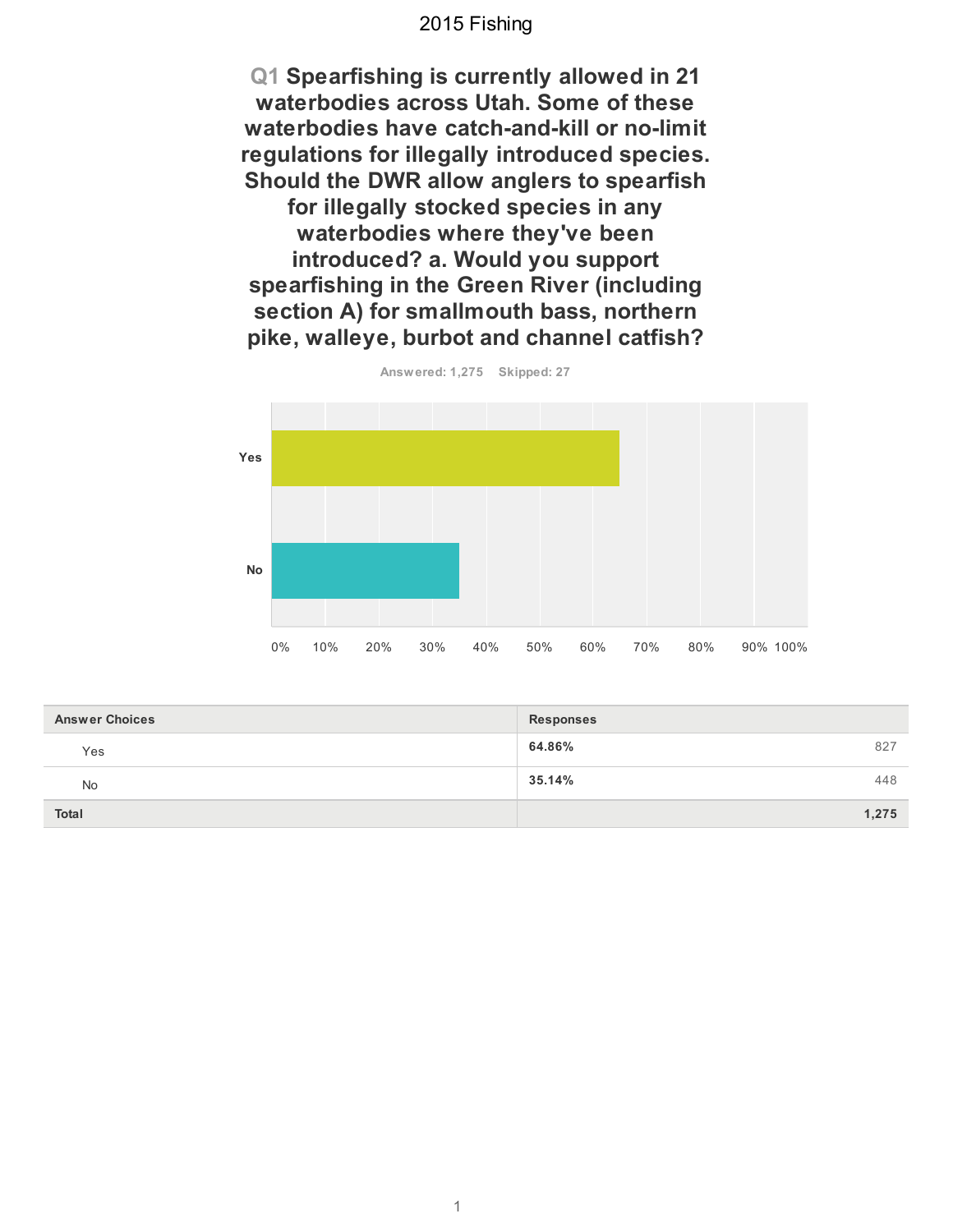### **Q2 b. Would you support spearfishing at Sand Hollow Reservoir for smallmouth bass?**

**Answ ered: 1,265 Skipped: 37 Yes No** 0% 10% 20% 30% 40% 50% 60% 70% 80% 90% 100%

| <b>Answer Choices</b> | <b>Responses</b> |
|-----------------------|------------------|
| Yes                   | 53.91%<br>682    |
| <b>No</b>             | 46.09%<br>583    |
| <b>Total</b>          | 1,265            |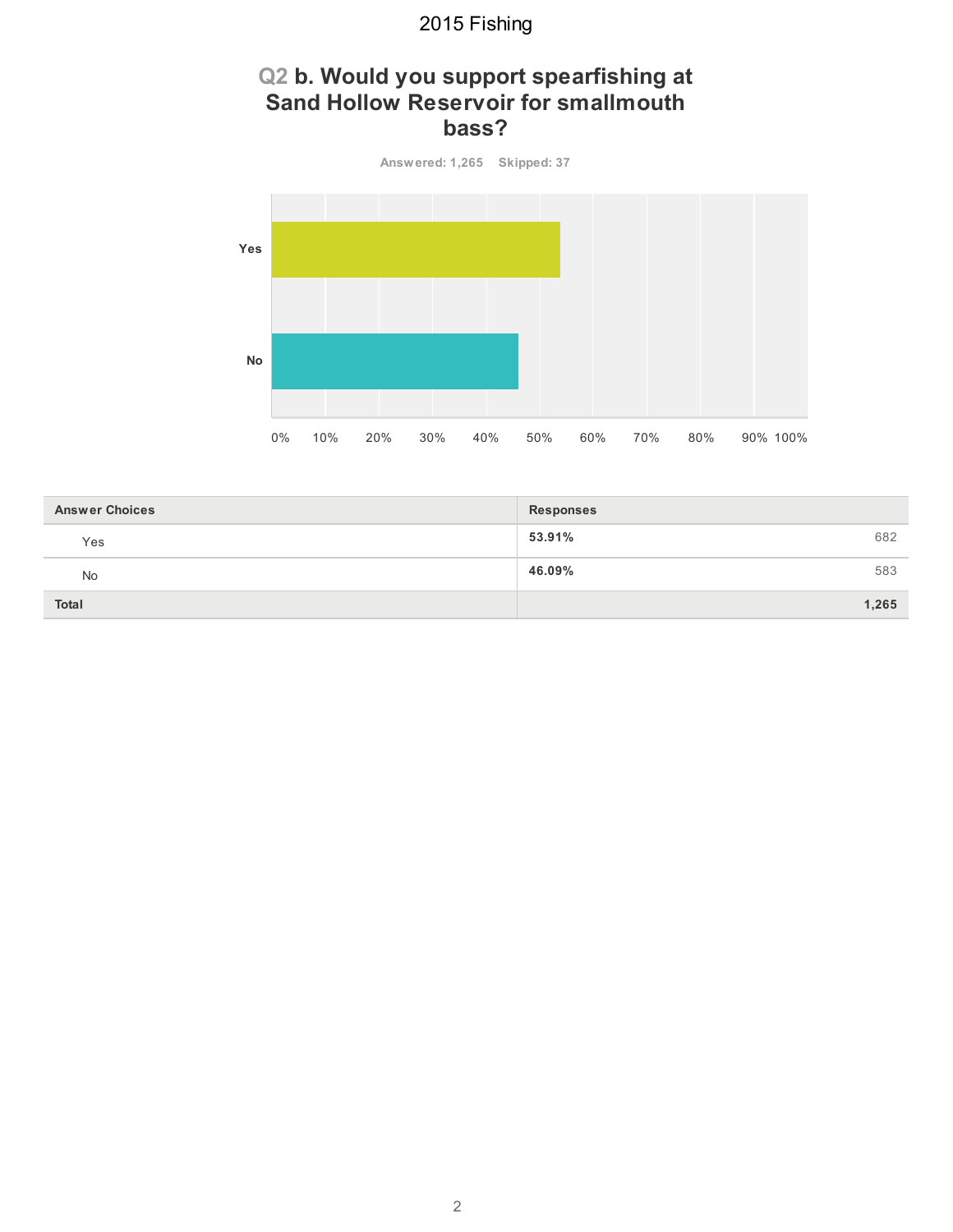### **Q3 c. Would you support spearfishing at Quail Creek Reservoir for smallmouth bass?**



| <b>Answer Choices</b> | <b>Responses</b> |
|-----------------------|------------------|
| Yes                   | 54.28%<br>685    |
| <b>No</b>             | 45.72%<br>577    |
| <b>Total</b>          | 1,262            |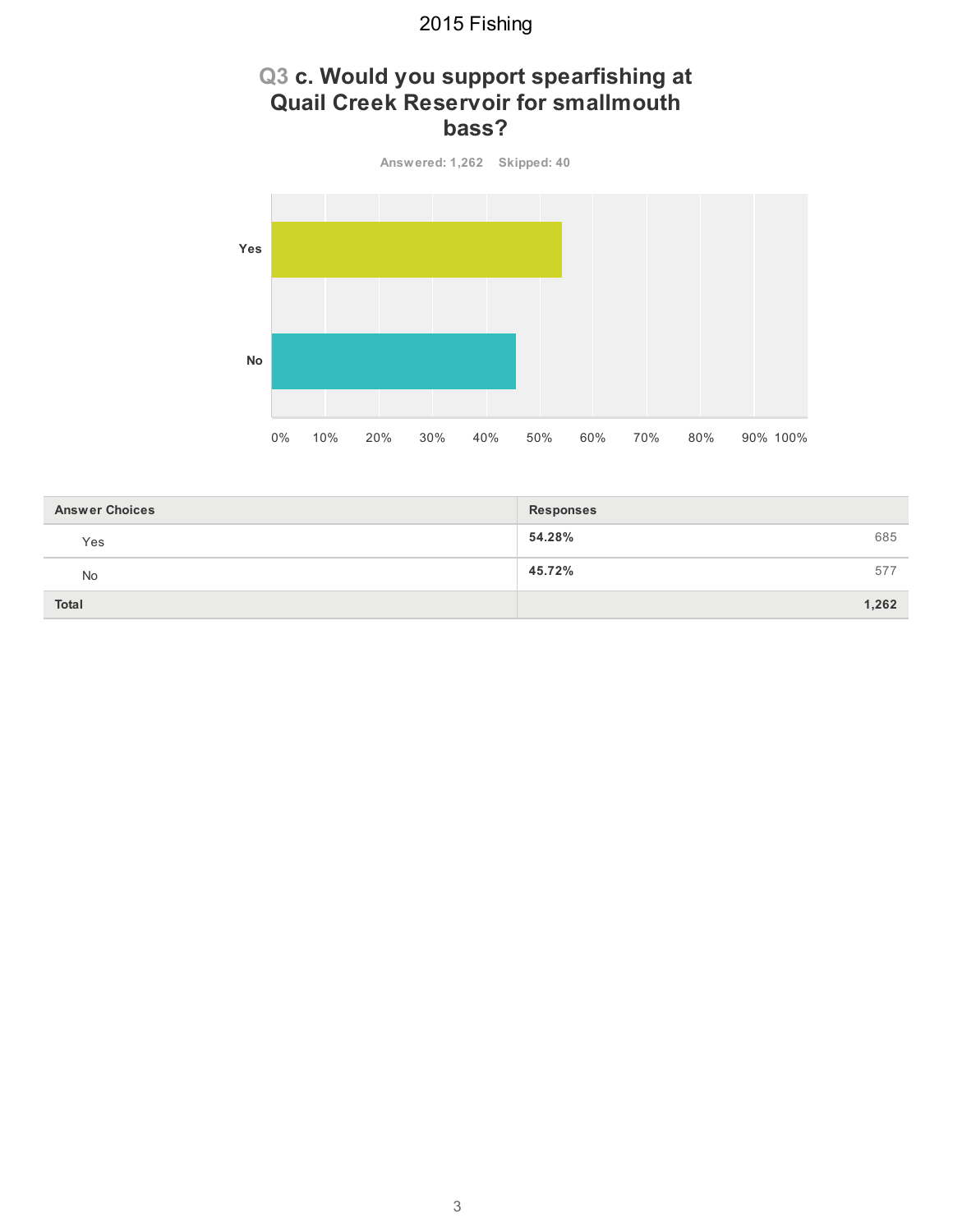### **Q4 d. Would you support spearfishing at Gunlock Reservoir for smallmouth bass?**



| <b>Answer Choices</b> | <b>Responses</b> |
|-----------------------|------------------|
| Yes                   | 54.96%<br>692    |
| <b>No</b>             | 45.04%<br>567    |
| <b>Total</b>          | 1,259            |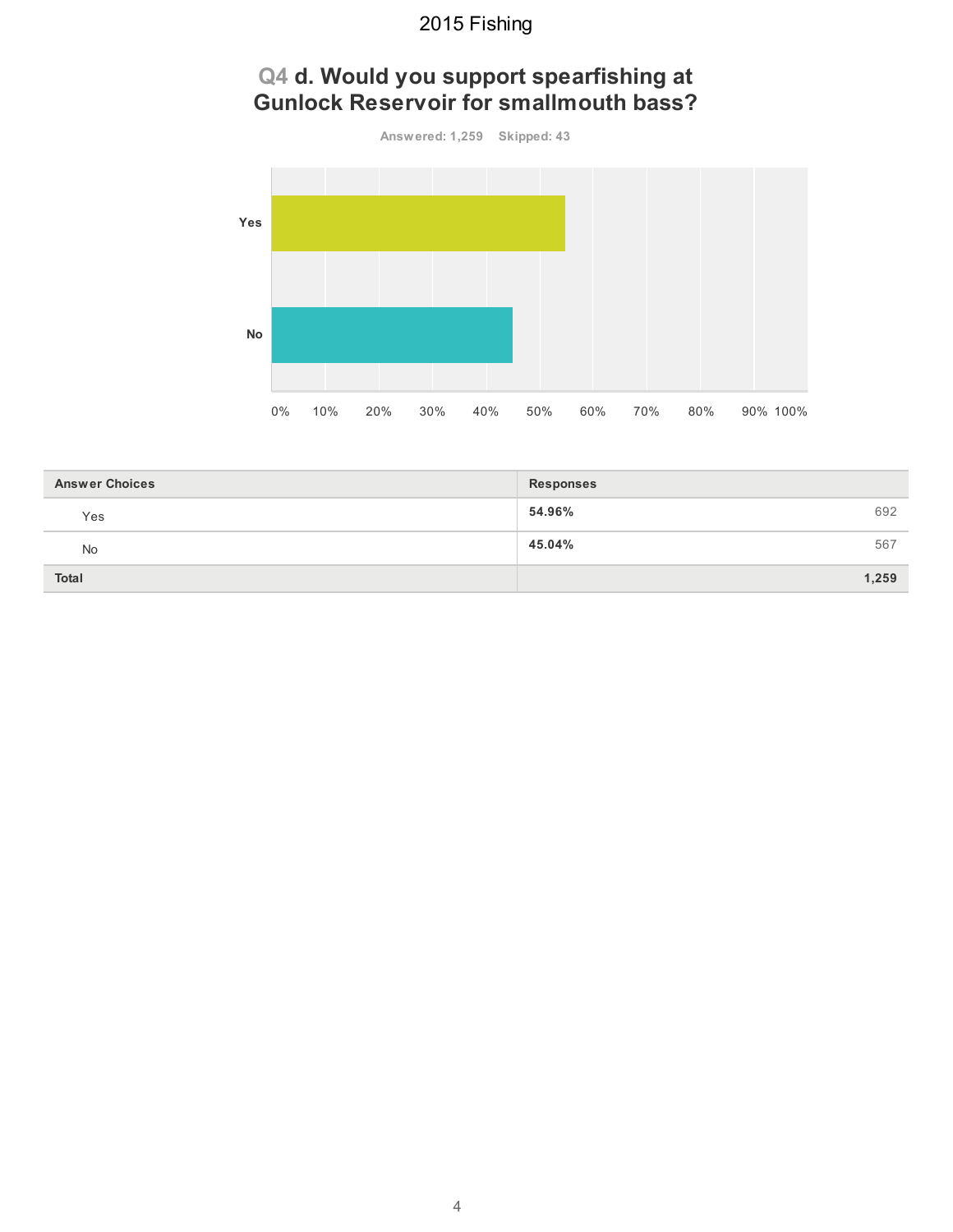### **Q5 e. Would you support spearfishing at Utah Lake for northern pike?**



| <b>Answer Choices</b> | <b>Responses</b> |
|-----------------------|------------------|
| Yes                   | 65.70%<br>835    |
| No                    | 34.30%<br>436    |
| <b>Total</b>          | 1,271            |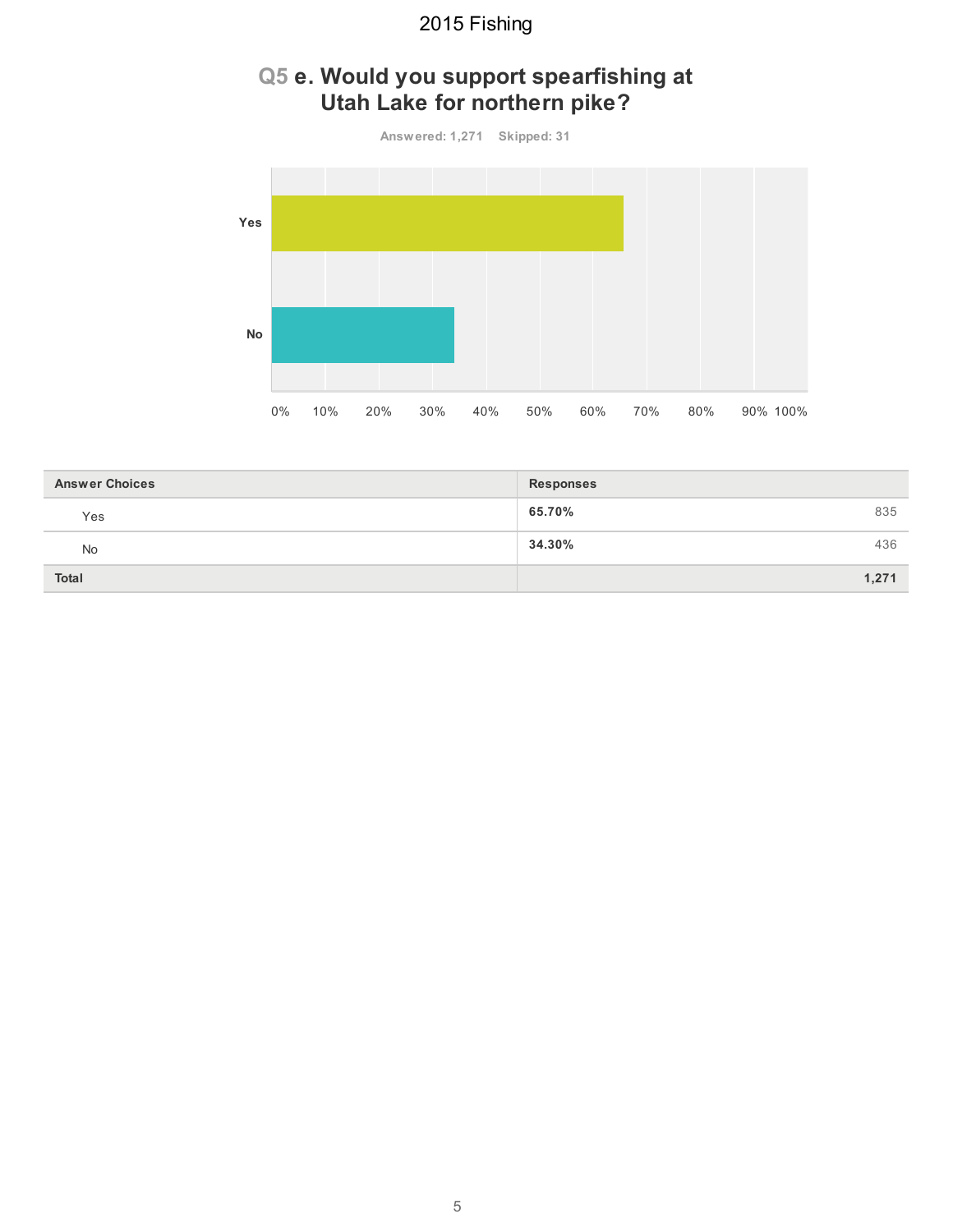**Q6 Currently, you may possess up to two** daily limits, as long as the fish were caught **on different days. Should the DWR restrict** the definition of "possession" to apply only to fish an angler has in the field or in **transit? This would exclude fish at home or** in the freezer.



| <b>Answer Choices</b><br><b>Responses</b> |               |
|-------------------------------------------|---------------|
| Yes                                       | 63.52%<br>808 |
| No                                        | 36.48%<br>464 |
| <b>Total</b>                              | 1,272         |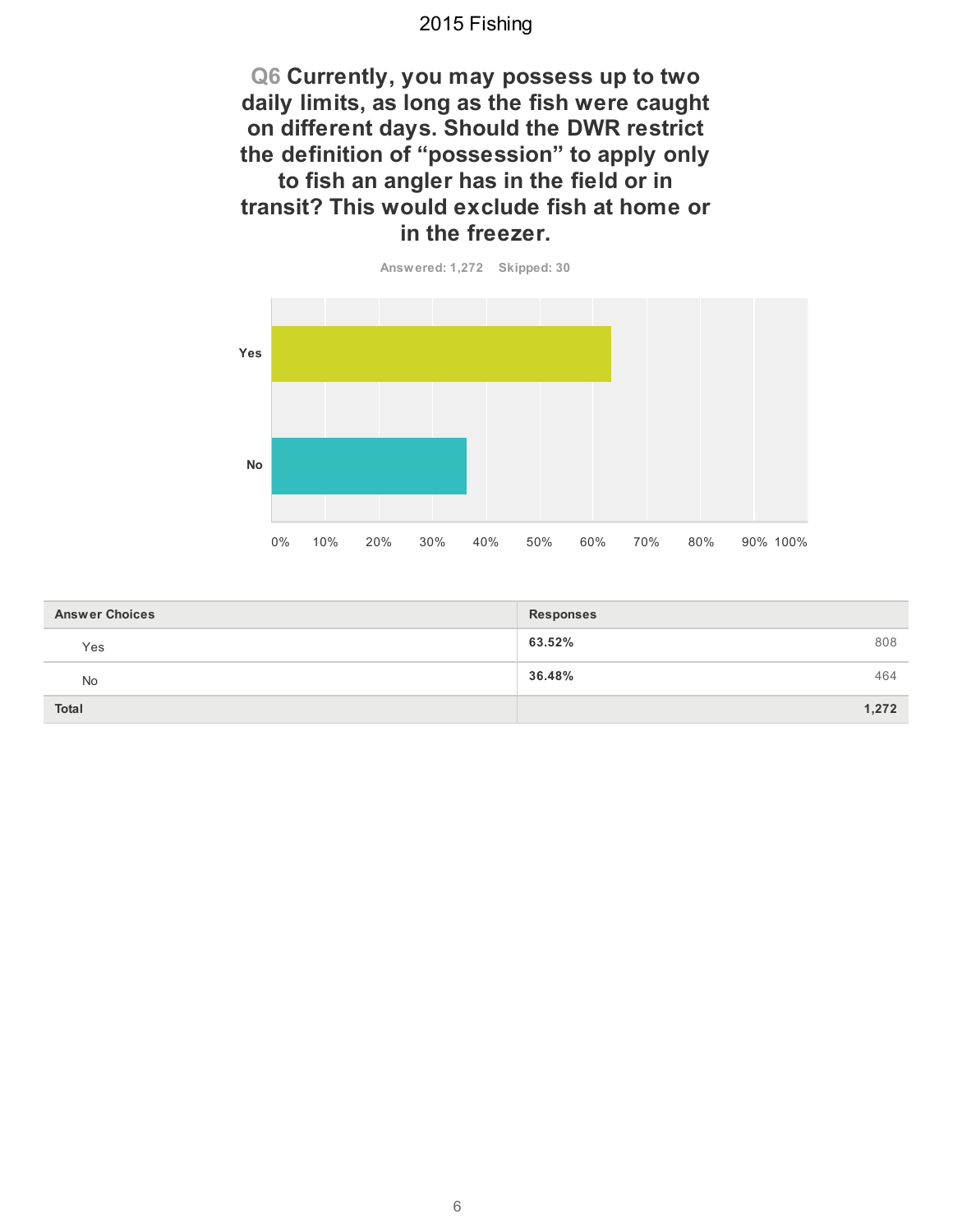### **Q7 How many friends who are new to** fishing — or who have not fished in the past year - have you invited to go **fishing?**

**Answ ered: 1,230 Skipped: 72**

| #            | <b>Responses</b>    | Date               |
|--------------|---------------------|--------------------|
|              |                     |                    |
| $\mathbf{1}$ | $\overline{7}$      | 6/18/2014 6:31 PM  |
| 2            | $\overline{2}$      | 6/18/2014 6:02 PM  |
| 3            | $\overline{4}$      | 6/18/2014 11:31 AM |
| 4            | $\mathbf 0$         | 6/17/2014 7:32 AM  |
| 5            | $\overline{2}$      | 6/16/2014 9:46 PM  |
| 6            | 2                   | 6/16/2014 10:25 AM |
| 7            | $\mathsf{O}\xspace$ | 6/16/2014 8:23 AM  |
| 8            | $\overline{5}$      | 6/15/2014 9:12 PM  |
| 9            | $\overline{2}$      | 6/15/2014 11:33 AM |
| 10           | $\overline{2}$      | 6/15/2014 10:07 AM |
| 11           | 2                   | 6/14/2014 9:08 PM  |
| 12           | 2                   | 6/14/2014 5:26 PM  |
| 13           | $\mathsf{O}\xspace$ | 6/14/2014 4:56 PM  |
| 14           | $\sqrt{2}$          | 6/14/2014 3:04 PM  |
| 15           | $\mathbf 0$         | 6/14/2014 1:32 PM  |
| 16           | $\sqrt{2}$          | 6/14/2014 1:08 PM  |
| 17           | 6                   | 6/14/2014 12:22 PM |
| 18           | $\mathsf{O}\xspace$ | 6/14/2014 11:47 AM |
| 19           | $\mathbf 0$         | 6/14/2014 10:55 AM |
| 20           | $\mathbf{1}$        | 6/14/2014 7:29 AM  |
| 21           | $\mathbf{1}$        | 6/13/2014 11:33 PM |
| 22           | 2                   | 6/13/2014 10:07 PM |
| 23           | $\sqrt{2}$          | 6/13/2014 9:50 PM  |
| 24           | $\mathbf 0$         | 6/13/2014 9:24 PM  |
| 25           | $\mathbf{1}$        | 6/13/2014 8:58 PM  |
| 26           | $\mathsf 0$         | 6/13/2014 7:36 PM  |
| 27           | $\mathsf{O}\xspace$ | 6/13/2014 7:03 PM  |
| 28           | $\mathsf 0$         | 6/13/2014 7:01 PM  |
| 29           | 14                  | 6/13/2014 6:41 PM  |
| 30           | $\overline{4}$      | 6/13/2014 5:22 PM  |
| 31           | $\overline{2}$      | 6/13/2014 4:25 PM  |
| 32           | $\overline{2}$      | 6/13/2014 4:19 PM  |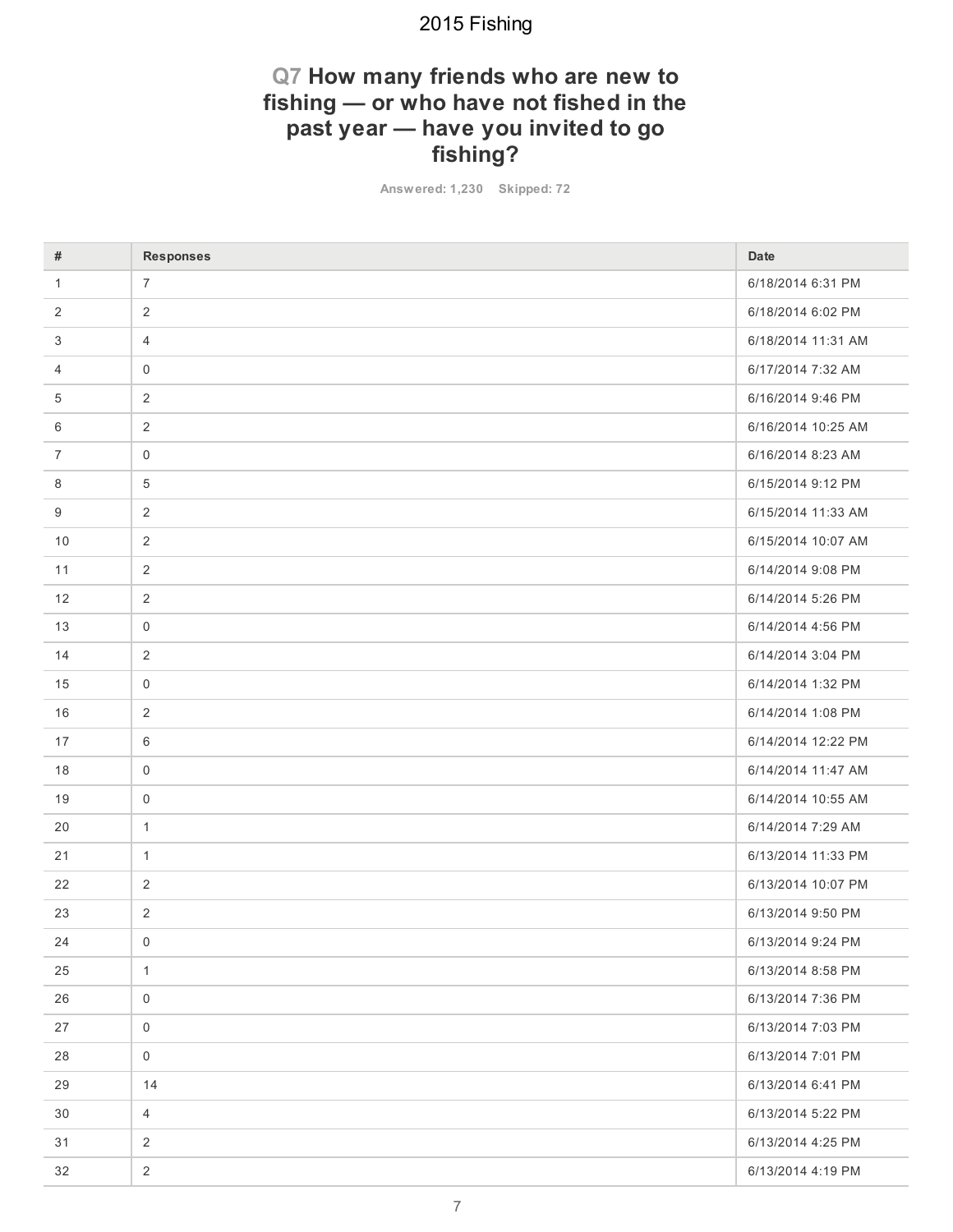| 33 | 4                   | 6/13/2014 3:36 PM  |
|----|---------------------|--------------------|
| 34 | $\overline{2}$      | 6/13/2014 3:11 PM  |
| 35 | $\mathbf{1}$        | 6/13/2014 3:01 PM  |
| 36 | 10                  | 6/13/2014 1:53 PM  |
| 37 | $\mathbf{1}$        | 6/13/2014 12:35 PM |
| 38 | 2                   | 6/13/2014 11:36 AM |
| 39 | 4                   | 6/13/2014 11:27 AM |
| 40 | 2                   | 6/13/2014 10:00 AM |
| 41 | 10                  | 6/13/2014 9:39 AM  |
| 42 | $\mathbf 0$         | 6/13/2014 8:14 AM  |
| 43 | $\mathbf{1}$        | 6/12/2014 9:43 PM  |
| 44 | $\mathbf{1}$        | 6/12/2014 9:02 PM  |
| 45 | $\mathbf 0$         | 6/12/2014 8:54 PM  |
| 46 | 5                   | 6/12/2014 8:44 PM  |
| 47 | 10                  | 6/12/2014 6:45 PM  |
| 48 | 2                   | 6/12/2014 5:33 PM  |
| 49 | 6                   | 6/12/2014 4:54 PM  |
| 50 | 2                   | 6/12/2014 3:37 PM  |
| 51 | $\overline{5}$      | 6/12/2014 3:24 PM  |
| 52 | 10                  | 6/12/2014 2:36 PM  |
| 53 | 3                   | 6/12/2014 2:31 PM  |
| 54 | $\mathbf{1}$        | 6/12/2014 1:18 PM  |
| 55 | 3                   | 6/12/2014 12:56 PM |
| 56 | 0                   | 6/12/2014 12:38 PM |
| 57 | 15                  | 6/12/2014 12:01 PM |
| 58 | 10                  | 6/12/2014 11:06 AM |
| 59 | 10                  | 6/12/2014 10:19 AM |
| 60 | 20                  | 6/12/2014 9:24 AM  |
| 61 | $\mathbf 0$         | 6/12/2014 9:05 AM  |
| 62 | 20                  | 6/12/2014 8:51 AM  |
| 63 | $\overline{2}$      | 6/12/2014 8:47 AM  |
| 64 | $\mathsf{O}\xspace$ | 6/12/2014 8:44 AM  |
| 65 | 3                   | 6/12/2014 8:44 AM  |
| 66 | 3                   | 6/12/2014 8:13 AM  |
| 67 | $\overline{4}$      | 6/12/2014 8:09 AM  |
| 68 | $\overline{2}$      | 6/12/2014 7:58 AM  |
| 69 | 20                  | 6/12/2014 7:52 AM  |
| 70 | $\overline{2}$      | 6/12/2014 7:30 AM  |
| 71 | $\overline{2}$      | 6/12/2014 7:26 AM  |
| 72 | $10$                | 6/12/2014 7:07 AM  |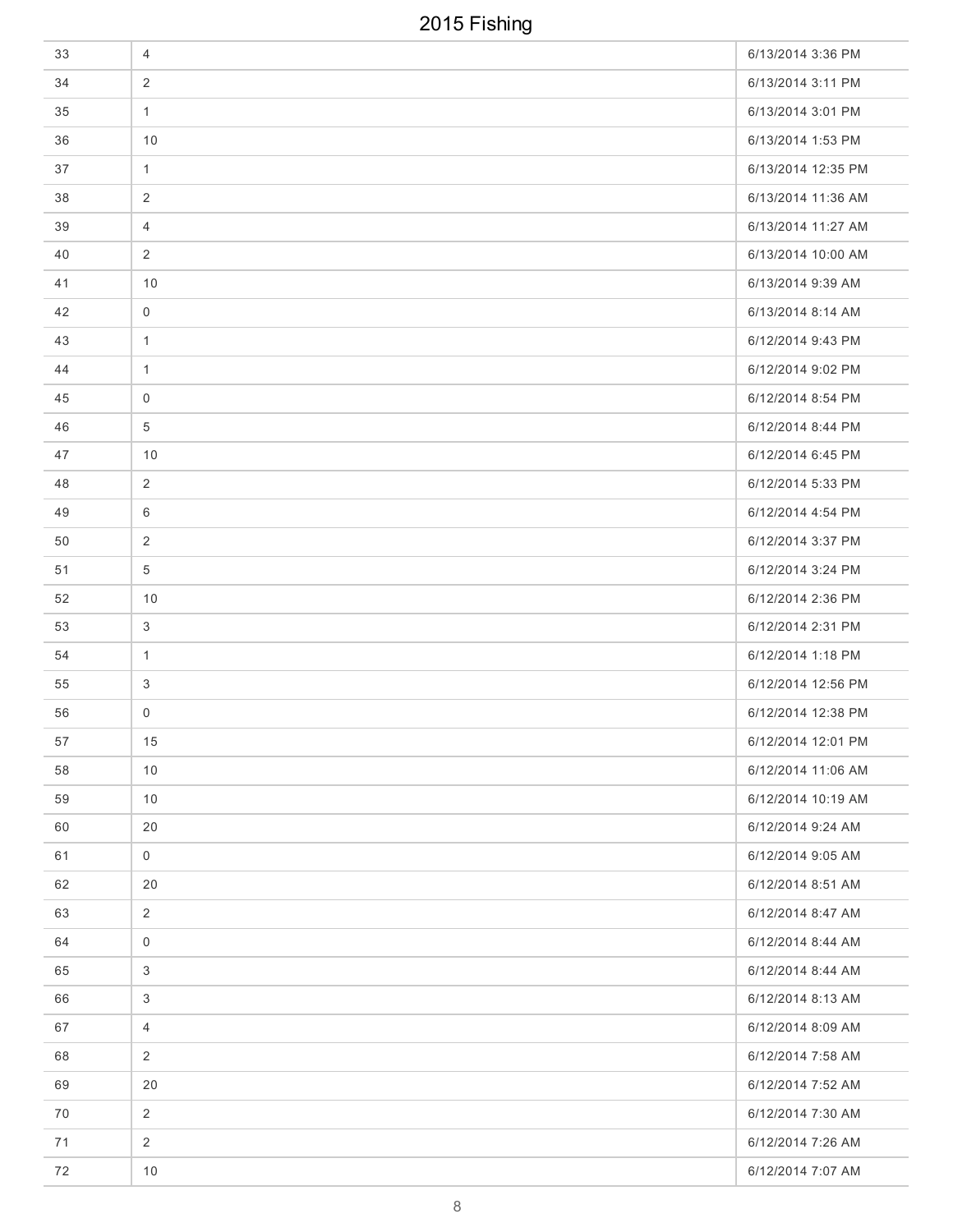| 73  | $\mathbf{1}$   | 6/11/2014 10:28 PM |
|-----|----------------|--------------------|
| 74  | 3              | 6/11/2014 10:19 PM |
| 75  | $\mathbf{1}$   | 6/11/2014 10:01 PM |
| 76  | $\overline{4}$ | 6/11/2014 9:49 PM  |
| 77  | 6              | 6/11/2014 9:42 PM  |
| 78  | 2              | 6/11/2014 9:41 PM  |
| 79  | 2              | 6/11/2014 9:33 PM  |
| 80  | 3              | 6/11/2014 9:04 PM  |
| 81  | $\mathbf{1}$   | 6/11/2014 8:55 PM  |
| 82  | 2              | 6/11/2014 7:34 PM  |
| 83  | 10             | 6/11/2014 5:43 PM  |
| 84  | 5              | 6/11/2014 4:05 PM  |
| 85  | $\mathbf{1}$   | 6/11/2014 3:14 PM  |
| 86  | 15             | 6/11/2014 2:30 PM  |
| 87  | 6              | 6/11/2014 2:23 PM  |
| 88  | 20             | 6/11/2014 2:21 PM  |
| 89  | 5              | 6/11/2014 2:13 PM  |
| 90  | 4              | 6/11/2014 1:39 PM  |
| 91  | $\mathbf{1}$   | 6/11/2014 12:57 PM |
| 92  | 2              | 6/11/2014 12:25 PM |
| 93  | 0              | 6/11/2014 12:15 PM |
| 94  | 0              | 6/11/2014 11:57 AM |
| 95  | 5              | 6/11/2014 11:18 AM |
| 96  | 2              | 6/11/2014 11:06 AM |
| 97  | 3 <sup>1</sup> | 6/11/2014 11:05 AM |
| 98  | $\overline{2}$ | 6/11/2014 10:50 AM |
| 99  | $\overline{4}$ | 6/11/2014 10:40 AM |
| 100 | $\mathbf{1}$   | 6/11/2014 10:33 AM |
| 101 | 2              | 6/11/2014 10:33 AM |
| 102 | 2              | 6/11/2014 10:23 AM |
| 103 | 10             | 6/11/2014 10:17 AM |
| 104 | $\overline{4}$ | 6/11/2014 10:08 AM |
| 105 | $\mathbf{1}$   | 6/11/2014 10:04 AM |
| 106 | $\mathfrak{Z}$ | 6/11/2014 9:59 AM  |
| 107 | 10             | 6/11/2014 9:57 AM  |
| 108 | 5              | 6/11/2014 9:49 AM  |
| 109 | 3              | 6/11/2014 9:34 AM  |
| 110 | $\overline{4}$ | 6/11/2014 9:20 AM  |
| 111 | $\mathbf{1}$   | 6/11/2014 9:12 AM  |
| 112 | 5              | 6/11/2014 8:30 AM  |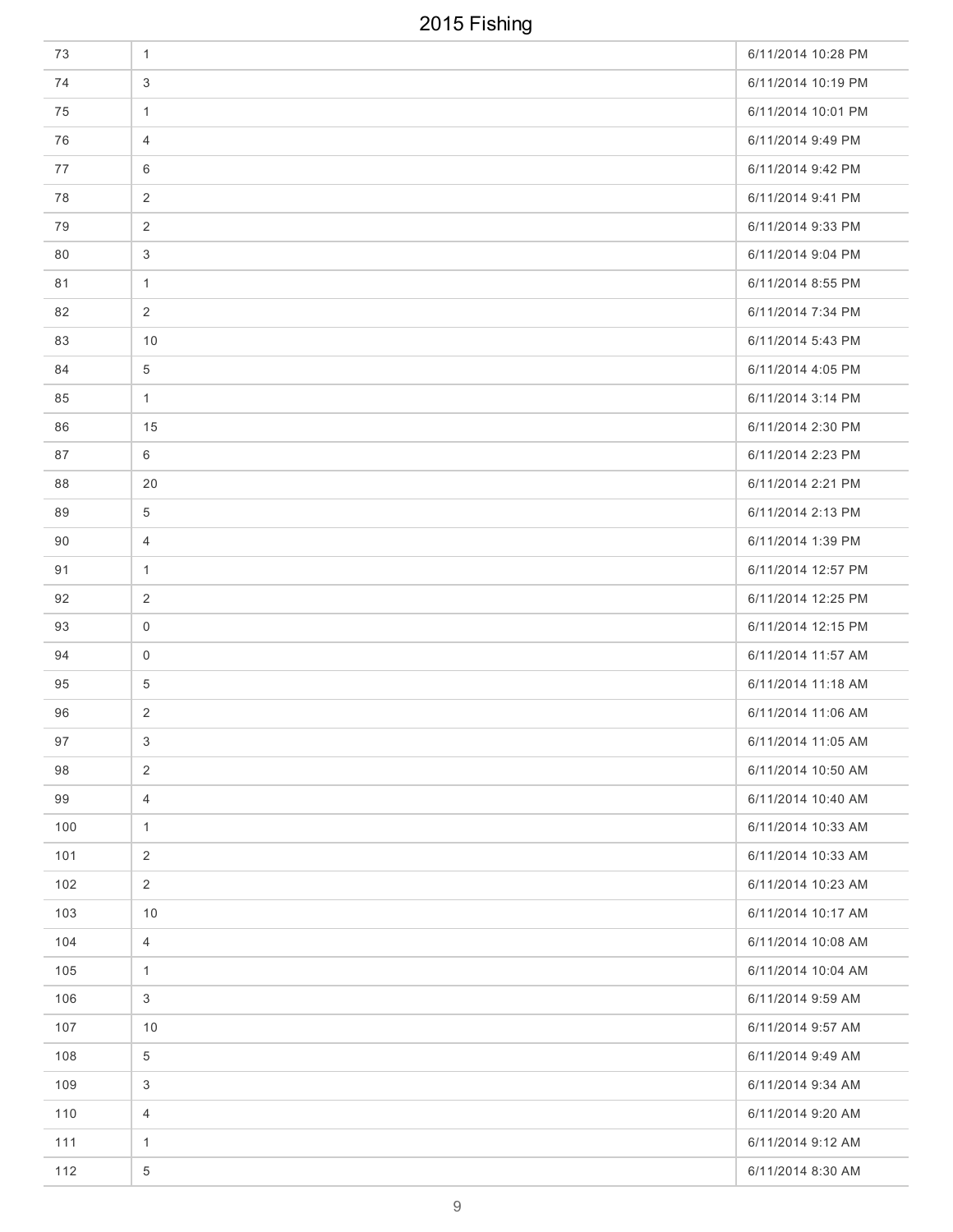| 113 | $\overline{2}$ | 6/11/2014 8:27 AM  |
|-----|----------------|--------------------|
| 114 | 6              | 6/11/2014 8:25 AM  |
| 115 | 5              | 6/11/2014 8:13 AM  |
| 116 | 3              | 6/11/2014 8:12 AM  |
| 117 | 4              | 6/11/2014 7:46 AM  |
| 118 | $\mathbf{1}$   | 6/11/2014 7:43 AM  |
| 119 | 2              | 6/11/2014 7:12 AM  |
| 120 | $\mathbf 0$    | 6/11/2014 7:09 AM  |
| 121 | 4              | 6/11/2014 7:05 AM  |
| 122 | 2              | 6/11/2014 6:53 AM  |
| 123 | 2              | 6/11/2014 6:44 AM  |
| 124 | $\overline{c}$ | 6/11/2014 6:29 AM  |
| 125 | 5              | 6/11/2014 6:29 AM  |
| 126 | $\overline{4}$ | 6/11/2014 6:27 AM  |
| 127 | 0              | 6/11/2014 6:24 AM  |
| 128 | 3              | 6/11/2014 6:06 AM  |
| 129 | $\mathbf{1}$   | 6/11/2014 5:28 AM  |
| 130 | 5              | 6/11/2014 4:50 AM  |
| 131 | 6              | 6/11/2014 2:33 AM  |
| 132 | 3              | 6/11/2014 2:17 AM  |
| 133 | 5              | 6/11/2014 1:19 AM  |
| 134 | 4              | 6/11/2014 12:23 AM |
| 135 | 5              | 6/11/2014 12:09 AM |
| 136 | 9              | 6/10/2014 11:27 PM |
| 137 | $\overline{2}$ | 6/10/2014 11:14 PM |
| 138 | 10             | 6/10/2014 11:09 PM |
| 139 | $10$           | 6/10/2014 11:08 PM |
| 140 | 20             | 6/10/2014 10:48 PM |
| 141 | 10             | 6/10/2014 10:29 PM |
| 142 | $\mathbf 0$    | 6/10/2014 10:21 PM |
| 143 | 20             | 6/10/2014 9:52 PM  |
| 144 | 6              | 6/10/2014 9:50 PM  |
| 145 | 3              | 6/10/2014 9:42 PM  |
| 146 | $\mathbf{1}$   | 6/10/2014 9:40 PM  |
| 147 | $\overline{4}$ | 6/10/2014 9:21 PM  |
| 148 | 3              | 6/10/2014 9:19 PM  |
| 149 | $\mathbf 0$    | 6/10/2014 9:08 PM  |
| 150 | 10             | 6/10/2014 9:07 PM  |
| 151 | 10             | 6/10/2014 8:38 PM  |
| 152 | $\overline{2}$ | 6/10/2014 8:35 PM  |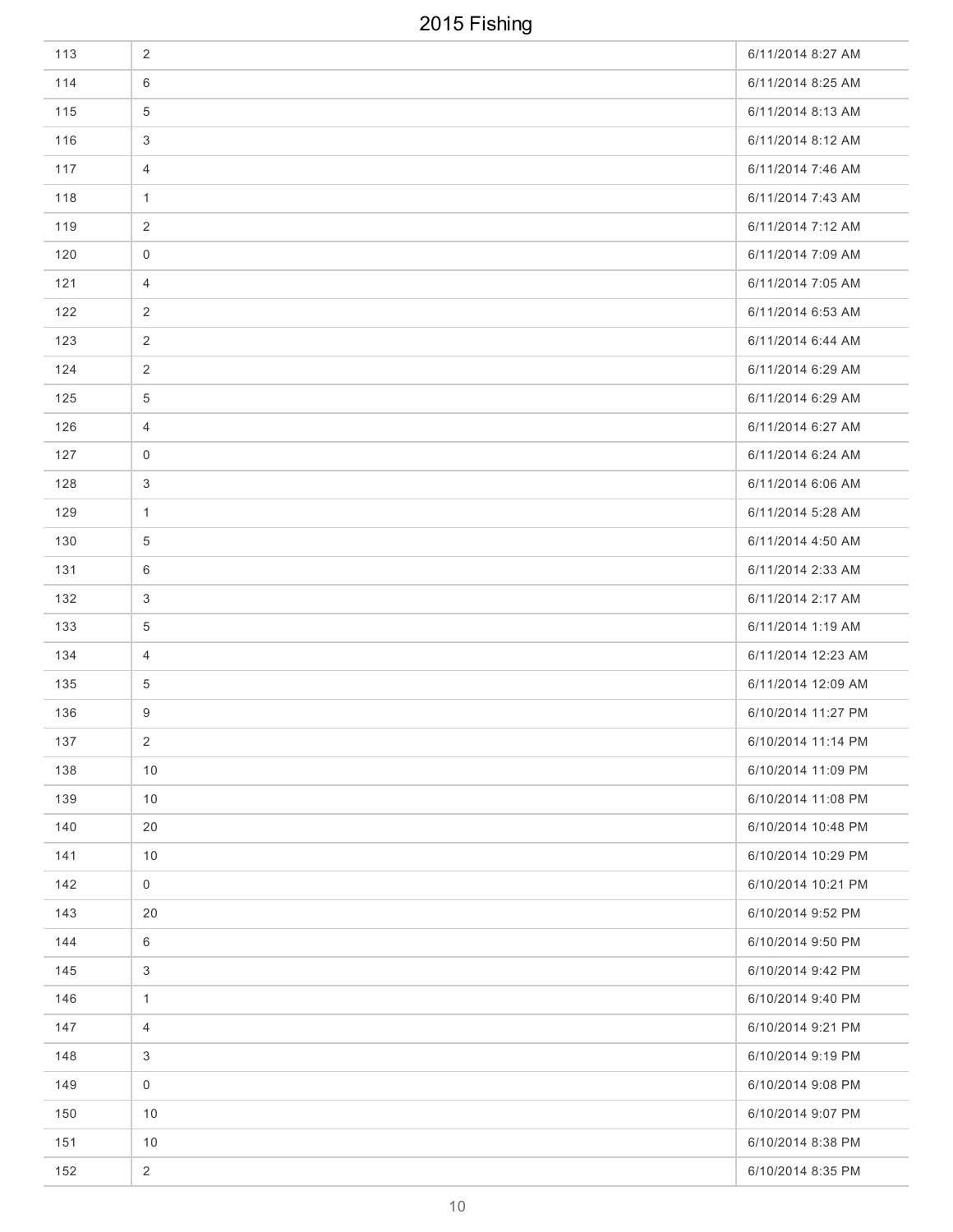| 153 | $\overline{7}$ | 6/10/2014 8:32 PM |
|-----|----------------|-------------------|
| 154 | $\mathbf{1}$   | 6/10/2014 8:32 PM |
| 155 | 3              | 6/10/2014 7:51 PM |
| 156 | 10             | 6/10/2014 7:49 PM |
| 157 | 5              | 6/10/2014 7:43 PM |
| 158 | $\overline{4}$ | 6/10/2014 7:42 PM |
| 159 | 5              | 6/10/2014 7:37 PM |
| 160 | 0              | 6/10/2014 7:34 PM |
| 161 | 0              | 6/10/2014 7:21 PM |
| 162 | 2              | 6/10/2014 7:18 PM |
| 163 | 2              | 6/10/2014 7:15 PM |
| 164 | 3              | 6/10/2014 7:11 PM |
| 165 | 6              | 6/10/2014 7:09 PM |
| 166 | 5              | 6/10/2014 7:01 PM |
| 167 | $\mathbf{3}$   | 6/10/2014 6:47 PM |
| 168 | 4              | 6/10/2014 6:47 PM |
| 169 | 3              | 6/10/2014 6:46 PM |
| 170 | 3              | 6/10/2014 6:46 PM |
| 171 | $\overline{2}$ | 6/10/2014 6:41 PM |
| 172 | 3              | 6/10/2014 6:35 PM |
| 173 | $\mathbf{1}$   | 6/10/2014 6:32 PM |
| 174 | $\mathbf{1}$   | 6/10/2014 6:30 PM |
| 175 | 6              | 6/10/2014 6:29 PM |
| 176 | 0              | 6/10/2014 6:15 PM |
| 177 | 5 <sup>5</sup> | 6/10/2014 6:08 PM |
| 178 | 6              | 6/10/2014 6:08 PM |
| 179 | 5              | 6/10/2014 5:59 PM |
| 180 | 2              | 6/10/2014 5:52 PM |
| 181 | $\overline{4}$ | 6/10/2014 5:51 PM |
| 182 | $\overline{2}$ | 6/10/2014 5:46 PM |
| 183 | $\mathbf{1}$   | 6/10/2014 5:38 PM |
| 184 | 2              | 6/10/2014 5:31 PM |
| 185 | 6              | 6/10/2014 5:04 PM |
| 186 | $\mathbf{1}$   | 6/10/2014 4:46 PM |
| 187 | 3              | 6/10/2014 4:35 PM |
| 188 | 5              | 6/10/2014 4:30 PM |
| 189 | $\overline{4}$ | 6/10/2014 4:18 PM |
| 190 | 5              | 6/10/2014 4:15 PM |
| 191 | 0              | 6/10/2014 4:08 PM |
| 192 | 10             | 6/10/2014 4:02 PM |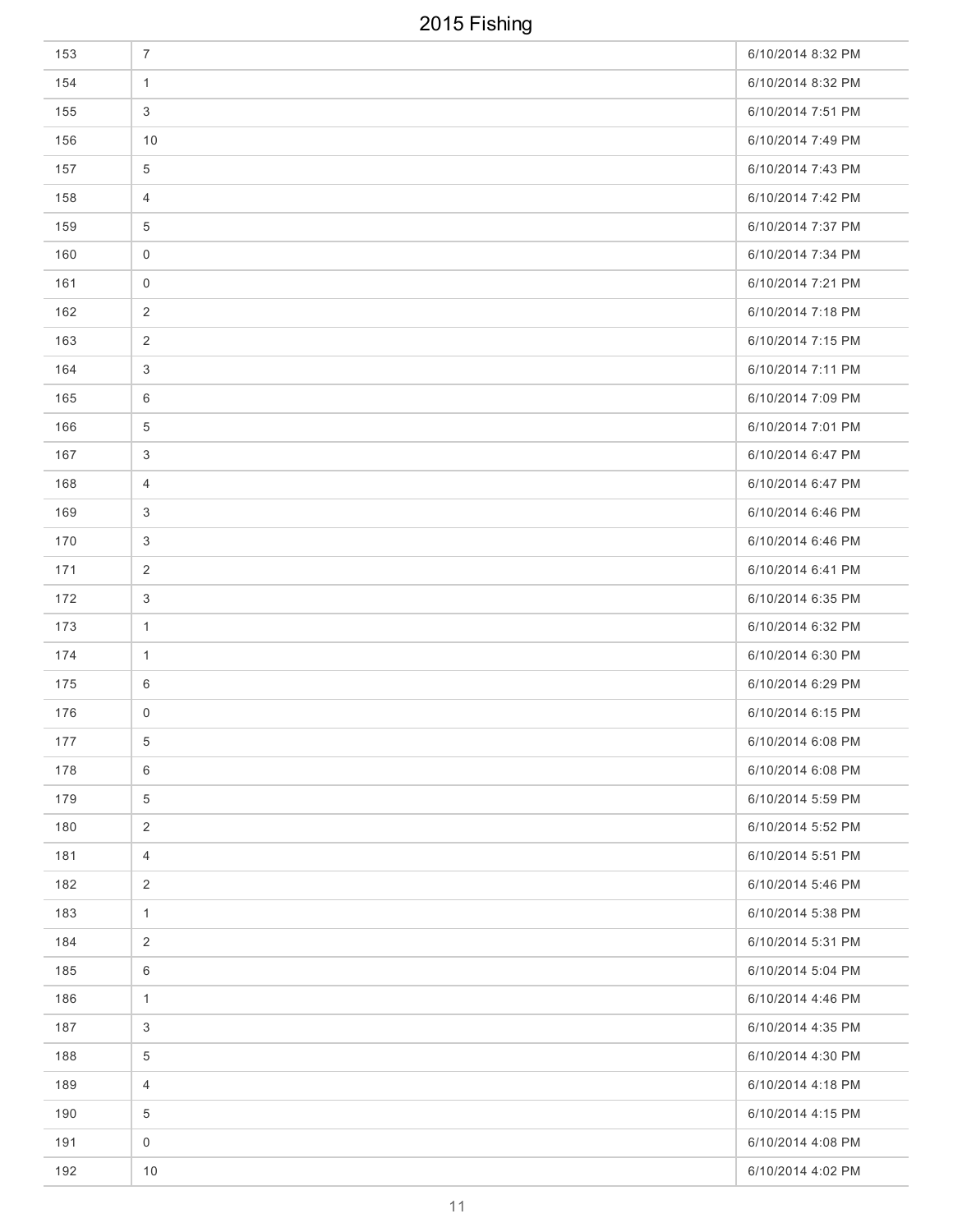| 193 | 4              | 6/10/2014 3:43 PM  |
|-----|----------------|--------------------|
| 194 | $\mathbf{1}$   | 6/10/2014 3:24 PM  |
| 195 | 5              | 6/10/2014 1:31 PM  |
| 196 | 5              | 6/10/2014 1:02 PM  |
| 197 | 2              | 6/10/2014 10:21 AM |
| 198 | $\mathbf 0$    | 6/9/2014 10:02 PM  |
| 199 | 5              | 6/9/2014 9:18 PM   |
| 200 | $\overline{2}$ | 6/9/2014 8:50 PM   |
| 201 | 2              | 6/9/2014 8:25 PM   |
| 202 | 10             | 6/9/2014 8:04 PM   |
| 203 | 3              | 6/9/2014 7:47 PM   |
| 204 | $\mathbf{1}$   | 6/9/2014 7:41 PM   |
| 205 | $\mathbf{1}$   | 6/9/2014 4:00 PM   |
| 206 | 12             | 6/9/2014 3:04 PM   |
| 207 | 10             | 6/9/2014 1:56 PM   |
| 208 | 2              | 6/9/2014 1:39 PM   |
| 209 | 15             | 6/9/2014 12:51 PM  |
| 210 | 10             | 6/9/2014 12:35 PM  |
| 211 | $\mathbf{3}$   | 6/9/2014 12:03 PM  |
| 212 | $\mathbf 0$    | 6/9/2014 11:53 AM  |
| 213 | 3              | 6/9/2014 10:33 AM  |
| 214 | 10             | 6/9/2014 10:31 AM  |
| 215 | 6              | 6/9/2014 10:31 AM  |
| 216 | $\mathbf{1}$   | 6/9/2014 10:25 AM  |
| 217 | $\mathbf{1}$   | 6/9/2014 10:22 AM  |
| 218 | $\mathfrak{S}$ | 6/9/2014 10:22 AM  |
| 219 | $\mathbf{1}$   | 6/9/2014 10:21 AM  |
| 220 | 10             | 6/9/2014 10:00 AM  |
| 221 | 8              | 6/9/2014 8:49 AM   |
| 222 | 30             | 6/9/2014 8:35 AM   |
| 223 | $\overline{2}$ | 6/8/2014 8:16 PM   |
| 224 | $\mathbf 0$    | 6/8/2014 6:49 PM   |
| 225 | $\mathbf{1}$   | 6/8/2014 5:35 PM   |
| 226 | 0              | 6/8/2014 5:04 PM   |
| 227 | 6              | 6/8/2014 3:52 PM   |
| 228 | $\mathsf{O}$   | 6/8/2014 2:43 PM   |
| 229 | $\mathbf{1}$   | 6/8/2014 1:31 PM   |
| 230 | 3              | 6/8/2014 11:02 AM  |
| 231 | $\overline{2}$ | 6/8/2014 9:43 AM   |
| 232 | 8              | 6/8/2014 9:32 AM   |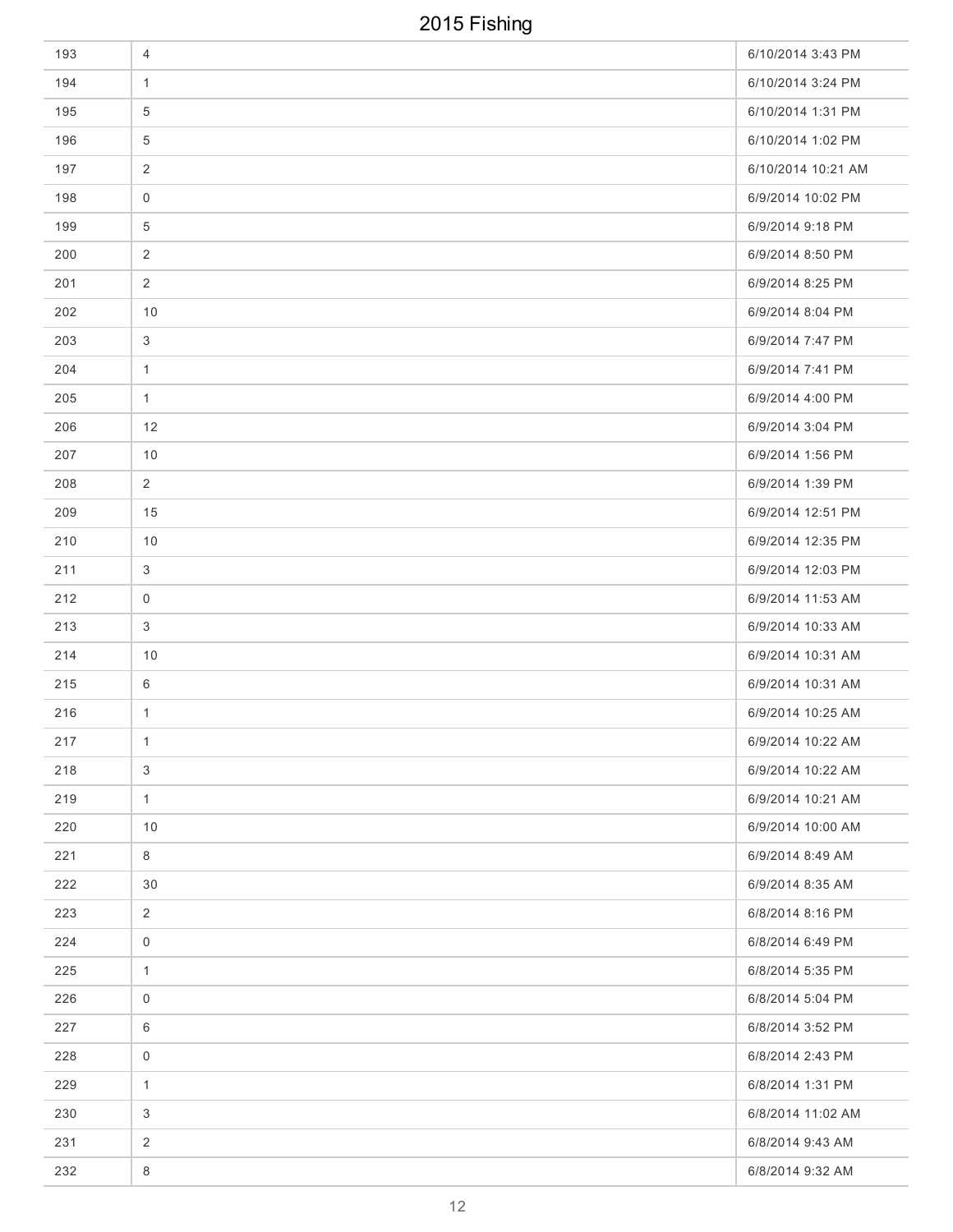| 233 | $\mathbf 0$         | 6/8/2014 8:50 AM  |
|-----|---------------------|-------------------|
| 234 | 6                   | 6/8/2014 8:48 AM  |
| 235 | $\overline{4}$      | 6/8/2014 5:36 AM  |
| 236 | $\overline{5}$      | 6/7/2014 10:07 PM |
| 237 | $\mathbf 0$         | 6/7/2014 9:17 PM  |
| 238 | 3                   | 6/7/2014 7:58 PM  |
| 239 | $\overline{5}$      | 6/7/2014 6:52 PM  |
| 240 | $\overline{7}$      | 6/7/2014 5:48 PM  |
| 241 | 2                   | 6/7/2014 5:29 PM  |
| 242 | 2                   | 6/7/2014 5:25 PM  |
| 243 | 2                   | 6/7/2014 5:12 PM  |
| 244 | $\overline{4}$      | 6/7/2014 4:02 PM  |
| 245 | 10                  | 6/7/2014 3:37 PM  |
| 246 | 3                   | 6/7/2014 2:49 PM  |
| 247 | $\overline{4}$      | 6/7/2014 2:08 PM  |
| 248 | $\overline{5}$      | 6/7/2014 11:47 AM |
| 249 | $\mathbf{3}$        | 6/7/2014 9:35 AM  |
| 250 | $\mathbf{1}$        | 6/7/2014 9:31 AM  |
| 251 | $\mathbf{1}$        | 6/7/2014 7:55 AM  |
| 252 | $\overline{4}$      | 6/7/2014 7:54 AM  |
| 253 | $\mathbf{1}$        | 6/7/2014 1:38 AM  |
| 254 | 0                   | 6/6/2014 10:19 PM |
| 255 | $\mathbf{1}$        | 6/6/2014 10:07 PM |
| 256 | 0                   | 6/6/2014 7:55 PM  |
| 257 | $\overline{2}$      | 6/6/2014 7:18 PM  |
| 258 | $\overline{4}$      | 6/6/2014 6:47 PM  |
| 259 | $\mathbf 0$         | 6/6/2014 6:08 PM  |
| 260 | 3                   | 6/6/2014 5:12 PM  |
| 261 | $\mathbf 0$         | 6/6/2014 4:54 PM  |
| 262 | $\mathsf{O}\xspace$ | 6/6/2014 4:18 PM  |
| 263 | $\mathbf 0$         | 6/6/2014 4:01 PM  |
| 264 | 3                   | 6/6/2014 3:37 PM  |
| 265 | $\mathbf 0$         | 6/6/2014 3:27 PM  |
| 266 | $\overline{5}$      | 6/6/2014 3:24 PM  |
| 267 | $\mathsf{O}\xspace$ | 6/6/2014 3:23 PM  |
| 268 | $\overline{4}$      | 6/6/2014 3:15 PM  |
| 269 | $\overline{4}$      | 6/6/2014 2:22 PM  |
| 270 | 10                  | 6/6/2014 1:58 PM  |
| 271 | 10                  | 6/6/2014 1:52 PM  |
| 272 | $\mathsf{O}\xspace$ | 6/6/2014 1:26 PM  |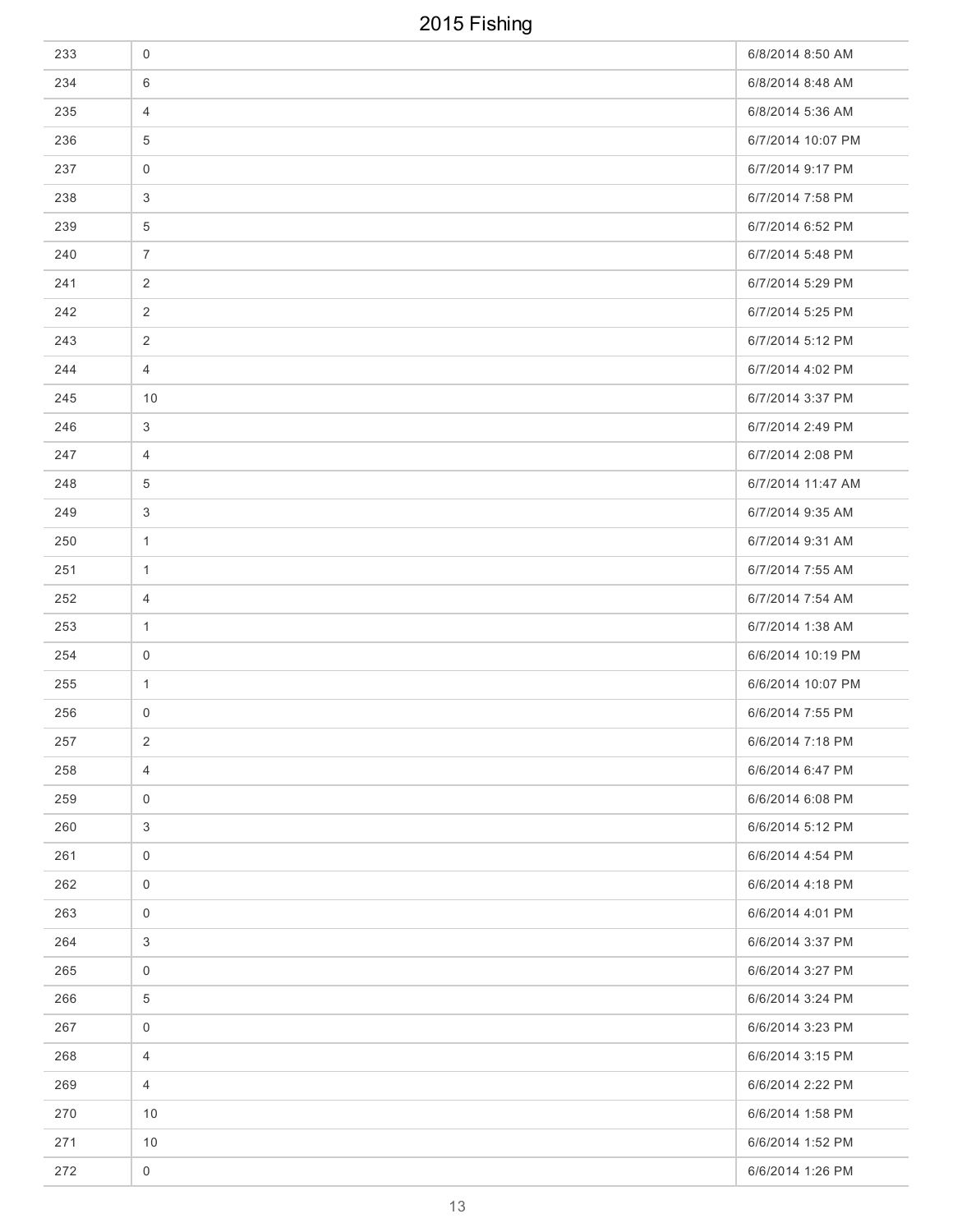| 273 | 12              | 6/6/2014 1:06 PM  |
|-----|-----------------|-------------------|
| 274 | $\mathbf{3}$    | 6/6/2014 12:50 PM |
| 275 | $\overline{5}$  | 6/6/2014 12:36 PM |
| 276 | $\overline{5}$  | 6/6/2014 11:36 AM |
| 277 | $\mathbf{1}$    | 6/6/2014 11:34 AM |
| 278 | $\mathbf{1}$    | 6/6/2014 11:27 AM |
| 279 | 0               | 6/6/2014 11:03 AM |
| 280 | $\mathbf{1}$    | 6/6/2014 10:45 AM |
| 281 | 3               | 6/6/2014 10:39 AM |
| 282 | 20              | 6/6/2014 10:25 AM |
| 283 | 3               | 6/6/2014 10:21 AM |
| 284 | $\overline{2}$  | 6/6/2014 10:16 AM |
| 285 | $\overline{5}$  | 6/6/2014 10:08 AM |
| 286 | 0               | 6/6/2014 10:04 AM |
| 287 | 2               | 6/6/2014 9:59 AM  |
| 288 | $\mathbf{1}$    | 6/6/2014 9:57 AM  |
| 289 | 10              | 6/6/2014 9:56 AM  |
| 290 | 50              | 6/6/2014 9:39 AM  |
| 291 | 20              | 6/6/2014 9:17 AM  |
| 292 | $\mathbf{1}$    | 6/6/2014 9:07 AM  |
| 293 | $\mathbf{1}$    | 6/6/2014 8:58 AM  |
| 294 | 10              | 6/6/2014 8:57 AM  |
| 295 | 12              | 6/6/2014 8:30 AM  |
| 296 | $\overline{5}$  | 6/6/2014 8:25 AM  |
| 297 | 5 <sup>5</sup>  | 6/6/2014 8:24 AM  |
| 298 | 2               | 6/6/2014 8:23 AM  |
| 299 | $\mathbf 0$     | 6/6/2014 8:15 AM  |
| 300 | $\overline{2}$  | 6/6/2014 8:11 AM  |
| 301 | 5               | 6/6/2014 8:00 AM  |
| 302 | $\mathbf 0$     | 6/6/2014 7:58 AM  |
| 303 | $5\phantom{.0}$ | 6/6/2014 7:58 AM  |
| 304 | 11              | 6/6/2014 12:54 AM |
| 305 | $\mathbf 0$     | 6/6/2014 12:37 AM |
| 306 | 2               | 6/5/2014 5:18 PM  |
| 307 | $\overline{4}$  | 6/5/2014 5:06 PM  |
| 308 | 3               | 6/5/2014 3:39 PM  |
| 309 | 3               | 6/5/2014 2:31 PM  |
| 310 | $\overline{4}$  | 6/5/2014 2:21 PM  |
| 311 | $\mathbf{1}$    | 6/5/2014 1:31 PM  |
| 312 | $8\phantom{1}$  | 6/5/2014 12:58 PM |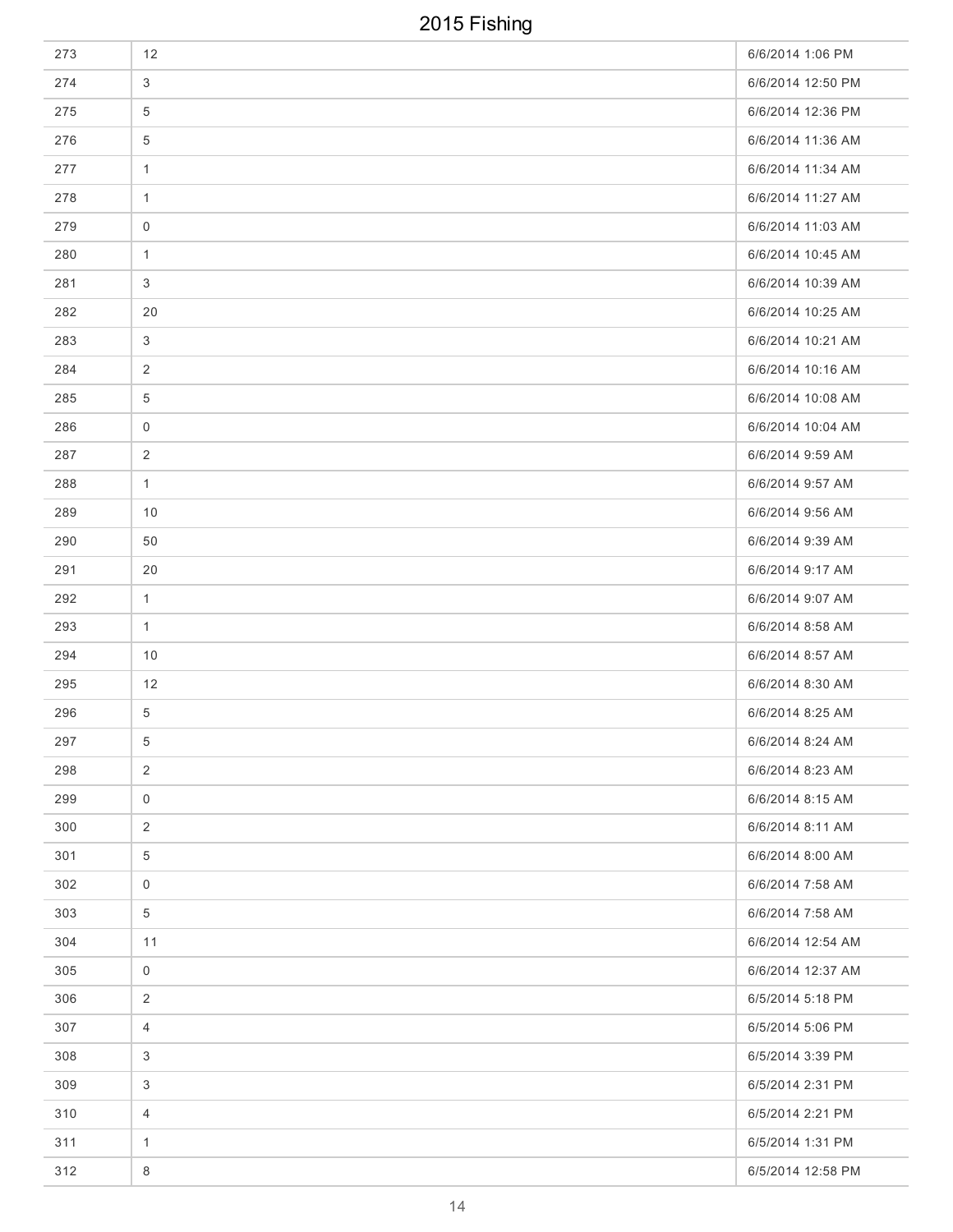| 313 | 1                   | 6/5/2014 11:33 AM |
|-----|---------------------|-------------------|
| 314 | $\overline{4}$      | 6/5/2014 10:54 AM |
| 315 | $\mathbf 0$         | 6/5/2014 10:27 AM |
| 316 | $\overline{c}$      | 6/5/2014 10:21 AM |
| 317 | 2                   | 6/5/2014 9:06 AM  |
| 318 | $\mathbf 0$         | 6/5/2014 8:35 AM  |
| 319 | 0                   | 6/5/2014 8:29 AM  |
| 320 | 15                  | 6/5/2014 5:17 AM  |
| 321 | 10                  | 6/5/2014 12:38 AM |
| 322 | 3                   | 6/4/2014 11:19 PM |
| 323 | 6                   | 6/4/2014 7:13 PM  |
| 324 | $\mathsf{O}\xspace$ | 6/4/2014 6:49 PM  |
| 325 | 3                   | 6/4/2014 5:35 PM  |
| 326 | 5                   | 6/4/2014 4:11 PM  |
| 327 | 5                   | 6/4/2014 4:11 PM  |
| 328 | 5                   | 6/4/2014 3:56 PM  |
| 329 | 5                   | 6/4/2014 3:54 PM  |
| 330 | $\mathbf 0$         | 6/4/2014 3:51 PM  |
| 331 | 3                   | 6/4/2014 2:38 PM  |
| 332 | $\overline{4}$      | 6/4/2014 2:23 PM  |
| 333 | 20                  | 6/4/2014 12:24 PM |
| 334 | $\overline{2}$      | 6/4/2014 10:58 AM |
| 335 | $\overline{0}$      | 6/4/2014 3:47 AM  |
| 336 | 3                   | 6/3/2014 10:40 PM |
| 337 | $\overline{0}$      | 6/3/2014 9:41 PM  |
| 338 | $\overline{4}$      | 6/3/2014 9:12 PM  |
| 339 | 3                   | 6/3/2014 8:36 PM  |
| 340 | 10                  | 6/3/2014 3:35 PM  |
| 341 | $\overline{4}$      | 6/3/2014 3:32 PM  |
| 342 | $\mathbf{1}$        | 6/3/2014 1:20 PM  |
| 343 | $\overline{5}$      | 6/3/2014 1:17 PM  |
| 344 | $\mathbf{1}$        | 6/3/2014 12:25 PM |
| 345 | 3                   | 6/3/2014 11:42 AM |
| 346 | 3                   | 6/3/2014 9:33 AM  |
| 347 | $\overline{4}$      | 6/3/2014 9:13 AM  |
| 348 | 10                  | 6/3/2014 8:59 AM  |
| 349 | $\overline{4}$      | 6/2/2014 10:26 PM |
| 350 | $\mathbf{3}$        | 6/2/2014 9:17 PM  |
| 351 | $\overline{4}$      | 6/2/2014 8:25 PM  |
| 352 | $\overline{2}$      | 6/2/2014 6:55 PM  |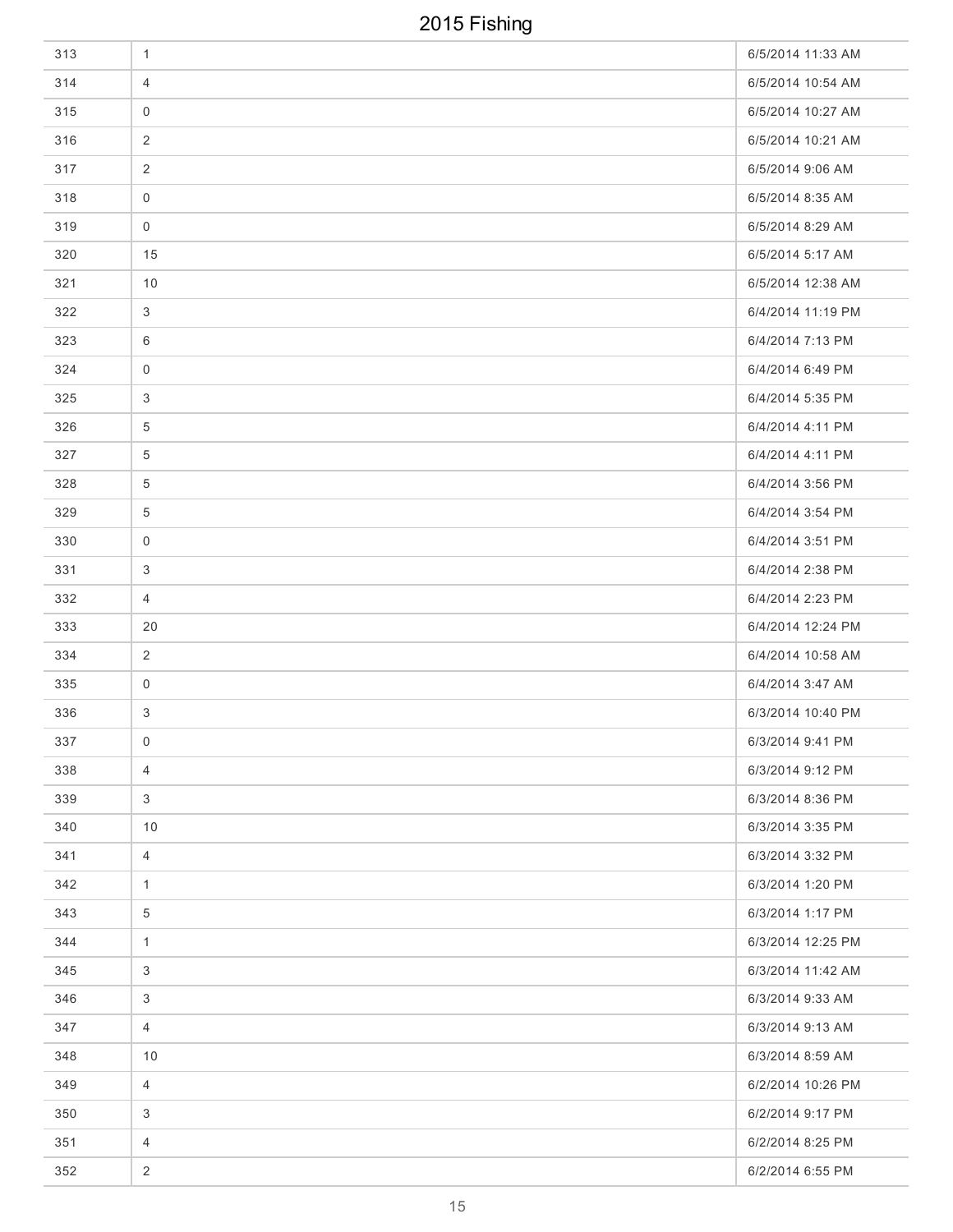| 353 | $\overline{2}$      | 6/2/2014 5:00 PM  |
|-----|---------------------|-------------------|
| 354 | $\overline{5}$      | 6/2/2014 4:11 PM  |
| 355 | $\overline{2}$      | 6/2/2014 3:50 PM  |
| 356 | 10                  | 6/2/2014 3:38 PM  |
| 357 | $\overline{2}$      | 6/2/2014 2:58 PM  |
| 358 | $\overline{4}$      | 6/2/2014 2:38 PM  |
| 359 | $\overline{4}$      | 6/2/2014 2:10 PM  |
| 360 | $\mathbf 0$         | 6/2/2014 2:09 PM  |
| 361 | $\overline{4}$      | 6/2/2014 1:45 PM  |
| 362 | $\overline{4}$      | 6/2/2014 1:23 PM  |
| 363 | 10                  | 6/2/2014 1:08 PM  |
| 364 | 0                   | 6/2/2014 12:35 PM |
| 365 | 3                   | 6/2/2014 12:32 PM |
| 366 | $\overline{2}$      | 6/2/2014 10:36 AM |
| 367 | 3                   | 6/2/2014 8:58 AM  |
| 368 | 0                   | 6/2/2014 7:54 AM  |
| 369 | $\overline{2}$      | 6/2/2014 7:49 AM  |
| 370 | $\mathsf{O}\xspace$ | 6/2/2014 5:37 AM  |
| 371 | 2                   | 6/2/2014 3:28 AM  |
| 372 | $\mathbf{1}$        | 6/1/2014 11:06 PM |
| 373 | $\mathbf 0$         | 6/1/2014 10:34 PM |
| 374 | 2                   | 6/1/2014 10:17 PM |
| 375 | $\overline{2}$      | 6/1/2014 9:48 PM  |
| 376 | 0                   | 6/1/2014 9:19 PM  |
| 377 | $\overline{0}$      | 6/1/2014 8:11 PM  |
| 378 | $\mathbf 0$         | 6/1/2014 7:30 PM  |
| 379 | 15                  | 6/1/2014 7:00 PM  |
| 380 | $\overline{4}$      | 6/1/2014 6:09 PM  |
| 381 | $\mathsf{O}\xspace$ | 6/1/2014 5:38 PM  |
| 382 | $\overline{5}$      | 6/1/2014 5:31 PM  |
| 383 | $\overline{5}$      | 6/1/2014 4:59 PM  |
| 384 | 3                   | 6/1/2014 4:49 PM  |
| 385 | $\mathsf{O}\xspace$ | 6/1/2014 4:09 PM  |
| 386 | $\mathbf{1}$        | 6/1/2014 4:06 PM  |
| 387 | $\mathbf 0$         | 6/1/2014 3:42 PM  |
| 388 | 35                  | 6/1/2014 3:24 PM  |
| 389 | $\mathbf{1}$        | 6/1/2014 3:01 PM  |
| 390 | $\mathfrak{S}$      | 6/1/2014 3:00 PM  |
| 391 | $\overline{5}$      | 6/1/2014 2:48 PM  |
| 392 | $\mathbf{1}$        | 6/1/2014 2:33 PM  |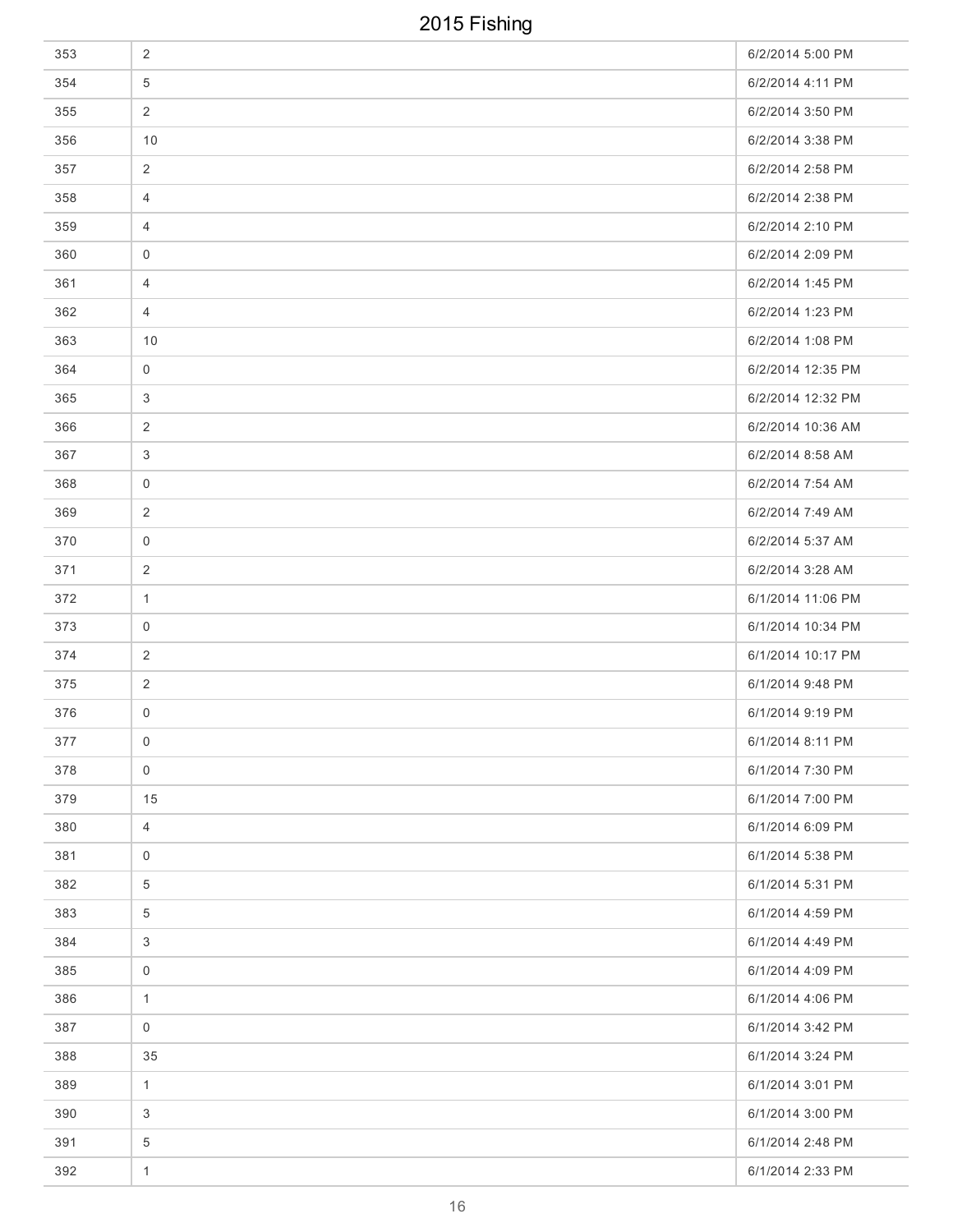| 393 | $\mathsf 0$    | 6/1/2014 12:27 PM  |
|-----|----------------|--------------------|
| 394 | $\mathbf 0$    | 6/1/2014 12:23 PM  |
| 395 | $\overline{7}$ | 6/1/2014 11:34 AM  |
| 396 | 3              | 6/1/2014 6:47 AM   |
| 397 | 10             | 6/1/2014 12:29 AM  |
| 398 | $\mathbf{1}$   | 5/31/2014 11:01 PM |
| 399 | 16             | 5/31/2014 9:22 PM  |
| 400 | 15             | 5/31/2014 7:38 PM  |
| 401 | 5              | 5/31/2014 6:09 PM  |
| 402 | 15             | 5/31/2014 5:34 PM  |
| 403 | 10             | 5/31/2014 4:45 PM  |
| 404 | $\overline{5}$ | 5/31/2014 4:18 PM  |
| 405 | 21             | 5/31/2014 11:14 AM |
| 406 | 6              | 5/31/2014 10:43 AM |
| 407 | 2              | 5/31/2014 10:32 AM |
| 408 | 6              | 5/31/2014 10:09 AM |
| 409 | 0              | 5/31/2014 9:51 AM  |
| 410 | 2              | 5/31/2014 8:41 AM  |
| 411 | $\mathbf 0$    | 5/31/2014 7:54 AM  |
| 412 | 3              | 5/30/2014 11:50 PM |
| 413 | $\overline{4}$ | 5/30/2014 11:28 PM |
| 414 | 4              | 5/30/2014 11:11 PM |
| 415 | 10             | 5/30/2014 10:42 PM |
| 416 | 0              | 5/30/2014 9:37 PM  |
| 417 | $\overline{2}$ | 5/30/2014 8:45 PM  |
| 418 | 10             | 5/30/2014 8:18 PM  |
| 419 | $\mathfrak{S}$ | 5/30/2014 7:07 PM  |
| 420 | $\overline{2}$ | 5/30/2014 7:07 PM  |
| 421 | 6              | 5/30/2014 6:50 PM  |
| 422 | $\overline{2}$ | 5/30/2014 6:48 PM  |
| 423 | $\overline{4}$ | 5/30/2014 6:44 PM  |
| 424 | 2              | 5/30/2014 6:40 PM  |
| 425 | $\mathbf 0$    | 5/30/2014 6:33 PM  |
| 426 | $\overline{4}$ | 5/30/2014 6:32 PM  |
| 427 | $\mathbf{1}$   | 5/30/2014 6:30 PM  |
| 428 | $\mathbf 0$    | 5/30/2014 6:03 PM  |
| 429 | 10             | 5/30/2014 5:35 PM  |
| 430 | $\mathbf{1}$   | 5/30/2014 5:11 PM  |
| 431 | $\mathbf 0$    | 5/30/2014 5:08 PM  |
| 432 | $\mathbf{1}$   | 5/30/2014 5:03 PM  |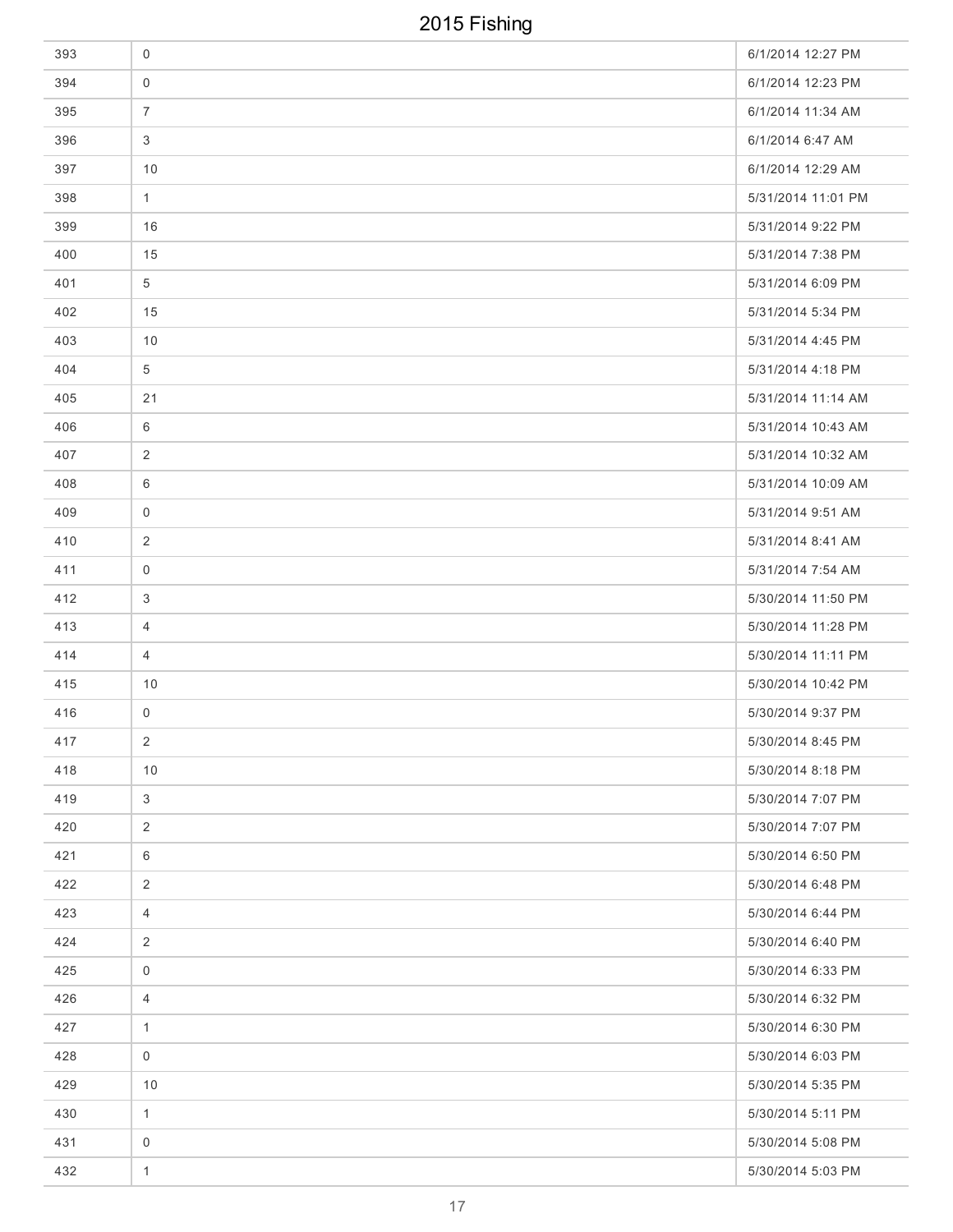| 433 | $\overline{2}$  | 5/30/2014 4:23 PM  |
|-----|-----------------|--------------------|
| 434 | $\mathbf 0$     | 5/30/2014 3:14 PM  |
| 435 | $\mathbf 0$     | 5/30/2014 2:43 PM  |
| 436 | $\mathbf 0$     | 5/30/2014 2:42 PM  |
| 437 | 3               | 5/30/2014 2:35 PM  |
| 438 | 2               | 5/30/2014 2:29 PM  |
| 439 | 6               | 5/30/2014 2:20 PM  |
| 440 | 2               | 5/30/2014 2:20 PM  |
| 441 | 6               | 5/30/2014 2:14 PM  |
| 442 | $\mathbf 0$     | 5/30/2014 2:14 PM  |
| 443 | $\overline{2}$  | 5/30/2014 1:32 PM  |
| 444 | $\overline{4}$  | 5/30/2014 1:24 PM  |
| 445 | 25              | 5/30/2014 1:23 PM  |
| 446 | 3               | 5/30/2014 12:48 PM |
| 447 | 5               | 5/30/2014 12:42 PM |
| 448 | $5\phantom{.0}$ | 5/30/2014 12:37 PM |
| 449 | $\mathbf{3}$    | 5/30/2014 12:32 PM |
| 450 | 2               | 5/30/2014 12:08 PM |
| 451 | 3               | 5/30/2014 12:07 PM |
| 452 | $\overline{2}$  | 5/30/2014 11:48 AM |
| 453 | 2               | 5/30/2014 11:35 AM |
| 454 | 10              | 5/30/2014 11:23 AM |
| 455 | $\overline{5}$  | 5/30/2014 11:13 AM |
| 456 | $\overline{5}$  | 5/30/2014 11:06 AM |
| 457 | $\overline{0}$  | 5/30/2014 11:00 AM |
| 458 | $\overline{2}$  | 5/30/2014 10:59 AM |
| 459 | $\mathbf 0$     | 5/30/2014 10:43 AM |
| 460 | $\mathbf 0$     | 5/30/2014 10:29 AM |
| 461 | 2               | 5/30/2014 10:26 AM |
| 462 | $\mathbf 0$     | 5/30/2014 10:22 AM |
| 463 | 8               | 5/30/2014 10:14 AM |
| 464 | $\mathsf 0$     | 5/30/2014 10:10 AM |
| 465 | $\mathbf 0$     | 5/30/2014 10:00 AM |
| 466 | $\mathbf{1}$    | 5/30/2014 9:54 AM  |
| 467 | $\mathbf 0$     | 5/30/2014 8:55 AM  |
| 468 | $\overline{5}$  | 5/30/2014 8:33 AM  |
| 469 | 10              | 5/30/2014 8:22 AM  |
| 470 | $\mathbf 0$     | 5/30/2014 8:20 AM  |
| 471 | 10              | 5/30/2014 8:17 AM  |
| 472 | $\overline{5}$  | 5/30/2014 8:14 AM  |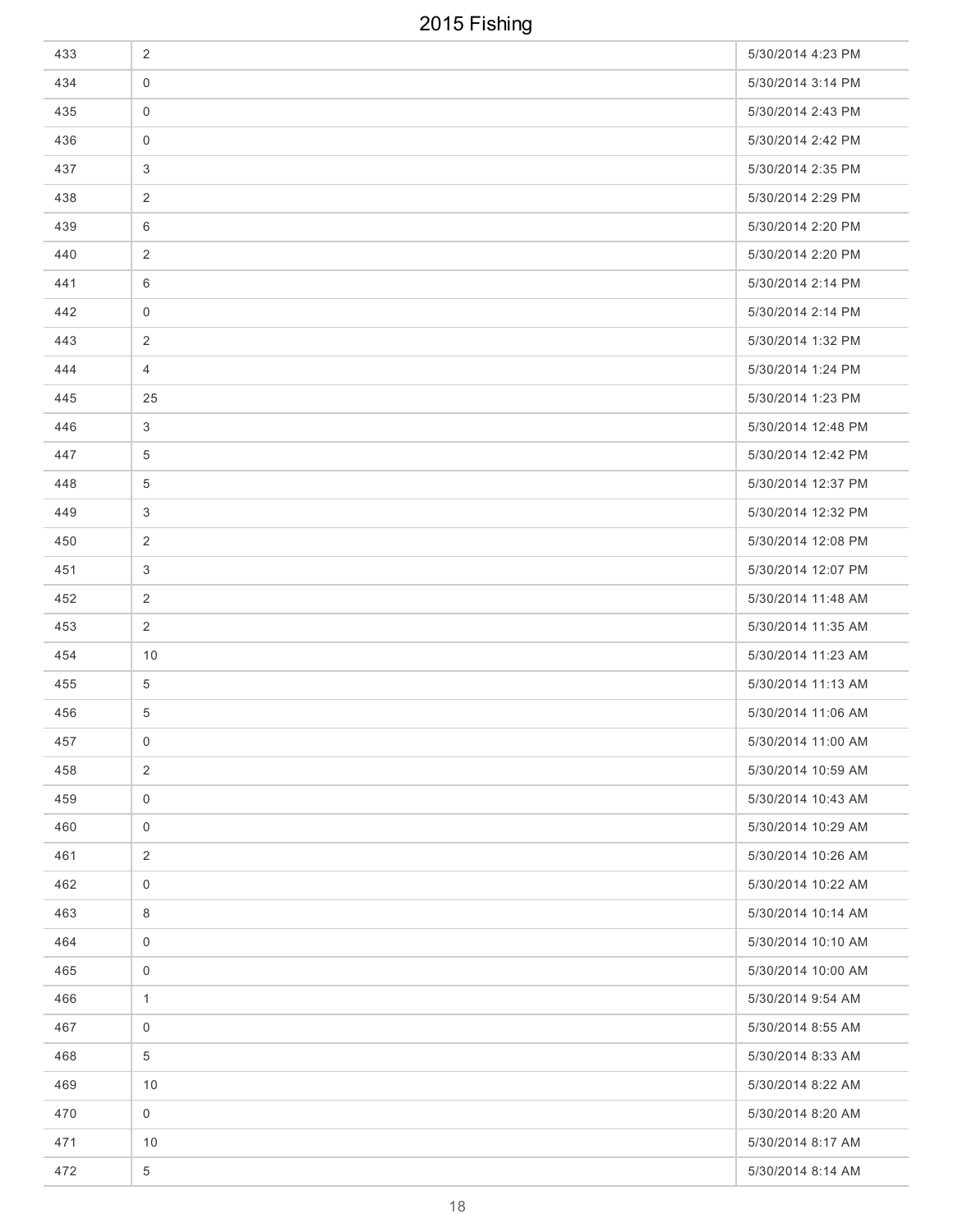| 473 | 5               | 5/30/2014 8:13 AM  |
|-----|-----------------|--------------------|
| 474 | 4               | 5/30/2014 8:04 AM  |
| 475 | $\mathbf{1}$    | 5/30/2014 7:47 AM  |
| 476 | 3               | 5/30/2014 7:46 AM  |
| 477 | $\mathbf{1}$    | 5/30/2014 7:13 AM  |
| 478 | $\mathbf{1}$    | 5/30/2014 7:03 AM  |
| 479 | 20              | 5/30/2014 12:24 AM |
| 480 | $\mathbf{3}$    | 5/29/2014 11:35 PM |
| 481 | 15              | 5/29/2014 11:18 PM |
| 482 | $\mathbf{3}$    | 5/29/2014 10:54 PM |
| 483 | 0               | 5/29/2014 10:51 PM |
| 484 | 6               | 5/29/2014 10:50 PM |
| 485 | 6               | 5/29/2014 10:20 PM |
| 486 | 0               | 5/29/2014 10:06 PM |
| 487 | 3               | 5/29/2014 10:03 PM |
| 488 | 6               | 5/29/2014 10:01 PM |
| 489 | $\mathbf{3}$    | 5/29/2014 8:27 PM  |
| 490 | 2               | 5/29/2014 8:17 PM  |
| 491 | $\mathbf 0$     | 5/29/2014 7:47 PM  |
| 492 | $\mathbf 0$     | 5/29/2014 7:33 PM  |
| 493 | 10              | 5/29/2014 7:26 PM  |
| 494 | 0               | 5/29/2014 7:00 PM  |
| 495 | 3               | 5/29/2014 6:59 PM  |
| 496 | 0               | 5/29/2014 6:56 PM  |
| 497 | $5\overline{)}$ | 5/29/2014 6:56 PM  |
| 498 | $\overline{5}$  | 5/29/2014 6:28 PM  |
| 499 | $\overline{5}$  | 5/29/2014 6:03 PM  |
| 500 | $\mathbf{1}$    | 5/29/2014 5:23 PM  |
| 501 | 6               | 5/29/2014 5:07 PM  |
| 502 | 2               | 5/29/2014 5:04 PM  |
| 503 | $\overline{2}$  | 5/29/2014 5:02 PM  |
| 504 | 55              | 5/29/2014 4:59 PM  |
| 505 | 6               | 5/29/2014 4:49 PM  |
| 506 | 2               | 5/29/2014 4:38 PM  |
| 507 | $\mathbf{1}$    | 5/29/2014 4:11 PM  |
| 508 | 30              | 5/29/2014 3:53 PM  |
| 509 | 100             | 5/29/2014 3:43 PM  |
| 510 | 10              | 5/29/2014 3:17 PM  |
| 511 | $\overline{4}$  | 5/29/2014 3:11 PM  |
| 512 | 8               | 5/29/2014 3:11 PM  |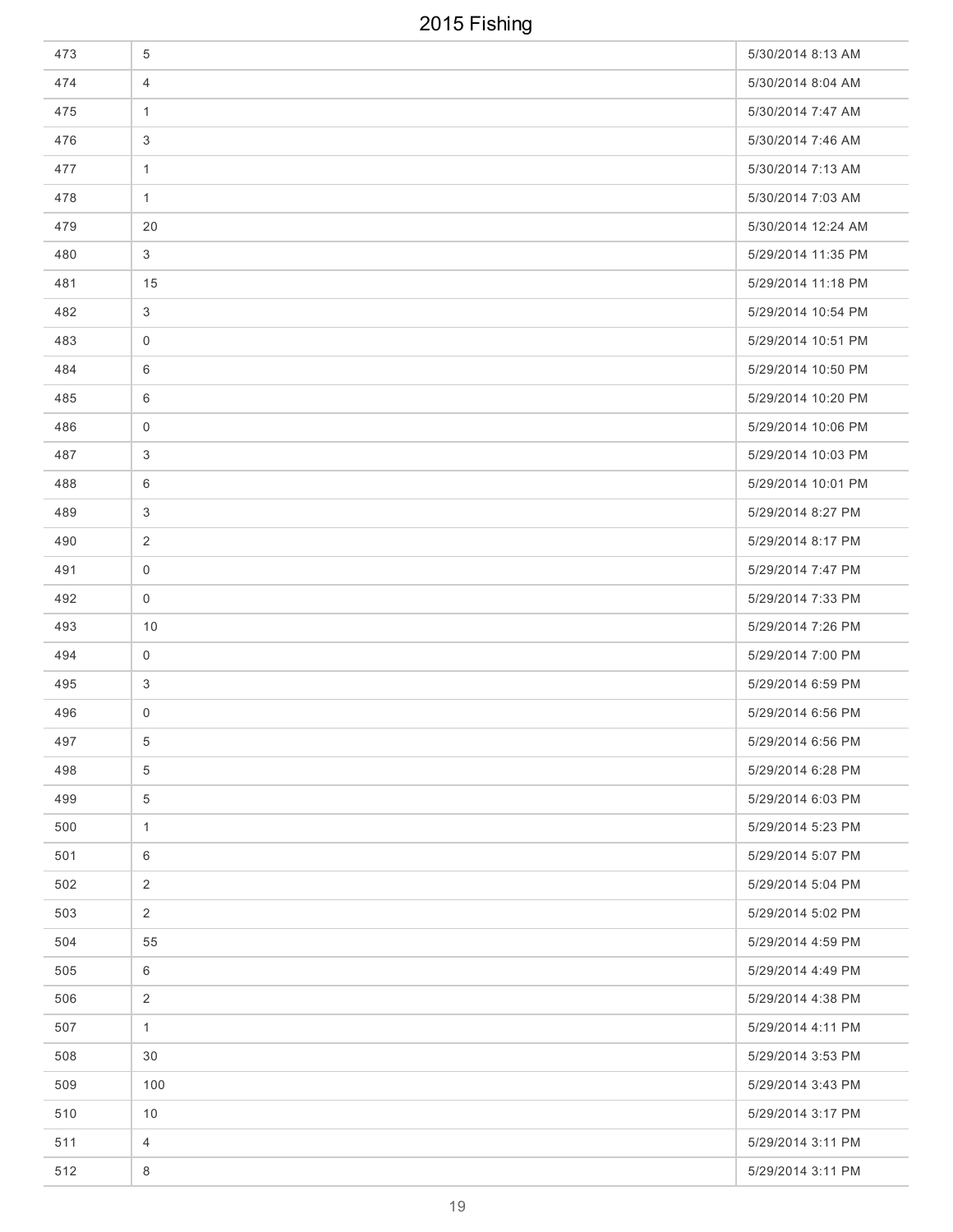| 513 | 3               | 5/29/2014 2:53 PM  |
|-----|-----------------|--------------------|
| 514 | 10              | 5/29/2014 2:50 PM  |
| 515 | $\overline{5}$  | 5/29/2014 2:31 PM  |
| 516 | 2               | 5/29/2014 2:26 PM  |
| 517 | 10              | 5/29/2014 2:14 PM  |
| 518 | $5\phantom{.0}$ | 5/29/2014 2:08 PM  |
| 519 | $\overline{7}$  | 5/29/2014 2:01 PM  |
| 520 | 20              | 5/29/2014 1:50 PM  |
| 521 | 3               | 5/29/2014 12:56 PM |
| 522 | 13              | 5/29/2014 12:51 PM |
| 523 | 3               | 5/29/2014 12:21 PM |
| 524 | $\overline{5}$  | 5/29/2014 12:19 PM |
| 525 | 2               | 5/29/2014 12:18 PM |
| 526 | 0               | 5/29/2014 12:07 PM |
| 527 | 2               | 5/29/2014 11:59 AM |
| 528 | $\mathbf{1}$    | 5/29/2014 11:54 AM |
| 529 | $\mathbf{3}$    | 5/29/2014 11:44 AM |
| 530 | 5               | 5/29/2014 10:46 AM |
| 531 | $\overline{5}$  | 5/29/2014 10:46 AM |
| 532 | $\overline{5}$  | 5/29/2014 10:42 AM |
| 533 | 2               | 5/29/2014 10:34 AM |
| 534 | 0               | 5/29/2014 9:02 AM  |
| 535 | 20              | 5/29/2014 8:55 AM  |
| 536 | $\mathbf{1}$    | 5/29/2014 3:34 AM  |
| 537 | 5 <sup>5</sup>  | 5/29/2014 2:38 AM  |
| 538 | $\mathbf{3}$    | 5/28/2014 11:50 PM |
| 539 | $\overline{7}$  | 5/28/2014 11:10 PM |
| 540 | $\overline{4}$  | 5/28/2014 8:59 PM  |
| 541 | 5               | 5/28/2014 8:37 PM  |
| 542 | 3               | 5/28/2014 8:37 PM  |
| 543 | $\mathbf{3}$    | 5/28/2014 8:33 PM  |
| 544 | $\mathbf 0$     | 5/28/2014 6:11 PM  |
| 545 | $\mathbf 0$     | 5/28/2014 5:42 PM  |
| 546 | $\mathbf 0$     | 5/28/2014 5:31 PM  |
| 547 | $\overline{5}$  | 5/28/2014 4:57 PM  |
| 548 | $\overline{7}$  | 5/28/2014 4:06 PM  |
| 549 | $\mathbf{1}$    | 5/28/2014 2:45 PM  |
| 550 | $\mathbf 0$     | 5/28/2014 2:25 PM  |
| 551 | $\mathbf 0$     | 5/28/2014 1:43 PM  |
| 552 | 8               | 5/28/2014 1:08 PM  |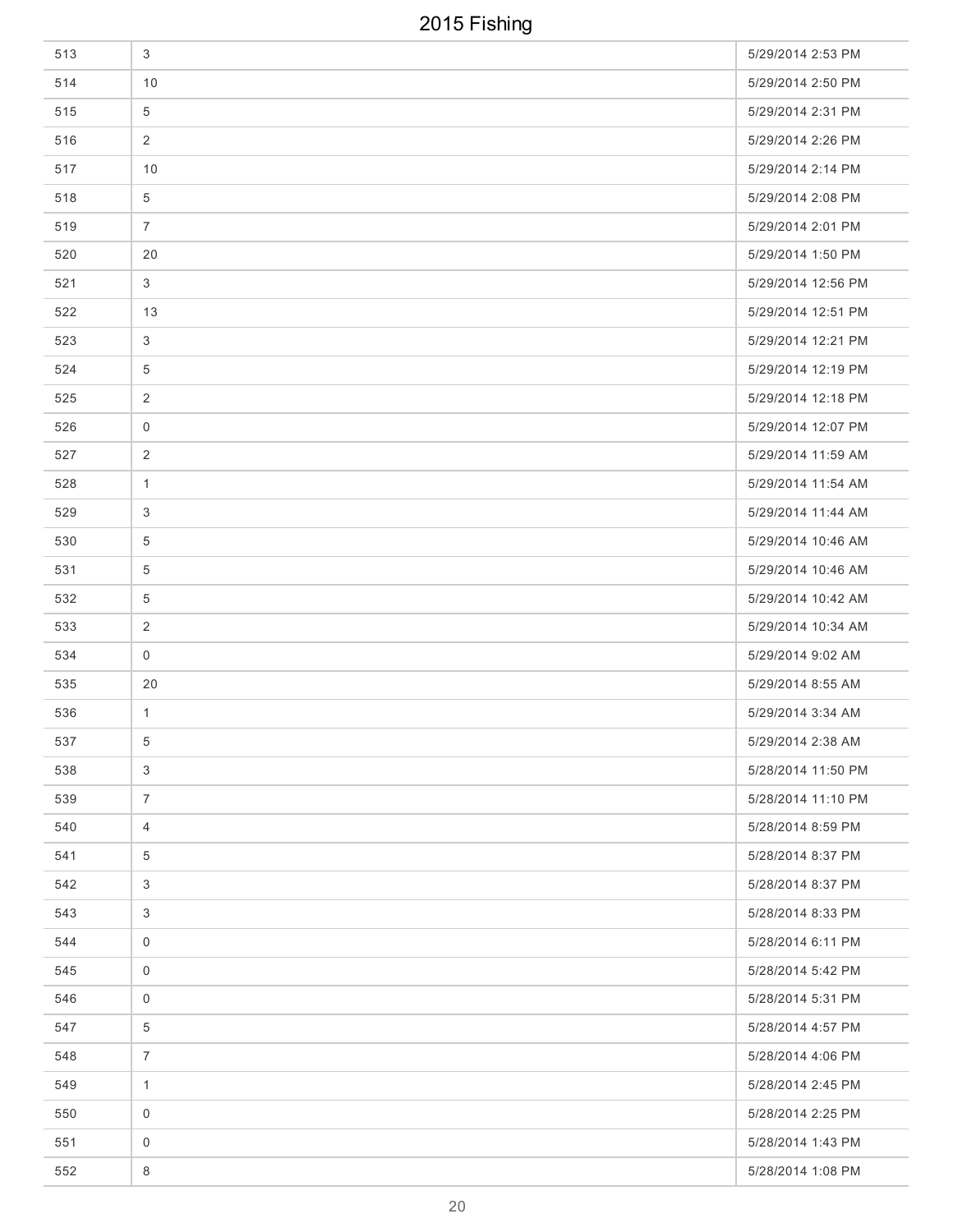| 553 | 4              | 5/28/2014 11:45 AM |
|-----|----------------|--------------------|
| 554 | $\mathbf{1}$   | 5/28/2014 11:10 AM |
| 555 | $\overline{0}$ | 5/28/2014 10:58 AM |
| 556 | $\mathbf{1}$   | 5/28/2014 10:35 AM |
| 557 | $\mathbf 0$    | 5/28/2014 10:33 AM |
| 558 | $\mathbf 0$    | 5/28/2014 9:32 AM  |
| 559 | 0              | 5/28/2014 8:50 AM  |
| 560 | $\mathsf 0$    | 5/28/2014 8:04 AM  |
| 561 | 2              | 5/28/2014 7:58 AM  |
| 562 | $\overline{2}$ | 5/28/2014 2:52 AM  |
| 563 | 3              | 5/27/2014 9:53 PM  |
| 564 | 10             | 5/27/2014 7:58 PM  |
| 565 | 3              | 5/27/2014 7:58 PM  |
| 566 | 9              | 5/27/2014 6:54 PM  |
| 567 | 4              | 5/27/2014 6:30 PM  |
| 568 | 3              | 5/27/2014 6:03 PM  |
| 569 | 3              | 5/27/2014 5:40 PM  |
| 570 | $\mathbf{1}$   | 5/27/2014 5:30 PM  |
| 571 | $\overline{5}$ | 5/27/2014 5:07 PM  |
| 572 | $\mathbf 0$    | 5/27/2014 4:27 PM  |
| 573 | 3              | 5/27/2014 4:09 PM  |
| 574 | 3              | 5/27/2014 3:27 PM  |
| 575 | 40             | 5/27/2014 2:37 PM  |
| 576 | $\overline{5}$ | 5/27/2014 2:17 PM  |
| 577 | 5 <sup>5</sup> | 5/27/2014 2:14 PM  |
| 578 | $\overline{2}$ | 5/27/2014 1:55 PM  |
| 579 | $\mathsf{O}$   | 5/27/2014 12:13 PM |
| 580 | 3              | 5/27/2014 12:04 PM |
| 581 | $\mathbf 0$    | 5/27/2014 11:54 AM |
| 582 | 3              | 5/27/2014 11:06 AM |
| 583 | $\mathbf 0$    | 5/27/2014 10:28 AM |
| 584 | 20             | 5/27/2014 10:02 AM |
| 585 | 6              | 5/27/2014 9:57 AM  |
| 586 | $\overline{c}$ | 5/27/2014 9:37 AM  |
| 587 | $\overline{4}$ | 5/27/2014 6:59 AM  |
| 588 | 5              | 5/27/2014 6:54 AM  |
| 589 | 2              | 5/27/2014 6:18 AM  |
| 590 | 6              | 5/27/2014 5:35 AM  |
| 591 | $\overline{4}$ | 5/26/2014 10:59 PM |
| 592 | $\mathbf{1}$   | 5/26/2014 9:26 PM  |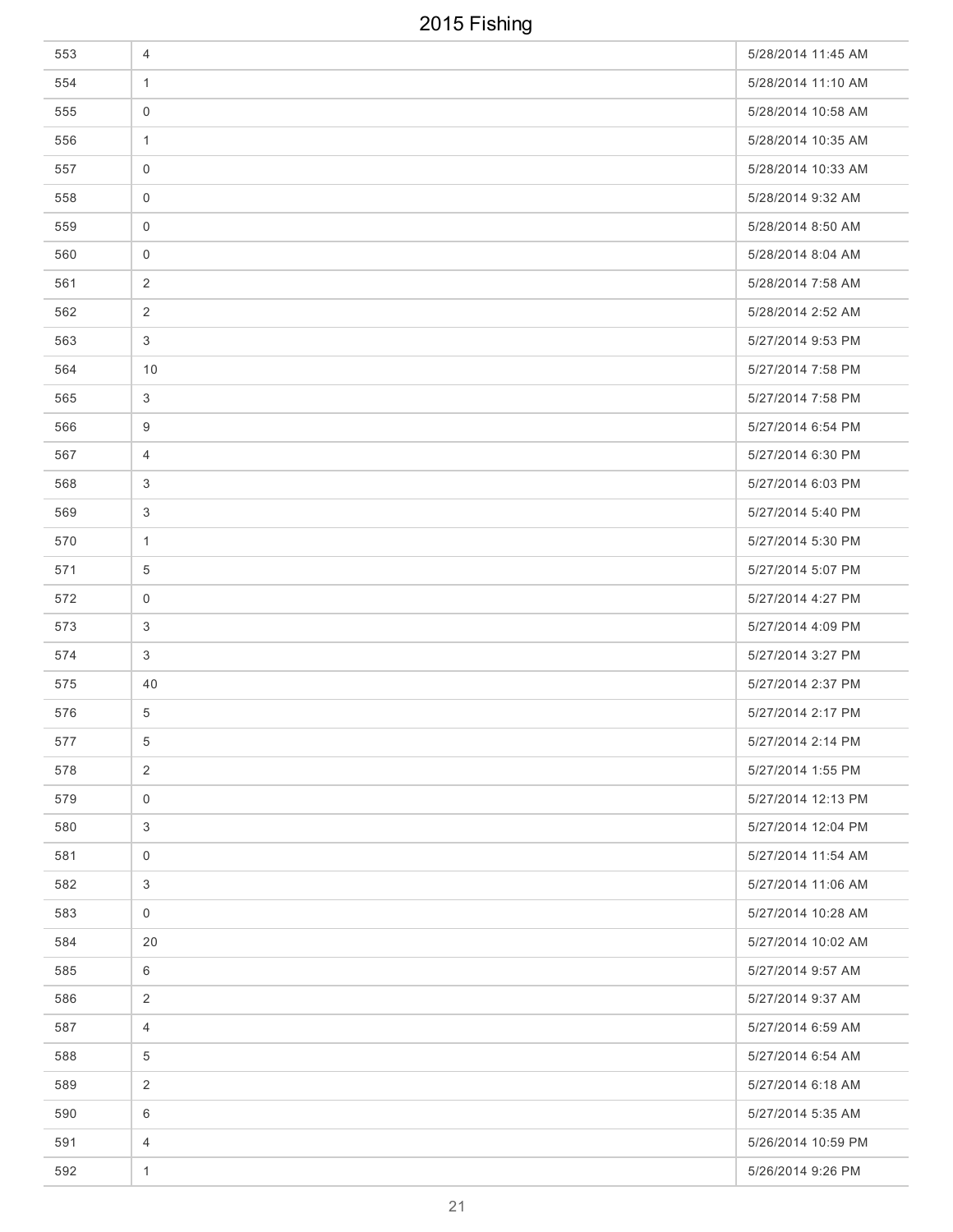| 593 | 3              | 5/26/2014 9:18 PM  |
|-----|----------------|--------------------|
| 594 | $\overline{2}$ | 5/26/2014 8:59 PM  |
| 595 | $\mathbf{1}$   | 5/26/2014 8:51 PM  |
| 596 | $\mathbf{1}$   | 5/26/2014 8:48 PM  |
| 597 | $\mathbf{1}$   | 5/26/2014 6:46 PM  |
| 598 | $\mathbf 0$    | 5/26/2014 6:43 PM  |
| 599 | $\overline{7}$ | 5/26/2014 6:34 PM  |
| 600 | $\mathbf 0$    | 5/26/2014 4:27 PM  |
| 601 | 15             | 5/26/2014 4:24 PM  |
| 602 | $\mathbf 0$    | 5/26/2014 3:15 PM  |
| 603 | 6              | 5/26/2014 2:41 PM  |
| 604 | $\overline{c}$ | 5/26/2014 2:23 PM  |
| 605 | $\overline{4}$ | 5/26/2014 12:59 PM |
| 606 | 3              | 5/26/2014 12:38 PM |
| 607 | 2              | 5/26/2014 12:32 PM |
| 608 | 0              | 5/26/2014 11:45 AM |
| 609 | $\overline{4}$ | 5/26/2014 10:35 AM |
| 610 | $\mathbf{1}$   | 5/26/2014 10:04 AM |
| 611 | 2              | 5/26/2014 9:35 AM  |
| 612 | 10             | 5/26/2014 8:33 AM  |
| 613 | $\overline{2}$ | 5/26/2014 7:47 AM  |
| 614 | 8              | 5/26/2014 4:14 AM  |
| 615 | $\mathbf 0$    | 5/25/2014 11:19 PM |
| 616 | 2              | 5/25/2014 10:59 PM |
| 617 | $\overline{2}$ | 5/25/2014 10:43 PM |
| 618 | 50             | 5/25/2014 10:38 PM |
| 619 | 10             | 5/25/2014 9:59 PM  |
| 620 | $\overline{4}$ | 5/25/2014 9:41 PM  |
| 621 | $\overline{2}$ | 5/25/2014 8:15 PM  |
| 622 | $\overline{2}$ | 5/25/2014 8:01 PM  |
| 623 | 15             | 5/25/2014 6:15 PM  |
| 624 | 5              | 5/25/2014 5:28 PM  |
| 625 | 12             | 5/25/2014 5:12 PM  |
| 626 | 6              | 5/25/2014 4:23 PM  |
| 627 | $\overline{2}$ | 5/25/2014 3:12 PM  |
| 628 | 3              | 5/25/2014 2:38 PM  |
| 629 | $\mathbf 0$    | 5/25/2014 1:58 PM  |
| 630 | $\mathbf 0$    | 5/25/2014 1:44 PM  |
| 631 | $\overline{2}$ | 5/25/2014 12:54 PM |
| 632 | $\overline{5}$ | 5/25/2014 12:16 PM |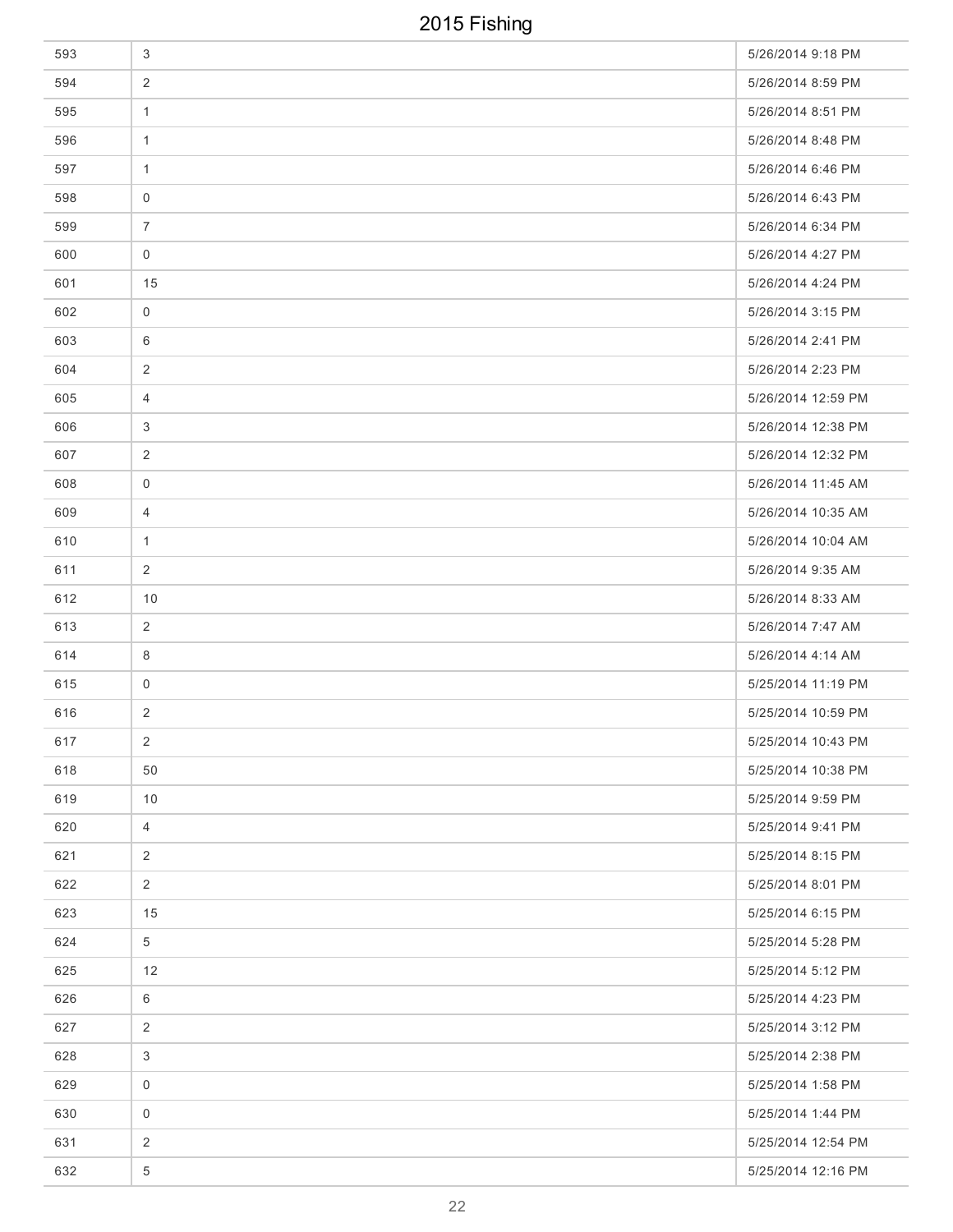| 633 | $\overline{2}$ | 5/25/2014 12:09 PM |
|-----|----------------|--------------------|
| 634 | 3              | 5/25/2014 12:07 PM |
| 635 | 5              | 5/25/2014 12:00 PM |
| 636 | $\overline{2}$ | 5/25/2014 11:59 AM |
| 637 | $\overline{2}$ | 5/25/2014 11:42 AM |
| 638 | 8              | 5/25/2014 11:33 AM |
| 639 | $\mathbf{1}$   | 5/25/2014 11:33 AM |
| 640 | $\overline{0}$ | 5/25/2014 10:04 AM |
| 641 | $\mathbf 0$    | 5/25/2014 9:46 AM  |
| 642 | $\overline{5}$ | 5/25/2014 9:45 AM  |
| 643 | 10             | 5/25/2014 9:38 AM  |
| 644 | $\mathbf 0$    | 5/25/2014 8:59 AM  |
| 645 | 3              | 5/25/2014 7:34 AM  |
| 646 | 0              | 5/25/2014 12:01 AM |
| 647 | 6              | 5/24/2014 10:30 PM |
| 648 | 0              | 5/24/2014 8:45 PM  |
| 649 | 2              | 5/24/2014 7:59 PM  |
| 650 | 0              | 5/24/2014 7:31 PM  |
| 651 | $\overline{5}$ | 5/24/2014 6:37 PM  |
| 652 | 10             | 5/24/2014 5:52 PM  |
| 653 | 2              | 5/24/2014 5:13 PM  |
| 654 | 2              | 5/24/2014 1:14 PM  |
| 655 | $\overline{4}$ | 5/24/2014 12:56 PM |
| 656 | 3              | 5/24/2014 11:29 AM |
| 657 | $\overline{2}$ | 5/24/2014 10:38 AM |
| 658 | $\overline{2}$ | 5/24/2014 10:36 AM |
| 659 | $\mathsf{O}$   | 5/24/2014 10:09 AM |
| 660 | $\overline{5}$ | 5/24/2014 8:49 AM  |
| 661 | $\overline{2}$ | 5/24/2014 6:30 AM  |
| 662 | 12             | 5/24/2014 4:19 AM  |
| 663 | $\overline{5}$ | 5/24/2014 1:55 AM  |
| 664 | 3              | 5/24/2014 1:18 AM  |
| 665 | 5              | 5/24/2014 12:47 AM |
| 666 | 6              | 5/23/2014 11:41 PM |
| 667 | 5              | 5/23/2014 10:30 PM |
| 668 | 5              | 5/23/2014 10:00 PM |
| 669 | 2              | 5/23/2014 9:38 PM  |
| 670 | 6              | 5/23/2014 7:34 PM  |
| 671 | $\mathbf 0$    | 5/23/2014 7:31 PM  |
| 672 | $\mathbf{1}$   | 5/23/2014 7:30 PM  |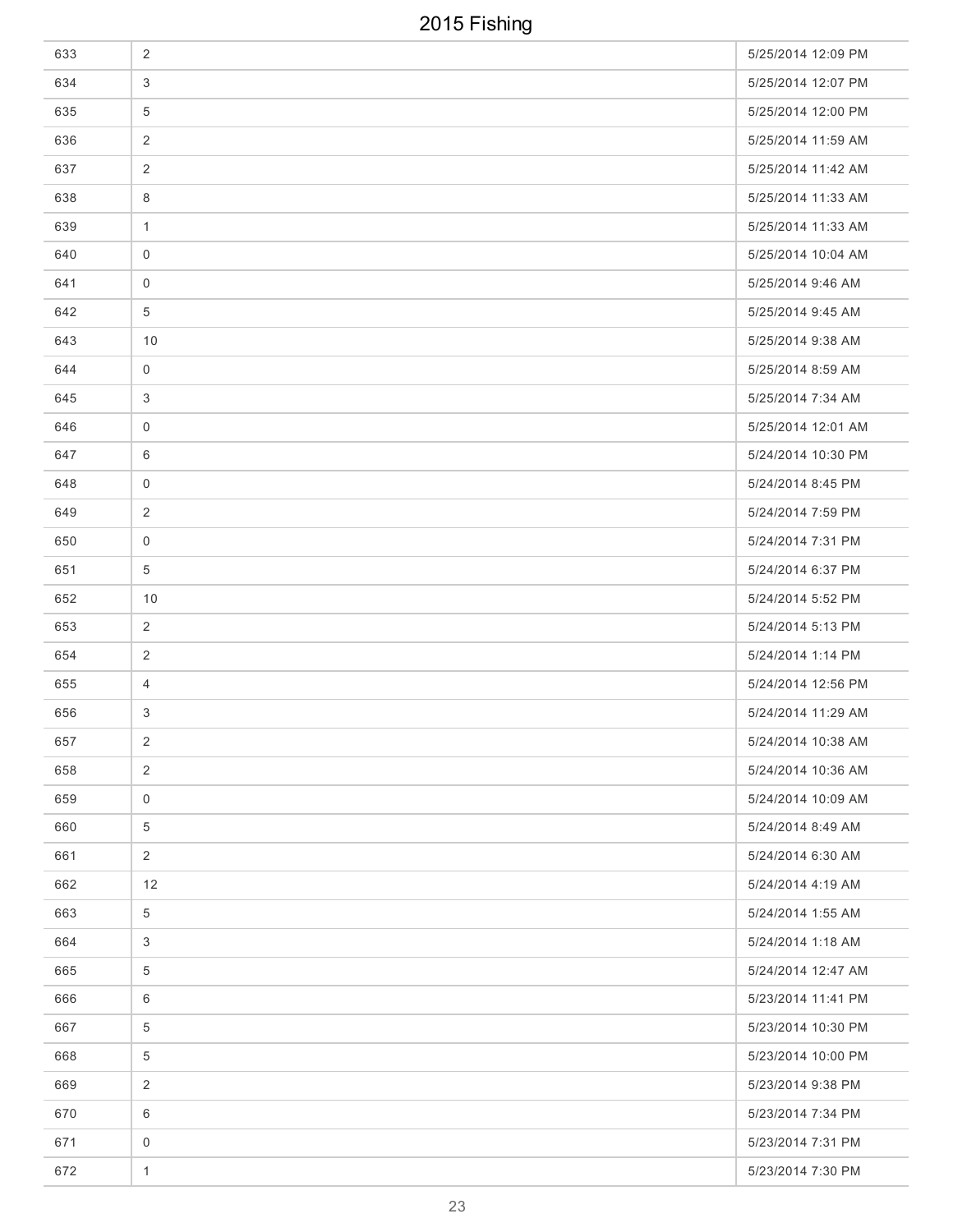| 673 | $\mathbf{1}$   | 5/23/2014 7:11 PM  |
|-----|----------------|--------------------|
| 674 | 2              | 5/23/2014 6:46 PM  |
| 675 | $\overline{4}$ | 5/23/2014 6:19 PM  |
| 676 | 0              | 5/23/2014 6:13 PM  |
| 677 | 15             | 5/23/2014 5:13 PM  |
| 678 | 15             | 5/23/2014 5:09 PM  |
| 679 | 3              | 5/23/2014 4:48 PM  |
| 680 | $\mathbf 0$    | 5/23/2014 4:38 PM  |
| 681 | 2              | 5/23/2014 4:33 PM  |
| 682 | $\overline{2}$ | 5/23/2014 4:33 PM  |
| 683 | 5              | 5/23/2014 4:25 PM  |
| 684 | $\overline{2}$ | 5/23/2014 4:14 PM  |
| 685 | $\mathbf 0$    | 5/23/2014 4:09 PM  |
| 686 | $\overline{4}$ | 5/23/2014 3:59 PM  |
| 687 | 17             | 5/23/2014 3:18 PM  |
| 688 | 2              | 5/23/2014 3:18 PM  |
| 689 | $\overline{5}$ | 5/23/2014 3:16 PM  |
| 690 | 0              | 5/23/2014 3:01 PM  |
| 691 | $\mathbf{1}$   | 5/23/2014 2:51 PM  |
| 692 | 2              | 5/23/2014 2:50 PM  |
| 693 | $\overline{4}$ | 5/23/2014 2:43 PM  |
| 694 | 3              | 5/23/2014 2:42 PM  |
| 695 | 2              | 5/23/2014 2:26 PM  |
| 696 | $\mathbf{1}$   | 5/23/2014 2:18 PM  |
| 697 | 10             | 5/23/2014 2:18 PM  |
| 698 | $\overline{5}$ | 5/23/2014 2:08 PM  |
| 699 | $\overline{2}$ | 5/23/2014 1:36 PM  |
| 700 | $\overline{2}$ | 5/23/2014 1:27 PM  |
| 701 | $\mathbf 0$    | 5/23/2014 12:37 PM |
| 702 | 2              | 5/23/2014 11:59 AM |
| 703 | $\overline{5}$ | 5/23/2014 11:04 AM |
| 704 | 2              | 5/23/2014 10:57 AM |
| 705 | 5              | 5/23/2014 10:54 AM |
| 706 | $\overline{5}$ | 5/23/2014 10:24 AM |
| 707 | 13             | 5/23/2014 5:55 AM  |
| 708 | $\overline{4}$ | 5/22/2014 10:01 PM |
| 709 | 2              | 5/22/2014 6:07 PM  |
| 710 | $\mathbf{1}$   | 5/22/2014 5:16 PM  |
| 711 | 10             | 5/22/2014 4:03 PM  |
| 712 | $\overline{7}$ | 5/22/2014 3:39 PM  |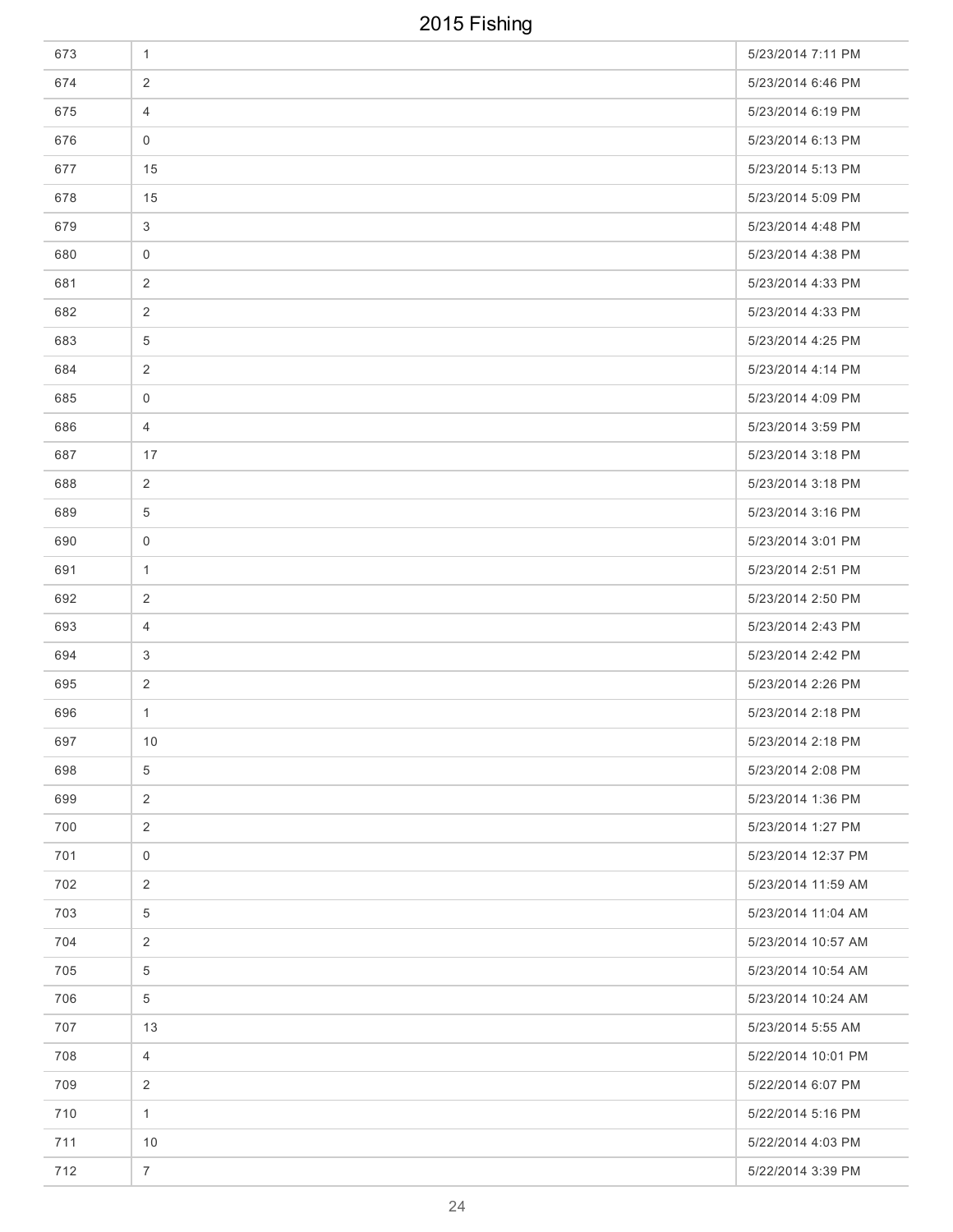| 713 | 5               | 5/22/2014 2:33 PM  |
|-----|-----------------|--------------------|
| 714 | $\mathbf 0$     | 5/22/2014 2:22 PM  |
| 715 | $\overline{5}$  | 5/22/2014 2:10 PM  |
| 716 | $\mathbf{3}$    | 5/22/2014 1:46 PM  |
| 717 | 10              | 5/22/2014 1:33 PM  |
| 718 | 2               | 5/22/2014 1:26 PM  |
| 719 | 2               | 5/22/2014 1:12 PM  |
| 720 | $\mathbf 0$     | 5/22/2014 1:05 PM  |
| 721 | $\overline{5}$  | 5/22/2014 12:06 PM |
| 722 | $\mathbf 0$     | 5/22/2014 11:59 AM |
| 723 | $\mathbf 0$     | 5/22/2014 11:56 AM |
| 724 | 6               | 5/22/2014 11:29 AM |
| 725 | $\overline{4}$  | 5/22/2014 10:02 AM |
| 726 | $\mathbf{1}$    | 5/22/2014 9:42 AM  |
| 727 | 4               | 5/22/2014 9:29 AM  |
| 728 | 6               | 5/22/2014 9:17 AM  |
| 729 | 6               | 5/22/2014 9:03 AM  |
| 730 | $\overline{4}$  | 5/22/2014 8:44 AM  |
| 731 | $\overline{4}$  | 5/22/2014 8:27 AM  |
| 732 | 3               | 5/22/2014 8:22 AM  |
| 733 | 10              | 5/22/2014 8:14 AM  |
| 734 | 12              | 5/22/2014 8:14 AM  |
| 735 | $\overline{2}$  | 5/22/2014 7:49 AM  |
| 736 | 20              | 5/22/2014 7:15 AM  |
| 737 | 5 <sup>5</sup>  | 5/22/2014 7:15 AM  |
| 738 | $\mathfrak{S}$  | 5/22/2014 7:12 AM  |
| 739 | $5\phantom{.0}$ | 5/21/2014 11:42 PM |
| 740 | 10              | 5/21/2014 11:37 PM |
| 741 | 10              | 5/21/2014 11:17 PM |
| 742 | $\overline{4}$  | 5/21/2014 10:52 PM |
| 743 | 10              | 5/21/2014 10:35 PM |
| 744 | 10              | 5/21/2014 10:26 PM |
| 745 | $\mathbf{1}$    | 5/21/2014 10:22 PM |
| 746 | 2               | 5/21/2014 9:58 PM  |
| 747 | 3               | 5/21/2014 9:20 PM  |
| 748 | $\mathbf 0$     | 5/21/2014 7:37 PM  |
| 749 | 10              | 5/21/2014 6:25 PM  |
| 750 | $\mathbf{1}$    | 5/21/2014 4:48 PM  |
| 751 | $5\phantom{.0}$ | 5/21/2014 4:11 PM  |
| 752 | $10$            | 5/21/2014 2:58 PM  |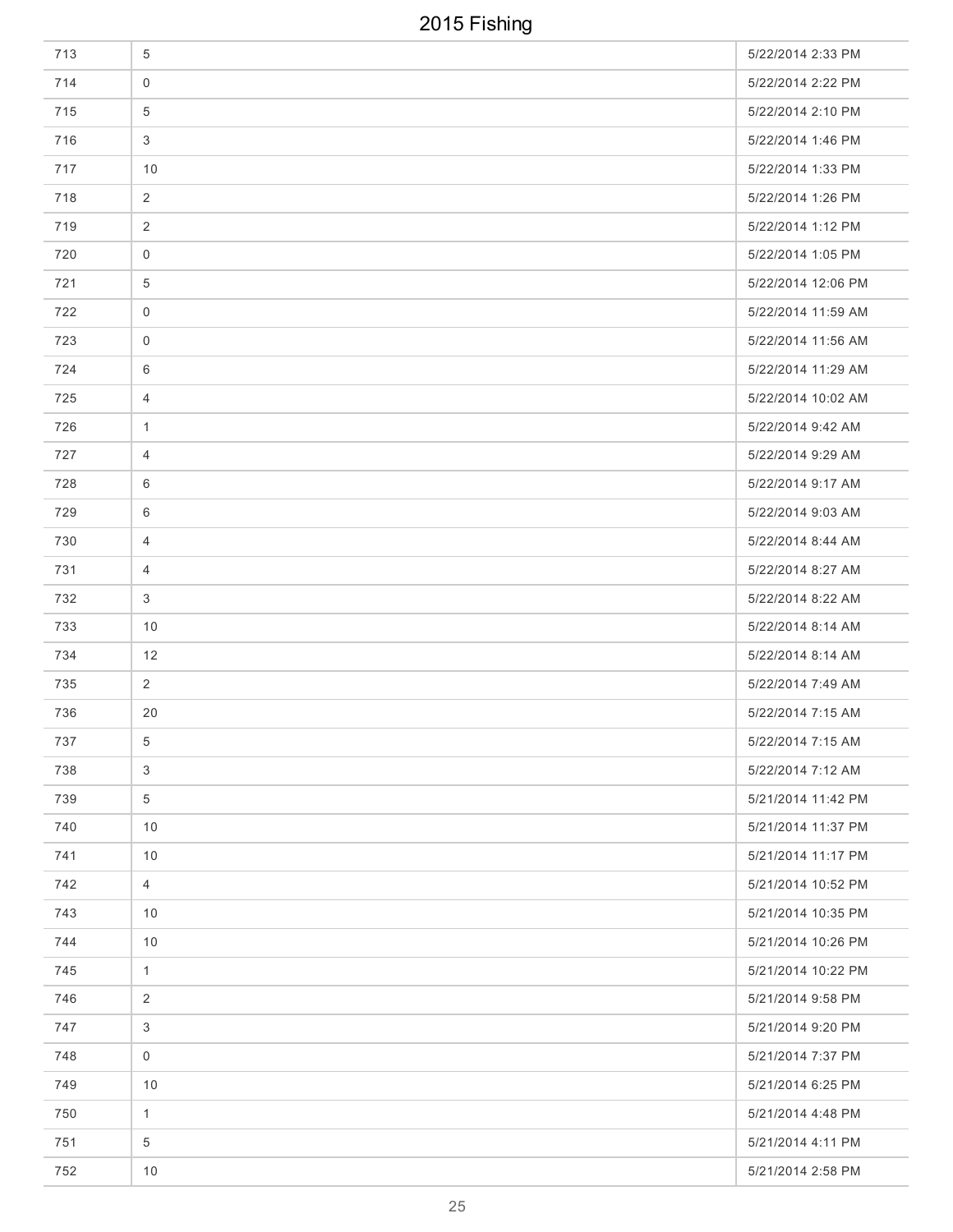| 753 | $\overline{5}$      | 5/21/2014 1:15 PM  |
|-----|---------------------|--------------------|
| 754 | 3                   | 5/21/2014 1:13 PM  |
| 755 | $\mathbf 0$         | 5/21/2014 1:00 PM  |
| 756 | 100                 | 5/21/2014 12:55 PM |
| 757 | 20                  | 5/21/2014 11:49 AM |
| 758 | 2                   | 5/21/2014 11:45 AM |
| 759 | 2                   | 5/21/2014 11:17 AM |
| 760 | 12                  | 5/21/2014 11:13 AM |
| 761 | $\overline{2}$      | 5/21/2014 10:56 AM |
| 762 | 8                   | 5/21/2014 10:14 AM |
| 763 | 5                   | 5/21/2014 9:23 AM  |
| 764 | 2                   | 5/21/2014 8:59 AM  |
| 765 | $\overline{5}$      | 5/21/2014 8:58 AM  |
| 766 | $\mathbf{1}$        | 5/21/2014 8:48 AM  |
| 767 | 10                  | 5/21/2014 8:04 AM  |
| 768 | $\overline{5}$      | 5/21/2014 7:46 AM  |
| 769 | 2                   | 5/21/2014 7:12 AM  |
| 770 | 17                  | 5/21/2014 6:39 AM  |
| 771 | $\mathbf{1}$        | 5/20/2014 9:27 PM  |
| 772 | $\mathbf 0$         | 5/20/2014 9:05 PM  |
| 773 | 0                   | 5/20/2014 8:12 PM  |
| 774 | 3                   | 5/20/2014 6:34 PM  |
| 775 | 2                   | 5/20/2014 5:41 PM  |
| 776 | $\overline{2}$      | 5/20/2014 5:11 PM  |
| 777 | $\overline{2}$      | 5/20/2014 4:01 PM  |
| 778 | 10                  | 5/20/2014 3:56 PM  |
| 779 | $\overline{5}$      | 5/20/2014 3:01 PM  |
| 780 | $\overline{2}$      | 5/20/2014 2:14 PM  |
| 781 | $\overline{2}$      | 5/20/2014 12:04 PM |
| 782 | 15                  | 5/20/2014 11:34 AM |
| 783 | $\mathbf{3}$        | 5/20/2014 10:52 AM |
| 784 | $\overline{4}$      | 5/20/2014 10:04 AM |
| 785 | $\mathbf 0$         | 5/20/2014 8:59 AM  |
| 786 | 100                 | 5/20/2014 8:40 AM  |
| 787 | $\overline{5}$      | 5/20/2014 7:16 AM  |
| 788 | $\mathbf{1}$        | 5/20/2014 7:05 AM  |
| 789 | 6                   | 5/20/2014 6:59 AM  |
| 790 | 15                  | 5/20/2014 6:28 AM  |
| 791 | 100                 | 5/19/2014 11:54 PM |
| 792 | $\mathsf{O}\xspace$ | 5/19/2014 9:40 PM  |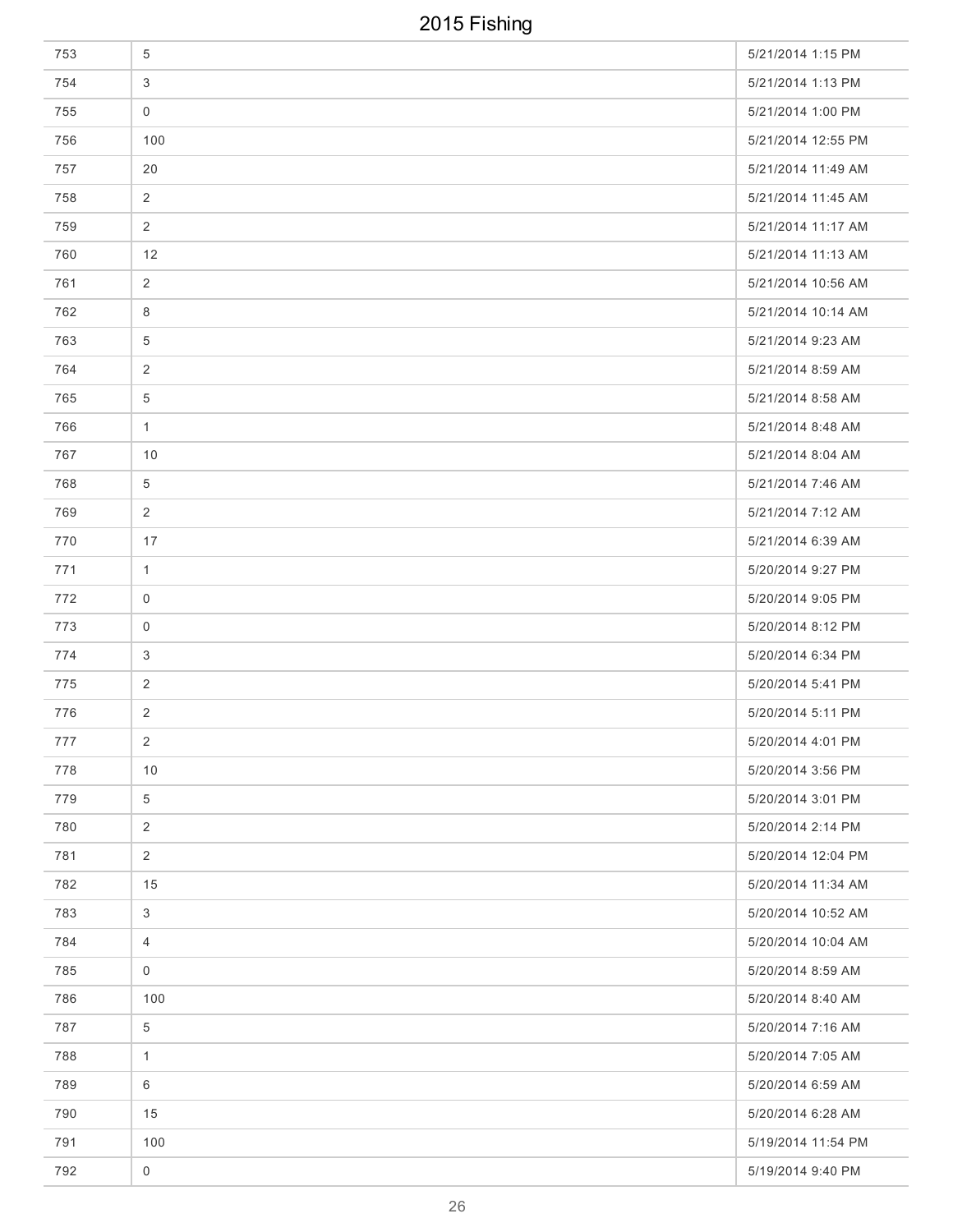| 793 | $\overline{2}$      | 5/19/2014 8:54 PM  |
|-----|---------------------|--------------------|
| 794 | $\overline{2}$      | 5/19/2014 6:28 PM  |
| 795 | 6                   | 5/19/2014 5:47 PM  |
| 796 | $\mathsf{O}\xspace$ | 5/19/2014 5:27 PM  |
| 797 | 2                   | 5/19/2014 5:24 PM  |
| 798 | 10                  | 5/19/2014 3:39 PM  |
| 799 | 5                   | 5/19/2014 3:33 PM  |
| 800 | 3                   | 5/19/2014 2:51 PM  |
| 801 | $\overline{5}$      | 5/19/2014 2:41 PM  |
| 802 | 11                  | 5/19/2014 1:38 PM  |
| 803 | $\overline{2}$      | 5/19/2014 1:11 PM  |
| 804 | $\overline{2}$      | 5/19/2014 12:47 PM |
| 805 | $\overline{5}$      | 5/19/2014 12:13 PM |
| 806 | $\overline{4}$      | 5/19/2014 10:13 AM |
| 807 | 6                   | 5/19/2014 9:47 AM  |
| 808 | $\overline{4}$      | 5/19/2014 9:35 AM  |
| 809 | $\overline{4}$      | 5/19/2014 9:27 AM  |
| 810 | 5                   | 5/19/2014 9:24 AM  |
| 811 | $\mathbf{1}$        | 5/19/2014 9:24 AM  |
| 812 | 8                   | 5/19/2014 9:17 AM  |
| 813 | 3                   | 5/19/2014 9:14 AM  |
| 814 | 6                   | 5/19/2014 8:48 AM  |
| 815 | $\mathbf{1}$        | 5/19/2014 8:46 AM  |
| 816 | 2                   | 5/19/2014 8:06 AM  |
| 817 | 6                   | 5/19/2014 6:52 AM  |
| 818 | $\overline{2}$      | 5/19/2014 2:30 AM  |
| 819 | $\overline{4}$      | 5/18/2014 10:15 PM |
| 820 | $\overline{2}$      | 5/18/2014 9:21 PM  |
| 821 | $\mathbf 0$         | 5/18/2014 8:29 PM  |
| 822 | $\overline{5}$      | 5/18/2014 7:58 PM  |
| 823 | $\mathbf{1}$        | 5/18/2014 6:55 PM  |
| 824 | 20                  | 5/18/2014 6:20 PM  |
| 825 | $\mathbf 0$         | 5/18/2014 6:18 PM  |
| 826 | 10                  | 5/18/2014 6:11 PM  |
| 827 | $\mathsf{O}$        | 5/18/2014 4:56 PM  |
| 828 | 10                  | 5/18/2014 4:42 PM  |
| 829 | 6                   | 5/18/2014 4:08 PM  |
| 830 | 3                   | 5/18/2014 10:45 AM |
| 831 | $\overline{5}$      | 5/18/2014 10:36 AM |
| 832 | $\mathbf{1}$        | 5/18/2014 10:15 AM |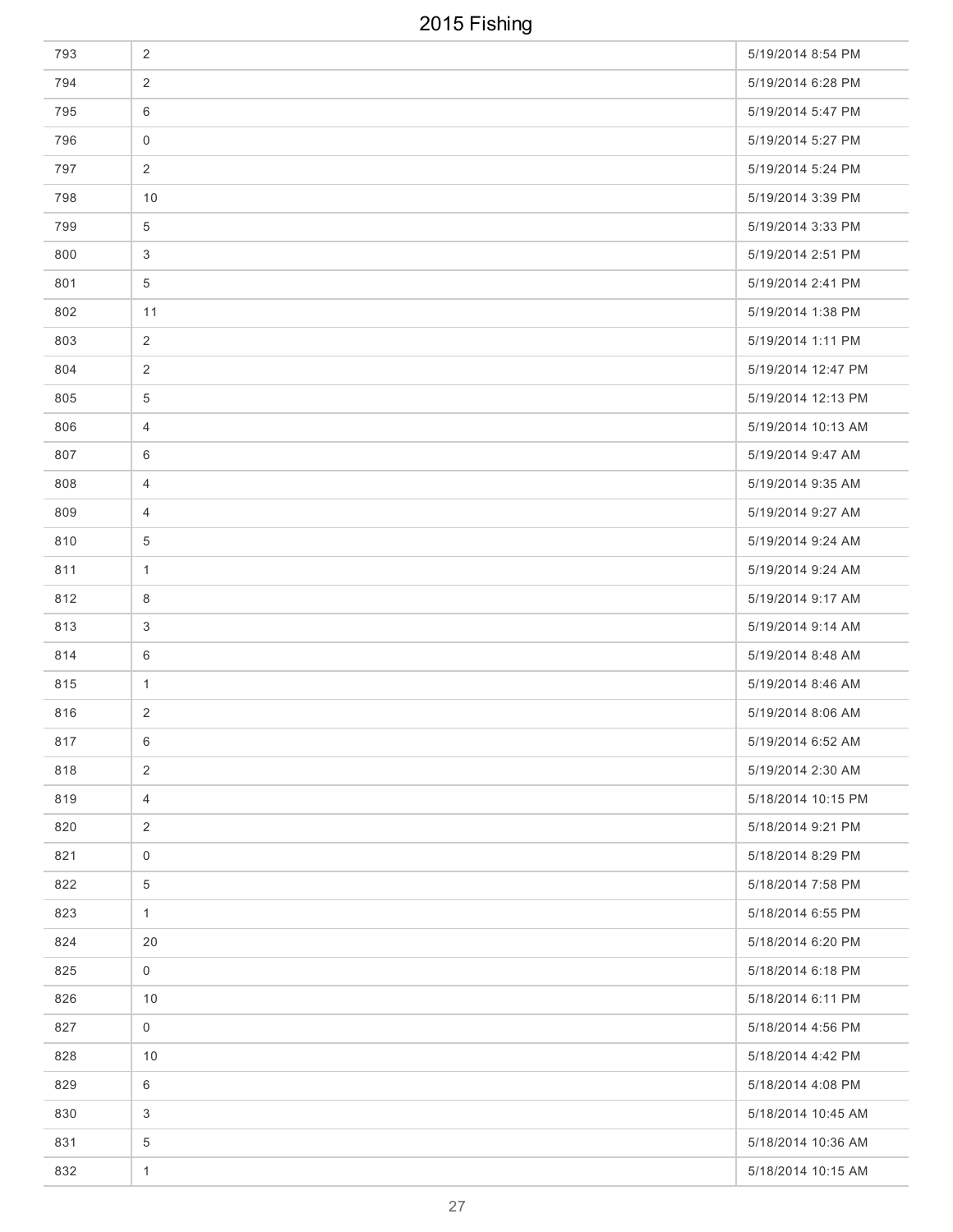| 833 | $\mathsf{O}\xspace$ | 5/18/2014 10:08 AM |
|-----|---------------------|--------------------|
| 834 | $\mathbf{1}$        | 5/18/2014 9:34 AM  |
| 835 | 5                   | 5/18/2014 9:26 AM  |
| 836 | 15                  | 5/18/2014 9:23 AM  |
| 837 | $\overline{2}$      | 5/18/2014 9:04 AM  |
| 838 | 2                   | 5/18/2014 8:28 AM  |
| 839 | 2                   | 5/18/2014 6:46 AM  |
| 840 | 3                   | 5/18/2014 2:18 AM  |
| 841 | 2                   | 5/17/2014 10:33 PM |
| 842 | $\overline{0}$      | 5/17/2014 10:21 PM |
| 843 | 3                   | 5/17/2014 10:07 PM |
| 844 | 5                   | 5/17/2014 9:41 PM  |
| 845 | $\mathbf 0$         | 5/17/2014 9:33 PM  |
| 846 | 5                   | 5/17/2014 9:24 PM  |
| 847 | 3                   | 5/17/2014 9:18 PM  |
| 848 | 3                   | 5/17/2014 9:04 PM  |
| 849 | 5                   | 5/17/2014 8:35 PM  |
| 850 | 5                   | 5/17/2014 8:19 PM  |
| 851 | $\overline{5}$      | 5/17/2014 8:16 PM  |
| 852 | $\mathbf 0$         | 5/17/2014 7:22 PM  |
| 853 | $\overline{7}$      | 5/17/2014 7:22 PM  |
| 854 | 2                   | 5/17/2014 7:13 PM  |
| 855 | $\mathsf 0$         | 5/17/2014 6:32 PM  |
| 856 | $\overline{2}$      | 5/17/2014 6:23 PM  |
| 857 | 20                  | 5/17/2014 6:22 PM  |
| 858 | 15                  | 5/17/2014 5:01 PM  |
| 859 | $\mathfrak{S}$      | 5/17/2014 4:32 PM  |
| 860 | $\mathsf{O}$        | 5/17/2014 4:08 PM  |
| 861 | 20                  | 5/17/2014 4:08 PM  |
| 862 | $\mathbf 0$         | 5/17/2014 2:49 PM  |
| 863 | 12                  | 5/17/2014 2:30 PM  |
| 864 | 3                   | 5/17/2014 2:27 PM  |
| 865 | 6                   | 5/17/2014 2:21 PM  |
| 866 | $\mathbf 0$         | 5/17/2014 2:01 PM  |
| 867 | $\overline{2}$      | 5/17/2014 1:12 PM  |
| 868 | $\mathbf{3}$        | 5/17/2014 12:59 PM |
| 869 | 10                  | 5/17/2014 12:58 PM |
| 870 | $\mathbf{1}$        | 5/17/2014 12:40 PM |
| 871 | 10                  | 5/17/2014 12:34 PM |
| 872 | 5                   | 5/17/2014 12:25 PM |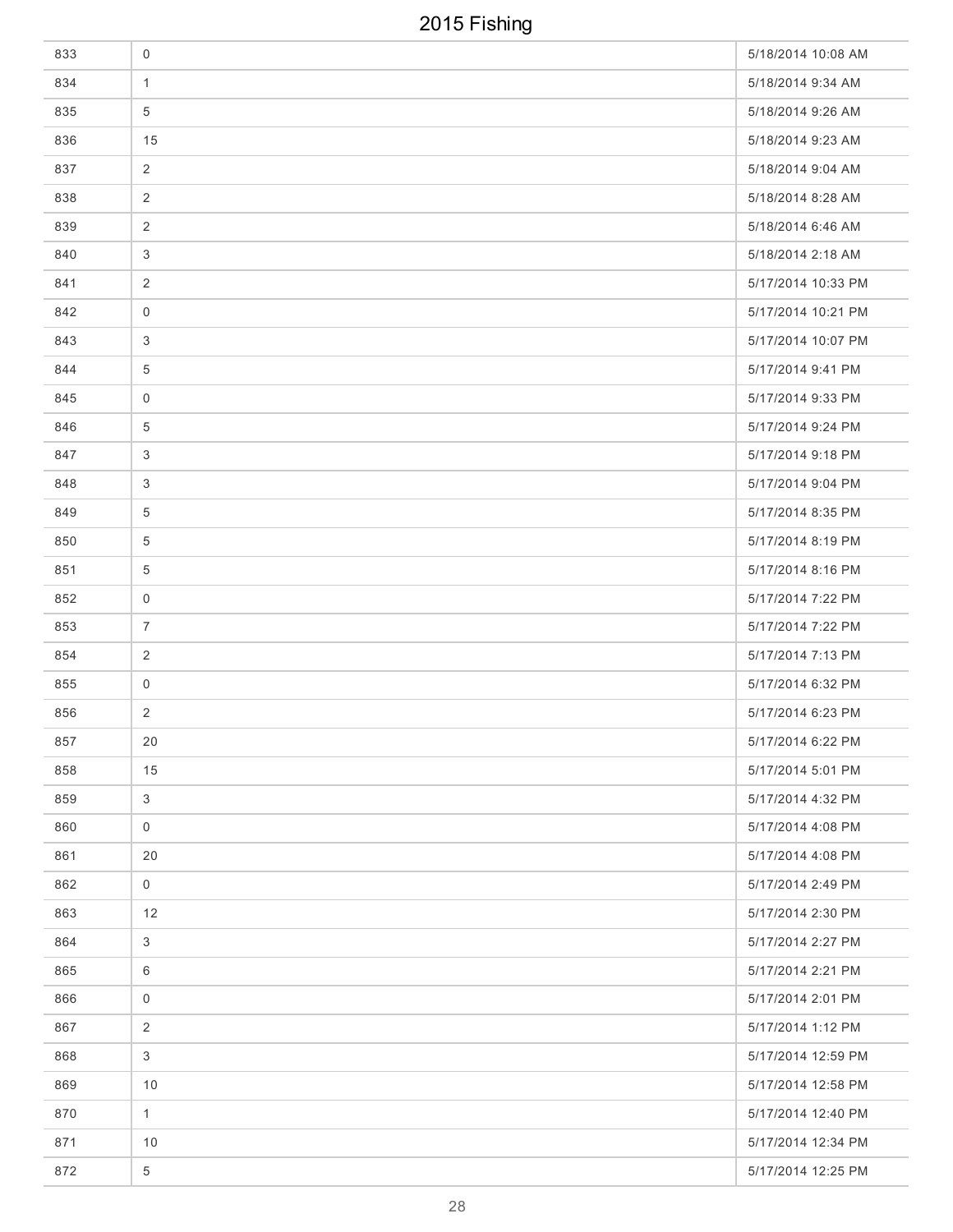| 873 | 20                  | 5/17/2014 12:25 PM |
|-----|---------------------|--------------------|
| 874 | 5                   | 5/17/2014 12:22 PM |
| 875 | 5                   | 5/17/2014 12:04 PM |
| 876 | $\mathbf 0$         | 5/17/2014 11:26 AM |
| 877 | $\overline{4}$      | 5/17/2014 11:11 AM |
| 878 | 2                   | 5/17/2014 11:05 AM |
| 879 | 2                   | 5/17/2014 10:49 AM |
| 880 | 10                  | 5/17/2014 10:48 AM |
| 881 | $\overline{4}$      | 5/17/2014 10:45 AM |
| 882 | $\overline{5}$      | 5/17/2014 10:23 AM |
| 883 | $\mathbf 0$         | 5/17/2014 10:16 AM |
| 884 | 3                   | 5/17/2014 10:00 AM |
| 885 | 2                   | 5/17/2014 9:39 AM  |
| 886 | 5                   | 5/17/2014 9:38 AM  |
| 887 | $\mathbf 0$         | 5/17/2014 9:33 AM  |
| 888 | $\mathbf{1}$        | 5/17/2014 8:51 AM  |
| 889 | 5                   | 5/17/2014 8:01 AM  |
| 890 | 8                   | 5/17/2014 7:46 AM  |
| 891 | $\mathbf 0$         | 5/17/2014 7:31 AM  |
| 892 | 3                   | 5/17/2014 7:26 AM  |
| 893 | 0                   | 5/17/2014 7:25 AM  |
| 894 | 2                   | 5/17/2014 7:18 AM  |
| 895 | $\overline{5}$      | 5/17/2014 7:05 AM  |
| 896 | $\mathbf{1}$        | 5/17/2014 6:27 AM  |
| 897 | $5\overline{)}$     | 5/17/2014 6:26 AM  |
| 898 | $\mathbf 0$         | 5/17/2014 6:08 AM  |
| 899 | $\mathbf 0$         | 5/17/2014 4:53 AM  |
| 900 | $\mathbf 0$         | 5/17/2014 2:55 AM  |
| 901 | 2                   | 5/17/2014 2:22 AM  |
| 902 | $\overline{5}$      | 5/17/2014 2:06 AM  |
| 903 | $\overline{4}$      | 5/17/2014 1:18 AM  |
| 904 | 3                   | 5/17/2014 1:12 AM  |
| 905 | 2                   | 5/17/2014 1:11 AM  |
| 906 | $\overline{5}$      | 5/17/2014 12:53 AM |
| 907 | $\overline{2}$      | 5/17/2014 12:32 AM |
| 908 | 10                  | 5/17/2014 12:25 AM |
| 909 | $\overline{5}$      | 5/17/2014 12:21 AM |
| 910 | $\overline{5}$      | 5/17/2014 12:13 AM |
| 911 | $\overline{2}$      | 5/17/2014 12:13 AM |
| 912 | $\mathsf{O}\xspace$ | 5/16/2014 11:49 PM |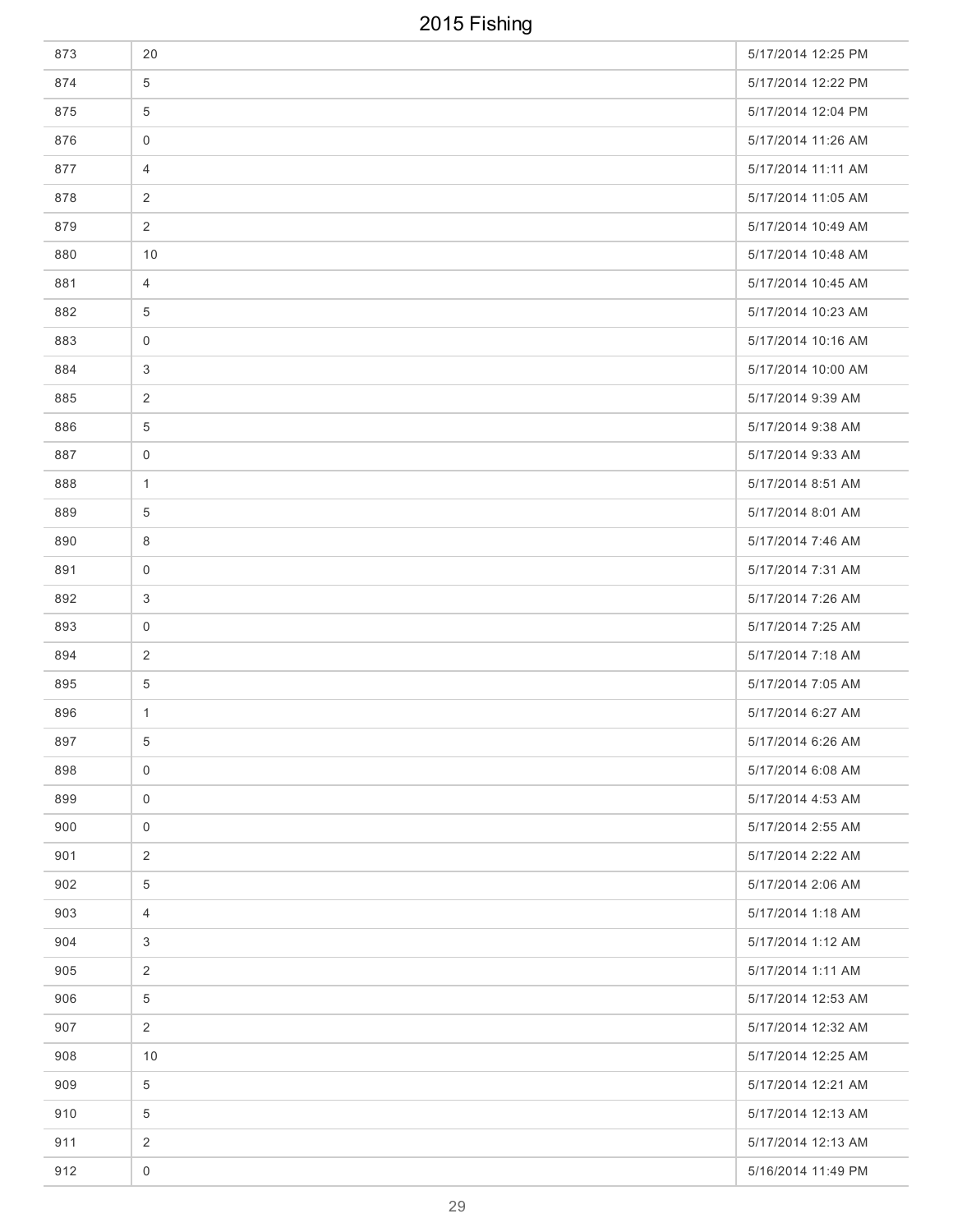| 913 | $\overline{4}$  | 5/16/2014 11:47 PM |
|-----|-----------------|--------------------|
| 914 | 3               | 5/16/2014 11:46 PM |
| 915 | 4               | 5/16/2014 11:39 PM |
| 916 | $5\phantom{.0}$ | 5/16/2014 11:31 PM |
| 917 | 3               | 5/16/2014 11:23 PM |
| 918 | $\mathbf 0$     | 5/16/2014 11:18 PM |
| 919 | 5               | 5/16/2014 11:17 PM |
| 920 | $\overline{4}$  | 5/16/2014 11:17 PM |
| 921 | 0               | 5/16/2014 11:13 PM |
| 922 | $\overline{5}$  | 5/16/2014 11:05 PM |
| 923 | 10              | 5/16/2014 10:51 PM |
| 924 | $\overline{2}$  | 5/16/2014 10:44 PM |
| 925 | $\overline{5}$  | 5/16/2014 10:40 PM |
| 926 | 10              | 5/16/2014 10:36 PM |
| 927 | 2               | 5/16/2014 10:34 PM |
| 928 | 6               | 5/16/2014 10:19 PM |
| 929 | 2               | 5/16/2014 10:15 PM |
| 930 | 6               | 5/16/2014 10:07 PM |
| 931 | 10              | 5/16/2014 9:58 PM  |
| 932 | 0               | 5/16/2014 9:51 PM  |
| 933 | 6               | 5/16/2014 9:46 PM  |
| 934 | 1               | 5/16/2014 9:46 PM  |
| 935 | 2               | 5/16/2014 9:42 PM  |
| 936 | 4               | 5/16/2014 9:41 PM  |
| 937 | $\overline{2}$  | 5/16/2014 9:39 PM  |
| 938 | $\mathbf{1}$    | 5/16/2014 9:38 PM  |
| 939 | $\overline{4}$  | 5/16/2014 9:38 PM  |
| 940 | $\mathbf 0$     | 5/16/2014 9:22 PM  |
| 941 | 3               | 5/16/2014 9:21 PM  |
| 942 | 2               | 5/16/2014 9:21 PM  |
| 943 | 15              | 5/16/2014 9:19 PM  |
| 944 | $\mathbf{3}$    | 5/16/2014 9:08 PM  |
| 945 | 10              | 5/16/2014 9:04 PM  |
| 946 | 3               | 5/16/2014 8:58 PM  |
| 947 | $\overline{4}$  | 5/16/2014 8:56 PM  |
| 948 | $\mathbf{1}$    | 5/16/2014 8:51 PM  |
| 949 | 2               | 5/16/2014 8:43 PM  |
| 950 | $\mathbf{1}$    | 5/16/2014 8:40 PM  |
| 951 | 6               | 5/16/2014 8:17 PM  |
| 952 | $\overline{2}$  | 5/16/2014 8:15 PM  |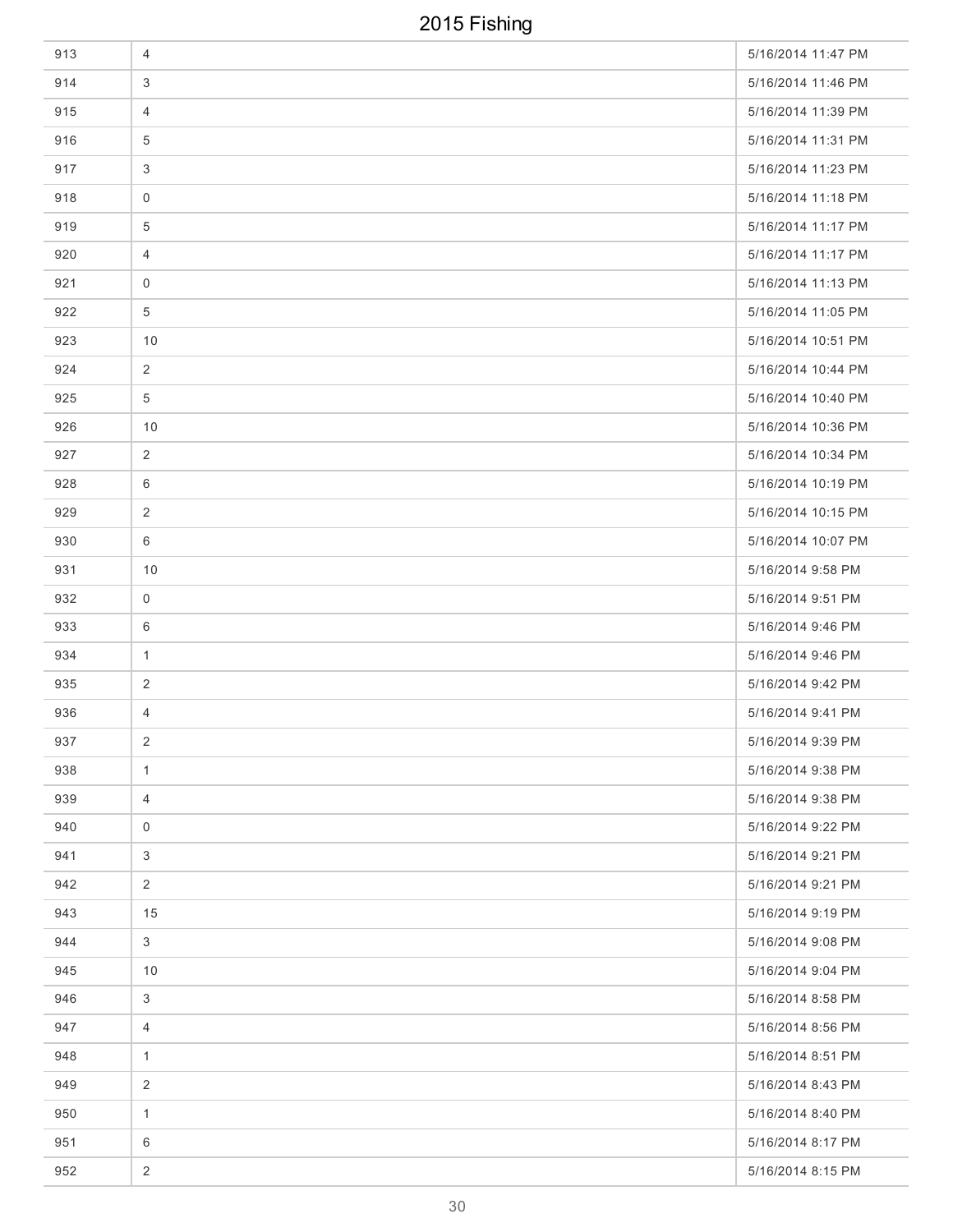| 953 | $\mathbf 0$         | 5/16/2014 8:08 PM |
|-----|---------------------|-------------------|
| 954 | 5                   | 5/16/2014 8:08 PM |
| 955 | $\overline{4}$      | 5/16/2014 8:01 PM |
| 956 | $\mathsf{O}\xspace$ | 5/16/2014 8:00 PM |
| 957 | $\overline{4}$      | 5/16/2014 7:59 PM |
| 958 | 0                   | 5/16/2014 7:57 PM |
| 959 | 2                   | 5/16/2014 7:55 PM |
| 960 | $\mathsf 0$         | 5/16/2014 7:51 PM |
| 961 | 6                   | 5/16/2014 7:37 PM |
| 962 | 10                  | 5/16/2014 7:35 PM |
| 963 | 3                   | 5/16/2014 7:34 PM |
| 964 | 2                   | 5/16/2014 7:22 PM |
| 965 | 10                  | 5/16/2014 7:15 PM |
| 966 | $\overline{4}$      | 5/16/2014 7:14 PM |
| 967 | $\mathbf{3}$        | 5/16/2014 7:11 PM |
| 968 | 3                   | 5/16/2014 7:10 PM |
| 969 | $\mathbf{1}$        | 5/16/2014 7:08 PM |
| 970 | 3                   | 5/16/2014 6:58 PM |
| 971 | 6                   | 5/16/2014 6:52 PM |
| 972 | 0                   | 5/16/2014 6:50 PM |
| 973 | $\overline{4}$      | 5/16/2014 6:46 PM |
| 974 | $\mathbf 0$         | 5/16/2014 6:44 PM |
| 975 | $\mathbf{1}$        | 5/16/2014 6:39 PM |
| 976 | 3                   | 5/16/2014 6:37 PM |
| 977 | $\mathfrak{S}$      | 5/16/2014 6:33 PM |
| 978 | $\overline{4}$      | 5/16/2014 6:28 PM |
| 979 | 11                  | 5/16/2014 6:17 PM |
| 980 | $\mathbf{1}$        | 5/16/2014 6:12 PM |
| 981 | $\overline{5}$      | 5/16/2014 6:09 PM |
| 982 | $\overline{5}$      | 5/16/2014 6:04 PM |
| 983 | $\mathbf 0$         | 5/16/2014 6:02 PM |
| 984 | 3                   | 5/16/2014 5:59 PM |
| 985 | $\mathbf{1}$        | 5/16/2014 5:56 PM |
| 986 | $\overline{4}$      | 5/16/2014 5:53 PM |
| 987 | 10                  | 5/16/2014 5:51 PM |
| 988 | $\overline{4}$      | 5/16/2014 5:49 PM |
| 989 | 8                   | 5/16/2014 5:49 PM |
| 990 | 5                   | 5/16/2014 5:46 PM |
| 991 | 3                   | 5/16/2014 5:43 PM |
| 992 | $\mathsf{O}\xspace$ | 5/16/2014 5:42 PM |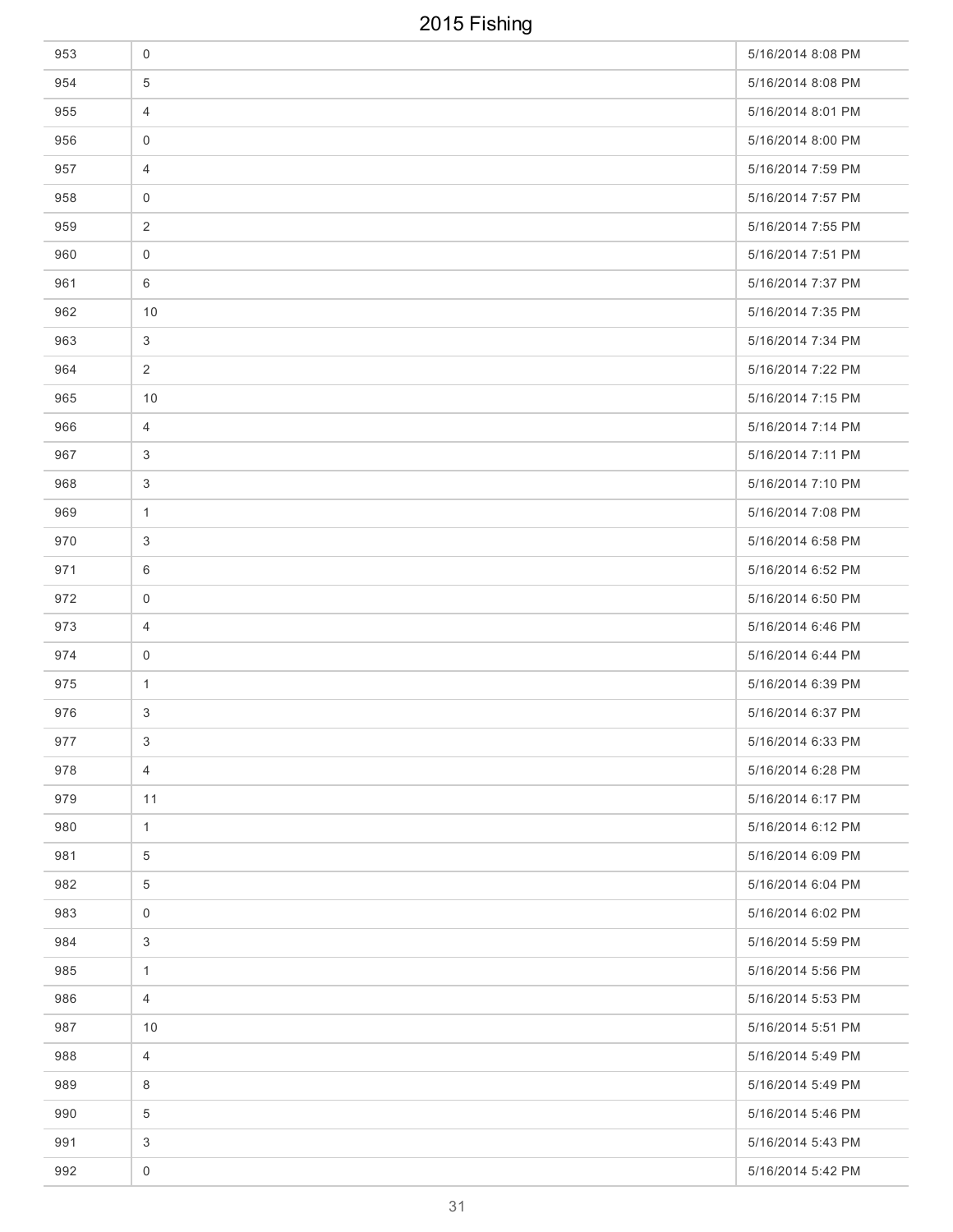| 993  | 2                   | 5/16/2014 5:41 PM |
|------|---------------------|-------------------|
| 994  | 30                  | 5/16/2014 5:37 PM |
| 995  | $\overline{2}$      | 5/16/2014 5:36 PM |
| 996  | 3                   | 5/16/2014 5:33 PM |
| 997  | $\overline{5}$      | 5/16/2014 5:33 PM |
| 998  | 10                  | 5/16/2014 5:31 PM |
| 999  | 3                   | 5/16/2014 5:26 PM |
| 1000 | 2                   | 5/16/2014 5:22 PM |
| 1001 | 12                  | 5/16/2014 5:14 PM |
| 1002 | $\mathbf 0$         | 5/16/2014 5:01 PM |
| 1003 | 6                   | 5/16/2014 4:59 PM |
| 1004 | $\overline{2}$      | 5/16/2014 4:58 PM |
| 1005 | $\mathbf 0$         | 5/16/2014 4:53 PM |
| 1006 | 5                   | 5/16/2014 4:53 PM |
| 1007 | 5                   | 5/16/2014 4:51 PM |
| 1008 | $\overline{2}$      | 5/16/2014 4:47 PM |
| 1009 | 0                   | 5/16/2014 4:43 PM |
| 1010 | $\overline{2}$      | 5/16/2014 4:43 PM |
| 1011 | 100                 | 5/16/2014 4:42 PM |
| 1012 | 2                   | 5/16/2014 4:41 PM |
| 1013 | 6                   | 5/16/2014 4:41 PM |
| 1014 | 4                   | 5/16/2014 4:38 PM |
| 1015 | $\mathbf{1}$        | 5/16/2014 4:37 PM |
| 1016 | 4                   | 5/16/2014 4:37 PM |
| 1017 | 6                   | 5/16/2014 4:35 PM |
| 1018 | $\overline{5}$      | 5/16/2014 4:34 PM |
| 1019 | 6                   | 5/16/2014 4:34 PM |
| 1020 | $\mathsf{O}\xspace$ | 5/16/2014 4:31 PM |
| 1021 | $\overline{4}$      | 5/16/2014 4:27 PM |
| 1022 | $\mathbf{1}$        | 5/16/2014 4:26 PM |
| 1023 | 2                   | 5/16/2014 4:22 PM |
| 1024 | $5\phantom{.0}$     | 5/16/2014 4:17 PM |
| 1025 | 10                  | 5/16/2014 4:15 PM |
| 1026 | $\overline{2}$      | 5/16/2014 4:14 PM |
| 1027 | 3                   | 5/16/2014 4:12 PM |
| 1028 | $\overline{5}$      | 5/16/2014 4:10 PM |
| 1029 | $\overline{2}$      | 5/16/2014 4:07 PM |
| 1030 | 30                  | 5/16/2014 4:06 PM |
| 1031 | $\overline{2}$      | 5/16/2014 4:03 PM |
| 1032 | $\mathsf{O}\xspace$ | 5/16/2014 3:59 PM |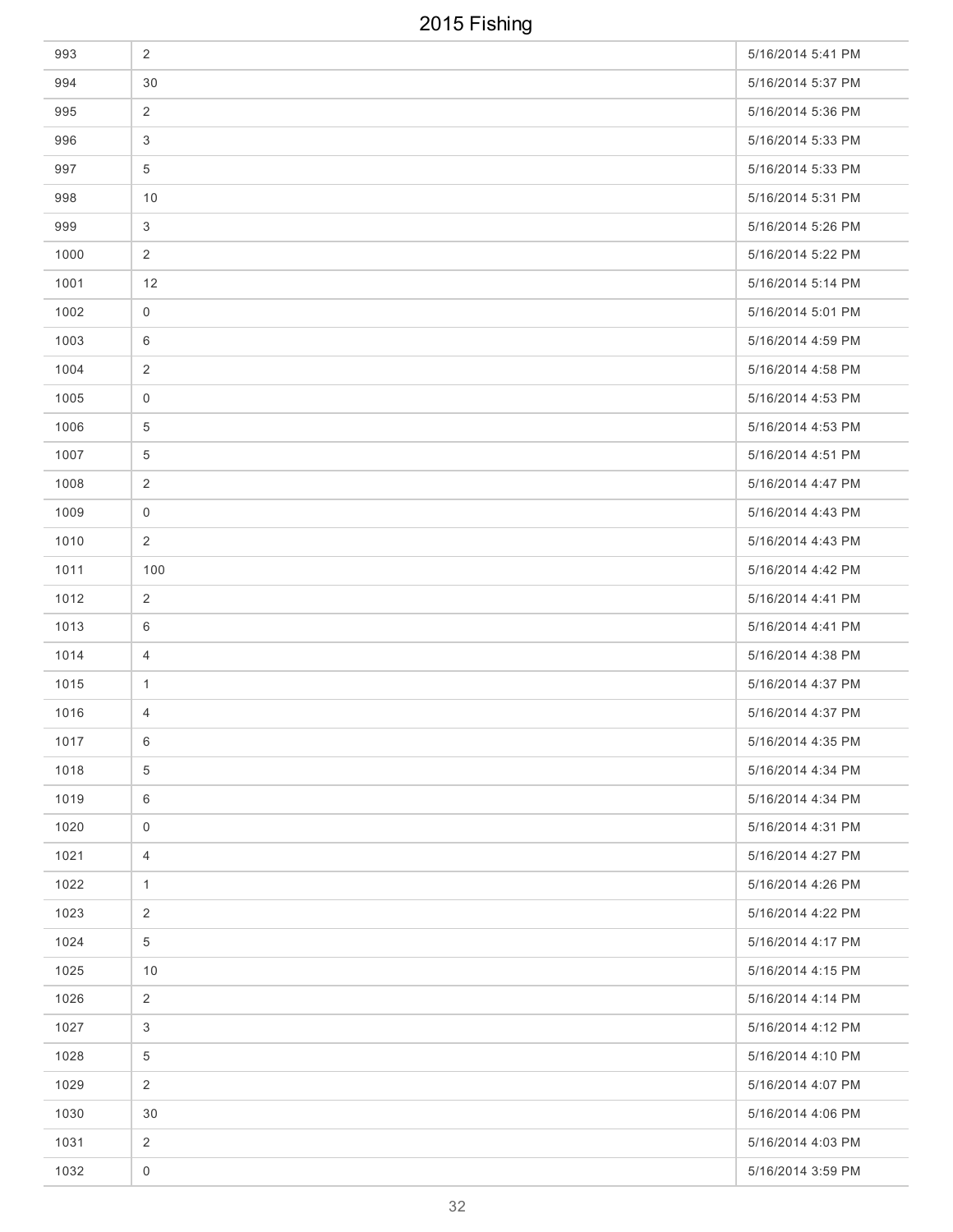| 1033 | $\overline{2}$      | 5/16/2014 3:57 PM |
|------|---------------------|-------------------|
| 1034 | $\mathbf 0$         | 5/16/2014 3:56 PM |
| 1035 | 10                  | 5/16/2014 3:54 PM |
| 1036 | $\mathsf{O}\xspace$ | 5/16/2014 3:54 PM |
| 1037 | 6                   | 5/16/2014 3:52 PM |
| 1038 | 3                   | 5/16/2014 3:50 PM |
| 1039 | 20                  | 5/16/2014 3:50 PM |
| 1040 | $\overline{2}$      | 5/16/2014 3:50 PM |
| 1041 | $\mathbf 0$         | 5/16/2014 3:47 PM |
| 1042 | 10                  | 5/16/2014 3:46 PM |
| 1043 | $\mathbf 0$         | 5/16/2014 3:45 PM |
| 1044 | 10                  | 5/16/2014 3:42 PM |
| 1045 | $\overline{5}$      | 5/16/2014 3:41 PM |
| 1046 | 3                   | 5/16/2014 3:39 PM |
| 1047 | 3                   | 5/16/2014 3:38 PM |
| 1048 | 2                   | 5/16/2014 3:36 PM |
| 1049 | $\overline{5}$      | 5/16/2014 3:33 PM |
| 1050 | 3                   | 5/16/2014 3:31 PM |
| 1051 | 15                  | 5/16/2014 3:30 PM |
| 1052 | 2                   | 5/16/2014 3:30 PM |
| 1053 | $\mathbf 0$         | 5/16/2014 3:28 PM |
| 1054 | 2                   | 5/16/2014 3:23 PM |
| 1055 | 10                  | 5/16/2014 3:20 PM |
| 1056 | 13                  | 5/16/2014 3:19 PM |
| 1057 | 5 <sup>5</sup>      | 5/16/2014 3:18 PM |
| 1058 | $\mathbf{3}$        | 5/16/2014 3:15 PM |
| 1059 | $\overline{2}$      | 5/16/2014 3:14 PM |
| 1060 | 10                  | 5/16/2014 3:12 PM |
| 1061 | 25                  | 5/16/2014 3:11 PM |
| 1062 | $\overline{2}$      | 5/16/2014 3:11 PM |
| 1063 | $\overline{5}$      | 5/16/2014 3:10 PM |
| 1064 | 2                   | 5/16/2014 3:09 PM |
| 1065 | 6                   | 5/16/2014 3:08 PM |
| 1066 | $\mathbf 0$         | 5/16/2014 3:06 PM |
| 1067 | $\overline{2}$      | 5/16/2014 3:05 PM |
| 1068 | $\overline{4}$      | 5/16/2014 3:04 PM |
| 1069 | $\mathbf 0$         | 5/16/2014 3:02 PM |
| 1070 | $\mathbf{1}$        | 5/16/2014 3:01 PM |
| 1071 | $\mathsf 0$         | 5/16/2014 3:01 PM |
| 1072 | $\mathsf{O}\xspace$ | 5/16/2014 3:00 PM |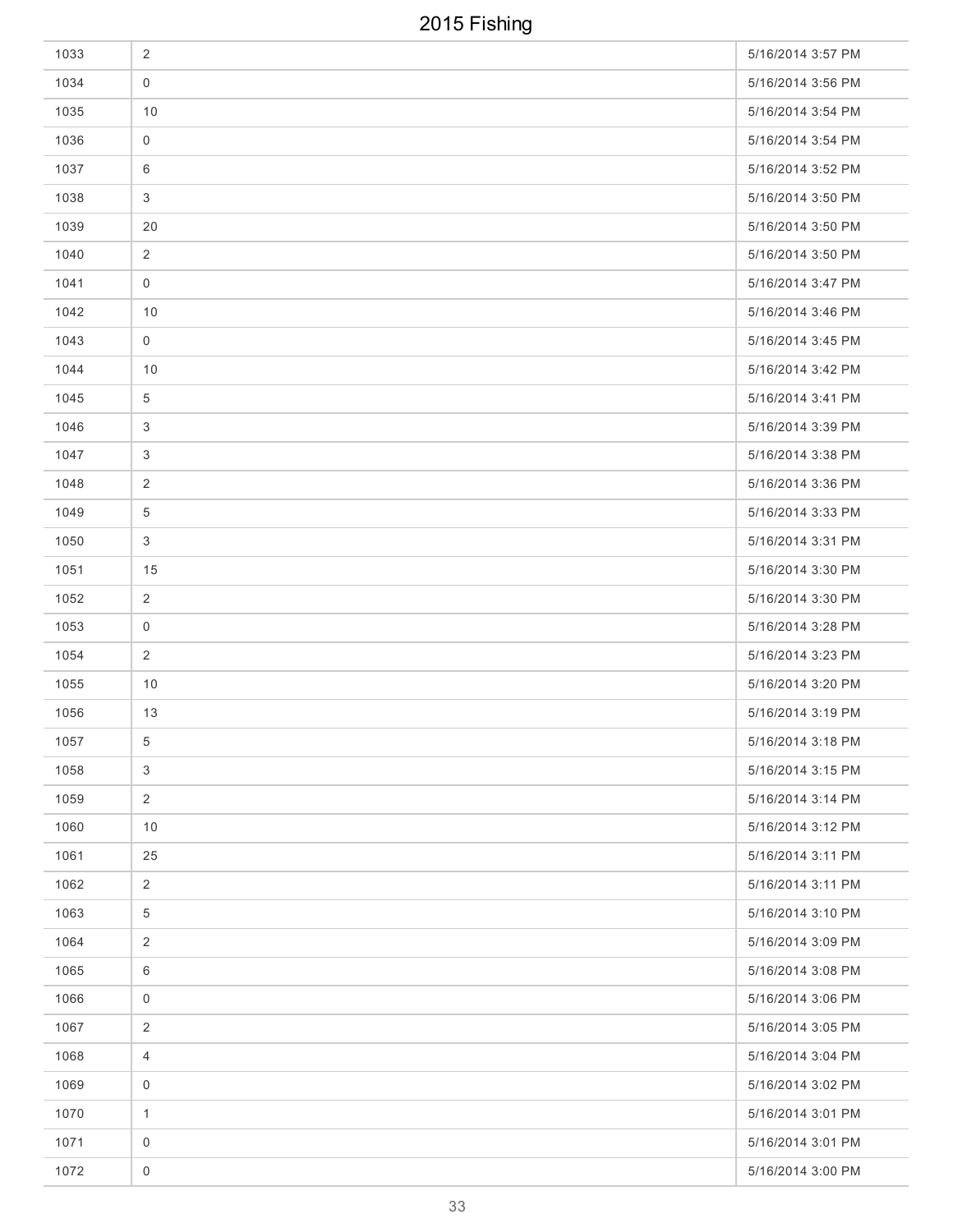| 1073 | $\mathbf{1}$        | 5/16/2014 2:59 PM |
|------|---------------------|-------------------|
| 1074 | $\overline{2}$      | 5/16/2014 2:57 PM |
| 1075 | $\mathbf{1}$        | 5/16/2014 2:56 PM |
| 1076 | $\overline{2}$      | 5/16/2014 2:56 PM |
| 1077 | 5                   | 5/16/2014 2:55 PM |
| 1078 | 5                   | 5/16/2014 2:54 PM |
| 1079 | 2                   | 5/16/2014 2:53 PM |
| 1080 | $\overline{5}$      | 5/16/2014 2:50 PM |
| 1081 | 10                  | 5/16/2014 2:50 PM |
| 1082 | $\mathbf{1}$        | 5/16/2014 2:49 PM |
| 1083 | $\mathbf 0$         | 5/16/2014 2:49 PM |
| 1084 | $\overline{c}$      | 5/16/2014 2:46 PM |
| 1085 | $\overline{4}$      | 5/16/2014 2:46 PM |
| 1086 | 12                  | 5/16/2014 2:44 PM |
| 1087 | $\overline{4}$      | 5/16/2014 2:44 PM |
| 1088 | 5                   | 5/16/2014 2:41 PM |
| 1089 | $\mathbf{1}$        | 5/16/2014 2:38 PM |
| 1090 | 20                  | 5/16/2014 2:37 PM |
| 1091 | $\overline{4}$      | 5/16/2014 2:37 PM |
| 1092 | 3                   | 5/16/2014 2:36 PM |
| 1093 | 2                   | 5/16/2014 2:33 PM |
| 1094 | 2                   | 5/16/2014 2:25 PM |
| 1095 | 10                  | 5/16/2014 2:23 PM |
| 1096 | 3                   | 5/16/2014 2:23 PM |
| 1097 | 5 <sup>5</sup>      | 5/16/2014 2:18 PM |
| 1098 | $\mathbf 0$         | 5/16/2014 2:16 PM |
| 1099 | $\mathsf{O}$        | 5/16/2014 2:15 PM |
| 1100 | 3                   | 5/16/2014 2:13 PM |
| 1101 | $\mathbf 0$         | 5/16/2014 2:10 PM |
| 1102 | 3                   | 5/16/2014 2:09 PM |
| 1103 | 15                  | 5/16/2014 2:08 PM |
| 1104 | $\mathbf 0$         | 5/16/2014 2:08 PM |
| 1105 | $\overline{2}$      | 5/16/2014 2:07 PM |
| 1106 | $\mathsf{O}\xspace$ | 5/16/2014 2:05 PM |
| 1107 | $\overline{4}$      | 5/16/2014 2:04 PM |
| 1108 | 3                   | 5/16/2014 2:03 PM |
| 1109 | 14                  | 5/16/2014 2:02 PM |
| 1110 | 40                  | 5/16/2014 2:02 PM |
| 1111 | $\mathsf{O}\xspace$ | 5/16/2014 2:00 PM |
| 1112 | $\,$ 5 $\,$         | 5/16/2014 1:52 PM |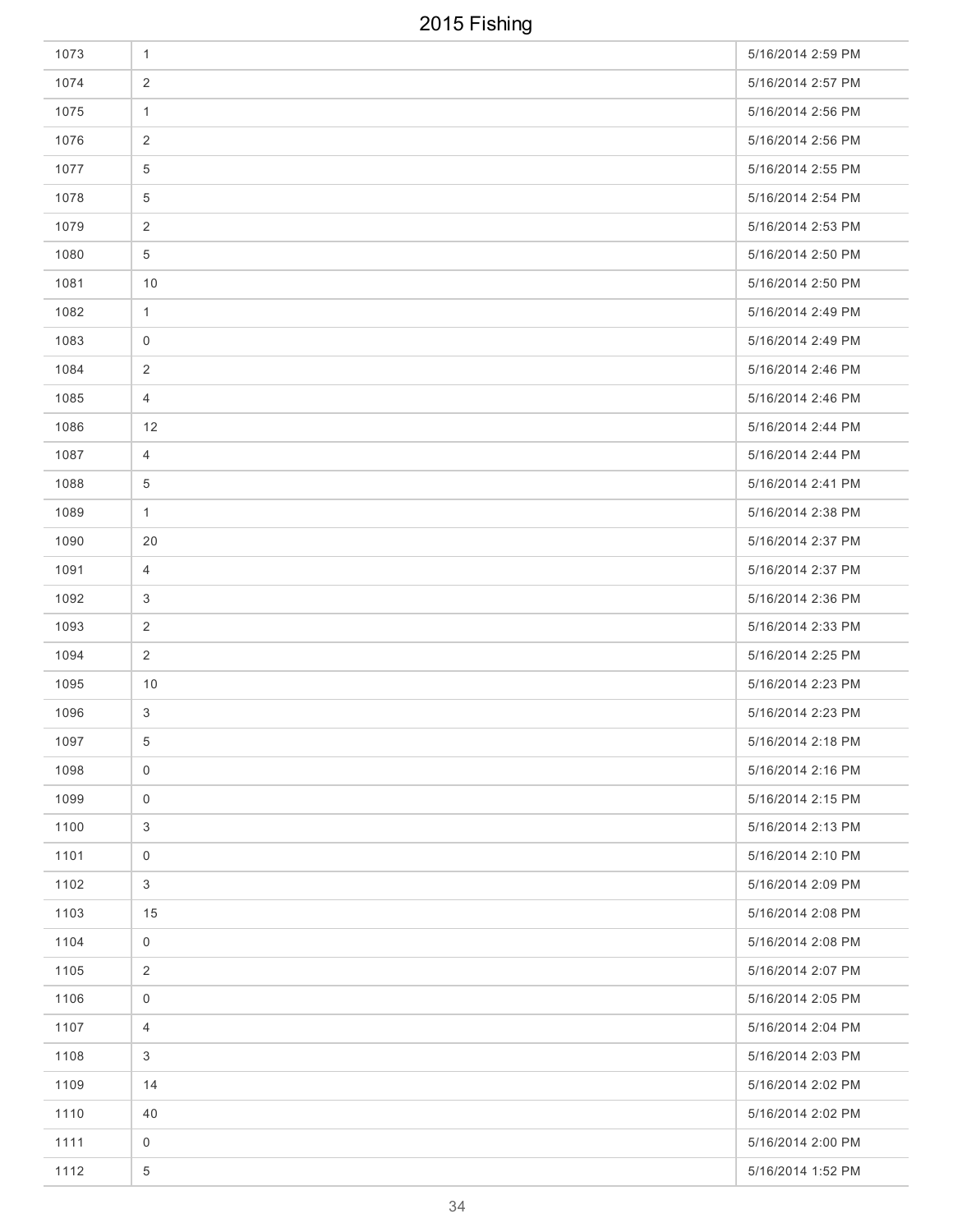| 1113 | 5              | 5/16/2014 1:51 PM  |
|------|----------------|--------------------|
| 1114 | 4              | 5/16/2014 1:47 PM  |
| 1115 | 4              | 5/16/2014 1:46 PM  |
| 1116 | $\overline{4}$ | 5/16/2014 1:45 PM  |
| 1117 | 2              | 5/16/2014 1:44 PM  |
| 1118 | $\overline{0}$ | 5/16/2014 1:42 PM  |
| 1119 | 5              | 5/16/2014 1:38 PM  |
| 1120 | $\overline{0}$ | 5/16/2014 1:37 PM  |
| 1121 | $\overline{5}$ | 5/16/2014 1:31 PM  |
| 1122 | $\mathbf{1}$   | 5/16/2014 1:30 PM  |
| 1123 | 2              | 5/16/2014 1:27 PM  |
| 1124 | 3              | 5/16/2014 1:27 PM  |
| 1125 | $\mathsf{O}$   | 5/16/2014 1:25 PM  |
| 1126 | $\overline{2}$ | 5/16/2014 1:24 PM  |
| 1127 | 10             | 5/16/2014 1:24 PM  |
| 1128 | 10             | 5/16/2014 1:22 PM  |
| 1129 | $\overline{4}$ | 5/16/2014 1:22 PM  |
| 1130 | 10             | 5/16/2014 1:21 PM  |
| 1131 | $\overline{2}$ | 5/16/2014 1:18 PM  |
| 1132 | 2              | 5/16/2014 1:17 PM  |
| 1133 | $\overline{2}$ | 5/16/2014 1:16 PM  |
| 1134 | 20             | 5/16/2014 1:15 PM  |
| 1135 | $\mathbf 0$    | 5/16/2014 1:15 PM  |
| 1136 | 0              | 5/16/2014 1:13 PM  |
| 1137 | $\overline{0}$ | 5/16/2014 1:12 PM  |
| 1138 | $\overline{2}$ | 5/16/2014 1:04 PM  |
| 1139 | $\overline{2}$ | 5/16/2014 1:04 PM  |
| 1140 | $\overline{5}$ | 5/16/2014 1:03 PM  |
| 1141 | $\mathsf{O}$   | 5/16/2014 1:02 PM  |
| 1142 | 3              | 5/16/2014 1:02 PM  |
| 1143 | $\mathbf{1}$   | 5/16/2014 1:01 PM  |
| 1144 | $\overline{2}$ | 5/16/2014 12:57 PM |
| 1145 | $\overline{5}$ | 5/16/2014 12:56 PM |
| 1146 | $\mathsf 0$    | 5/16/2014 12:55 PM |
| 1147 | 6              | 5/16/2014 12:47 PM |
| 1148 | $\overline{4}$ | 5/16/2014 12:44 PM |
| 1149 | $\overline{5}$ | 5/16/2014 12:43 PM |
| 1150 | $\overline{4}$ | 5/16/2014 12:42 PM |
| 1151 | $\mathbf{1}$   | 5/16/2014 12:41 PM |
| 1152 | $\mathbf{3}$   | 5/16/2014 12:39 PM |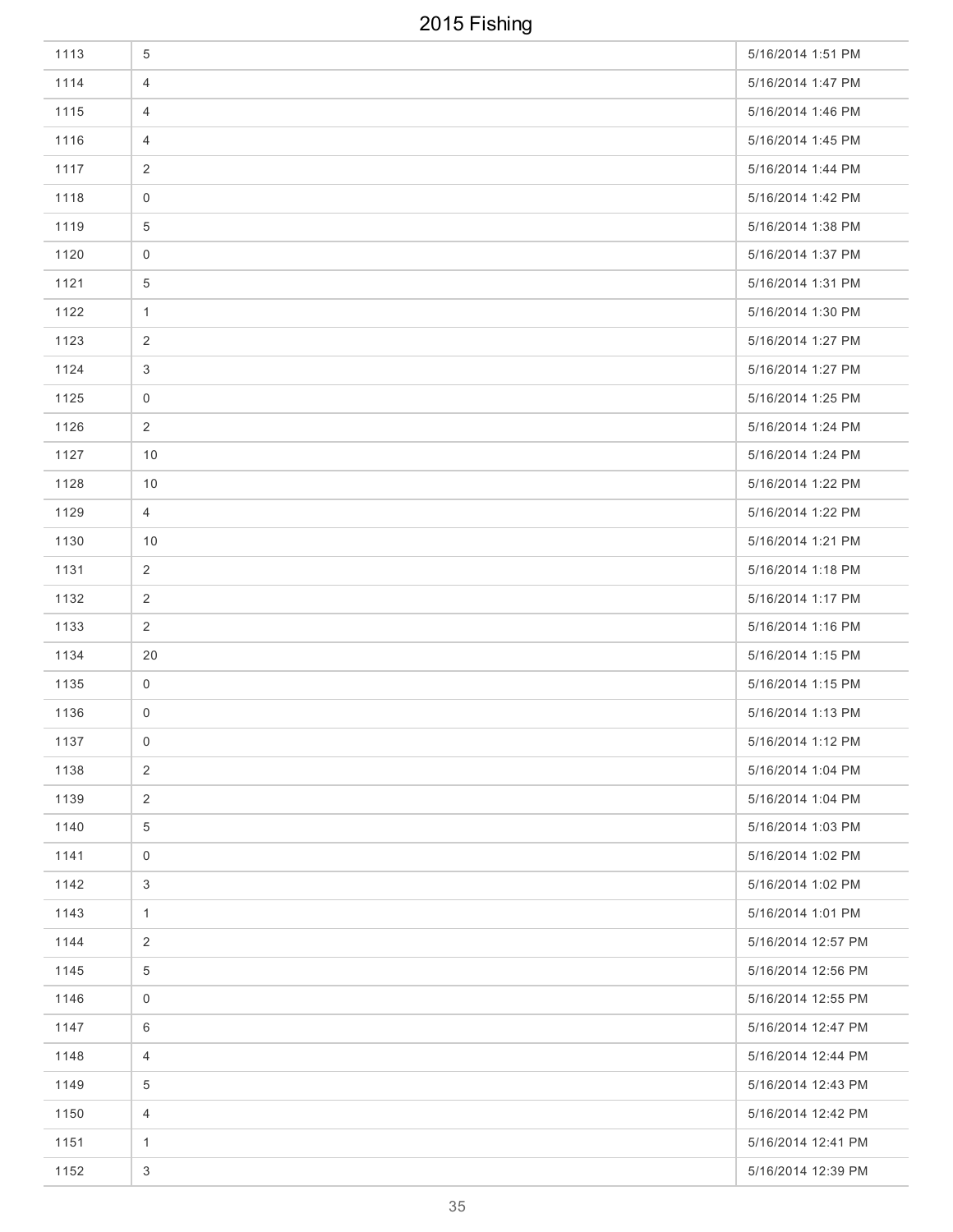| 1153 | 4                   | 5/16/2014 12:32 PM |
|------|---------------------|--------------------|
| 1154 | 10                  | 5/16/2014 12:25 PM |
| 1155 | 2                   | 5/16/2014 12:23 PM |
| 1156 | 0                   | 5/16/2014 12:22 PM |
| 1157 | 4                   | 5/16/2014 12:15 PM |
| 1158 | 0                   | 5/16/2014 12:13 PM |
| 1159 | $\mathsf{O}\xspace$ | 5/16/2014 12:10 PM |
| 1160 | 6                   | 5/16/2014 12:04 PM |
| 1161 | 3                   | 5/16/2014 12:01 PM |
| 1162 | 6                   | 5/16/2014 11:45 AM |
| 1163 | 3                   | 5/16/2014 11:44 AM |
| 1164 | $\mathsf{O}\xspace$ | 5/16/2014 11:37 AM |
| 1165 | $\overline{2}$      | 5/16/2014 11:30 AM |
| 1166 | $\overline{2}$      | 5/16/2014 11:25 AM |
| 1167 | $\mathbf{1}$        | 5/16/2014 11:23 AM |
| 1168 | $\overline{5}$      | 5/16/2014 11:23 AM |
| 1169 | 4                   | 5/16/2014 11:22 AM |
| 1170 | 5                   | 5/16/2014 11:21 AM |
| 1171 | 2                   | 5/16/2014 11:18 AM |
| 1172 | 8                   | 5/16/2014 11:17 AM |
| 1173 | 4                   | 5/16/2014 11:15 AM |
| 1174 | 5                   | 5/16/2014 11:12 AM |
| 1175 | 6                   | 5/16/2014 11:10 AM |
| 1176 | 6                   | 5/16/2014 11:03 AM |
| 1177 | $\overline{0}$      | 5/16/2014 11:00 AM |
| 1178 | 10                  | 5/16/2014 10:58 AM |
| 1179 | 13                  | 5/16/2014 10:56 AM |
| 1180 | $\overline{2}$      | 5/16/2014 10:56 AM |
| 1181 | 4                   | 5/16/2014 10:50 AM |
| 1182 | $\mathbf{1}$        | 5/16/2014 10:48 AM |
| 1183 | 10                  | 5/16/2014 10:47 AM |
| 1184 | 5                   | 5/16/2014 10:44 AM |
| 1185 | $\overline{0}$      | 5/16/2014 10:43 AM |
| 1186 | 3                   | 5/16/2014 10:42 AM |
| 1187 | 10                  | 5/16/2014 10:40 AM |
| 1188 | 3                   | 5/16/2014 10:39 AM |
| 1189 | 0                   | 5/16/2014 10:33 AM |
| 1190 | 5                   | 5/16/2014 10:28 AM |
| 1191 | 5                   | 5/16/2014 10:21 AM |
| 1192 | $\overline{4}$      | 5/16/2014 10:15 AM |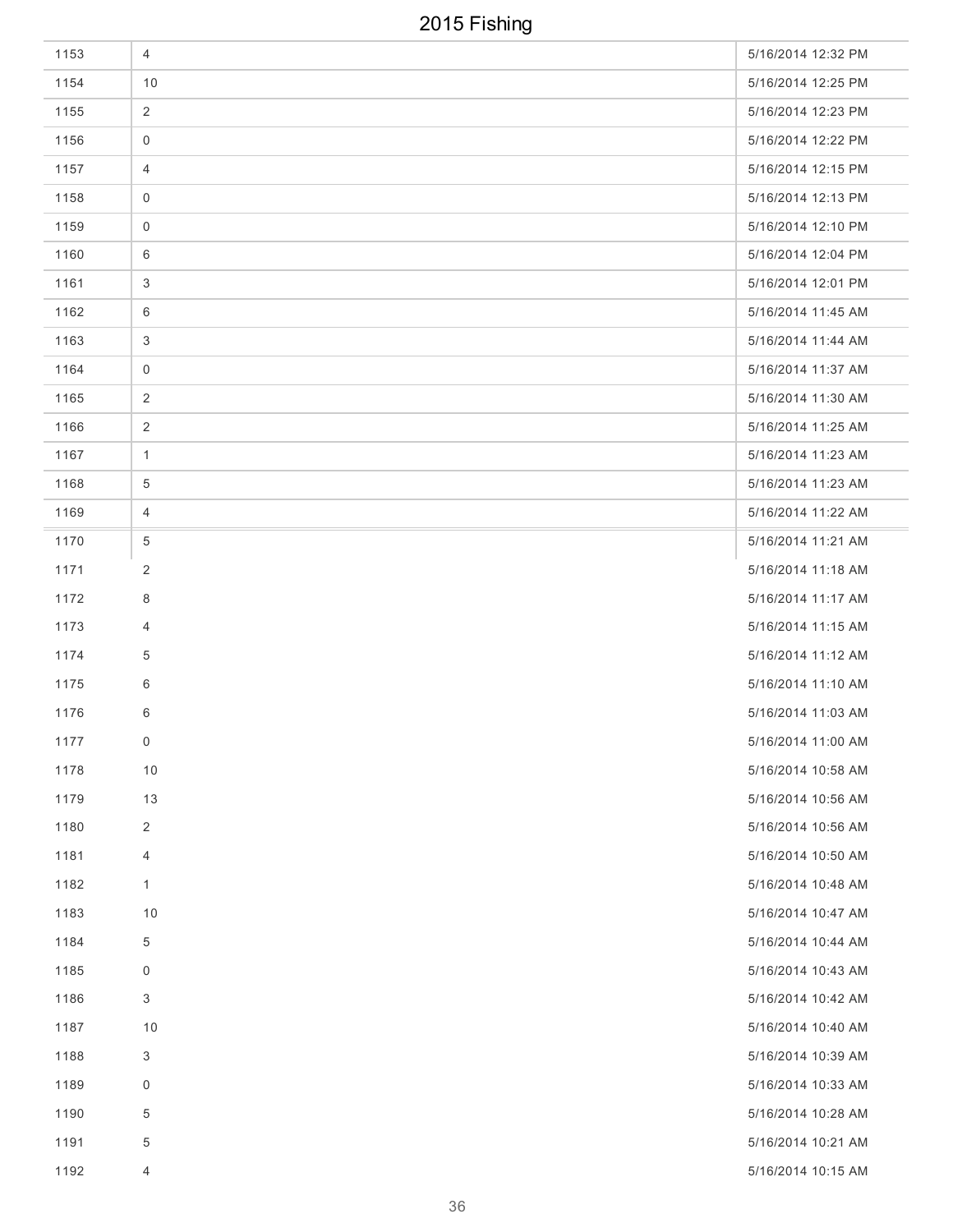| 1193 | 4                   | 5/16/2014 10:12 AM |
|------|---------------------|--------------------|
| 1194 | 0                   | 5/16/2014 10:11 AM |
| 1195 | 5                   | 5/16/2014 10:08 AM |
| 1196 | 5                   | 5/16/2014 10:07 AM |
| 1197 | 3                   | 5/16/2014 10:07 AM |
| 1198 | 3                   | 5/16/2014 10:04 AM |
| 1199 | 1                   | 5/16/2014 9:57 AM  |
| 1200 | 0                   | 5/16/2014 9:45 AM  |
| 1201 | 0                   | 5/16/2014 9:43 AM  |
| 1202 | 3                   | 5/16/2014 9:25 AM  |
| 1203 | 10                  | 5/16/2014 9:20 AM  |
| 1204 | $\pmb{0}$           | 5/16/2014 9:20 AM  |
| 1205 | $\mathbf{1}$        | 5/16/2014 9:16 AM  |
| 1206 | 10                  | 5/16/2014 9:09 AM  |
| 1207 | $10$                | 5/16/2014 9:07 AM  |
| 1208 | 3                   | 5/16/2014 9:06 AM  |
| 1209 | $\overline{2}$      | 5/16/2014 9:04 AM  |
| 1210 | 2                   | 5/16/2014 9:02 AM  |
| 1211 | 5                   | 5/16/2014 8:57 AM  |
| 1212 | 0                   | 5/16/2014 8:57 AM  |
| 1213 | 5                   | 5/16/2014 8:51 AM  |
| 1214 | 1                   | 5/16/2014 8:51 AM  |
| 1215 | $\overline{c}$      | 5/16/2014 8:48 AM  |
| 1216 | $\boldsymbol{0}$    | 5/16/2014 8:46 AM  |
| 1217 | 0                   | 5/16/2014 8:44 AM  |
| 1218 | $20\,$              | 5/16/2014 8:41 AM  |
| 1219 | $\pmb{0}$           | 5/16/2014 8:41 AM  |
| 1220 | 1                   | 5/16/2014 8:39 AM  |
| 1221 | $\overline{c}$      | 5/16/2014 8:39 AM  |
| 1222 | 0                   | 5/16/2014 8:39 AM  |
| 1223 | $\overline{c}$      | 5/16/2014 8:38 AM  |
| 1224 | 1                   | 5/16/2014 8:37 AM  |
| 1225 | 10                  | 5/16/2014 8:35 AM  |
| 1226 | 1                   | 5/16/2014 8:35 AM  |
| 1227 | 35                  | 5/16/2014 8:31 AM  |
| 1228 | 4                   | 5/16/2014 8:31 AM  |
| 1229 | 10                  | 5/16/2014 8:29 AM  |
| 1230 | $\mathsf{O}\xspace$ | 5/15/2014 2:04 PM  |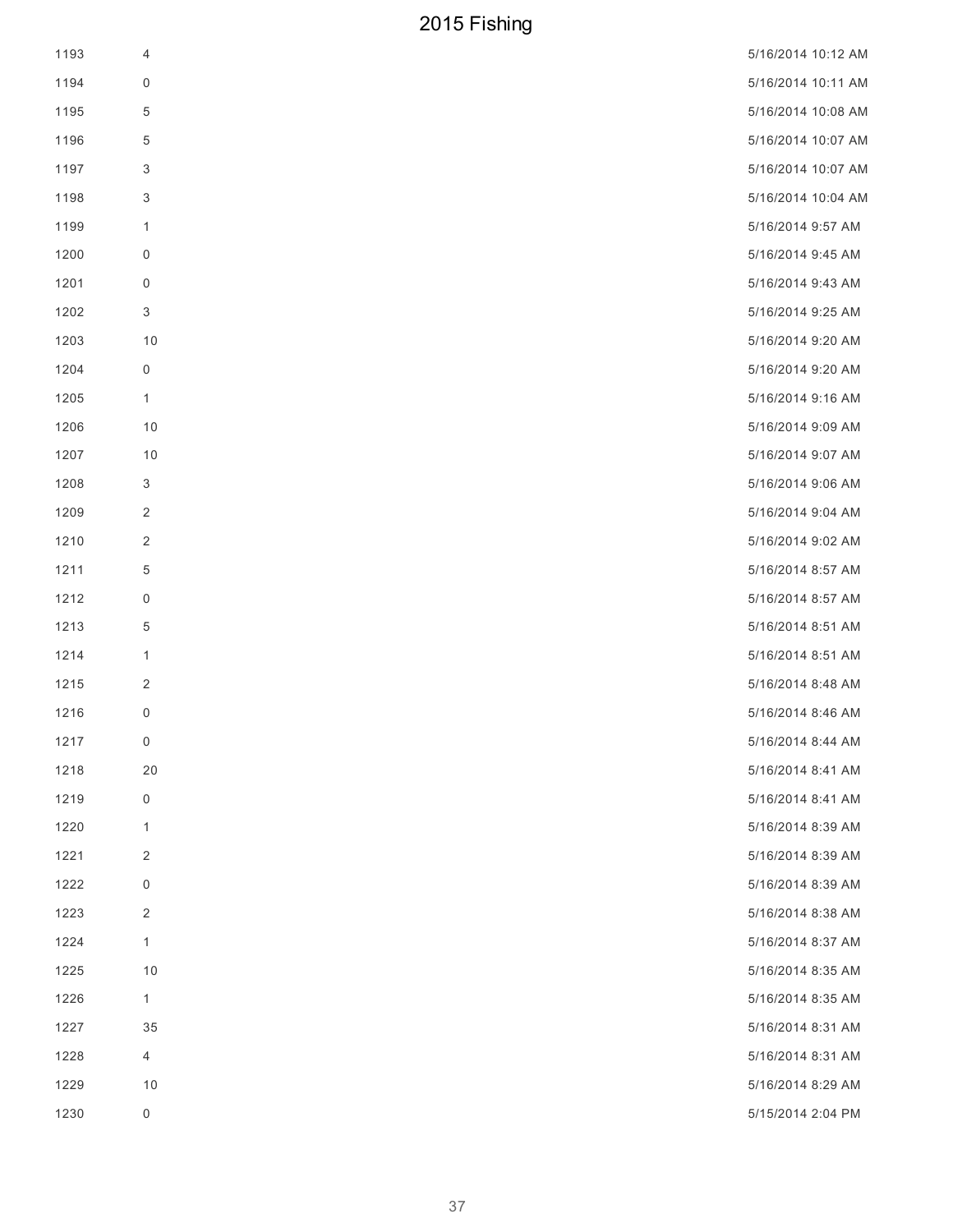#### **Q8 National research suggests that large** baits don't hurt tiger muskies. For simplicity's sake, the DWR proposes removing the one-inch bait requirement **from Cottonwood, Bullock and Johnson reservoirs. Would you support this change?**



| <b>Answer Choices</b> | <b>Responses</b> |
|-----------------------|------------------|
| Yes                   | 1,139<br>90.61%  |
| No                    | 118<br>9.39%     |
| Total                 | 1,257            |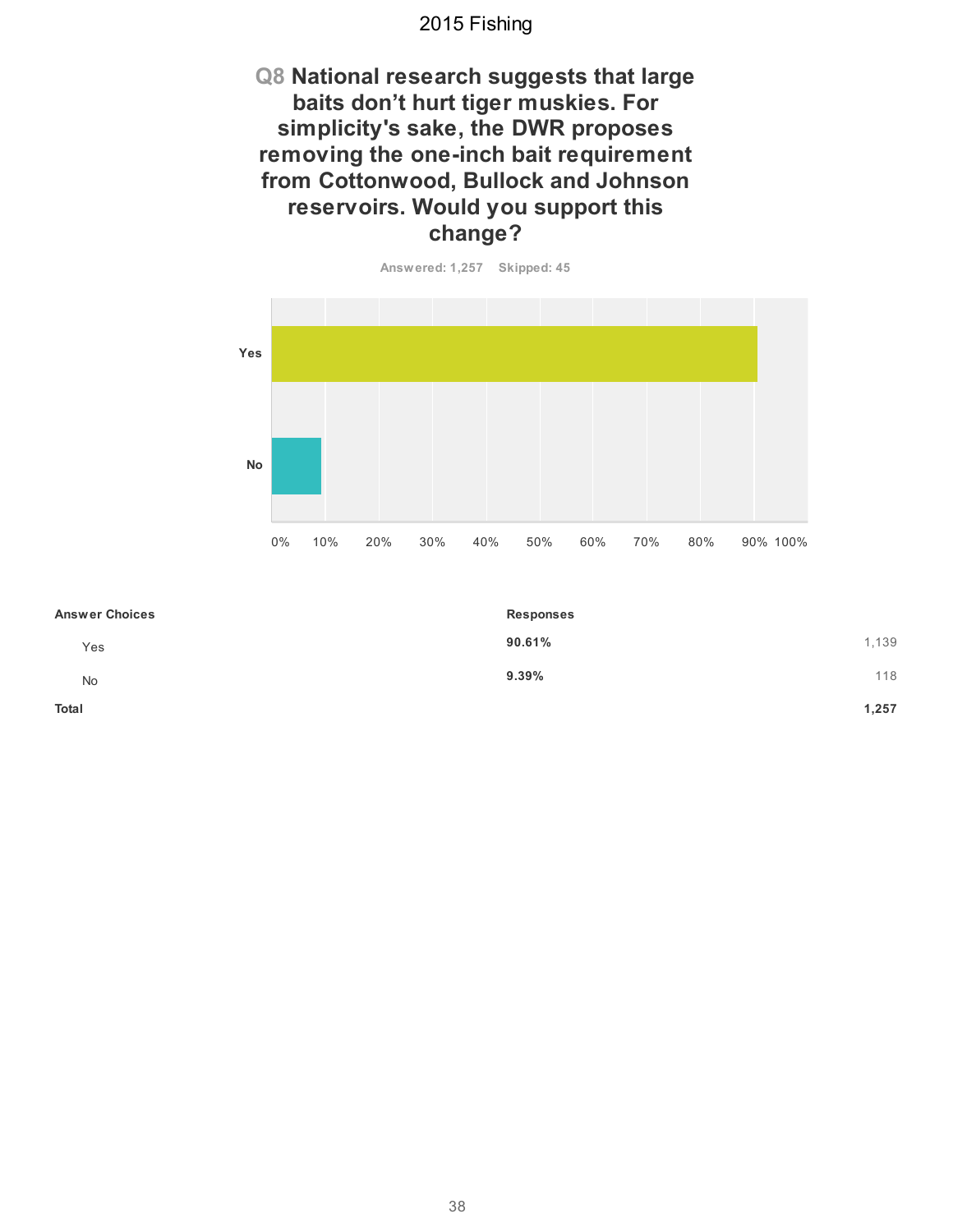**Q9 The current regulation on trout at Fish** Lake allows you to harvest one fish over **28 inches. After reviewing annual netting** data, DWR biologists support a regulation change that allows anglers to harvest one fish over 24 inches. Would you support this **change?**



| <b>Answer Choices</b> | <b>Responses</b> |       |
|-----------------------|------------------|-------|
| Yes                   | 82.29%           | 1,036 |
| <b>No</b>             | 17.71%           | 223   |
| Total                 |                  | 1,259 |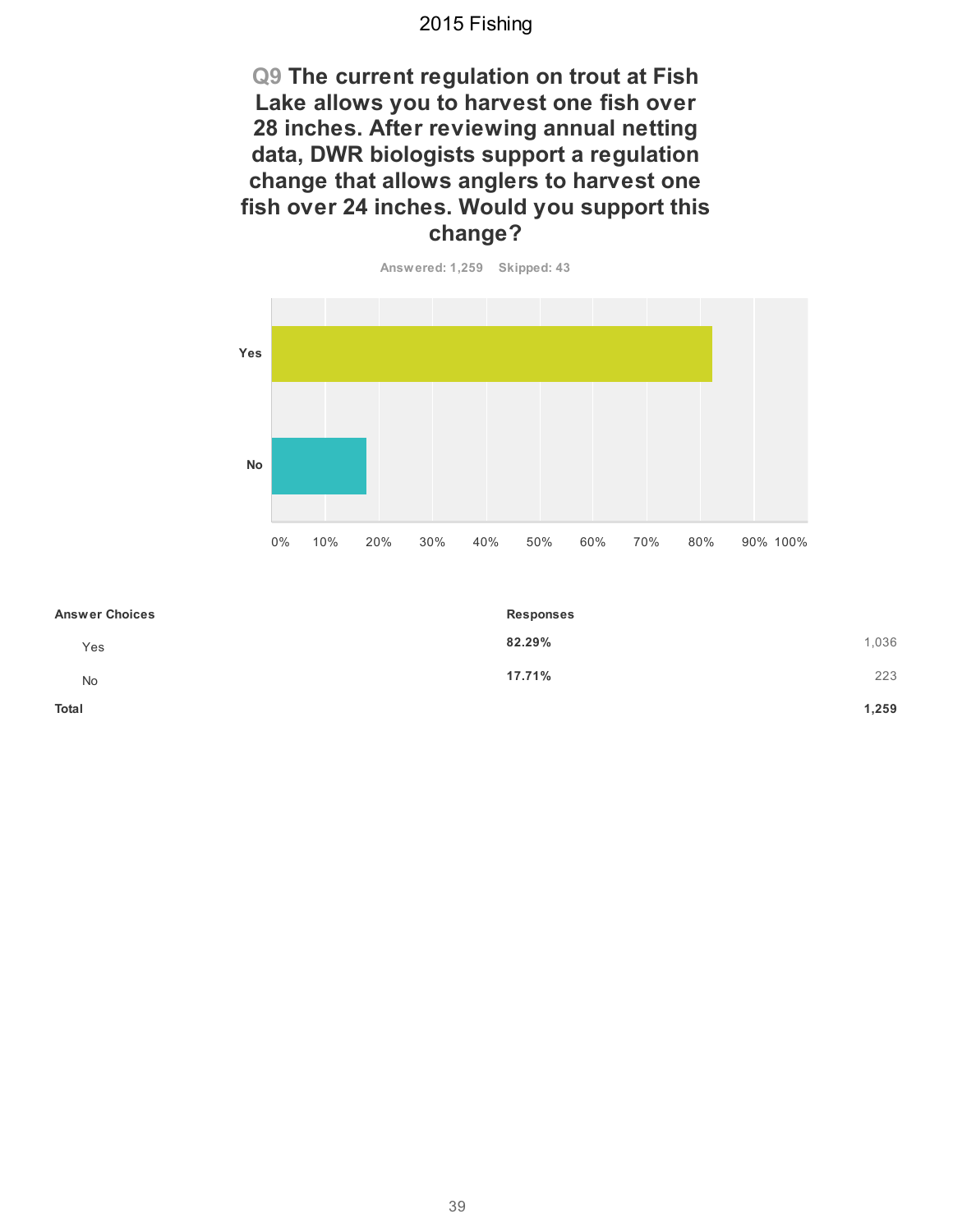**Q10 Oak Creek Reservoir (Upper Bowns Reservoir) on the Boulder Mountain has a** reputation for trophy brook trout. The size and quality of brook trout are declining because of an increase in the population. This increase is caused by the year-to-year reproduction and survival of brook trout in the reservoir. A committee of anglers and **DWR representatives has proposed two** options to reduce the population, which would restore the size and quality of brook **trout. Which option do you support?**



| <b>Answer Choices</b>                                                                                                        | <b>Responses</b> |
|------------------------------------------------------------------------------------------------------------------------------|------------------|
| Rotenone treatment (removal of all brook trout) followed by the stocking of sterile brook trout. This option would result in | 8.95%            |
| reduced fishing opportunities for two to three years with long-term benefits.                                                | 112              |
| Increase the limit of brook trout from 8 to 16 fish per day at Oak Creek Reservoir. This option might reduce the population  | 84.82%           |
| enough to increase the size and quality of the remaining fish.                                                               | 1.062            |
| No change in management.                                                                                                     | 8.07%<br>101     |

**Total Respondents: 1,252**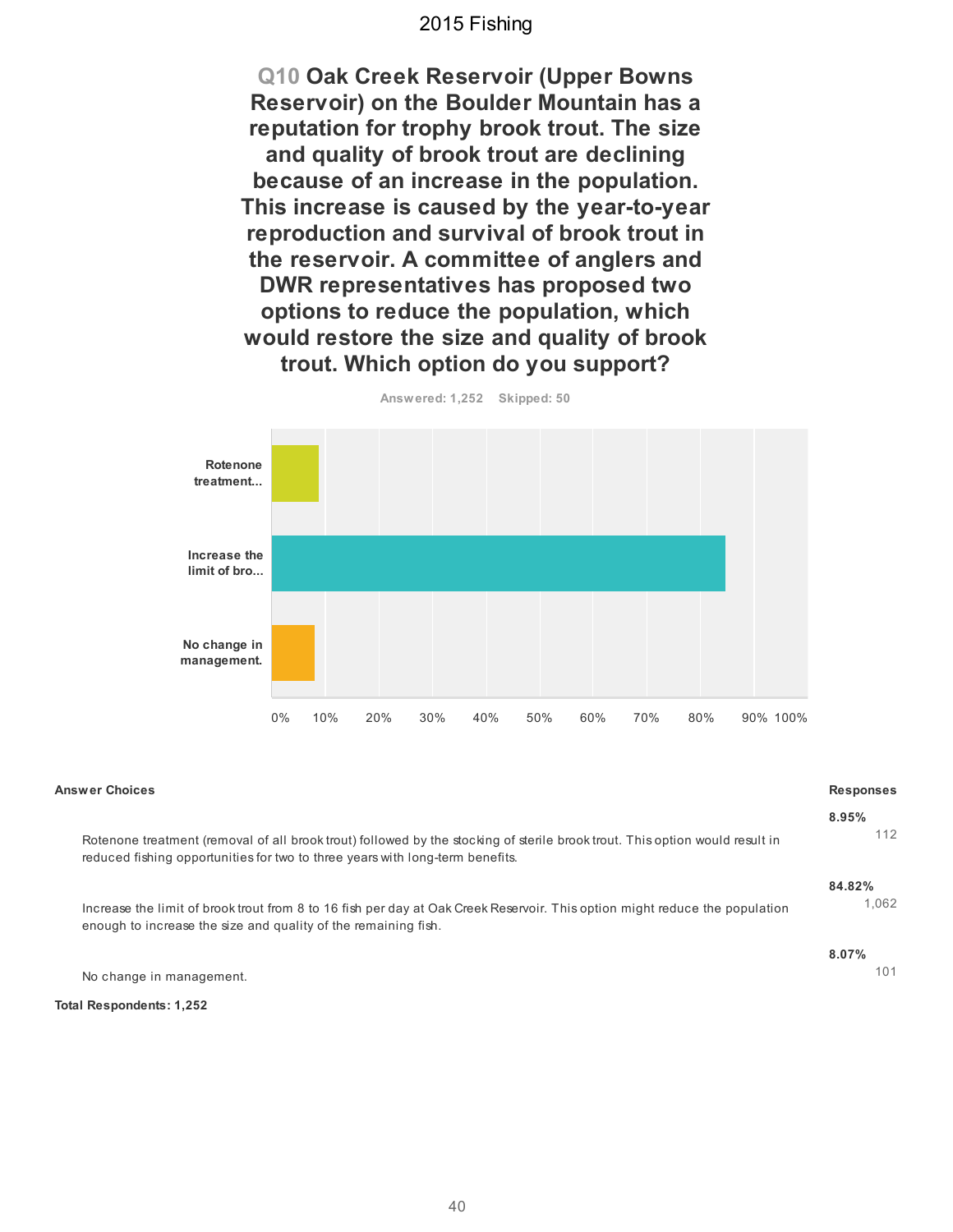**Q11 The Boulder Mountain committee has decided that the biggest factor affecting** trophy brook trout in lakes on Boulder **Mountain is an overcrowded population. Competition between fish has caused** slower fish growth. The committee has **proposed that the DWR adjust stocking** rates where needed and allow additional harvest. Would you support changing the **Boulder Mountain regulations to a 4 fish limit with no size restrictions?** 



**Answ ered: 1,239 Skipped: 63**

| <b>Answer Choices</b> | <b>Responses</b> |       |
|-----------------------|------------------|-------|
| Yes                   | 88.94%           | 1,102 |
| No                    | 11.06%           | 137   |
| <b>Total</b>          |                  | 1,239 |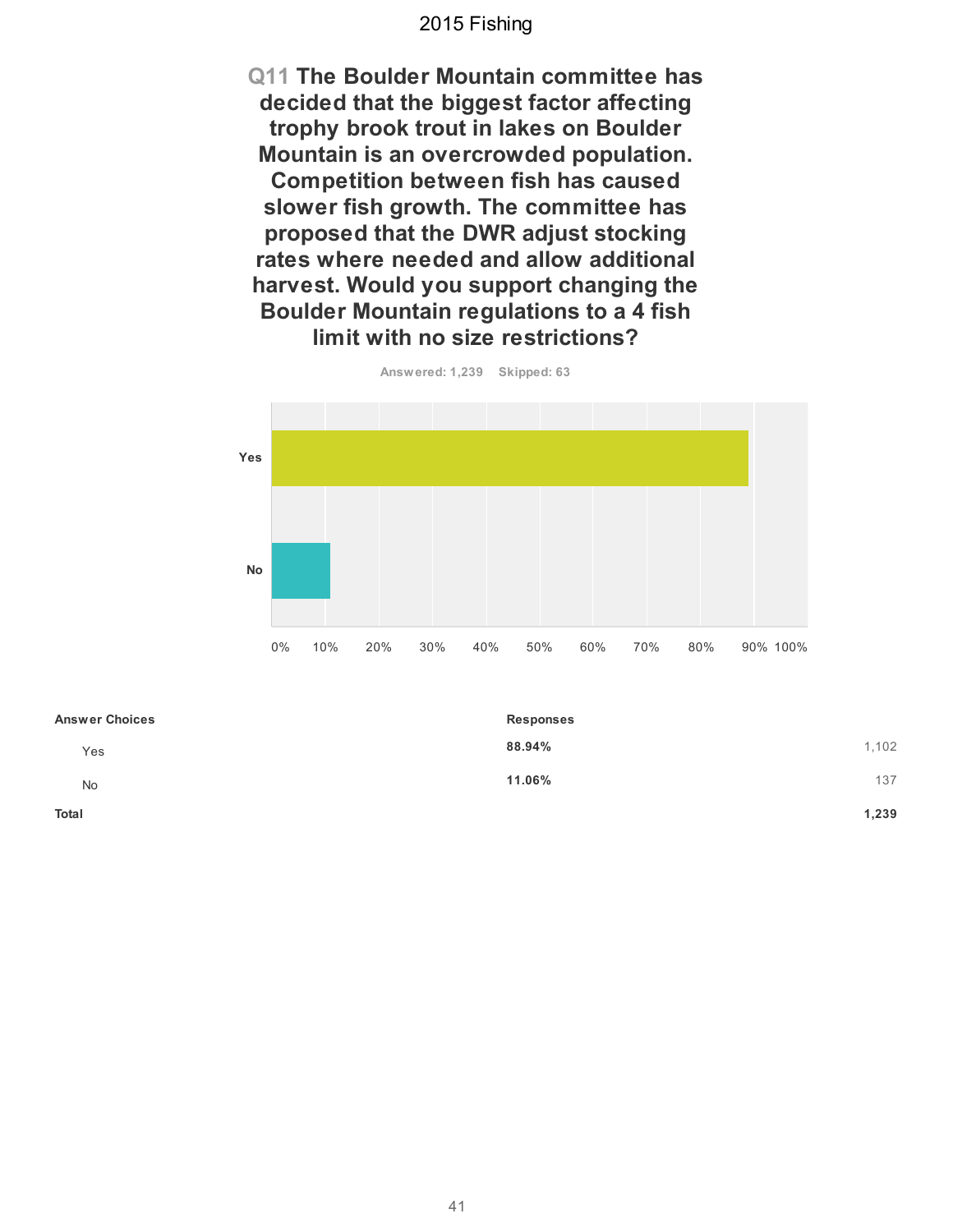#### Q12 Tell us what else is on your mind. If you have any suggestions, complaints, concerns or comments about fishing in Utah, we want to hear them. Please share **your thoughts in the box below.**

**Answ ered: 720 Skipped: 582**

| # | <b>Responses</b>                                                                                                                                                                                                                                                                                                                                                                                                                                                                                                                                                                                                                                                                                                                                                                                                                                                                                                                                                                                                                                                                                                                                                                                                                                                                                                                                                                                                                                                                                                                                                                                                                                                                                                                                                                                                                                                                                                                                                                                                                                                                                                                                                                                                                                                                                                                                                                                                                                                                                                                                    | Date               |
|---|-----------------------------------------------------------------------------------------------------------------------------------------------------------------------------------------------------------------------------------------------------------------------------------------------------------------------------------------------------------------------------------------------------------------------------------------------------------------------------------------------------------------------------------------------------------------------------------------------------------------------------------------------------------------------------------------------------------------------------------------------------------------------------------------------------------------------------------------------------------------------------------------------------------------------------------------------------------------------------------------------------------------------------------------------------------------------------------------------------------------------------------------------------------------------------------------------------------------------------------------------------------------------------------------------------------------------------------------------------------------------------------------------------------------------------------------------------------------------------------------------------------------------------------------------------------------------------------------------------------------------------------------------------------------------------------------------------------------------------------------------------------------------------------------------------------------------------------------------------------------------------------------------------------------------------------------------------------------------------------------------------------------------------------------------------------------------------------------------------------------------------------------------------------------------------------------------------------------------------------------------------------------------------------------------------------------------------------------------------------------------------------------------------------------------------------------------------------------------------------------------------------------------------------------------------|--------------------|
| 1 | I support equal rights for spearfishing as to waters that game fish may be taken in and limits ect. I<br>do also support regulations to protect healthy game fish populations such as not spearing bass<br>during the spawn. That being said I don't see why people arnt aloud to spear fish such as white bass<br>that have no bag limit in any body of water. Also why not allow spearfishing of any fish that has a<br>catch kill regulation in the body of water that applies to? Spearfishermen greatly contribute to the<br>control of trash fish such as carp and I would like to see more waters open to the sport in the future.                                                                                                                                                                                                                                                                                                                                                                                                                                                                                                                                                                                                                                                                                                                                                                                                                                                                                                                                                                                                                                                                                                                                                                                                                                                                                                                                                                                                                                                                                                                                                                                                                                                                                                                                                                                                                                                                                                           | 6/18/2014 6:40 PM  |
| 2 | plant bass in jordanell                                                                                                                                                                                                                                                                                                                                                                                                                                                                                                                                                                                                                                                                                                                                                                                                                                                                                                                                                                                                                                                                                                                                                                                                                                                                                                                                                                                                                                                                                                                                                                                                                                                                                                                                                                                                                                                                                                                                                                                                                                                                                                                                                                                                                                                                                                                                                                                                                                                                                                                             | 6/18/2014 6:06 PM  |
| 3 | As you may have noticed I do not like spear fishing. I find it hard for the DWR to manage that type<br>of sport. I also would like to see the regulations open a bit. I fish for bass and I believe that the slot<br>does not work as well as we would like to think. I would like to see more bodies of water managed<br>for the bass fishing sport, look into stocking bass that will do far better in our lakes as well. Spots,<br>Northern, Florida, just to think about. Trout again I do not believe in slots so let's open our fishing<br>throught out the state. Thanks                                                                                                                                                                                                                                                                                                                                                                                                                                                                                                                                                                                                                                                                                                                                                                                                                                                                                                                                                                                                                                                                                                                                                                                                                                                                                                                                                                                                                                                                                                                                                                                                                                                                                                                                                                                                                                                                                                                                                                     | 6/16/2014 11:18 AM |
| 4 | First with this years change for the 2nd pole permit I think the wording used when it was announce<br>that this would go live in July needed some help. The point that needed help was to insure that<br>current license holders (with or without a 2nd pole permit that expired before July 1st) understood<br>that they did not need to wait till after July 1st to buy a license to take advantage of the new rule<br>once July 1st comes. I would like also to ask for more information to be made available on how to<br>get involved beyond the wildlife board and rac that you already have good information on. What<br>I'm looking for is a way I could either sign up for email, put a name on lest or otherwise find out<br>about opportunities that I could volunteer my time to help out. With all the mixed interested utah<br>anglers have between us all it would be nice to somehow get a view on what is coming up. I guess<br>I'd also weigh in here on how I feel about the questions these survey's ask. I find myself mostly<br>compelled NOT to rob someone else of an opportunity that might appeal to them much like the<br>things I like appeal to me. I don't spear fish, but I don't want to snub them and rob them of an<br>opportunity. However I feel less then an expert on how spear fishing does or does not affect a<br>fishery. So when asked these questions I find myself torn and with no clear path to resolution. I end<br>up falling to the side that says hey give the other guys a chance too and then after I pick that I get<br>nervous of what have I just voted to support really? If I got to BFT or UWN or some other web forum<br>I get can get a lot of opinions and they are clearly opinions though many are presented as<br>someones "fact". But the DWR doesn't seem to offer much to help sift through all the opinions out<br>there. I can respect the emotional battle that comes up if you all weigh in on things to heavy on<br>those forums too So I'm left without a solid suggestion to resolve the issue I face but I still wanted<br>to point it out as others may see something that could help. I grew up here in Utah trout fishing<br>Strawberry and the lakes up near Trial Lake (Washington, Shadow, etc). I loved it all. Now I love it<br>all that much more as I've learned not only how to fish those lakes for trout but many other lakes<br>and for many other species. We really do have something special here and I appreciate all the<br>work you all do. Thanks! | 6/15/2014 9:30 PM  |
| 5 | Having a second pole permit should allow for a greater allowed stock of fish, be it the same<br>allowed number or even 50% of allowed number of fish from then first pole. For example: if the<br>limit is 2 fish with the regular permit, the limit should increase to 1 or 2 additional fish with a<br>second pole permit.                                                                                                                                                                                                                                                                                                                                                                                                                                                                                                                                                                                                                                                                                                                                                                                                                                                                                                                                                                                                                                                                                                                                                                                                                                                                                                                                                                                                                                                                                                                                                                                                                                                                                                                                                                                                                                                                                                                                                                                                                                                                                                                                                                                                                        | 6/14/2014 5:34 PM  |
| 6 | Davis county never has there ponds stocked                                                                                                                                                                                                                                                                                                                                                                                                                                                                                                                                                                                                                                                                                                                                                                                                                                                                                                                                                                                                                                                                                                                                                                                                                                                                                                                                                                                                                                                                                                                                                                                                                                                                                                                                                                                                                                                                                                                                                                                                                                                                                                                                                                                                                                                                                                                                                                                                                                                                                                          | 6/14/2014 12:25 PM |
| 7 | Put the slot limit back on Panguitch Lake. Police the idiots that are keeping fish that are clearly<br>supposed to be returned to the water.                                                                                                                                                                                                                                                                                                                                                                                                                                                                                                                                                                                                                                                                                                                                                                                                                                                                                                                                                                                                                                                                                                                                                                                                                                                                                                                                                                                                                                                                                                                                                                                                                                                                                                                                                                                                                                                                                                                                                                                                                                                                                                                                                                                                                                                                                                                                                                                                        | 6/14/2014 10:57 AM |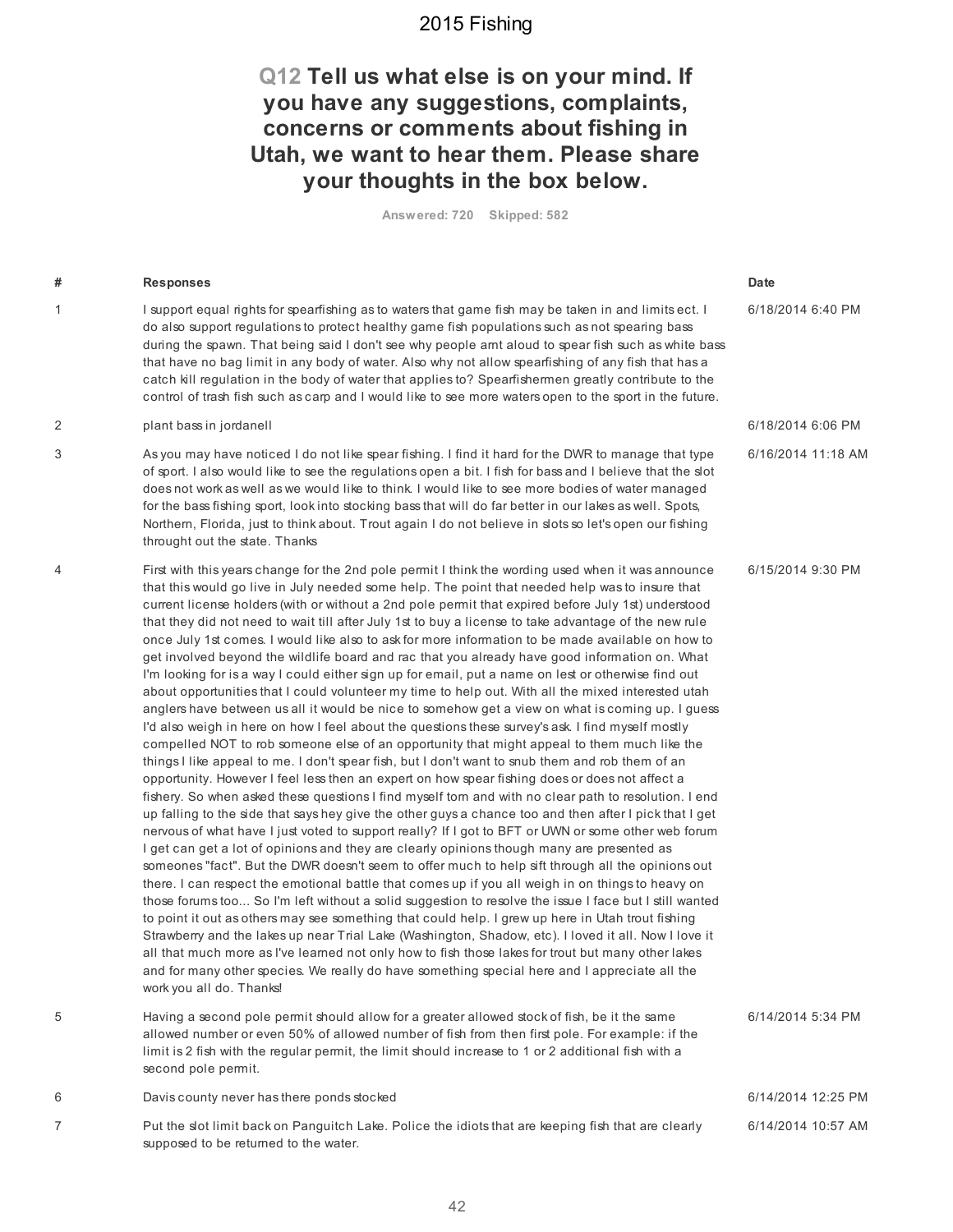| 8  | Please change strawberry slot to 24" strawberry needs more cubb eaters and bigger fish. Please<br>consider lowering the limit of walleye to 3 at Willard bay they are really getting slot erred.                                                                                                                                                                                                                                                                                                                                                                                                                                                                                                                                                                                                          | 6/13/2014 10:25 PM |
|----|-----------------------------------------------------------------------------------------------------------------------------------------------------------------------------------------------------------------------------------------------------------------------------------------------------------------------------------------------------------------------------------------------------------------------------------------------------------------------------------------------------------------------------------------------------------------------------------------------------------------------------------------------------------------------------------------------------------------------------------------------------------------------------------------------------------|--------------------|
| 9  | Gunlock LGB limit of 1 over 12" should be adjusted. A slot limit between 14" to 18" or something<br>close to that would be a more efficient way to the manage that fishery IMHO.                                                                                                                                                                                                                                                                                                                                                                                                                                                                                                                                                                                                                          | 6/13/2014 10:01 PM |
| 10 | Make fishing regulations as easy to follow so a parent does not have to accompany a child in the<br>field. Make the daily and possession limit the same so I don't have to worry what day I caught them<br>on and I can care for my fish.                                                                                                                                                                                                                                                                                                                                                                                                                                                                                                                                                                 | 6/13/2014 9:31 PM  |
| 11 | Allow anglers to fish all rivers in Utah including those that run through private land. Provide<br>provisions for anglers to occupy land within 1 feet of all rivers and bodies of waters within private<br>land. This would increase opportunity, health, and size of fish. It would also allow anglers to fish<br>waters that have not been fished in years. Provide incentives for anglers to pick up and remove<br>trash from areas bordering bodies of water.                                                                                                                                                                                                                                                                                                                                        | 6/13/2014 9:04 PM  |
| 12 | Would like to see more rainbow trout stocked in the reservoirs. Not so many bass. Seems as if we are<br>turning most reservoirs into bass fisheries.                                                                                                                                                                                                                                                                                                                                                                                                                                                                                                                                                                                                                                                      | 6/13/2014 7:42 PM  |
| 13 | I have a question that will suggest it's own change. WHY in the name of god, do you restrict the<br>number of illegally stocked fish caught and kept, not to mention WHEN and WHERE you can fish<br>for them? Specifically, Deer Creek reservoir(and others with the EXACT same issue). Walleye were<br>illegally stocked there MANY years ago, and yet as soon as you realized they were in there you<br>stopped allowing them to be caught in the inlets during spawning, AND you have a set limit on<br>them. If you didn't want them there, and didn't PUT them there yourselves, WHY NOT LET US<br>CATCH AS MANY OF THEM AS POSSIBLE AS AND WHEN POSSIBLE?                                                                                                                                           | 6/13/2014 7:07 PM  |
| 14 | THANKS FOR GETTING OUR INPUT, IT IS NICE TO FEEL WE HAVE A SAY !!!                                                                                                                                                                                                                                                                                                                                                                                                                                                                                                                                                                                                                                                                                                                                        | 6/13/2014 7:03 PM  |
| 15 | The Wipers have been a great fish to have in Utah. Also is the Strawberry restrictions really<br>working? If so why aren't more10lb plus cuts being caught. Strawberry isn't the fun family fishing<br>place it used to be, this needs to be looked at. The cuts are not that exciting to catch especially<br>when they are all 16-19". I have quit rainbow fishing. Now I fish for Walleye, Pike, Wiper and still<br>fish the Lake Trout at the Gorge. I do take scouts for rainbow fishing through the ice. I have always<br>had a fishing license my whole life now 56 years old. I am trying hard to make sure my grand kids<br>enjoy fishing, but it does concern me that there are so many other things that they can do now.<br>Thanks for listening, and trying to improve fishing for all of us. | 6/13/2014 6:53 PM  |
| 16 | When trout fishing with bate no catch and release. Fish caught must be kept until limit is filled                                                                                                                                                                                                                                                                                                                                                                                                                                                                                                                                                                                                                                                                                                         | 6/13/2014 5:27 PM  |
| 17 | Extending the docks at Willard would make for a LOT less congestion in the marinas. What about a<br>lifetime fishing license once you reach a specified age of say 55.                                                                                                                                                                                                                                                                                                                                                                                                                                                                                                                                                                                                                                    | 6/13/2014 4:31 PM  |
| 18 | You are doing a great job, keep up the good work.                                                                                                                                                                                                                                                                                                                                                                                                                                                                                                                                                                                                                                                                                                                                                         | 6/13/2014 4:24 PM  |
| 19 | Watch more for littering and over harvesting of fish.                                                                                                                                                                                                                                                                                                                                                                                                                                                                                                                                                                                                                                                                                                                                                     | 6/13/2014 3:44 PM  |
| 20 | I would like to see the slot limits at strawberry reservoir adjusted. Something like this the upper<br>end of the slot limit on cutts raised to +24". Also, a slot limit on rainbows would be fun. something<br>like a 20" minimum on rainbow trout. It would be great to see the rainbows grow a bit before they<br>are taken. once the bows hit about the 14-16" mark, they appear to be harvested very efficiently.<br>Thanks to the DWR and your efforts                                                                                                                                                                                                                                                                                                                                              | 6/13/2014 3:13 PM  |
| 21 | Has the DWR considered introducing tiger trout into Strawberry reservoir? There appears to be a<br>significant population of chubs in the shallows throughout the reservoir and the Bonneville<br>cutthroats seem to stick to the deeper water more or less year round, leaving them unmolested.<br>Would the tigers fill a niche that is currently open? Rainbows don't seem to be significant<br>piscivores and the cutthroats offer acceptable but not exceptional angling opportunities. More<br>specifically, they don't fight particularly well, they appear to prefer deeper (30' ft) water making<br>them difficult to catch on anything but deep trolling gear, and seem to stop feeding for significant<br>periods of time in the spring.                                                       | 6/13/2014 12:51 PM |
| 22 | I know that in an effort to reduce operating costs it would be to your advantage put on the home<br>page a pull down for volunteer work. And then have the moderators for the popular fishing blogs<br>post it every now and again to keep support. I know there are lots of people who'd love to help<br>improve fishing locations. and prevent closures of places like the knolls by utah lake.                                                                                                                                                                                                                                                                                                                                                                                                         | 6/13/2014 11:59 AM |
| 23 | I would like to be able to chum for catfish. Sadly I don't think that will every be legal.                                                                                                                                                                                                                                                                                                                                                                                                                                                                                                                                                                                                                                                                                                                | 6/13/2014 11:41 AM |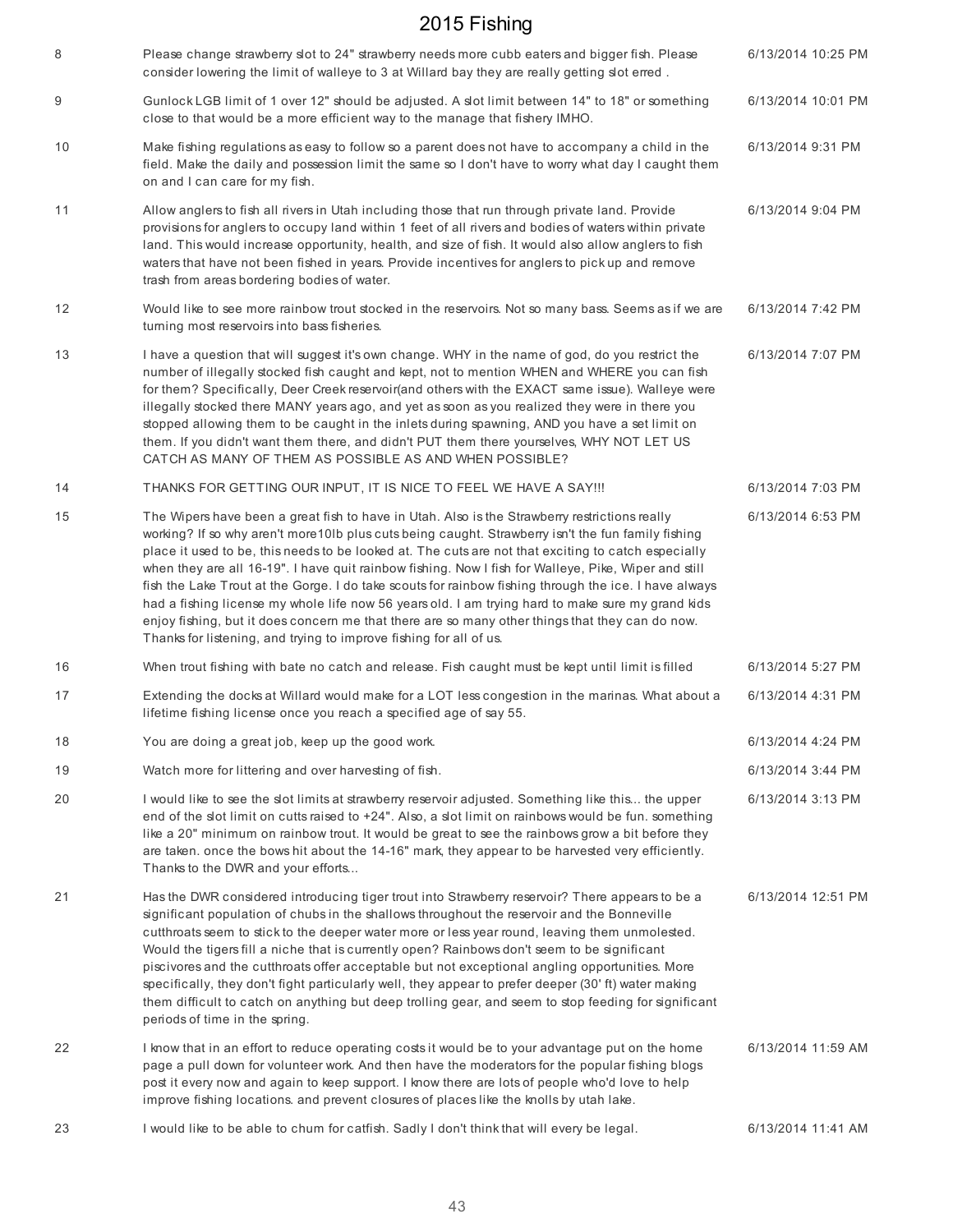| 24 | I still do not like seeing the Inlet channel at Willard Bay open to year round fishing, I would like to<br>see the channel closed during the walleye spawning season. I signed a petition to have the<br>channel closed back in the late 70's and wish it had remained that way.                                                                                                                                                                                                                                                                                                                                                                                                                                                                                                                                                                                                                                                                                                                                                                                                                                                                | 6/13/2014 10:06 AM |
|----|-------------------------------------------------------------------------------------------------------------------------------------------------------------------------------------------------------------------------------------------------------------------------------------------------------------------------------------------------------------------------------------------------------------------------------------------------------------------------------------------------------------------------------------------------------------------------------------------------------------------------------------------------------------------------------------------------------------------------------------------------------------------------------------------------------------------------------------------------------------------------------------------------------------------------------------------------------------------------------------------------------------------------------------------------------------------------------------------------------------------------------------------------|--------------------|
| 25 | Create an app that lists the rules and regulations of the lakes/ponds/rivers throughout utah.                                                                                                                                                                                                                                                                                                                                                                                                                                                                                                                                                                                                                                                                                                                                                                                                                                                                                                                                                                                                                                                   | 6/13/2014 9:42 AM  |
| 26 | strawberry reservoir, i fish nearly every Friday, im a fly fisherman. in a kickboat so i move around<br>slowly, i use a depth finder fish locator and i have seen a decrease in fish population, every year it<br>gets worse. i fish this lake my whole life, the places i normally go, where we had great success, im<br>lucky to see a fish, this is June, i no they venture out to deeper water, when water temperature rises.<br>i venture over deeper water. 40 to 93 feet i pick up fish but but far and few. my go to places<br>chicken creek west and east, same old tactics, im lucky to get one all day, haws point same thing,<br>through out the day in to the night nothing. fish finder tells it all, there are no fish. i think there is to<br>many violators on the shore lines, keeping to many fish, no game warden to be found, i have seen<br>people wading in the inlets with nets that have no sense, the damage they cause. this reservoir<br>needs more enforcement, the trash that i pick up, this place needs attention.                                                                                              | 6/13/2014 9:00 AM  |
| 27 | More golden trout where feasible. The diversity of species is an exciting thing to promote fishing.                                                                                                                                                                                                                                                                                                                                                                                                                                                                                                                                                                                                                                                                                                                                                                                                                                                                                                                                                                                                                                             | 6/12/2014 9:45 PM  |
| 28 | Put in a slot limit on bass from 14" to 20" till a better way to get bigger bass in our lakes along the<br>Wasatch front like Deer Creek Jordanelle, East canyon, Pineview                                                                                                                                                                                                                                                                                                                                                                                                                                                                                                                                                                                                                                                                                                                                                                                                                                                                                                                                                                      | 6/12/2014 9:02 PM  |
| 29 | Keep working towards giving varied angling opportunities! I feel like the state has done a great job<br>at this, but continuing the effort (esp. in central Utah) is still needed. Getting a warm-water hatchery<br>would go a long ways.                                                                                                                                                                                                                                                                                                                                                                                                                                                                                                                                                                                                                                                                                                                                                                                                                                                                                                       | 6/12/2014 6:49 PM  |
| 30 | make feeding ducks geese etc at all community ponds illegal. Tired of seeing empty bread<br>wrappers left behind by duck feeders. They also move in right on top of while you are fishing to<br>feed these birds which is very rude. Especially at willow pond.                                                                                                                                                                                                                                                                                                                                                                                                                                                                                                                                                                                                                                                                                                                                                                                                                                                                                 | 6/12/2014 5:12 PM  |
| 31 | 1. There is a huge population of largemouth bass at Utah Lake with the majority over 12 inches,<br>the average fish is 16 to 18 inches. It is time to please remove the excessively strict slot of only one<br>fish over 12 inches. 2. The population of walleye at Utah Lake is simply enormous! The slot limit of<br>one over 24 inches is too restrictive, there are an uncountable number of walleye over 24 inches<br>and the majority of them this year were over 24 inches. This effectively reduces the walleye limit<br>from ten fish to only one fish on most days. Please allow anglers to harvest more walleye in the<br>limited amount of time that they are available to catch in spring. Please remove the size limit on<br>walleye on Utah lake. 3. The provo river will soon be destroyed to save the june sucker. Please<br>consider opening up the river during the walleye run to give anglers a chance to catch some game<br>fish for a few more years before everything is ruined. 4. The crappie population is now abundant at<br>pine view. Please consider changing the limit back to the original 50 statewide limit. | 6/12/2014 1:29 PM  |
| 32 | The way your daily limit question is worded is pretty confusing in this survey wasn't sure what it was<br>talking about. Have you considered opening upper fish creek in the scofield drainage to catch and<br>release or barbless hooks. Fly fishing only something work with us some way don't just close it. its a<br>wonderful fishery that we love to introduce young fisherman to fly fishing, Just closing it really<br>restricts generations of families that have fished it for years. thanks for giving us a chance to<br>comment.                                                                                                                                                                                                                                                                                                                                                                                                                                                                                                                                                                                                    | 6/12/2014 12:45 PM |
| 33 | I would like to see white bass further north. Currently the farthest north for white bass is bountiful<br>pond which has a two fish possession limit, I believe willard bay would do quite well with a large<br>population of white bass. Community ponds should only allow youth to have a possession limit far<br>to many adults catch kill and offer there catch to others as they are leaving which is illegal                                                                                                                                                                                                                                                                                                                                                                                                                                                                                                                                                                                                                                                                                                                              | 6/12/2014 12:11 PM |
| 34 | Put Walleye in Newton Reservoir. The Crappie and sun fish are stunted and numerous, Tiger Musky<br>aren't keeping up.                                                                                                                                                                                                                                                                                                                                                                                                                                                                                                                                                                                                                                                                                                                                                                                                                                                                                                                                                                                                                           | 6/12/2014 11:11 AM |
| 35 | Ever think about a lifetime fishing license?                                                                                                                                                                                                                                                                                                                                                                                                                                                                                                                                                                                                                                                                                                                                                                                                                                                                                                                                                                                                                                                                                                    | 6/12/2014 9:28 AM  |
| 36 | I think you guys have a difficult job and I am happy with your efforts. The only suggestion I have is<br>there is a growing following of Kokanee Salmon. I know they will not survive in many reservoirs<br>around the state, but if possible and where it makes sense, it would be nice to have more<br>opportunity to catch these fish. Flaming Gorge and Strawberry seem to be producing well.                                                                                                                                                                                                                                                                                                                                                                                                                                                                                                                                                                                                                                                                                                                                               | 6/12/2014 9:09 AM  |
| 37 | Willard Bay: requires additional stocking of Walleye and Wipers due to the number of anglers that<br>visit the lake! Cormorants are eating more than their share of newly planted fish! THERE SHOULD<br>BE A HUNTING SEASON ON THEM! I have seen these birds swallow a 10 inch fish before!                                                                                                                                                                                                                                                                                                                                                                                                                                                                                                                                                                                                                                                                                                                                                                                                                                                     | 6/12/2014 9:01 AM  |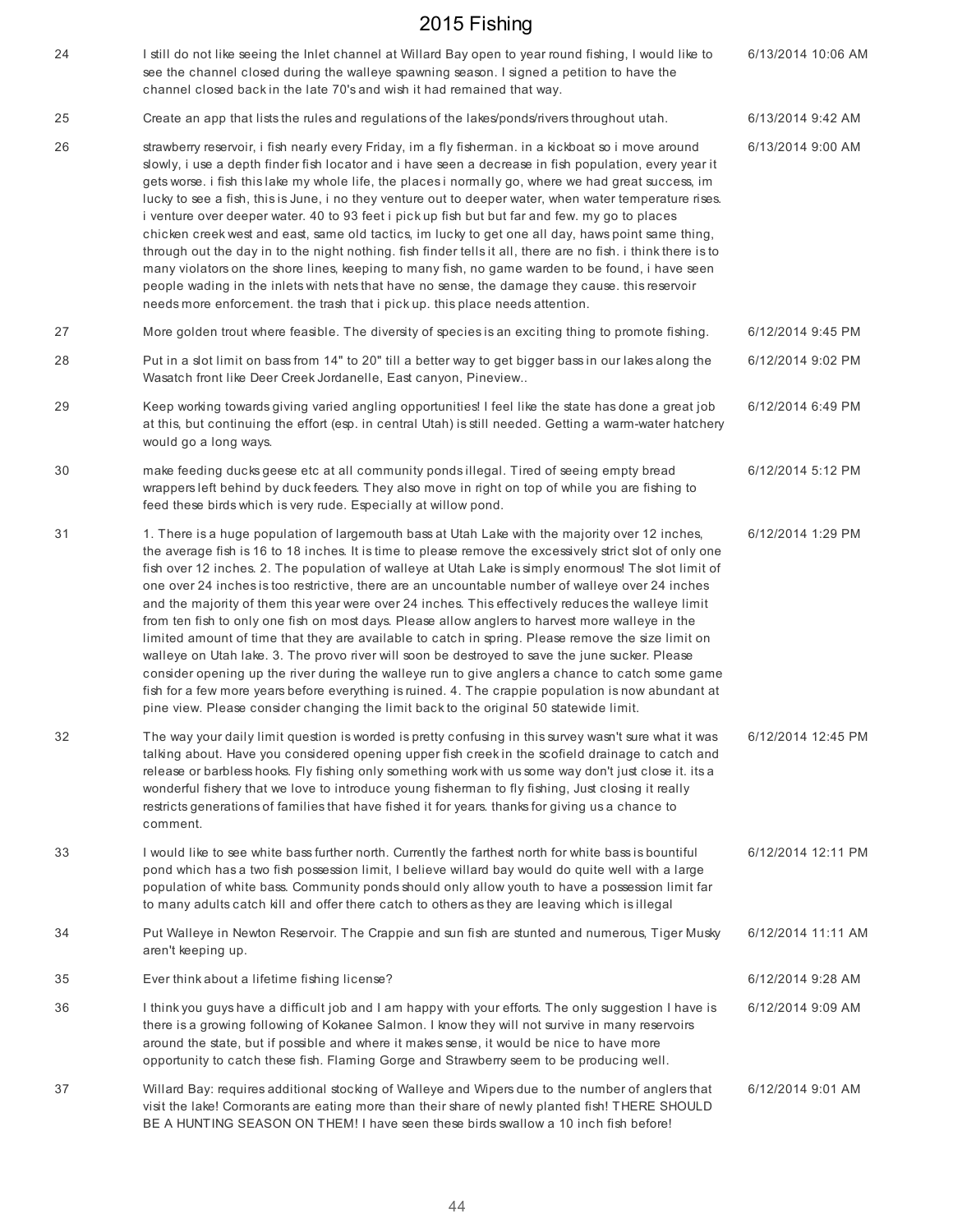| 38 | I would like to see a mandatory kill of striped bass on Lake Powell. Many I know release small or<br>skinny stripers, which encourages a boom and bust cycle. Any other ideas to make Lake Powell a<br>consistent Striped Bass fishery. Keep up the great work!                                                                                                                                                                                                                                                                                                                                                                                                                                                                                                                                                                                                                                                                                                                                                                                                                                                                                                                                                                                                                                                                                                                                                                                                                                                                                                                                                                                                                                                                                                                                                                                                                        | 6/12/2014 8:55 AM  |
|----|----------------------------------------------------------------------------------------------------------------------------------------------------------------------------------------------------------------------------------------------------------------------------------------------------------------------------------------------------------------------------------------------------------------------------------------------------------------------------------------------------------------------------------------------------------------------------------------------------------------------------------------------------------------------------------------------------------------------------------------------------------------------------------------------------------------------------------------------------------------------------------------------------------------------------------------------------------------------------------------------------------------------------------------------------------------------------------------------------------------------------------------------------------------------------------------------------------------------------------------------------------------------------------------------------------------------------------------------------------------------------------------------------------------------------------------------------------------------------------------------------------------------------------------------------------------------------------------------------------------------------------------------------------------------------------------------------------------------------------------------------------------------------------------------------------------------------------------------------------------------------------------|--------------------|
| 39 | I would like to see the Fish & Game send a courtsey notification to a licensee that there license will<br>expire soon. Like a month notification. Thanks                                                                                                                                                                                                                                                                                                                                                                                                                                                                                                                                                                                                                                                                                                                                                                                                                                                                                                                                                                                                                                                                                                                                                                                                                                                                                                                                                                                                                                                                                                                                                                                                                                                                                                                               | 6/12/2014 8:19 AM  |
| 40 | Utah DWR I have fished Oak Creek for more years than many of your biologist have been around.<br>That reservoir is the most sacred place on the boulder mountains. One of the worst things that I<br>ever saw was the road being smoothed out so it could be accessed by a car basically. I fear even<br>more for that fishery now that I have learned that you feel it is over populated. Brook trout are<br>sacred. Oak creek is sacred. Even the thought that you would kill every fish for trophy sake makes<br>me sick. Have you shocked the lake? what were your results? what is a trophy fish to you? My phone<br>My name is All You can call me anytime I will take anyone you want me<br>number is<br>to down to that lake and catch 3 plus pound brook trout with an average of 1.5 pound fish. Yes their<br>are a few smaller ones but still I catch more 1 pound plus brook trout in that lake than anywhere in<br>Utah. If you have shocked it please call me and let me know what you found, if you consider<br>shocking it I am begging you let me come and help. I know that Oak Creek is not over populated by<br>small fish. Please just make it a 8 fish limit for a year than please just let the road go back to a 4<br>wheeler trail only. I don't want to take away from the random citizen but I have caught the state<br>record brook trout more than once in oak creek. I will be glad to show you pictures and let you see<br>the mount. Let that place remain sacred, there are plenty of places to fish that are amazing, to me<br>oak creek is so much more than amazing, it is spectacular and gods gift to the fisherman who loves<br>quite peaceful monster brook trout fishing. Thank you for the chance to voice my concerns and<br>wishes. PLEASE DONT POISON OAK CREEK, Let me take you there I will show you that there are<br>many large fish. | 6/12/2014 8:12 AM  |
| 41 | I am still opposed to to having the inlet at Willard Bay open for the annual spawn/"snag-fest" !!                                                                                                                                                                                                                                                                                                                                                                                                                                                                                                                                                                                                                                                                                                                                                                                                                                                                                                                                                                                                                                                                                                                                                                                                                                                                                                                                                                                                                                                                                                                                                                                                                                                                                                                                                                                      | 6/12/2014 8:09 AM  |
| 42 | Return to artificial flies and lures only between midway bridge and Deer Creek.                                                                                                                                                                                                                                                                                                                                                                                                                                                                                                                                                                                                                                                                                                                                                                                                                                                                                                                                                                                                                                                                                                                                                                                                                                                                                                                                                                                                                                                                                                                                                                                                                                                                                                                                                                                                        | 6/12/2014 7:28 AM  |
| 43 | I would like to see lure only fishing from the mouth of Weber Canyon up to at least above Henefer. I<br>have seen several BCT dead in the river recently, could be due to bait fishers releasing injured fish<br>that can not survive when they remove powerbait/worms.                                                                                                                                                                                                                                                                                                                                                                                                                                                                                                                                                                                                                                                                                                                                                                                                                                                                                                                                                                                                                                                                                                                                                                                                                                                                                                                                                                                                                                                                                                                                                                                                                | 6/12/2014 7:13 AM  |
| 44 | Don't poison Oak Creek Reservoir. It is one of the best places to fish.                                                                                                                                                                                                                                                                                                                                                                                                                                                                                                                                                                                                                                                                                                                                                                                                                                                                                                                                                                                                                                                                                                                                                                                                                                                                                                                                                                                                                                                                                                                                                                                                                                                                                                                                                                                                                | 6/11/2014 10:30 PM |
| 45 | Close the south inlet to Willard Bay during the walleye spawn.                                                                                                                                                                                                                                                                                                                                                                                                                                                                                                                                                                                                                                                                                                                                                                                                                                                                                                                                                                                                                                                                                                                                                                                                                                                                                                                                                                                                                                                                                                                                                                                                                                                                                                                                                                                                                         | 6/11/2014 10:22 PM |
| 46 | Put the rainbows in panguitch lake back into the slot limit.                                                                                                                                                                                                                                                                                                                                                                                                                                                                                                                                                                                                                                                                                                                                                                                                                                                                                                                                                                                                                                                                                                                                                                                                                                                                                                                                                                                                                                                                                                                                                                                                                                                                                                                                                                                                                           | 6/11/2014 10:03 PM |
| 47 | Why not let us use bait in Minersville Reservoir. I keep saying this, even though there is a slot limit<br>the Berry is the same. Why not? Or just have it to ice fishing with bait only. It would be nice to tip<br>your rig with something and when you have a jig on fish hardly ever swallow the hook so the<br>mortality rate would not be high. Please look into this I would appreciate it. Minersville does not<br>get fished much anyway like the bodies of water up north.                                                                                                                                                                                                                                                                                                                                                                                                                                                                                                                                                                                                                                                                                                                                                                                                                                                                                                                                                                                                                                                                                                                                                                                                                                                                                                                                                                                                   | 6/11/2014 9:47 PM  |
| 48 | Have you ever thought about putting kokanee in jordanelle? I think it would help the brown trout as<br>well as be a perfect fit with how deep the lake is and how perfect the provo is a spawning tributary.                                                                                                                                                                                                                                                                                                                                                                                                                                                                                                                                                                                                                                                                                                                                                                                                                                                                                                                                                                                                                                                                                                                                                                                                                                                                                                                                                                                                                                                                                                                                                                                                                                                                           | 6/11/2014 9:38 PM  |
| 49 | Catch and realeas on most lakes or change the limits  or put slot limits on all lakes                                                                                                                                                                                                                                                                                                                                                                                                                                                                                                                                                                                                                                                                                                                                                                                                                                                                                                                                                                                                                                                                                                                                                                                                                                                                                                                                                                                                                                                                                                                                                                                                                                                                                                                                                                                                  | 6/11/2014 9:08 PM  |
| 50 | I want to thank the Division, and Wayne Gustaveson in particular, for removing the walleye limit<br>and slot provisions at Lake Powell. Previously an angler could not fillet walleye due to the one limit<br>on any walleye over 24". Camping for several days at Lake Powell requires the retained fish to be<br>filleted and put on ice. This was a welcomed change.                                                                                                                                                                                                                                                                                                                                                                                                                                                                                                                                                                                                                                                                                                                                                                                                                                                                                                                                                                                                                                                                                                                                                                                                                                                                                                                                                                                                                                                                                                                | 6/11/2014 8:59 PM  |
| 51 | Spearfishing is not fishing, it is hunting! Just because an angler can see a fish, it does not mean<br>that they will catch it. If they do catch the fish, they have the option of releasing it. There is no way<br>to police or observe spearfishing because it takes place below the surface. Utah should have more<br>restrictions for spearfishing! I can not make RAC meetings. There should be more surveys like this to<br>get a broader response from the public! These surveys need to be posted in a manner that they can<br>easily be found on the website!                                                                                                                                                                                                                                                                                                                                                                                                                                                                                                                                                                                                                                                                                                                                                                                                                                                                                                                                                                                                                                                                                                                                                                                                                                                                                                                 | 6/11/2014 7:54 PM  |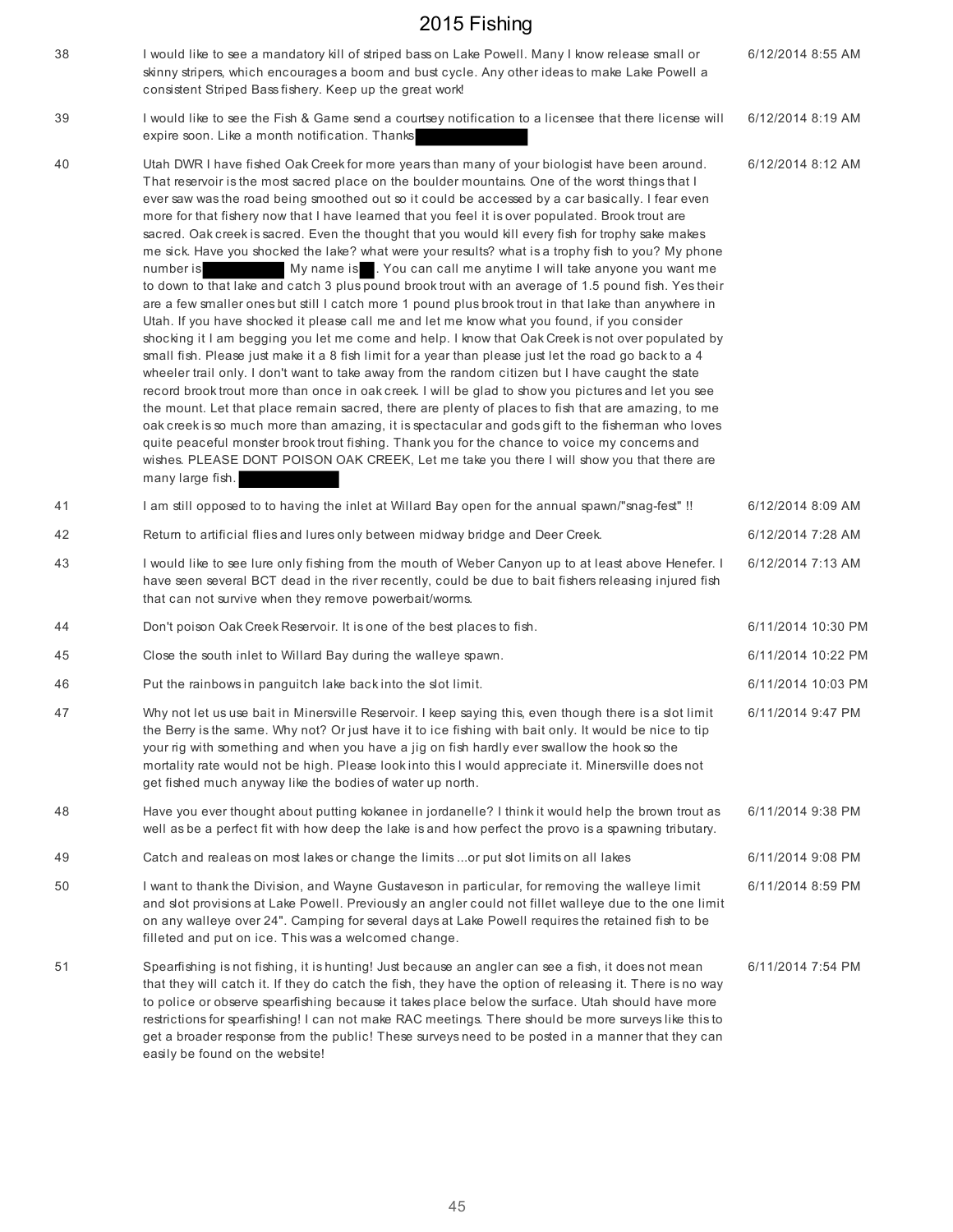| 52 | Please consider an increase in the number of "warm water" fisheries as there has been a significant<br>increase in the number of warm water fisherman and as a warm water angler many of the fisheries<br>have felt the impact of this and the angling pressure in the past 3+ years based on my experience<br>and other conversations. Strawberry has shown as a "poster child" for a reverse slot limit and this is<br>a management tool that could be used very effectively on other bodies of water as well as it has<br>generated many 18-20" fish in strawberry which attracts anglers much more than 10" fish do and                                                                                                                                                                                                                                                                                                                                                                                                                                                                                                                                                                                                                                                                                                                                                                                                                                                                                                                                                                                                                                                                                                                                                                                                                                                                                                                                                                                                                                                                                                                                                                                                                                                                                                                                                                                                                                                                                                                                                                                                                                                                                                                                                                                                                                                                                                    | 6/11/2014 2:46 PM  |
|----|--------------------------------------------------------------------------------------------------------------------------------------------------------------------------------------------------------------------------------------------------------------------------------------------------------------------------------------------------------------------------------------------------------------------------------------------------------------------------------------------------------------------------------------------------------------------------------------------------------------------------------------------------------------------------------------------------------------------------------------------------------------------------------------------------------------------------------------------------------------------------------------------------------------------------------------------------------------------------------------------------------------------------------------------------------------------------------------------------------------------------------------------------------------------------------------------------------------------------------------------------------------------------------------------------------------------------------------------------------------------------------------------------------------------------------------------------------------------------------------------------------------------------------------------------------------------------------------------------------------------------------------------------------------------------------------------------------------------------------------------------------------------------------------------------------------------------------------------------------------------------------------------------------------------------------------------------------------------------------------------------------------------------------------------------------------------------------------------------------------------------------------------------------------------------------------------------------------------------------------------------------------------------------------------------------------------------------------------------------------------------------------------------------------------------------------------------------------------------------------------------------------------------------------------------------------------------------------------------------------------------------------------------------------------------------------------------------------------------------------------------------------------------------------------------------------------------------------------------------------------------------------------------------------------------------|--------------------|
|    | also allows for a higher amount of annual reproduction by these mature fish. Forage truly needs to<br>be considered as a subsidy in many of our warm water fisheries due to the nature of the water<br>fluctuations in our reserviors which creates minimal cover in mid to late summer. An increase in<br>forage could have a solid improvement on the size and possibly quantity of fish in these fisheries.<br>This could also assist in "flattening out" the boom and bust cycles that Utah has seen in these<br>fisheries in the past. The talk of brook trout "trophy" management in the boulder mountains is<br>interesting and a good thing I believe. I just wish that other fisheries would be managed as trophy<br>fisheries such as sandhollow, Yuba and others that generate "trophy" sized fish for bodies of water<br>at this latitude. These "trophy" fisheries attract outside (the state) revenue much moreso than an<br>average fishery. Yuba is a great example of a fishery that was an amazing pike fishery 3+ years ago<br>but due to a dramatic increase in angling pressure and NO protection of trophy fish 38"+ but<br>especially 40"+ this fishery has seen nearly all of the people that fished and protected its resources<br>(3+ years ago) no longer fishing it due to the poor catch rates (per angler hour) of 38"+ fish. It is<br>very sad to see a fishery like that which had minimal management generate Trophy fish yet as<br>"management" stepped into it the quantity of trophy fish has been reduced due to a vast increase<br>in angling pressure yet no additional protection of the trophy fish - it needs a reverse slot of 35-45"<br>NOT allowed to be kept. It seems these ideas and methods are applied to the cold water - such as<br>strawberry - but warm water fish have not historically been perceived with the same "value" as a<br>trout in the state of Utah. I do realize a trophy trout river can produce significant revenue as well<br>and I SUPPORT THAT. It is just that I am asking that warm water species be treated with similar<br>respect. Jordanelle was a few years ago a destination Smallmouth fishery that was home to very<br>large fish with people I would talk to often traveling 4-10 hours to chase one of these large<br>fishyet today (5 years later) it is hard to get a local club to even hold an event on the lake due to<br>the low quality of fish. Winning weights have gone from 20+lbs for 5 fish down to 6.5lbs for 5 fish -<br>this is SIGNIFICANT yet seems to be receiving little action or communication to the anglers on<br>how it will be addressed. This is not to be a rant - but a sincere and pleading request for help in the<br>warm water fisheries whose popularity is dramatically increasing at a rate not relative to allocation<br>of revenue to support these fisheries. Thank you for your time and efforts. |                    |
| 53 | Why is so much extra water run out of Utah Lake prior to the majority of the fish spawning? It gets<br>sent down the bypass canal to the GSL. That water could be held until later in the summer and still<br>be sent down the canal. That could possibly help the fishery in the canal itself. the forage base in<br>the canal would improve with a better spawn upstream in the lake. Also the access to the canal<br>should be improved so more people could take advantage of the excellant catfishing to be had.                                                                                                                                                                                                                                                                                                                                                                                                                                                                                                                                                                                                                                                                                                                                                                                                                                                                                                                                                                                                                                                                                                                                                                                                                                                                                                                                                                                                                                                                                                                                                                                                                                                                                                                                                                                                                                                                                                                                                                                                                                                                                                                                                                                                                                                                                                                                                                                                          | 6/11/2014 2:36 PM  |
| 54 | maybe if you would take some restrictions off of other areas, there wouldn't be as much pressure on<br>some of the smaller lakes. Like Strawberry, Scolfield. ect                                                                                                                                                                                                                                                                                                                                                                                                                                                                                                                                                                                                                                                                                                                                                                                                                                                                                                                                                                                                                                                                                                                                                                                                                                                                                                                                                                                                                                                                                                                                                                                                                                                                                                                                                                                                                                                                                                                                                                                                                                                                                                                                                                                                                                                                                                                                                                                                                                                                                                                                                                                                                                                                                                                                                              | 6/11/2014 2:26 PM  |
| 55 | I (along with many of my friends) realize that it's not in the DWR's hands, but not allowing legal<br>access to water that runs through private properties needs to go back to the old law, which is similar<br>to surrounding States.                                                                                                                                                                                                                                                                                                                                                                                                                                                                                                                                                                                                                                                                                                                                                                                                                                                                                                                                                                                                                                                                                                                                                                                                                                                                                                                                                                                                                                                                                                                                                                                                                                                                                                                                                                                                                                                                                                                                                                                                                                                                                                                                                                                                                                                                                                                                                                                                                                                                                                                                                                                                                                                                                         | 6/11/2014 1:44 PM  |
| 56 | Would like to see more catch and release artificial fly and lure fisheries for trout fishing; particularly<br>lakes where trophy trout could be grown. Consider tightening regulation on strawberry to raise the<br>top end of the slot to 24"-26". Would like to see more habitat remediation, restoration and<br>conservation for coldwater trout fisheries with wild/native trout and less stocking. Would like to see<br>more native/wild trout fisheries in general. Would like to have more access to fish counts and<br>biology data, particularly on warmwater fisheries; would like to know what is going on with the<br>varioius walleye populations. thanks                                                                                                                                                                                                                                                                                                                                                                                                                                                                                                                                                                                                                                                                                                                                                                                                                                                                                                                                                                                                                                                                                                                                                                                                                                                                                                                                                                                                                                                                                                                                                                                                                                                                                                                                                                                                                                                                                                                                                                                                                                                                                                                                                                                                                                                         | 6/11/2014 12:31 PM |
| 57 | Plant fish that can reproduce for there self. The little creeks and high mountain lakes that had good<br>little brooks in them now are replace with hybrids, that are not stock at numbers that they had years<br>ago.                                                                                                                                                                                                                                                                                                                                                                                                                                                                                                                                                                                                                                                                                                                                                                                                                                                                                                                                                                                                                                                                                                                                                                                                                                                                                                                                                                                                                                                                                                                                                                                                                                                                                                                                                                                                                                                                                                                                                                                                                                                                                                                                                                                                                                                                                                                                                                                                                                                                                                                                                                                                                                                                                                         | 6/11/2014 12:24 PM |
| 58 | Stronger penalties for people who break the regulations                                                                                                                                                                                                                                                                                                                                                                                                                                                                                                                                                                                                                                                                                                                                                                                                                                                                                                                                                                                                                                                                                                                                                                                                                                                                                                                                                                                                                                                                                                                                                                                                                                                                                                                                                                                                                                                                                                                                                                                                                                                                                                                                                                                                                                                                                                                                                                                                                                                                                                                                                                                                                                                                                                                                                                                                                                                                        | 6/11/2014 11:23 AM |
| 59 | There needs to be a higher presence at community waters. There also needs to be something done<br>about the pelicans and cormorants. There are many people who are really getting fed up with<br>these birds and are willing to take matters in their own hands. I for one cannot stand to watch them<br>rape the community ponds unchecked.                                                                                                                                                                                                                                                                                                                                                                                                                                                                                                                                                                                                                                                                                                                                                                                                                                                                                                                                                                                                                                                                                                                                                                                                                                                                                                                                                                                                                                                                                                                                                                                                                                                                                                                                                                                                                                                                                                                                                                                                                                                                                                                                                                                                                                                                                                                                                                                                                                                                                                                                                                                   | 6/11/2014 11:09 AM |

46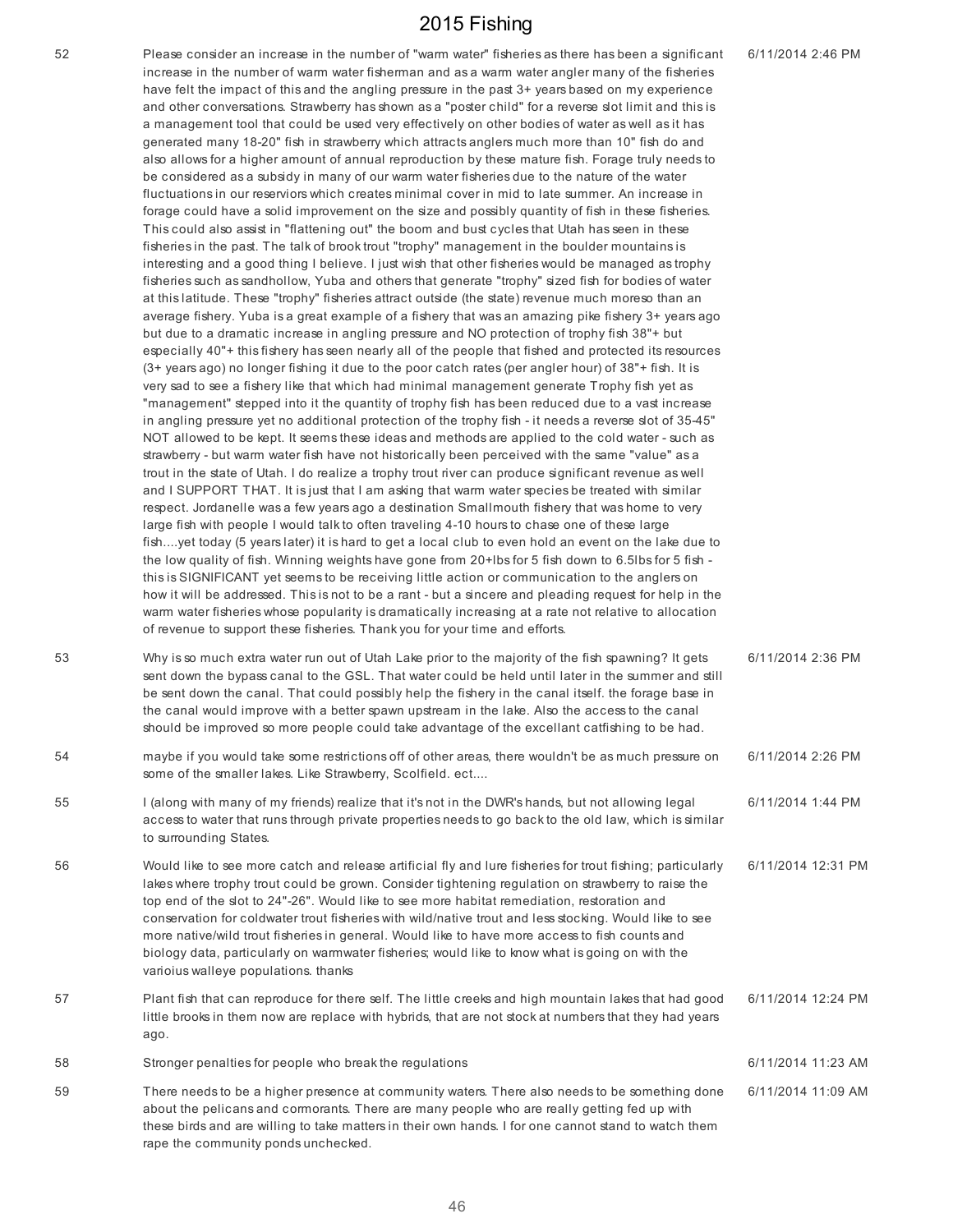| 60 | Love fishing Utah. I'm from Colorado but I buy a annual non resident every year (some years I don't<br>even buy a colorado liscense).                                                                                                                                                                                                                                                                                                                                                                                                                                                                                                                                                                                                                                                                                                                                                                                                    | 6/11/2014 10:56 AM |
|----|------------------------------------------------------------------------------------------------------------------------------------------------------------------------------------------------------------------------------------------------------------------------------------------------------------------------------------------------------------------------------------------------------------------------------------------------------------------------------------------------------------------------------------------------------------------------------------------------------------------------------------------------------------------------------------------------------------------------------------------------------------------------------------------------------------------------------------------------------------------------------------------------------------------------------------------|--------------------|
| 61 | power bait and cheese illegal on catch and release or slot limit lakes                                                                                                                                                                                                                                                                                                                                                                                                                                                                                                                                                                                                                                                                                                                                                                                                                                                                   | 6/11/2014 10:37 AM |
| 62 | I believe there should be more slot limit regulations especially on highly fished areas. I was<br>pleased to hear of the new slot limits on lost creek reservoir introduced last year. I think the Ogden<br>river needs a slot limit to produce larger sized trout. Trout between 12 and 17 inches below the<br>Ogden canyon should be protected. There are too many small trout on the Ogden River.                                                                                                                                                                                                                                                                                                                                                                                                                                                                                                                                     | 6/11/2014 10:29 AM |
| 63 | I would like to commend the DWR for expanding the stocking programs in Utah. The Golden Trout<br>in the Uintas, the stocking of Kokanee in Electric Lake where all exciting additions that made the<br>\$26 license fee well worth it! The only suggestion I have is a change to how fishing permits are<br>sold to residents vs non residents. I happen to sell fishing licenses at a local Walmart. Every now<br>and then I get a customer who wants to buy a resident license, even though they flat out admit that<br>they are a resident in another state. Perhaps a small paragraph could be added to the<br>proclamation explaining the consequences of buying a resident fishing license when you are a<br>non-resident. Thanks for all your hard work and time that you guys and gals put into Utah's fisheries<br>every day!                                                                                                   | 6/11/2014 10:24 AM |
| 64 | In attempt to create more trophy class fish implement stocking 5-6" trout for sport fish forage                                                                                                                                                                                                                                                                                                                                                                                                                                                                                                                                                                                                                                                                                                                                                                                                                                          | 6/11/2014 10:21 AM |
| 65 | spear fishing should have a season and limits and definitely off limits                                                                                                                                                                                                                                                                                                                                                                                                                                                                                                                                                                                                                                                                                                                                                                                                                                                                  | 6/11/2014 10:17 AM |
| 66 | Regulate spearfishing as hunting. It is not angling! Have a draw same as big game for permit.                                                                                                                                                                                                                                                                                                                                                                                                                                                                                                                                                                                                                                                                                                                                                                                                                                            | 6/11/2014 10:03 AM |
| 67 | not at this time                                                                                                                                                                                                                                                                                                                                                                                                                                                                                                                                                                                                                                                                                                                                                                                                                                                                                                                         | 6/11/2014 10:01 AM |
| 68 | I would like to see more efforts being made to help bass fisheries such as jordanelle. It was a world<br>class bass fishery and now it is one of the worst in the state. I don't want to see that happen with our<br>other good bass fisheries and would like to see jordanelle back to what it was one day. I would also<br>like it to be a little easier to obtain a permit to hold a bass tournament on a body of water. I have<br>heard it has been such a hassle to get these permits that they are not doing tournaments on bodies<br>of water such as flaming gorge. It only benefits the economy of manila of whatever city is holding<br>the tournament. The fish are all handled well and the death rate on fish in a tournament is so<br>small. This should be a bonus to have a tournament held on any body of water. It benefits a lot of<br>people. I hope everyone can come to an agreement about this one day. Thank you | 6/11/2014 9:46 AM  |
| 69 | In regards to spearfishing, it truly is hunting and not fishing in the sense that no fish shot will survive.<br>PLEASE ban spearfishing for game fish in Utah. Until that happens there will be a continued<br>problem and conflict on every reservoir and lake that it takes place.                                                                                                                                                                                                                                                                                                                                                                                                                                                                                                                                                                                                                                                     | 6/11/2014 9:24 AM  |
| 70 | It is silly that com is not allowed as bait, at least where trout do not exist (Utah Lake for example).<br>Com does not kill fish and those who will illegally chum will do so whether or not others are allowed<br>to fish with corn.                                                                                                                                                                                                                                                                                                                                                                                                                                                                                                                                                                                                                                                                                                   | 6/11/2014 9:16 AM  |
| 71 | Stop Letting Deer Creek water level get so low during the first of June which is when the Large<br>Mouth Bass are trying to spawn. Manage the fish we currently have. I understand the June Sucker<br>Flush. Jordanelle doesn't need to be the the storage. Let the same amount in to maintain the Warm<br>Water Fishery. Limits? When was the last time you had a Game Warden checking Limits?? The<br>Banks are lined with Shore Fisherman and stringers if All kinds if Fish. It Feels Your only Concern is<br>the Revenue of Fishing Licenses Bought. Let's focus on Managing the Current Fish Population in<br>our reservoirs. Spear fishing should be seasonal like every other HUNT. This is an act of Hunting not<br>fishing! If spearing any fish is Legal it should be for CARP only.                                                                                                                                          | 6/11/2014 8:43 AM  |
| 72 | Stock more bass in Utah, all you talk about is trout trout trout, hyrum Damn reservoir is suffering so<br>bad for bass, right along side with Newton reservoir. And for the sake of all other pan fish and bass<br>please stop putting muskys in Newton. That lake is so overloaded with musky and yet you keep<br>putting more in, makes no sense. Hyrum really used to be a fun bass fishery and wow has it gone<br>down hill.                                                                                                                                                                                                                                                                                                                                                                                                                                                                                                         | 6/11/2014 8:34 AM  |
| 73 | First off, thanks for putting bass and sunfish in Wellsville dam, it's freaking sweet. I have a suggestion<br>about tiger muskies. I think that the Cutler marsh would be a great place for them to thrive. There is<br>tons of food, cover, and it would give anglers another area to go besides Newton which is a<br>nightmare for anglers in the warmer months due to the skiers. The other plus with Cutler is that it<br>doesn't get the water draw down that Newton gets, last year was a terrible year for that little lake and<br>it as you know put a huge dent in the muskie population. Cutler is an awesome fishery that has<br>basically everything in it except an apex predator, adding one in my opinion would possibly help<br>with the carp numbers as well. I hope you will seriously consider my suggestion and thank you for<br>your time.                                                                          | 6/11/2014 8:02 AM  |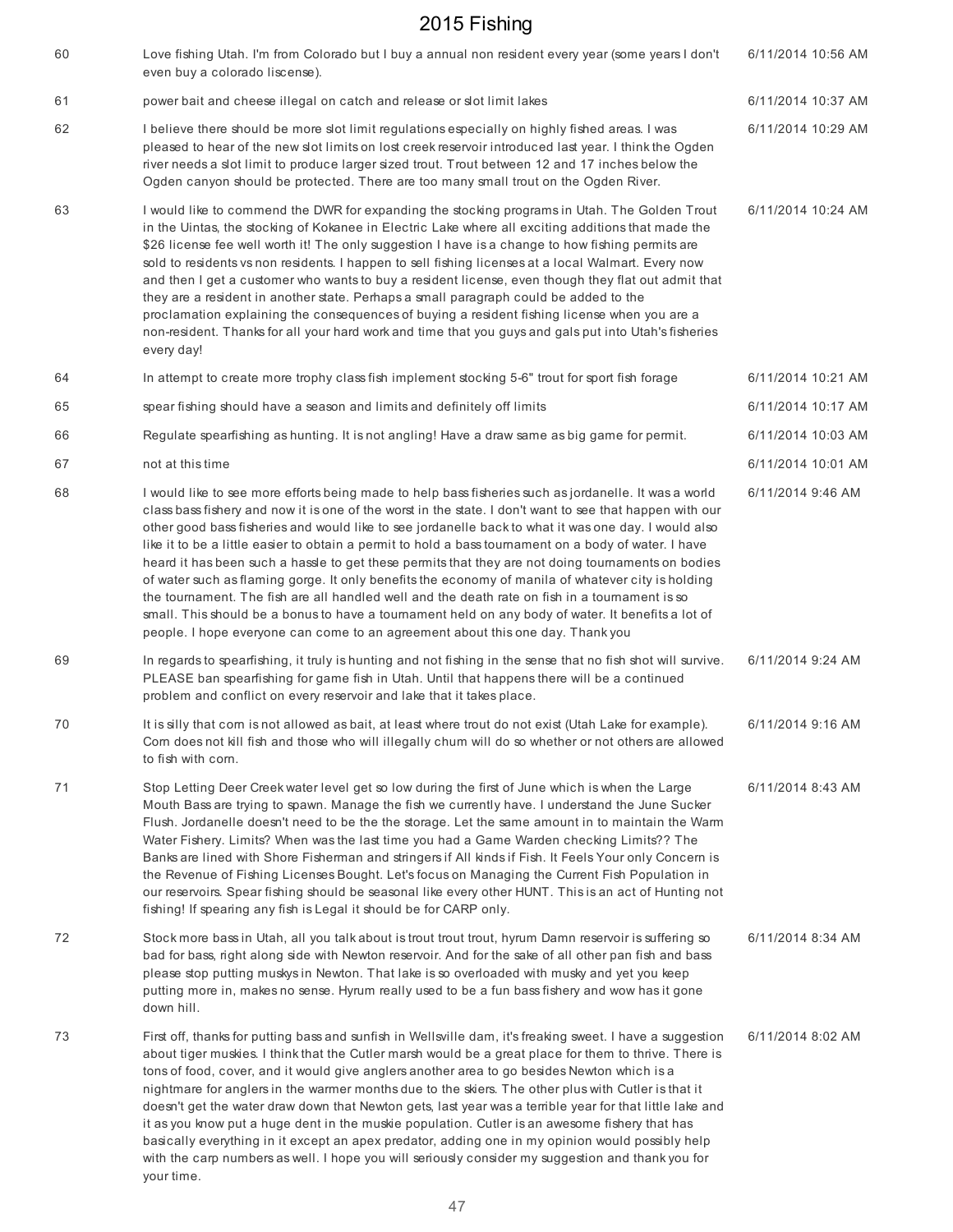| 74 | I have none at this time.                                                                                                                                                                                                                                                                                                                                                                                                                                                                                                                                                                 | 6/11/2014 7:47 AM  |
|----|-------------------------------------------------------------------------------------------------------------------------------------------------------------------------------------------------------------------------------------------------------------------------------------------------------------------------------------------------------------------------------------------------------------------------------------------------------------------------------------------------------------------------------------------------------------------------------------------|--------------------|
| 75 | Continue to increase the sportsman's access to closed waters. Build a hatchery dedicated to warm<br>water fish. Continue the meetings between sportsmen and the DWR at places like Sportsman's<br>Warehouse. Hire more Conservation Officers for better coverage and enforcement of regulations.<br>Thank you for your dedication and for all that you do to make Utah a great place for sportsmen.                                                                                                                                                                                       | 6/11/2014 7:19 AM  |
| 76 | DWR is doing fine in my opinion. Keep up the good work                                                                                                                                                                                                                                                                                                                                                                                                                                                                                                                                    | 6/11/2014 7:13 AM  |
| 77 | I would like to see tougher restrictions on spear fishing period To me, this is hunting, not fishing.<br>They are not being regulated and are killing many many fish, just for sportor should i say just for<br>target practice. There is nobody down there swimming around checking on them, nor will there<br>ever be. Have you ever seen the affects from one dive. Pull up YouTube video and watch them<br>show off how proud they are of shooting fish just to leave them for crawdad food. This so called<br>sport should be restricted to Utah Lake and let them target Carp only. | 6/11/2014 7:00 AM  |
| 78 | Keep the Kokanee programs going in Strawberry and Flaming Gorge. These are the best fishing<br>opportunities in the State. I think the fishing opportunities in this State are really great. The only<br>water I am disappointed in is Schofield. This one is in real trouble.                                                                                                                                                                                                                                                                                                            | 6/11/2014 6:48 AM  |
| 79 | Utah needs to support and recognize the growing popularity and need to support the the need to<br>manage our waters for bass better than they have been doing. We could have amazing bass<br>fisheries if they were managed better.                                                                                                                                                                                                                                                                                                                                                       | 6/11/2014 6:32 AM  |
| 80 | The two-day possesion limit should apply to Strawberry and Flaming Gorge as well.                                                                                                                                                                                                                                                                                                                                                                                                                                                                                                         | 6/11/2014 6:30 AM  |
| 81 | If bait is used the fish must be kept subject to the established limits. Once your limit is reached no<br>more fishing for the day. No catch and release with bait.                                                                                                                                                                                                                                                                                                                                                                                                                       | 6/11/2014 6:09 AM  |
| 82 | Lake Powell is a mess. Remove any prohibitions on taking stripers, including allowing live bait, etc.                                                                                                                                                                                                                                                                                                                                                                                                                                                                                     | 6/11/2014 5:30 AM  |
| 83 | Utah should make a change to the spear fishing regs. Only allowing rough fish to be harvested.                                                                                                                                                                                                                                                                                                                                                                                                                                                                                            | 6/11/2014 4:53 AM  |
| 84 | I would like to see more river access to private land. Would also love to see size and limit<br>restrictions at Currant Creek reservoir.                                                                                                                                                                                                                                                                                                                                                                                                                                                  | 6/11/2014 12:32 AM |
| 85 | Get your warm water hatchery program near the Lee Kay Center up and operational. Stock more<br>wipers in Willard, the fishery is starting to suffer due to die off of older fish and limited restocking. In<br>banner years(like the past two) raise the limit of crappie and walleye in Willard to help keep<br>populations in balance. Patrol and check licenses and limits more often. It can't be that hard as I<br>see violations on almost every trip I take. I know, call and report it! Well I have done that three<br>different times and no one ever shows up.                  | 6/11/2014 12:17 AM |
| 86 | Stop wasting money on sterile hybrids and spend more time and money managing self sustaining<br>fish.                                                                                                                                                                                                                                                                                                                                                                                                                                                                                     | 6/10/2014 11:35 PM |
| 87 | in every other state vets and active military and guard do not pay for licenses for fishing or hunting<br>it would a way to thank you for your service a lot of vet would go fishing but they don't have the<br>money to do so like disabled vet but I have been told that I have to have a lim missing or in a<br>wheel chair iam a 100% disabled vet I have PTSD and a TBI I would like to see ALLof the money<br>that comes from tag sales go right back to the dwr not the pack of slugs on the hill from a old vet                                                                   | 6/10/2014 11:28 PM |
| 88 | Anglers need some clarification on the new license rules and regs.                                                                                                                                                                                                                                                                                                                                                                                                                                                                                                                        | 6/10/2014 11:18 PM |
| 89 | Kudos for allowing 2 rods moving forward. Also, better promotion of "catch and kill" where needed,<br>such as Pelican Lake and the benefits of catching and eating some fish annually will help with<br>management. We don't need Catch and Release all the time but we need more promotion of "fish<br>frys" now and then.                                                                                                                                                                                                                                                               | 6/10/2014 11:11 PM |
| 90 | Why is there a limit on the number of poles used. Especially if being used to catch species that<br>have large number limits. Fishers keep only there limit and should be able to use more than 2<br>poles.                                                                                                                                                                                                                                                                                                                                                                               | 6/10/2014 10:52 PM |
| 91 | Take a look at successful programs in neighboring states (Idaho fishing is better) and mirror what<br>they do. No need to reinvent the wheel every year and constantly change stuff. Eliminate<br>spearfishing for all game fish except Stripers at Lake Powell - there is no way for DWR to regulate<br>this and 46 other states disallow it, impact to the lakes is substantial. Increase the stocking of warm<br>water species largemouth bass and smallmouth bass to a more comparable ratio compared to trout.                                                                       | 6/10/2014 10:36 PM |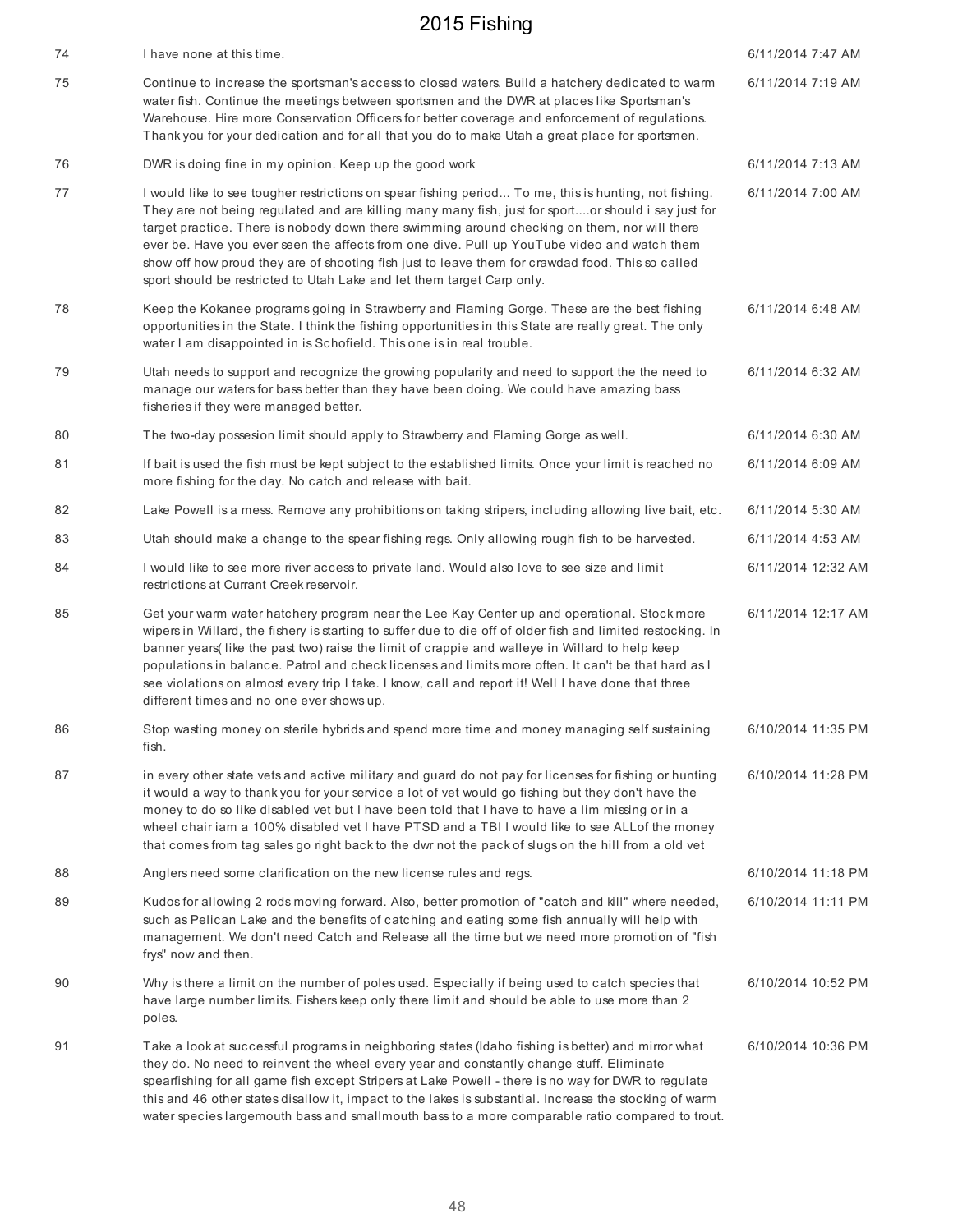| 92  | Place one fish over 22 inches regulation on Lake Canyon Lake for tiger trout. The tiger trout are<br>getting hammered. Increase golden trout opportunities. Stock more brown trout in reservoirs Stock<br>Kokanee in Starvation Reservoir Change brown trout regulation in green river to 2 fish, only one of<br>which can be over 22 inches to increase size. Sterile brook trout or tiger trout in Matt Warner                                                                                                                                                                                                                                                                                                                                                                   | 6/10/2014 10:28 PM |
|-----|------------------------------------------------------------------------------------------------------------------------------------------------------------------------------------------------------------------------------------------------------------------------------------------------------------------------------------------------------------------------------------------------------------------------------------------------------------------------------------------------------------------------------------------------------------------------------------------------------------------------------------------------------------------------------------------------------------------------------------------------------------------------------------|--------------------|
| 93  | Adjust slot limits and fish size restrictions at strawberry on cut throat trout so an angler could keep a<br>nice fish for dinner and not have to turn loose a great fish that happens to be .25 inches too long.                                                                                                                                                                                                                                                                                                                                                                                                                                                                                                                                                                  | 6/10/2014 9:58 PM  |
| 94  | More shore access at Deer Creek, Jordanell, and other waters. There are many anglers who do not<br>have a boat and cannot walk far for shore fishing!                                                                                                                                                                                                                                                                                                                                                                                                                                                                                                                                                                                                                              | 6/10/2014 9:53 PM  |
| 95  | More warm water species. Things are much better now than 10 - 15 years ago.                                                                                                                                                                                                                                                                                                                                                                                                                                                                                                                                                                                                                                                                                                        | 6/10/2014 9:42 PM  |
| 96  | I should get some benefit for my 2nd pole license when the rules change                                                                                                                                                                                                                                                                                                                                                                                                                                                                                                                                                                                                                                                                                                            | 6/10/2014 9:24 PM  |
| 97  | I have noticed an increase of anglers fishing from boat docks despite the signs as well as swimmers<br>and suntanners utilizing docks as hang outs. I have respectfully asked people to clear a hole so<br>safely bring my boat in. I've had people flat out ignore me, laugh at me and tell me to use a<br>different dock. They need to understand that boaters aren't receiving special benefits by being the<br>only ones designated to use these docks. They need to understand it is a matter of their personal<br>safety as well as the boaters safety while bringing their boat in. Mantua reservoir is where I see the<br>most violations. I have noticed an increase in office presence at local waters making sure people<br>are following angling laws. Good job there. | 6/10/2014 8:54 PM  |
| 98  | More artificial fly and lure only stretches of river such as Diamond Fork. Better management of<br>Price River/Lower Fish Creek so the flows can support fish and large population rebuilt. I'd love to<br>see Huntington Creek back up on its feet.                                                                                                                                                                                                                                                                                                                                                                                                                                                                                                                               | 6/10/2014 7:57 PM  |
| 99  | Good move on the two pole license, now with a regular license. I greatly appriciate the work you<br>men and women do to provide opportunities for me, my family, children and grandchildren to<br>enjoy the wilderness, fishing, hiking, camping and playing in the woods and lakes.                                                                                                                                                                                                                                                                                                                                                                                                                                                                                               | 6/10/2014 7:52 PM  |
| 100 | More catch and release on the weber river and provo river.                                                                                                                                                                                                                                                                                                                                                                                                                                                                                                                                                                                                                                                                                                                         | 6/10/2014 7:38 PM  |
| 101 | More walk in access areas!                                                                                                                                                                                                                                                                                                                                                                                                                                                                                                                                                                                                                                                                                                                                                         | 6/10/2014 7:20 PM  |
| 102 | The 1 inch rule for bait should also be removed for other waters with tiger muskies such as Pineview<br>and Newton since large baits haven't been shown to harm muskies. Not sure why you would only<br>change the rule for three of the lakes with muskies and not all of them if they don't hurt the fish. It is<br>not like the smallies at Pineview or Newton or the other fish will be harmed by the larger baits.                                                                                                                                                                                                                                                                                                                                                            | 6/10/2014 7:17 PM  |
| 103 | More rainbows less cutt thouts                                                                                                                                                                                                                                                                                                                                                                                                                                                                                                                                                                                                                                                                                                                                                     | 6/10/2014 7:14 PM  |
| 104 | We need more game fishing in Utah. It will pour revenue into the state if we could host big name<br>fishing competitions. Power baits should be regulated much more. They are destroying the systems.                                                                                                                                                                                                                                                                                                                                                                                                                                                                                                                                                                              | 6/10/2014 7:04 PM  |
| 105 | Don't allow spear" fishing" during periods when lakes are frozen. I have seen multiple times spear<br>"fisherman" chainsaw 20' by 20' openings in the ice at Deer Creek, dive-in, then leave a couple<br>hours later without marking the area at all. Get a skiff of snow or a skiff of ice form and the<br>unsuspecting hard deck angler walking through later is going in. Completely shocking the dangers<br>those spear"fisherman" create and walk away from                                                                                                                                                                                                                                                                                                                   | 6/10/2014 6:54 PM  |
| 106 | change the cut size at the berry to one cut any size, the rest of the rule the some.                                                                                                                                                                                                                                                                                                                                                                                                                                                                                                                                                                                                                                                                                               | 6/10/2014 6:50 PM  |
| 107 | fix jordanelle                                                                                                                                                                                                                                                                                                                                                                                                                                                                                                                                                                                                                                                                                                                                                                     | 6/10/2014 6:35 PM  |
| 108 | You guys do a great job in my opinion.                                                                                                                                                                                                                                                                                                                                                                                                                                                                                                                                                                                                                                                                                                                                             | 6/10/2014 6:32 PM  |
| 109 | Need some more handicapped access to lakes. Its been miserable trying to fish certain areas                                                                                                                                                                                                                                                                                                                                                                                                                                                                                                                                                                                                                                                                                        | 6/10/2014 6:17 PM  |
| 110 | Stock the small streams like box elder creek and spend our \$ on restoring them so the fish stay<br>there. Help northern Utah so we can get some good sized fish instead of all these 10-12" planter<br>fish                                                                                                                                                                                                                                                                                                                                                                                                                                                                                                                                                                       | 6/10/2014 6:13 PM  |
| 111 | What about supporting more Largemouth Bass fisheries here? I feel we don't except a few select<br>places that are long drives.                                                                                                                                                                                                                                                                                                                                                                                                                                                                                                                                                                                                                                                     | 6/10/2014 6:10 PM  |
| 112 | Increase the number of Tiger Trout in Utah Lakes that will support them.                                                                                                                                                                                                                                                                                                                                                                                                                                                                                                                                                                                                                                                                                                           | 6/10/2014 5:56 PM  |
| 113 | I believe those who spear fish either need a separate license or a separate tag other than the<br>general license.                                                                                                                                                                                                                                                                                                                                                                                                                                                                                                                                                                                                                                                                 | 6/10/2014 5:48 PM  |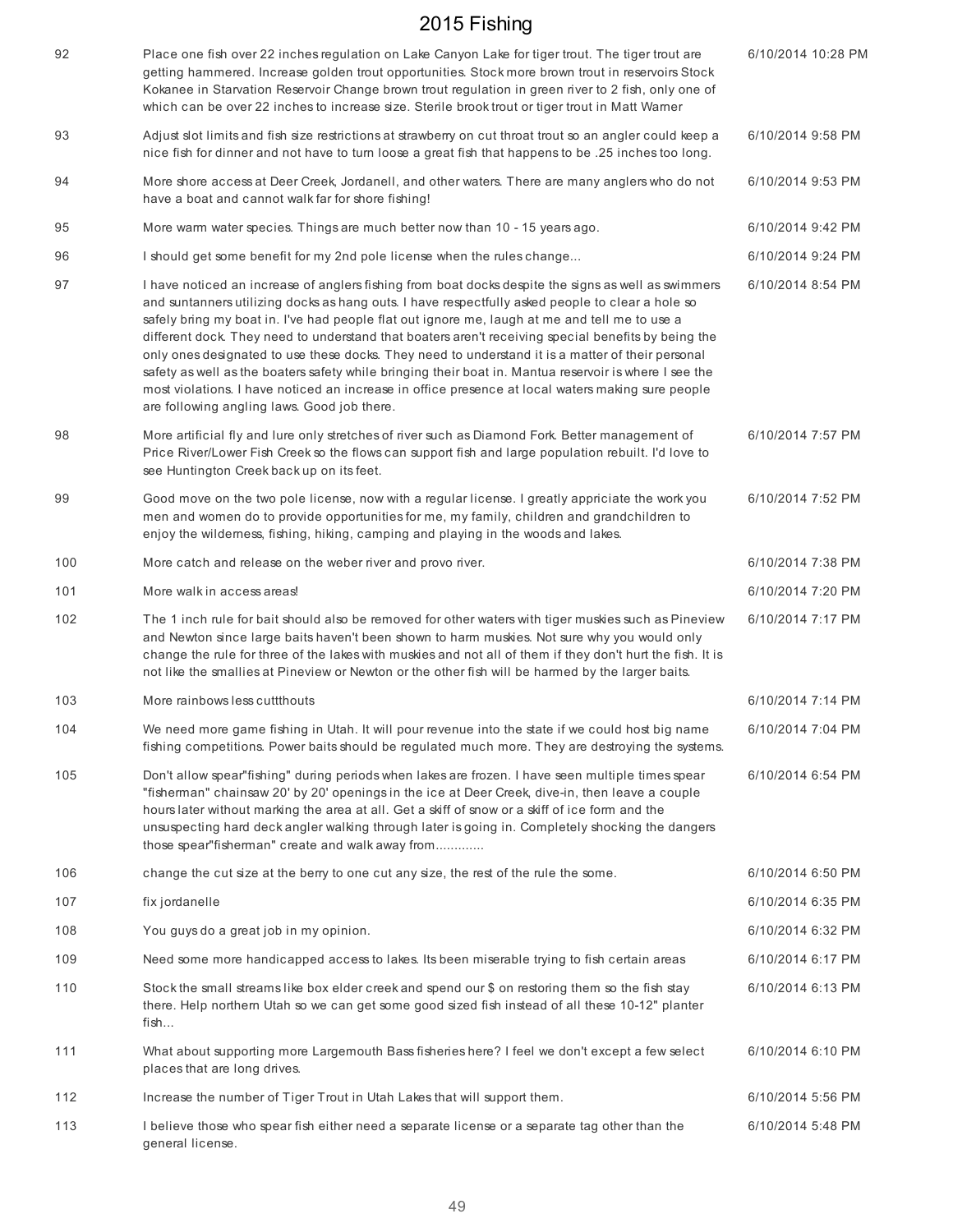| 114 | Make Treble hooks illegal on Catch and Release waters with protected species like Little Dell and<br>Lower Bell. Easy adjustment that doesn't hurt anyone but will save the Bonneville cutt.                                                                                                                                                                                                                                                                                                                                                                                                                                                                                                                                                                                                                                                                                                                                                                                                                                                                                                                                                                                                                                                                                               | 6/10/2014 5:42 PM |
|-----|--------------------------------------------------------------------------------------------------------------------------------------------------------------------------------------------------------------------------------------------------------------------------------------------------------------------------------------------------------------------------------------------------------------------------------------------------------------------------------------------------------------------------------------------------------------------------------------------------------------------------------------------------------------------------------------------------------------------------------------------------------------------------------------------------------------------------------------------------------------------------------------------------------------------------------------------------------------------------------------------------------------------------------------------------------------------------------------------------------------------------------------------------------------------------------------------------------------------------------------------------------------------------------------------|-------------------|
| 115 | Return to the "1/2 limit rule" for those not required to buy a permit. (youth, seniors) These are the<br>people that tend to spend the most time fishing, and keep more fish than others, yet pay nothing for<br>it. Allow them the free or reduced permits, but with the reduced limit. If they want to keep more,<br>have them pay for a full permit. I have talked to several seniors that would also wholly support this<br>idea. Also, find some way to put more bite to the laws or enforcement on those blatantly poaching.<br>I see and hear way too many reports of people catching limits of fish, taking them to their truck,<br>then returning for more all day long. If they do get hit, it doesn't seem to have enough bite to deter<br>them from coming back. One thing that could help is stepped up enforcement on waters that have<br>received multiple reports. E.G. - crappie fishing around the shores of Willard, shore fishing at<br>Chicken Creek West at Strawberry, etc. I'm sure there are many others that are heavily hit.<br>Enforcement similar to big game poachers would help. Take away all their gear, etc at the time of<br>violation. However, there should be some variation between blatant and inadvertent violations.                             | 6/10/2014 5:12 PM |
| 116 | n/a                                                                                                                                                                                                                                                                                                                                                                                                                                                                                                                                                                                                                                                                                                                                                                                                                                                                                                                                                                                                                                                                                                                                                                                                                                                                                        | 6/10/2014 4:48 PM |
| 117 | I enjoy all aspects of fishing in Utah. It is a good, fun, family activity and well worth the cost of<br>licenses.                                                                                                                                                                                                                                                                                                                                                                                                                                                                                                                                                                                                                                                                                                                                                                                                                                                                                                                                                                                                                                                                                                                                                                         | 6/10/2014 4:20 PM |
| 118 | Allow spear fishing at sand hollow!                                                                                                                                                                                                                                                                                                                                                                                                                                                                                                                                                                                                                                                                                                                                                                                                                                                                                                                                                                                                                                                                                                                                                                                                                                                        | 6/10/2014 4:09 PM |
| 119 | Keep up the good work!                                                                                                                                                                                                                                                                                                                                                                                                                                                                                                                                                                                                                                                                                                                                                                                                                                                                                                                                                                                                                                                                                                                                                                                                                                                                     | 6/10/2014 4:03 PM |
| 120 | Spearfishing in Washington County is currently not allowed and should be strongly considered for<br>2015. Sandhollow or Quail Creek Resevoir should be especially considered.                                                                                                                                                                                                                                                                                                                                                                                                                                                                                                                                                                                                                                                                                                                                                                                                                                                                                                                                                                                                                                                                                                              | 6/10/2014 3:46 PM |
| 121 | No bait fishing in weber river                                                                                                                                                                                                                                                                                                                                                                                                                                                                                                                                                                                                                                                                                                                                                                                                                                                                                                                                                                                                                                                                                                                                                                                                                                                             | 6/10/2014 3:26 PM |
| 122 | I am concerned about the number of people that are catching wipers, walleye etc, and calling<br>people to pick them up. I see this especially at Willard Bay, and other waters. I do not support spear<br>fishing in Utah for game fish. Let them shot carp if they have to shot something. Impossible to<br>catch and release.                                                                                                                                                                                                                                                                                                                                                                                                                                                                                                                                                                                                                                                                                                                                                                                                                                                                                                                                                            | 6/10/2014 1:37 PM |
| 123 | I love fishing here. What would be wrong with transplanting some of the boulder Brookies to<br>neighboring mountain lakes. Like on Monroe Mountian. Big Lake, Deep Lake. Or even in Fish Lake,<br>Panguitch Lake, Pine Lake? There are so many small lakes near the boulder that would be good<br>for Brookies.                                                                                                                                                                                                                                                                                                                                                                                                                                                                                                                                                                                                                                                                                                                                                                                                                                                                                                                                                                            | 6/10/2014 1:10 PM |
| 124 | Plant more tiger trout in Paragonah Reservoir to help control the number of fish in the lake so the<br>fish will get bigger. There are too many small fish in this reservoir.                                                                                                                                                                                                                                                                                                                                                                                                                                                                                                                                                                                                                                                                                                                                                                                                                                                                                                                                                                                                                                                                                                              | 6/9/2014 10:06 PM |
| 125 | I feel that speafishing should be further restricted - not expanded. I am concerned that if the<br>possession limit is changed to exclude fish at home in the freezer, then there will be more people<br>wasting fish. It is common for people to stack their freezer with fish and then throw them away after<br>they are freezer burned. As far as baits for Tiger Musky, why allow any kind of natural baits to be<br>used? Wouldn't it make better sense to have it be artificial baits and lures only for Tiger Musky?<br>Allowing natural baits may tempt some anglers to use live bait as an angling method. A "one size<br>fits all" approach to managing the Boulder Mountain lakes seems counter productive. Isn't each<br>body of water slightly different and shouldn't there be different regulation strategies for each water?<br>I would like to recommend that the DWR pursue additional opportunities and protections (where<br>applicable and needed) for warmwater angling. I am highly in support of building a warmwater<br>hatchery. In addition, I would like to see greater attention paid to the bass fishery in Utah Lake.<br>Specifically what the population is and what effects harvest (legal and illegal) is having on the<br>Bass population here. Thanks! | 6/9/2014 9:30 PM  |
| 126 | We want better fishing for all lakes south of Nephi. We people that live south of Nephi feel as if we<br>don't exist to the rest of the state. We need fisheries that are not hatcheries. And no more hybrid<br>fish. We haven't had a good trout fishery in Sevier, Piute, and Wayne counties for over 15 years. I<br>really hope the DWR does something about this problem NOW not later.                                                                                                                                                                                                                                                                                                                                                                                                                                                                                                                                                                                                                                                                                                                                                                                                                                                                                                | 6/9/2014 9:04 PM  |
| 127 | More Tiger Muskies                                                                                                                                                                                                                                                                                                                                                                                                                                                                                                                                                                                                                                                                                                                                                                                                                                                                                                                                                                                                                                                                                                                                                                                                                                                                         | 6/9/2014 8:06 PM  |
| 128 | Stop spear fishing for game fish. It is not fishing it is hunting. Stop the taking of largemouth bass at<br>Utah lake in April and May. To protect the spawning females from the bank fisherman.                                                                                                                                                                                                                                                                                                                                                                                                                                                                                                                                                                                                                                                                                                                                                                                                                                                                                                                                                                                                                                                                                           | 6/9/2014 7:58 PM  |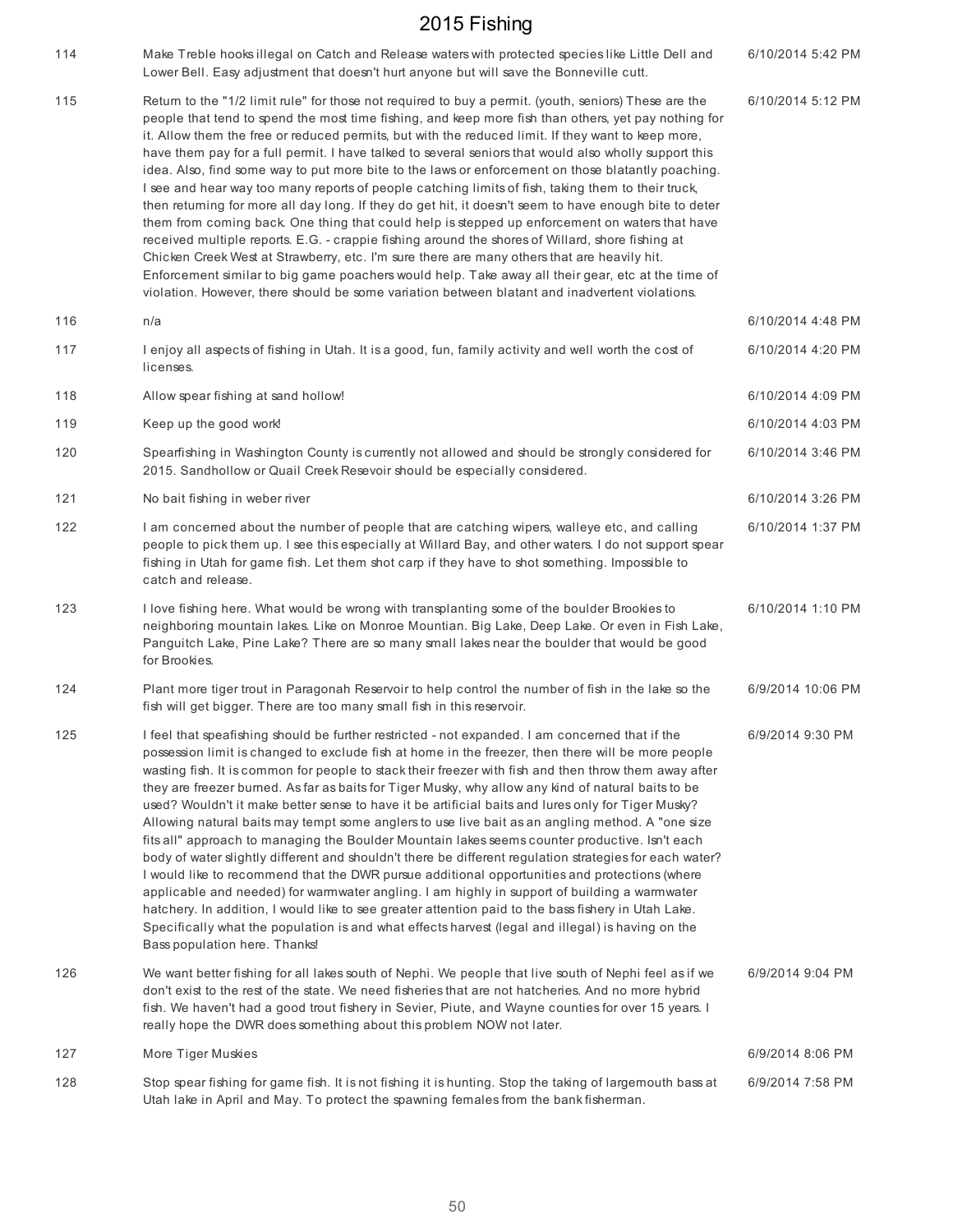| 129 | The new reg allowing two rods without an extra fee is one of the worst changes conceived by your<br>committee. Don't you realize that twice as many fish are going to be released backinto the water,<br>only to die.I don't believe this reg was seen in the total picture and your mistake will be seen in the<br>coming years.I don't know has much money was generated by the extra pole fee, but I am sure that<br>money could have been used for improvements to our fisheries.                                                                                                                                                                                                                                                                                                                        | 6/9/2014 4:04 PM  |
|-----|--------------------------------------------------------------------------------------------------------------------------------------------------------------------------------------------------------------------------------------------------------------------------------------------------------------------------------------------------------------------------------------------------------------------------------------------------------------------------------------------------------------------------------------------------------------------------------------------------------------------------------------------------------------------------------------------------------------------------------------------------------------------------------------------------------------|-------------------|
| 130 | Please remove the Cutthroat slot on Panguitch Lake.                                                                                                                                                                                                                                                                                                                                                                                                                                                                                                                                                                                                                                                                                                                                                          | 6/9/2014 4:03 PM  |
| 131 | I am the advisor of the UVU bass team and we would love to help out on some of the conservation<br>projects that go on from time to time. Also, some of us are curios about the carp removal process<br>and were wondering if observing them remove the carp is possible. Let me<br>Thanks<br>know                                                                                                                                                                                                                                                                                                                                                                                                                                                                                                           | 6/9/2014 3:08 PM  |
| 132 | We need stream access. A stream and river is like a highway or road. They are available to<br>everyone and no one can "own" a road.                                                                                                                                                                                                                                                                                                                                                                                                                                                                                                                                                                                                                                                                          | 6/9/2014 1:58 PM  |
| 133 | Consider expansion of "no license" fishing days to twice annually vs. once. The second day<br>scheduled for late summer would expose more kids to fishing. Cheers                                                                                                                                                                                                                                                                                                                                                                                                                                                                                                                                                                                                                                            | 6/9/2014 1:44 PM  |
| 134 | To stock more Kokanee salmon in strawberry reservoir.                                                                                                                                                                                                                                                                                                                                                                                                                                                                                                                                                                                                                                                                                                                                                        | 6/9/2014 12:54 PM |
| 135 | We've noticed an increase in illegal bait fishing and even set -lining at Duck Fork Res. in Emery<br>county. Reports have been made by phone, but haven't seen any sign of enforcement. There have<br>been incidents of confrontation up at the lake between law abiding fishermen and the individuals<br>bait fishing and keeping every fish they catch including the cutts in there.                                                                                                                                                                                                                                                                                                                                                                                                                       | 6/9/2014 12:40 PM |
| 136 | Red creek reservoir is suffering for to many fish. The same problem is occurring at kolob reservoir. K<br>olob was supposed to be a trophy fishery. Open it to baitffishing for a few years to thin out the<br>population. I fly fished it a few weeks ago and all the cutthroat trout looked like clones. All the<br>same size. Might be an idea to net and move some fish to other lakes rather than using hatchery<br>fish. The sevier river below Otter creek should be fly fishing only with a one fish limit. Newcastle<br>reservoir needs some type of bait fish introduced. small mouth Competetion for food with the<br>Wipers has depleted the food supply chain. Before the wipers were introduced the lake had a better<br>balance. Mammoth creek below hwy 89 should be fly or artificial only. | 6/9/2014 10:54 AM |
| 137 | I would like to see a change that anyone over 70 years old could fish without a license. This might<br>encourage families to invite elderly people to enjoy the great outdoors and have family<br>involvement of all ages.                                                                                                                                                                                                                                                                                                                                                                                                                                                                                                                                                                                   | 6/9/2014 10:34 AM |
| 138 | What i would really like to see is somewhere people can post where they were fishing what they<br>were using and so on. Ive been trying to find anything like this on the internet and have no luck i<br>know there are fishing reports for the more popular and bigger bodies of water but what im talking<br>aboyt is the many lakes in the Uintas (i.e. grandaddy lake, mohawk lake etc.) thank you again for<br>reading and considering.                                                                                                                                                                                                                                                                                                                                                                 | 6/9/2014 10:30 AM |
| 139 | Change the license from a 265 day license to a 12 month license like the the DMV does with<br>vehicle license plates and State Parks does with the annual passes.                                                                                                                                                                                                                                                                                                                                                                                                                                                                                                                                                                                                                                            | 6/9/2014 10:04 AM |
| 140 | I fish weekly for most all species of fish in Utah. fly fishing rivers, trolling big water, etc. I also do a<br>fair share of derby's and tournament's. I have a concern or maybe its a complaint; I used to love<br>fishing Yuba for Walleye until the DWR eliminated them. now I see the numbers of big Walleye in<br>Starvation in decline! I've asked several fish and game officers whats the deal or if anyone cares<br>but get no answers! Whats up?                                                                                                                                                                                                                                                                                                                                                  | 6/9/2014 8:54 AM  |
| 141 | With so many fish species crowding certain lakes (carp, burnout etc) limit spearfishing to those<br>species and keep game fish                                                                                                                                                                                                                                                                                                                                                                                                                                                                                                                                                                                                                                                                               | 6/9/2014 8:51 AM  |
| 142 | The posession limit is a good step forward. Why not raise the catch limit on lakes affected by<br>stunting. Like the Uintas and the Boulders. I think it is a great time to be able to fish in Utah. We<br>have excellent fishing in a number of lakes and streams. I think we just about have something for<br>everyone who is interested in fishing. Thanks for the hard work and good management.                                                                                                                                                                                                                                                                                                                                                                                                         | 6/8/2014 8:24 PM  |
| 143 | more access southern Utah lake, why all the no trespass signs is it public or private                                                                                                                                                                                                                                                                                                                                                                                                                                                                                                                                                                                                                                                                                                                        | 6/8/2014 6:54 PM  |
| 144 | I believe we need to have size restrictions on more bodies of water, such as east canyon, and<br>jordanelle, everything thinks it's cool they caught a fish and no matter the size want to keep it, I feel<br>it's getting harder and harder to catch "the big one" due to so many people just taking every fish<br>they catch.                                                                                                                                                                                                                                                                                                                                                                                                                                                                              | 6/8/2014 5:42 PM  |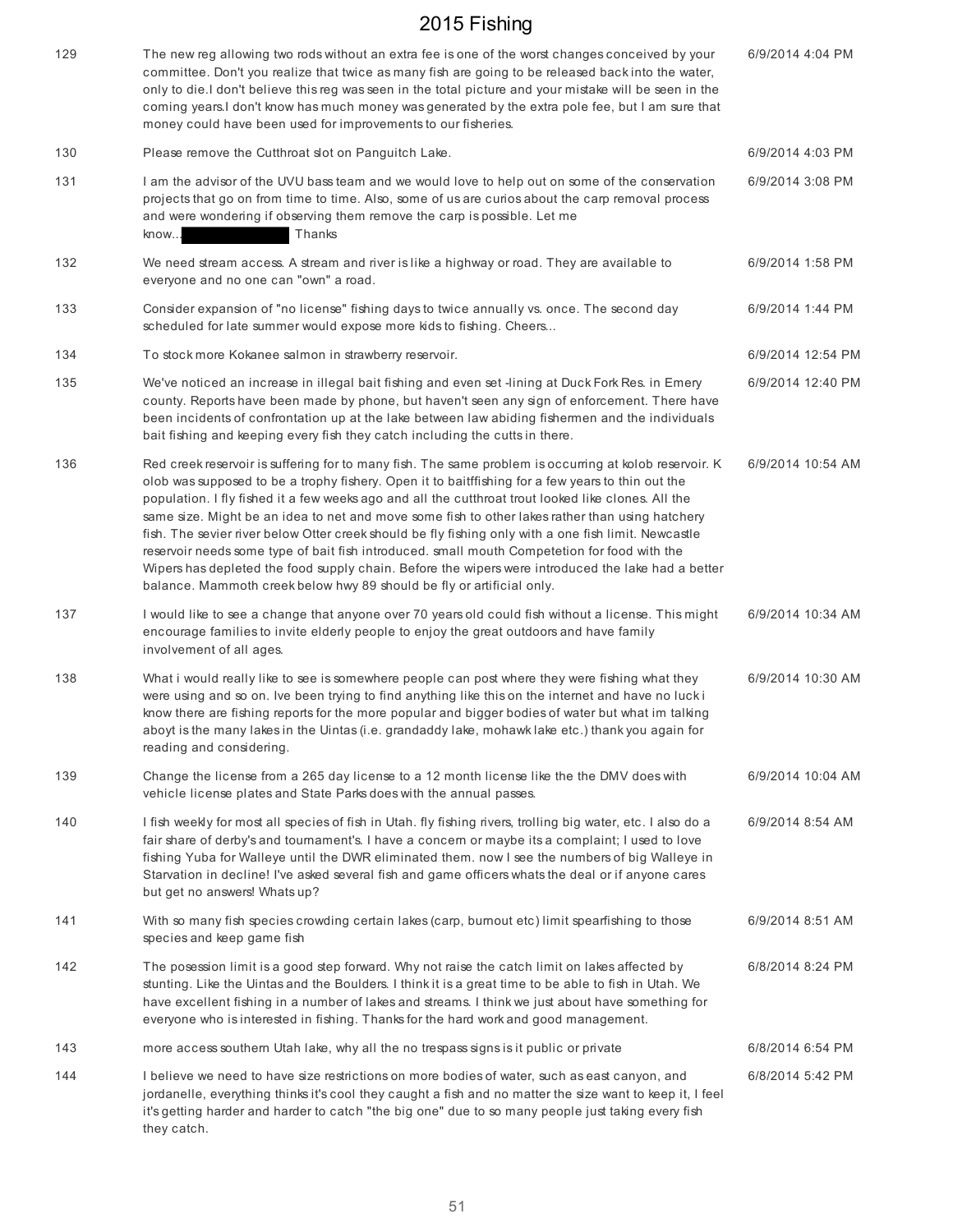| 145 | Make more lakes and rivers artificial only. Having a slot size limit does note make much since with<br>power bait. Example, Strawberry you can't lap a cut between 15 and 22 inches. So how many<br>thousands of these fish are caught, and deep hooked and released only to die floating away and<br>waisted. You keep on in the slot and get caught is is 100 so everyone just lets them go only to kill<br>another with bait. Make strawberry artificial only.                                                                                   | 6/8/2014 9:52 AM  |
|-----|-----------------------------------------------------------------------------------------------------------------------------------------------------------------------------------------------------------------------------------------------------------------------------------------------------------------------------------------------------------------------------------------------------------------------------------------------------------------------------------------------------------------------------------------------------|-------------------|
| 146 | Spear fishing is just wrong. it's like shooting a deer that's tied to a tree nothing sporting about that                                                                                                                                                                                                                                                                                                                                                                                                                                            | 6/8/2014 9:36 AM  |
| 147 | putting muskie in jordonell and other lakes that have alot of small fish                                                                                                                                                                                                                                                                                                                                                                                                                                                                            | 6/7/2014 8:07 PM  |
| 148 | Fishing is the only thing that has kept me in Utah for the past four years. Thank you for doing your<br>job!                                                                                                                                                                                                                                                                                                                                                                                                                                        | 6/7/2014 8:01 PM  |
| 149 | Better out of date license notification process utilizing electronic notification. No restrictions on<br>the number of poles use to get your possession limit.                                                                                                                                                                                                                                                                                                                                                                                      | 6/7/2014 5:33 PM  |
| 150 | Spearfishing is not fishing, and should not be allowed at all for game fish!                                                                                                                                                                                                                                                                                                                                                                                                                                                                        | 6/7/2014 4:05 PM  |
| 151 | Would like to see more fishing access to rivers or rules like say Montana high water line. Not sale<br>fishing or hunting license to any one                                                                                                                                                                                                                                                                                                                                                                                                        | 6/7/2014 3:49 PM  |
| 152 | I don't like how regulated provo river is. I want to be able to use live bait.                                                                                                                                                                                                                                                                                                                                                                                                                                                                      | 6/7/2014 2:52 PM  |
| 153 | I am new to spearfishing. After seeing all of the restrictions and spending many hours diving, I<br>would like to see more boaters awareness advertisements. There are many times that I have had<br>close encounters with boats. Also I would like to see all water body's open to spearfishing. Water<br>clarity is very poor in most of our lakes witch makes it very difficult for this sport. After spending<br>hundreds of hours of spearfishing I have only been able to target carp and would like to see the<br>regulations relaxed a bit. | 6/7/2014 11:58 AM |
| 154 | Stream Access! Support the IDAHO COMPROMISE! Boulder mountain increase the limit AND add<br>a slot! Increase the limit to 8 on SMALL FISH < 12", keep the large trout around for catching,<br>reduce the numbers of smaller fish! Also STREAM ACCESS!!! Support the IDAHO compromise!                                                                                                                                                                                                                                                               | 6/7/2014 9:40 AM  |
| 155 | Need to get the law passed like last years H.B. 80 which is similar to Idaho where any fisherman<br>with a licence can legally go up rivers and lakes within high water. Its silly for the public to pay to<br>stock and manage waterways they are not allowed to use. I currently live in Utah but Travel to<br>Idaho to fish frequently. I am considering moving to Idaho and giving them my tax money due to<br>this. Thank You,                                                                                                                 | 6/7/2014 8:05 AM  |
| 156 | Why the second pole lic. Is not avail. until July 1st? What is the reasoning behind this? Thanks                                                                                                                                                                                                                                                                                                                                                                                                                                                    | 6/7/2014 7:59 AM  |
| 157 | Bring in more warm water species.                                                                                                                                                                                                                                                                                                                                                                                                                                                                                                                   | 6/6/2014 10:22 PM |
| 158 | I really enjoying fishing in Utah a great bit. I do not own a boat and am restricted to fishing from<br>the shore. I do not know if it is possible, but would love docks or piers that would put me into deeper<br>water without needing a boat.                                                                                                                                                                                                                                                                                                    | 6/6/2014 10:16 PM |
| 159 | Consider more waters restricted to catch-and-release and flies and lures only to allow game fish to<br>sustain themselves.                                                                                                                                                                                                                                                                                                                                                                                                                          | 6/6/2014 8:09 PM  |
| 160 | Keep the laws. The way they are                                                                                                                                                                                                                                                                                                                                                                                                                                                                                                                     | 6/6/2014 5:18 PM  |
| 161 | How about Tiger trout in Strawberry? Would this cause a problem with the cuts?                                                                                                                                                                                                                                                                                                                                                                                                                                                                      | 6/6/2014 4:06 PM  |
| 162 | I rarely fish in Utah anymore. I fish mostly in Idaho and Montana. I like Idaho's management of<br>Trophy Trout lakes. I like Montana's priority of acquiring sportsmen access easements. Utah's stream<br>access laws stink. Streambeds belong only to the rich. There should be many more waters<br>designated catch-and-release. I am tired of paying license fees so that families can take home<br>dozens of fish for the freezer. Let's lower limits and teach catch-and-release!                                                             | 6/6/2014 3:49 PM  |
| 163 | I really wish they could reinstate the high water mark law, allowing anglers to fish on private<br>properties as long as they are below the high water mark. The current law is VERY frustrating<br>because it limits anglers so much, and makes the property owner the only ones allowed access and<br>catch the fish that the state owns. How is that fair? I hope things can change back to the way they<br>were.                                                                                                                                | 6/6/2014 3:30 PM  |
| 164 | Please add additional stream structure to the bottom half of Diamond Fork river. It could easily fish<br>as well or better than the top half and would increase fishable water. 2nd- establish a min flow on<br>the Weber river to protect fishing                                                                                                                                                                                                                                                                                                  | 6/6/2014 3:29 PM  |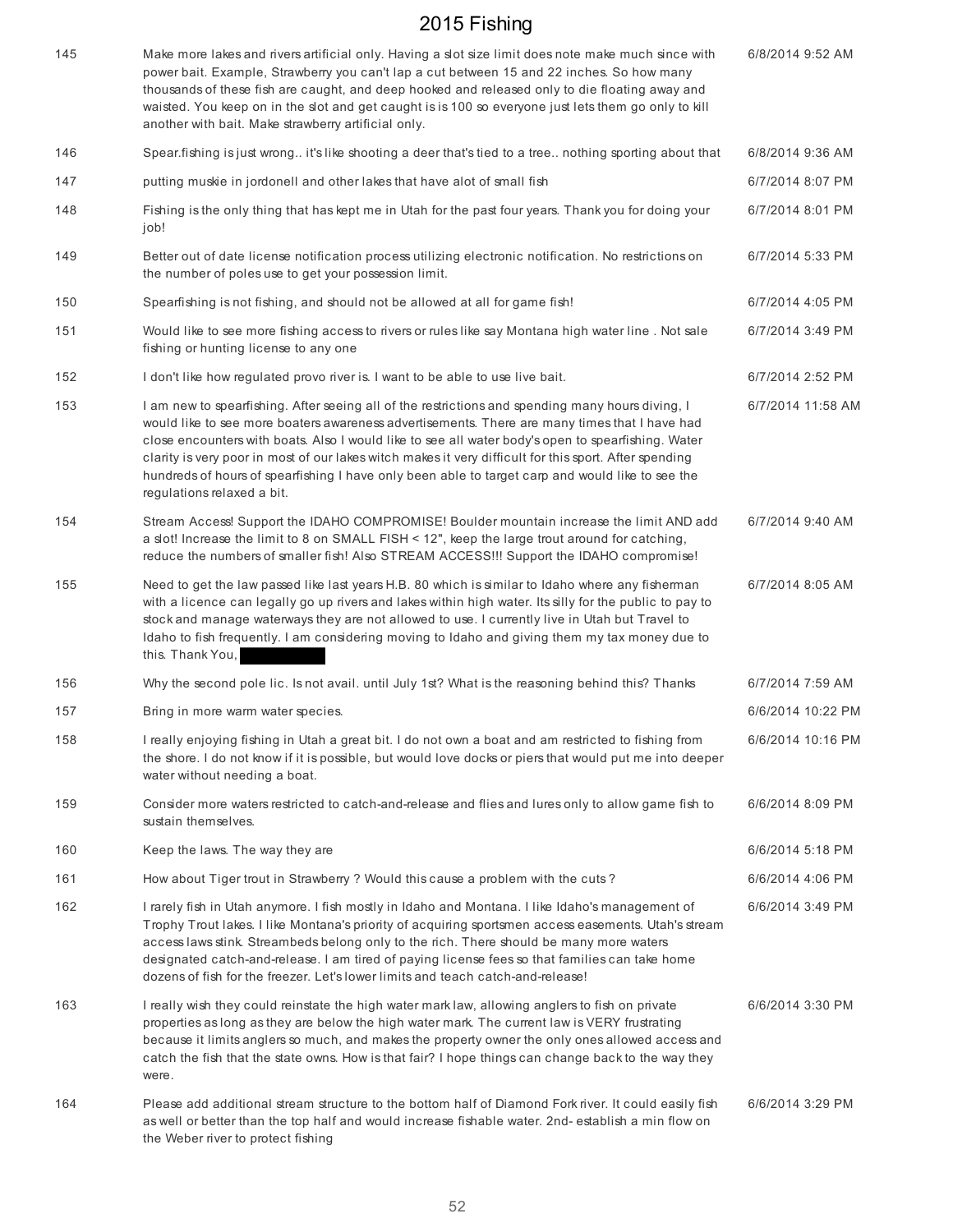| 165 | I believe the spearfisherman are targeting game fish in waters that only allow spearfishing for carp.<br>I would like to see a spearfishing hunting season implemented to regulate how and when the game<br>fish are taken. After all it is not a catch and release or a selective harvest sport. Since its is a kill<br>only sport, it should be treated as a hunting sport and should require drawing permits just like our<br>hunting permit system.                                                                                                                                                                                                                                                                                                                                                                                                                                                                                                                                            | 6/6/2014 3:24 PM  |
|-----|----------------------------------------------------------------------------------------------------------------------------------------------------------------------------------------------------------------------------------------------------------------------------------------------------------------------------------------------------------------------------------------------------------------------------------------------------------------------------------------------------------------------------------------------------------------------------------------------------------------------------------------------------------------------------------------------------------------------------------------------------------------------------------------------------------------------------------------------------------------------------------------------------------------------------------------------------------------------------------------------------|-------------------|
| 166 | Stream access needs to be fixed, the current law only accommodates land owner claims and isn't<br>very realistic - just try and float the Weber with all the diversion dams, dead fall and fence lines that<br>block the waterway. Also there is a lack of information on where public land abuts private, instead<br>we have to rely on poorly placed or degraded signs and abandoned fence lines to try and guess.<br>An online map for trip planning would be nice, especially if it had numbers for the owners who are<br>open to being contacted for access.                                                                                                                                                                                                                                                                                                                                                                                                                                  | 6/6/2014 2:04 PM  |
| 167 | We need the support of the DWR in our efforts to restore stream access to ALL waterways in Utah.<br>We pay taxes that give us a legitimate right to all public water, and ranchers and rancher money<br>have undemocratically stripped us of that access. Please help us in this effort!!!                                                                                                                                                                                                                                                                                                                                                                                                                                                                                                                                                                                                                                                                                                         | 6/6/2014 2:04 PM  |
| 168 | We need angler access to all streams and rivers that cross private property as the waters are public<br>and managed by taxpayer dollars.                                                                                                                                                                                                                                                                                                                                                                                                                                                                                                                                                                                                                                                                                                                                                                                                                                                           | 6/6/2014 1:28 PM  |
| 169 | I think more enforcement needs to be implemented. If the department doesn't have funds for more<br>officers then get volunteers, I for one would be happy to volunteer to help keep illegal fishing<br>activities from my fishing spots. It is frustrating to see people breaking the law and reported it to law<br>enforcement that the suspects are gone by the time law enforcement gets there.                                                                                                                                                                                                                                                                                                                                                                                                                                                                                                                                                                                                 | 6/6/2014 12:58 PM |
| 170 | We want our streams and river access back open we respect peoples property. Are only there to fish<br>and enjoy nature if you want more people out there give us back access we should not pay for<br>other people to make money from our trout streams that we can't fish                                                                                                                                                                                                                                                                                                                                                                                                                                                                                                                                                                                                                                                                                                                         | 6/6/2014 12:54 PM |
| 171 | The stream access issue in Utah is very frustrating for me and my family. I many times choose other<br>forms of recreation or fish out of state (WY, MT, ID) because I'm not 100% sure where I can and<br>cannot fish on rivers and streams in Utah. I have utilized many of the authorized fishing access<br>point along the Wasatch range, but have been disappointed with the amount of pressure in these<br>areas. Please work with organizations that preserve the public's right to access as established in the<br>Utah Public Trust Doctrine. We are willing to work with landowners to compromise and protect the<br>resources (and their adjacent land to these resources) which should be available to the public. On<br>another note, I've been very please with the Community Fishery program. It's been a benefit for<br>many children/teenagers I have been able to introduce to fishing within my community area in<br>Davis County. Thank you for your efforts in these areas!!!! | 6/6/2014 11:44 AM |
| 172 | I think the number one item that should be on the divisions agenda is supporting and defining<br>stream access! It is absurd that we cannot fish OUR public waters just because they run through<br>private land! This issue is the most important issue regarding fisheries in Utah! Fishing is a huge<br>economic boost to Utah and could be even more if our public waters were accessible by all, of<br>course within limits and following the definitions and parameters that Idaho and Montana have<br>successfully used. Please do your part to help promote stream access.                                                                                                                                                                                                                                                                                                                                                                                                                 | 6/6/2014 11:39 AM |
| 173 | More river access on the weber and other rivers with limited access. Also more focus on bringing<br>back trophy sized brook trout to boulder mountain and TLM. Possibly experimenting with a few<br>lakes with different strains of brook trout. I know those other strains might cost more per fingerling<br>but doing it in a few lakes might be worth it.                                                                                                                                                                                                                                                                                                                                                                                                                                                                                                                                                                                                                                       | 6/6/2014 11:33 AM |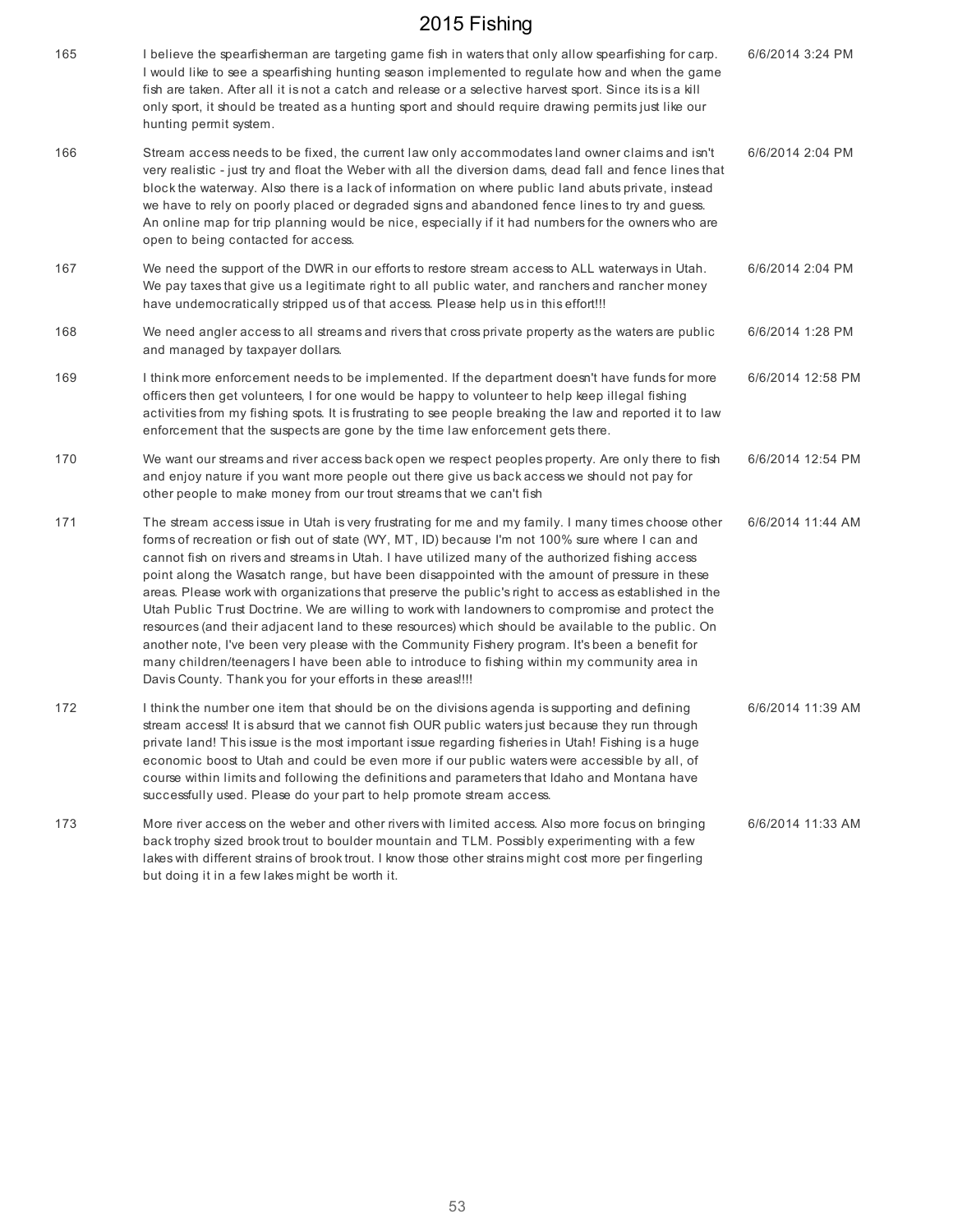| 174 | As Utah gears up a campaign to go fish more as for of recreation and put out their radio adds for<br>free fishing day June 7. It is a joke! This state, under current law is one of the most restricted states<br>to try to go fishing in. It is the 2nd driest in the country so there is already a lack of water to find to<br>go fishing. How do you fix this issue? I am talking about stream access. It is the public's<br>constitutional right to have access to fish Utah's rivers and streams. The Supreme Court ruling of<br>2008 know as "Conatser" upheld this simple rights of the public. And yet the DNR did not make<br>clear cut quidelines as to the public's access to water that flows of private streambeds. What we<br>need is fair clarified definition of public access to waters for the purpose of recreation. The<br>implementation of defining "Ordinary high water mark" is a necessary measure that has not been<br>previously defined by state of Utah. Also, a hot button for many private land owners is the<br>appropriate actions of how a person recreating ought to conduct themselves. I think it is the<br>Division of Wildlife Resources role to create a "public access certificate." I support this idea to<br>make sure all person recreating / fishing first must educate themselves & second carry a certificate<br>proving they have the obligation to follow guidelines. Before that can happen we need a new and<br>better law. DNR and the Governor wants to promote fishing in Utah? Then lets work to open up are<br>waterways to public use and access. This ought to by job 1 of the division. Harvest limits and size<br>regulations are of little to no importance unless stream access is restored. | 6/6/2014 10:43 AM |
|-----|------------------------------------------------------------------------------------------------------------------------------------------------------------------------------------------------------------------------------------------------------------------------------------------------------------------------------------------------------------------------------------------------------------------------------------------------------------------------------------------------------------------------------------------------------------------------------------------------------------------------------------------------------------------------------------------------------------------------------------------------------------------------------------------------------------------------------------------------------------------------------------------------------------------------------------------------------------------------------------------------------------------------------------------------------------------------------------------------------------------------------------------------------------------------------------------------------------------------------------------------------------------------------------------------------------------------------------------------------------------------------------------------------------------------------------------------------------------------------------------------------------------------------------------------------------------------------------------------------------------------------------------------------------------------------------------------------------------------------------------------------------|-------------------|
| 175 | Although HB 37 did not progress through this years legislative session, I am still an avid supporter of<br>public stream access. I hope that the DWR will continue to be involved and supportive of<br>responsible public access to waters flowing on private property moving forward                                                                                                                                                                                                                                                                                                                                                                                                                                                                                                                                                                                                                                                                                                                                                                                                                                                                                                                                                                                                                                                                                                                                                                                                                                                                                                                                                                                                                                                                      | 6/6/2014 10:43 AM |
| 176 | Stream access! The division is supposed to fight for the rights of the people, not cowar to the wants<br>of a few landowners! A river (a natural resource)can not be owned by any individual hence it<br>cannot be private property. High water mark access is what the anglers have a right to!                                                                                                                                                                                                                                                                                                                                                                                                                                                                                                                                                                                                                                                                                                                                                                                                                                                                                                                                                                                                                                                                                                                                                                                                                                                                                                                                                                                                                                                           | 6/6/2014 10:04 AM |
| 177 | <b>Better Steam Access</b>                                                                                                                                                                                                                                                                                                                                                                                                                                                                                                                                                                                                                                                                                                                                                                                                                                                                                                                                                                                                                                                                                                                                                                                                                                                                                                                                                                                                                                                                                                                                                                                                                                                                                                                                 | 6/6/2014 10:00 AM |
| 178 | Support anglers and open stream access! Stop creating harmful GMO fish such as Tiger musky,<br>tiger trout, etc. Do your job and manage resources, not purchase native fish. It's wasting taxpayers<br>money and goes against nature. Focus on cutthroat and productive fisheries.                                                                                                                                                                                                                                                                                                                                                                                                                                                                                                                                                                                                                                                                                                                                                                                                                                                                                                                                                                                                                                                                                                                                                                                                                                                                                                                                                                                                                                                                         | 6/6/2014 9:43 AM  |
| 179 | one suggestion that I have is to update your website or Proclamation to include what types of fish<br>are where. like say you wanted to go after tiger trout or grayling you could just pull up the site click<br>on grayling and have an idea where they are.                                                                                                                                                                                                                                                                                                                                                                                                                                                                                                                                                                                                                                                                                                                                                                                                                                                                                                                                                                                                                                                                                                                                                                                                                                                                                                                                                                                                                                                                                             | 6/6/2014 9:23 AM  |
| 180 | Please consider adding this question: "Only real men go barbless, everyone else is an amateur. Do<br>you agree with this statement?" Thank you                                                                                                                                                                                                                                                                                                                                                                                                                                                                                                                                                                                                                                                                                                                                                                                                                                                                                                                                                                                                                                                                                                                                                                                                                                                                                                                                                                                                                                                                                                                                                                                                             | 6/6/2014 9:13 AM  |
| 181 | We need to restore water access on many of our rivers. USAC can't do it alone. Big money is<br>keeping fishermen/women off waters that should be public. Look north to Idaho and Montana,<br>require licenses for all guides whether they are floating the Green or walking the Provo. Use the<br>high water mark as a basis for water access. Fishing brings too much money into the state for this to<br>be ignored.                                                                                                                                                                                                                                                                                                                                                                                                                                                                                                                                                                                                                                                                                                                                                                                                                                                                                                                                                                                                                                                                                                                                                                                                                                                                                                                                     | 6/6/2014 9:02 AM  |
| 182 | More stocking of the golden trout would be nice. Provides opportunity for destination fishing.                                                                                                                                                                                                                                                                                                                                                                                                                                                                                                                                                                                                                                                                                                                                                                                                                                                                                                                                                                                                                                                                                                                                                                                                                                                                                                                                                                                                                                                                                                                                                                                                                                                             | 6/6/2014 9:00 AM  |
| 183 | Create catch & release only lakes using single hook artificial lures & flies. Allow handicap vehicles<br>to drive to the waters edge on lakes like rockport, little dell & willard bay etc. Yep us old guys can't<br>make the long walks. Also open up more land around jordanelle for improved beach access. Thank<br>you for listening.                                                                                                                                                                                                                                                                                                                                                                                                                                                                                                                                                                                                                                                                                                                                                                                                                                                                                                                                                                                                                                                                                                                                                                                                                                                                                                                                                                                                                  | 6/6/2014 8:38 AM  |
| 184 | For further protection of Bonneville Cutthroat trout in the Weber River, I would suggest that the<br>regulations be changed to the following: "From the Riverdale Road bridge over the Weber River<br>upstream to Echo Dam only flies and lures with single barbless hooks may be used."                                                                                                                                                                                                                                                                                                                                                                                                                                                                                                                                                                                                                                                                                                                                                                                                                                                                                                                                                                                                                                                                                                                                                                                                                                                                                                                                                                                                                                                                   | 6/6/2014 8:30 AM  |
| 185 | Stream access needs to change. Also, The river below starvation needs some sort of regulations put<br>into effect. That water holds a very healthy population of big brown trout and during low water this<br>past winter, I saw people taking stringers of fish out of there. The fish stack up and are easy targets<br>with worms and such. Lets keep this little place a gem and make sure it doesnt crash due to over<br>harvest. The popularity of this spot is also on the rise. Something needs to be happen Thanks                                                                                                                                                                                                                                                                                                                                                                                                                                                                                                                                                                                                                                                                                                                                                                                                                                                                                                                                                                                                                                                                                                                                                                                                                                 | 6/6/2014 8:29 AM  |
| 186 | change the stream access. Water is public domain, all navigable waterways should be open to the<br>public up to high water.                                                                                                                                                                                                                                                                                                                                                                                                                                                                                                                                                                                                                                                                                                                                                                                                                                                                                                                                                                                                                                                                                                                                                                                                                                                                                                                                                                                                                                                                                                                                                                                                                                | 6/6/2014 8:25 AM  |
| 187 | Would like to see Scofield regs returned to what they were previously, when there was minimum<br>size for removal.                                                                                                                                                                                                                                                                                                                                                                                                                                                                                                                                                                                                                                                                                                                                                                                                                                                                                                                                                                                                                                                                                                                                                                                                                                                                                                                                                                                                                                                                                                                                                                                                                                         | 6/6/2014 8:22 AM  |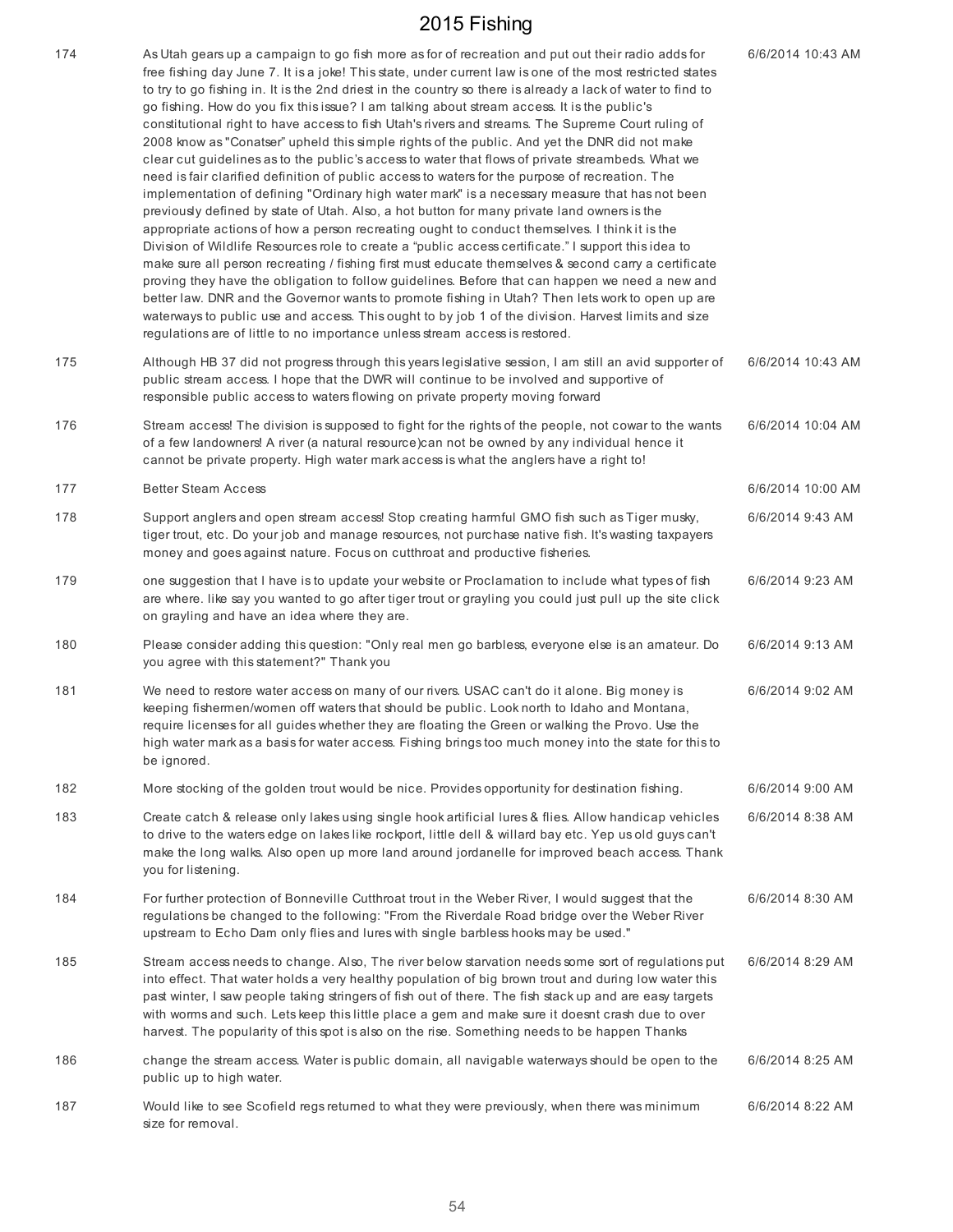| 188 | We need more Stream Access opportunities! Work with organizations such as the Utah Stream<br>Access Coalition to help secure more access, update stiles, etc! Support the work they are doing in<br>the legislature to overturn HB141!                                                                                                                                                                                                                                                                                                                                                                                                                                                                                                                                                                                                                                                                                                                                                                                                                                                                                                                                                                                                                                                                                                                     | 6/6/2014 8:00 AM  |
|-----|------------------------------------------------------------------------------------------------------------------------------------------------------------------------------------------------------------------------------------------------------------------------------------------------------------------------------------------------------------------------------------------------------------------------------------------------------------------------------------------------------------------------------------------------------------------------------------------------------------------------------------------------------------------------------------------------------------------------------------------------------------------------------------------------------------------------------------------------------------------------------------------------------------------------------------------------------------------------------------------------------------------------------------------------------------------------------------------------------------------------------------------------------------------------------------------------------------------------------------------------------------------------------------------------------------------------------------------------------------|-------------------|
| 189 | For the possession definition change I would include some reference about how the fish in the<br>freezer must be fully frozen solid (indicating a previous days catch) to be not included in the daily<br>possession limit. This would deter someone from catching a daily limit, coming home to throw<br>them in the freezer and then returning to catch more fish.                                                                                                                                                                                                                                                                                                                                                                                                                                                                                                                                                                                                                                                                                                                                                                                                                                                                                                                                                                                       | 6/6/2014 1:05 AM  |
| 190 | I would like to see more opportunities to catch wild trout and cutthroat, as a fly fisherman I get<br>more thrill catching a fish that was hatched in the river or lake where im fishing. It seems worse in<br>northern utah. I would like to see reduced limits on lakes and resevoirs, and more catch and release<br>waters in utah. Most people who catch fish seem to just want to keep them to show them off. Having<br>no desire to eat them. One other thing that would be nice, at pineview reservoir it would be nice to<br>see catch and release for bass at the time of year they spawn. Was up there a couple of weeks ago,<br>and saw a big female smallmouth with a male smallmouth on a stringer. Not opposed to people<br>keeping bass but just not when they spawn we have seen reduced success as more people have<br>found out about, the good smallmouth fishing up there. I know idaho tries to protect there bass<br>when they are spawning. Thanks.                                                                                                                                                                                                                                                                                                                                                                                 | 6/6/2014 12:49 AM |
| 191 | I've heard rumors of raising the combination price. I strongly disagree with this. \$30 may be<br>minimal to some, but when you figure \$60 for a couple and then start adding kids to the mix it can<br>get extremely expensive. I personally want my kids to enjoy fishing and small game hunting, but if<br>prices go up it may cost too much. I don't want to have to make that decision!                                                                                                                                                                                                                                                                                                                                                                                                                                                                                                                                                                                                                                                                                                                                                                                                                                                                                                                                                              | 6/5/2014 5:24 PM  |
| 192 | Stock more small trout so they can grow up feeding on natural food, and not the fatty hatchery<br>pellets they are fed in the farms. In doing this, trout will not only taste better because of their pink<br>meat (not white caused by warm water mixed with hatchery pellets), but look better and more fish<br>will be stocked, while spending less money if you pay by the pound.                                                                                                                                                                                                                                                                                                                                                                                                                                                                                                                                                                                                                                                                                                                                                                                                                                                                                                                                                                      | 6/5/2014 5:24 PM  |
| 193 | Get the carp out of Pelican Lake. They are really changing the lake for the worse. Keep the<br>walleye in Red Fleet if possible.                                                                                                                                                                                                                                                                                                                                                                                                                                                                                                                                                                                                                                                                                                                                                                                                                                                                                                                                                                                                                                                                                                                                                                                                                           | 6/5/2014 3:44 PM  |
| 194 | I grew up in Escalante and have spent most of my vacations camping and fishing North Creek<br>Lakes and the Boulder Mountain. I contacted the DWR person who was in charge in that area about<br>the overgrowth in the lakes. The conversation was useless. The man said he didn't know how to<br>solve the problem and there was no money to address the issue. My thought was take his salary to<br>clean the reservoirs up and retire him because he didn't seem to know anything. My grandfather<br>cleaned out the Barker Reservoirs every few years by himself. So I do know that this problem can be<br>fixed. There is money for campgrounds and know-it-all hosts who are generally creepy. Take a trip<br>around the lakes and see how bad the grass has grown up. There is very little room to fish. The<br>subject of the Brook trout upsets me. We have been told that he DWR wants the Brook removed<br>from the North Creek Lakes because they are not native. I know for a fact that they have been in<br>those lakes for at least a hundred years. Most people prefer the Brook. If this is true, I am begging<br>you to leave them alone. I wish someone would contact me about this. I would really like to hear<br>the reasoning why these poor lakes are so neglected and why no one cares about what the locals<br>think. Thank you, | 6/5/2014 2:42 PM  |
| 195 | I would like to see a change in Little Dell regulations to allow keeping of at least 2 trout<br>INCLUDING those with cutthroat markings, especially since most (if not all) trout in the reservoir are<br>a cutthroat hybrid.                                                                                                                                                                                                                                                                                                                                                                                                                                                                                                                                                                                                                                                                                                                                                                                                                                                                                                                                                                                                                                                                                                                              | 6/5/2014 2:37 PM  |
| 196 | are you kidding too short?this just shows another screw up when government is in charge. How<br>about a simple sign at the lake saying this lake is over producing please keep a full limit. We have<br>been doing catch and relase                                                                                                                                                                                                                                                                                                                                                                                                                                                                                                                                                                                                                                                                                                                                                                                                                                                                                                                                                                                                                                                                                                                        | 6/5/2014 1:38 PM  |
| 197 | Lower the price on the 2nd pole permit.                                                                                                                                                                                                                                                                                                                                                                                                                                                                                                                                                                                                                                                                                                                                                                                                                                                                                                                                                                                                                                                                                                                                                                                                                                                                                                                    | 6/5/2014 1:02 PM  |
| 198 | Provide substantial rewards for information leading to the arrest and conviction of anyone fishing<br>with live bait fish, or moving live fish from one body of water to another, or introducing fish into a<br>water body. Provide a bounty on Utah chubs for reservoirs where they have become a problem.<br>Verification of chub kills provided by AIS or State Parks personnel. Alternately, allow for the<br>commercial harvest of chubs at problem reservoirs, modeled after the carp removal program at<br>Utah Lake.                                                                                                                                                                                                                                                                                                                                                                                                                                                                                                                                                                                                                                                                                                                                                                                                                               | 6/5/2014 11:44 AM |
| 199 | is there a possibility of a carp derby with prizes going to the top 5 weight producers using only<br>angling techniques? held at Utah Lake                                                                                                                                                                                                                                                                                                                                                                                                                                                                                                                                                                                                                                                                                                                                                                                                                                                                                                                                                                                                                                                                                                                                                                                                                 | 6/5/2014 10:59 AM |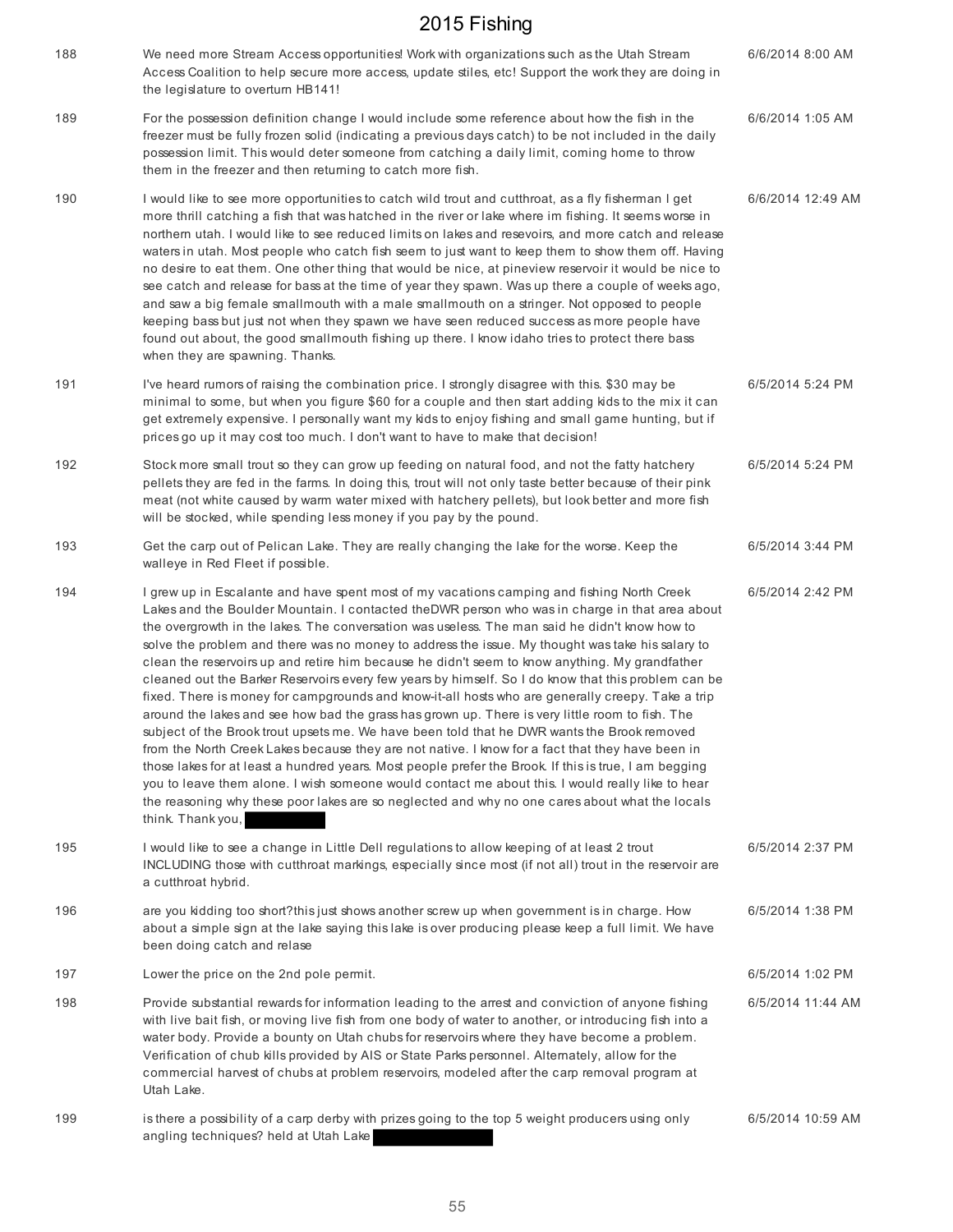| 200 | Make the Boulder Mountain limit brook trout eight fish, not four. That will help your overpopulation<br>problem. I watch the stocking reports carefully and am dismayed by what I see and what I<br>experience in the field. Start stocking larger catchable fish, at least 10 inches. The 7-8 inch so-<br>called "catchable" fish being planted and the smaller numbers being planted are ruining the<br>experience. Or, if you want to improve the experience, raise the limit to make it worthwhile for us to<br>go. We spend a lot of money to go fishing, and if all we can catch are these tiny fish, why bother?<br>Instead of making it a better experience for all, it is ruining it, and you will eventually see the<br>numbers of permits, and consequently your revenues, declining. I know that the reason for planting<br>smaller fish is financial, because it costs money to run a hatchery. But, the practice will end up<br>destroying the experience. On another matter, I fish Duck Creek and Aspen Mirror frequently and<br>am dismayed by the number of people I see there who constantly exceed the limit. One woman<br>last year unabashedly caught ten to fifteen fish out of Duck Creek Pond in the time we were there,<br>not catch and release either. She kept them all. I am told that a lot of these people are from out of<br>state who have cabins in the vicinity and who have little respect or regard for our laws. Increase the<br>enforcement level on popular waters like these and nail their hide to the wall. | 6/5/2014 10:53 AM |
|-----|---------------------------------------------------------------------------------------------------------------------------------------------------------------------------------------------------------------------------------------------------------------------------------------------------------------------------------------------------------------------------------------------------------------------------------------------------------------------------------------------------------------------------------------------------------------------------------------------------------------------------------------------------------------------------------------------------------------------------------------------------------------------------------------------------------------------------------------------------------------------------------------------------------------------------------------------------------------------------------------------------------------------------------------------------------------------------------------------------------------------------------------------------------------------------------------------------------------------------------------------------------------------------------------------------------------------------------------------------------------------------------------------------------------------------------------------------------------------------------------------------------------------------------------------------------|-------------------|
| 201 | Please plant more Tiger Trout in Hunington lake in Sanpete they are to much fun to catch                                                                                                                                                                                                                                                                                                                                                                                                                                                                                                                                                                                                                                                                                                                                                                                                                                                                                                                                                                                                                                                                                                                                                                                                                                                                                                                                                                                                                                                                | 6/5/2014 10:38 AM |
| 202 | I feel that spear fishing is killing way too many large fish (spawners) in many waters and until it can<br>be better regulated, I think it should be banned. These spear killers are killing any thing and<br>leaving the fish in the water as no one can see or prove a thing. They are killiers not fishermen!                                                                                                                                                                                                                                                                                                                                                                                                                                                                                                                                                                                                                                                                                                                                                                                                                                                                                                                                                                                                                                                                                                                                                                                                                                        | 6/5/2014 9:15 AM  |
| 203 | Will there ever be any chance of Mountain Dell Res. opening up for fishing? Even under tight<br>Mgmt? Perhaps a limited draw where tags or special permits have to be bought and rules adhered<br>to etc. etc. This could be an extra source of revenue for the county and the DNR as well as maybe<br>the golf course. Just a thought. Thanks. answers can be sent to<br>Thank You,                                                                                                                                                                                                                                                                                                                                                                                                                                                                                                                                                                                                                                                                                                                                                                                                                                                                                                                                                                                                                                                                                                                                                                    | 6/5/2014 5:45 AM  |
| 204 | Stream Access would be nice, so we don't have to do the combat fishing on the Provo and Weber -<br>How about getting access in the 5 miles below Echo and trying to keep some water in that stretch.<br>And access above Jordanelle and Rockport would be nice. Also I support Limiting the number of<br>Boats on places like Pineview and Willard bay. And more Access on Yuba and Strawberry would be<br>nice that does not require a 4 wheel drive and/or \$20.                                                                                                                                                                                                                                                                                                                                                                                                                                                                                                                                                                                                                                                                                                                                                                                                                                                                                                                                                                                                                                                                                      | 6/5/2014 12:43 AM |
| 205 | Catch and release anglers are ruining the fishing by catching way too many fish, and releasing a<br>lot who were hooked too deep and won't live. Restrict catch and release to the limit for that water.<br>If you don't eat em. don't catch em!                                                                                                                                                                                                                                                                                                                                                                                                                                                                                                                                                                                                                                                                                                                                                                                                                                                                                                                                                                                                                                                                                                                                                                                                                                                                                                        | 6/4/2014 7:19 PM  |
| 206 | We need more fish is areas that are heavily populated. The community rivers and ponds are over<br>fished and leave very little fish for anyone, after stocking day. Too many over fish and kill fish in<br>these ponds. We need enforcement on the community ponds and city rivers, there is no one<br>watching these areas. It leaves kids very little opportunity to obtain and enjoy a day out.                                                                                                                                                                                                                                                                                                                                                                                                                                                                                                                                                                                                                                                                                                                                                                                                                                                                                                                                                                                                                                                                                                                                                      | 6/4/2014 4:17 PM  |
| 207 | UNLIKE THE DEER HERD, THE FISHING IN UTAH IS GREAT. KEEP UP THE GOOD WORK ON<br>UTAH WATER WAYS.                                                                                                                                                                                                                                                                                                                                                                                                                                                                                                                                                                                                                                                                                                                                                                                                                                                                                                                                                                                                                                                                                                                                                                                                                                                                                                                                                                                                                                                        | 6/4/2014 3:59 PM  |
| 208 | I wonder if an out of hours automated phone message system, would help anglers trying to reach<br>DNR for information on current fishing rules for different bodies of water, knowing where you are<br>and on what water with what allowances or restrictions are in force is a complicating factor to<br>fishing on a whim!                                                                                                                                                                                                                                                                                                                                                                                                                                                                                                                                                                                                                                                                                                                                                                                                                                                                                                                                                                                                                                                                                                                                                                                                                            | 6/4/2014 3:58 PM  |
| 209 |                                                                                                                                                                                                                                                                                                                                                                                                                                                                                                                                                                                                                                                                                                                                                                                                                                                                                                                                                                                                                                                                                                                                                                                                                                                                                                                                                                                                                                                                                                                                                         | 6/4/2014 12:47 PM |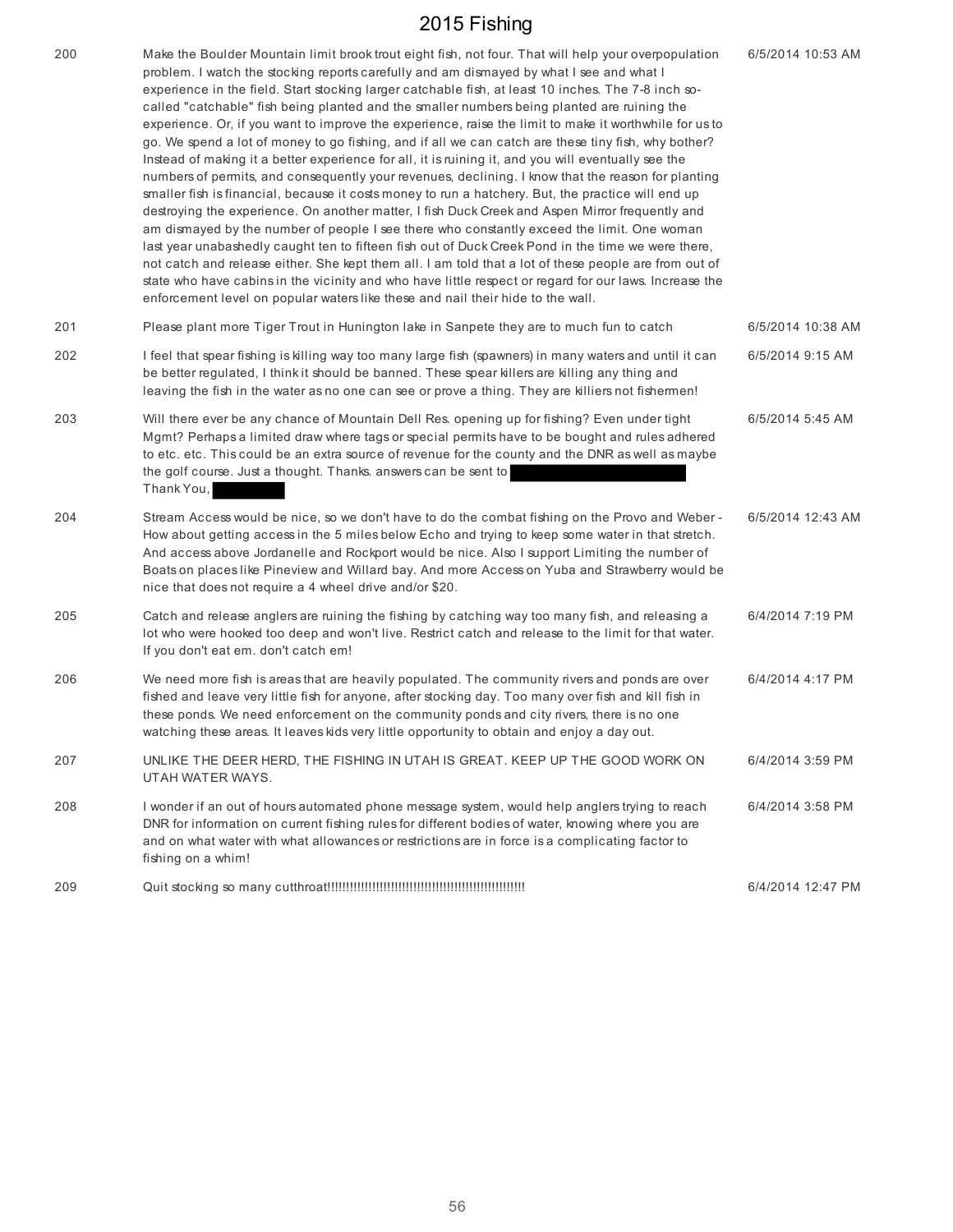210 1) Stop killing the 1000s of fish taken in your gill nets each year. Leave these fish for anglers. Conduct creel surveys or use underwater camera/videos to determine the information that is gathered by the gill nets. 2) Reduce the license fees proportionally to how many lakes' access are restricted. The Forest "Service", BLM, and DNR have restricted road access (or closed roads) to many fishable waters during certain portions of the year --- these restrictions are cheating the license holder out of fishing at desired waters. Additionally, many easy access waters now have an entrance fee (State Parks) --- but all many of us want to do is fish and we have already paid for a license to do so. Additional entrance fees take more of the working man's hard earned money and does nothing but fund taxpayer fattened parasites. 3) As long as the fees go up, and the take goes down, increase the size of the fish that are stocked and stock fertile pure-breed fish rather than sterile fish. Give reproductive fish a fighting chance to help re-populate the waters. If you want aggressive, sterile, hybrid fish to control trash fish then plant them; but, not at the expense of fertile pure-bred fish. 4) Your propaganda on the Boulder Mtn is baloney. The season is closed almost 1/2 the year --- if the fish are too small and overpopulated (as your propaganda suggests), then open the fishing season to year-round, increase the limit, and take off the only 2 trout over 14" restriction. Your hypocrisy on this subject is deafening. 5) Bring various species of trout/game fish to each DWR region so that the population can sample various fishing opportunities. The DWR doesn't promote brook trout (seems they agency is aggressively eradicating them) yet many anglers would prefer the opportunity to fish for nice brookies ... so, DWR poisoned Ferron Reservoir and ruined that opportunity ... shame on you!!!!! Thank you for experimenting with Kokanee. How about bringing them back to Panguitch Lake and Fish Lake for another try? Panguitch Lake fishing used to bring in 1000s of non-resident fishermen and their dollars --- and alot of those anglers loved the near-trophy kokanee in Panguitch Lake. Thanks,

211 Increase the max age for "youth" license to 14 yrs old 6/3/2014 9:43 PM

212 I think koosharem reservoir and fish lake need to be stocked more. Also at Johnson's reservoir it seems like all that is in there are suckers (trash fish) and tiger musky. This used to be a great trout fishing spot. Also there are thousands of suckers that spawn every year around the middle of June every year. I have yet to see the DWR do anything about those thousands of suckers. I would think netting and killing these suckers during the spawn would help reduce their numbers.

213 nothing 6/3/2014 8:38 PM 214 It would be great to be like Idaho and have fish in the freezer 6/3/2014 6:47 PM 215 I am a long time angler and guide here in this beautiful state we live in. I have been guiding fisher"persons" and hunters for almost two decades. Honestly, for the most part, the Utah DWR seems to truly care about the future fishing potential that can, with the help of many, only continue to get better. With that being said, who's uneducated decision was it to allow the use of bait fishing in Kolob reservoir? One of the last artificial only reservoirs we had left here in South west Utah. I can speak from experience, that was a very bad decision. The decline in quality fish, not to mention the increase in poaching I have personally witnessed has increased ten fold. The next time you make a decision that affects so many, please take the time to respect the ones who spend so much time promoting Utah's fisheries. 6/3/2014 4:01 PM

216 Start stocking Johnson Res. again. It is sad that what once was one of the best trout fisheries anywhere is now fished by a dozen people or so, pathetic actually. Make it a trout fishery again! 6/3/2014 3:37 PM 217 need to plant more rainbow in scovile res. and north Huntington res. 6/3/2014 1:22 PM 218 would like to see more catfish in southern ut. why no catfish....... **600 metabric 100 metabric 1200** metabri 219 Would it be possible for our DWR to manage our walleye lakes for walleye anglers? Walleye anglers buy fishing licenses too. This could possibly mean lowering stocking rates of rainbows at starvation, where rainbows feed heavily on perch in shallow water. 6/3/2014 11:47 AM 220 Get spinner fisherman off "artificial flies & lures" waters. They cheat, use worms, etc, and they don't pack our their garbage, they have a family picnic attitude and don't use proper fishing manners. If they followed the same rules as fly fisherman, I would support their presence. The middle Provo is getting bad. 6/3/2014 9:18 AM 221 Stock smallmouth bass and panfish in millsite reservoir the rock structure would be perfect for bass 6/3/2014 9:02 AM

habitat it would improve fishing there 222 Lower the fees, I dint hunt and it bugs me that I have to pay the extra fee just to fish. Make them 6/2/2014 9:22 PM

good for 1 year from the date of purchase.

223 Can anything be done to reduce the weeds at Mantua? Maybe introduce grass carp. Thanks for everything. I love fishing in Utah. 6/2/2014 3:11 PM

6/4/2014 12:39 PM

6/3/2014 9:22 PM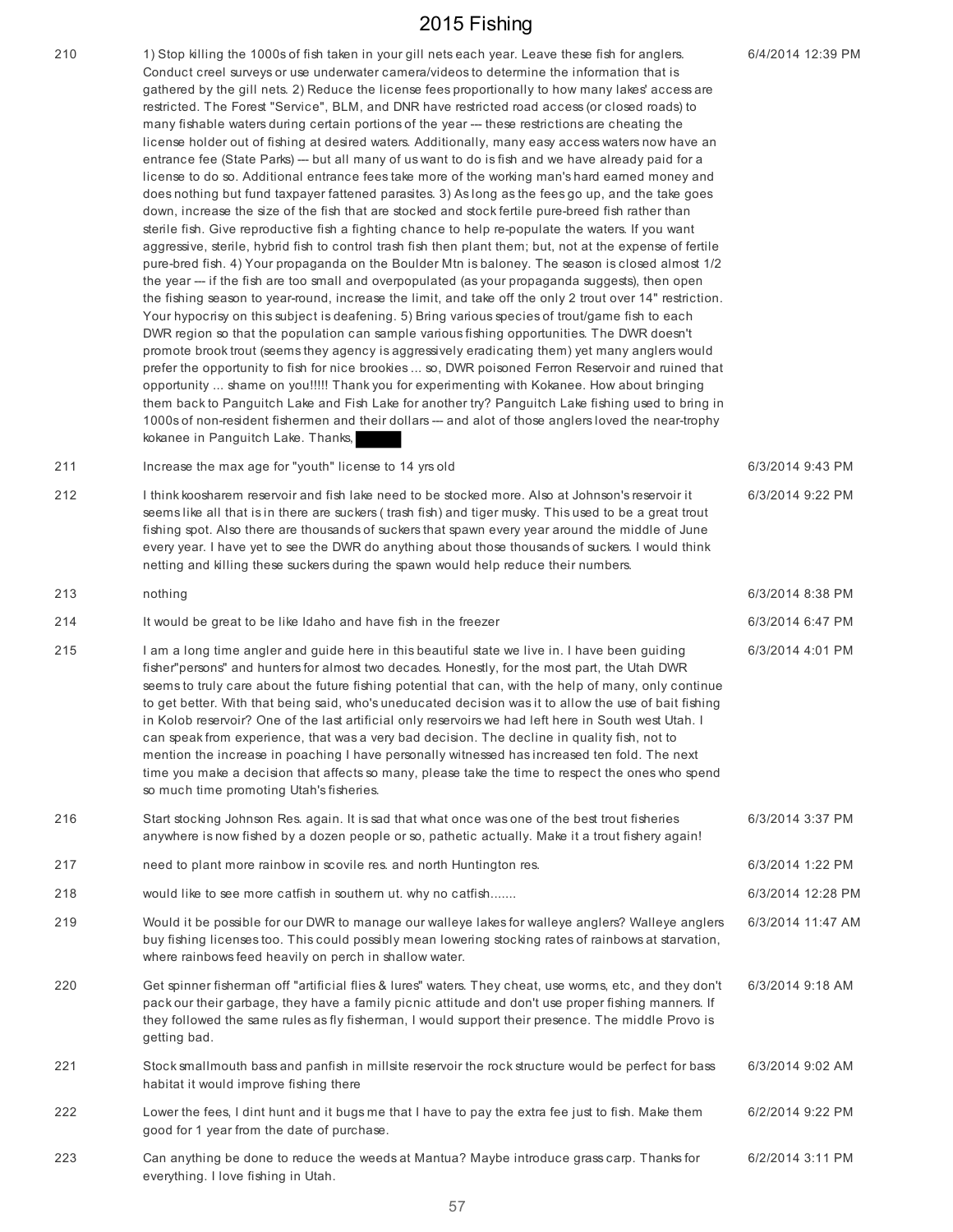| 224 | I am in a wheelchair and my biggest complaint is the access to the lake and reservoirs in Utah. I<br>think we need better access to them so more disable people like myself could take advantage of<br>the lakes and reservoirs in the state. Maybe by making places more handicap accessible.                                                                                                                                                                                                                                                                                                                                                                                                                                                                                                                                                                                                                                                                                                                                                                                                                                                                                                                                                                                                                                                                                                              | 6/2/2014 2:51 PM  |
|-----|-------------------------------------------------------------------------------------------------------------------------------------------------------------------------------------------------------------------------------------------------------------------------------------------------------------------------------------------------------------------------------------------------------------------------------------------------------------------------------------------------------------------------------------------------------------------------------------------------------------------------------------------------------------------------------------------------------------------------------------------------------------------------------------------------------------------------------------------------------------------------------------------------------------------------------------------------------------------------------------------------------------------------------------------------------------------------------------------------------------------------------------------------------------------------------------------------------------------------------------------------------------------------------------------------------------------------------------------------------------------------------------------------------------|-------------------|
| 225 | I am 76 years old. I have bought a license almost every year since I was a kid except for 2 years<br>when I was out of the country. I spend a lot of money traveling to a fishing area and especially at<br>Strawberry Res. I find the "slot requirement" prohibits me from bringing home at least one fish if it is<br>in the 15-22 inch range. Most times I go home without any fish. I propose I would be allowed to<br>bring at least one fish of any species home of any size so my wife and I could have a nice trout<br>dinner. I only fish one or two times a year. Sometimes I feel I shouldn't buy any more licenses<br>because it is just not worth it. Thank you for letting me give my opinion                                                                                                                                                                                                                                                                                                                                                                                                                                                                                                                                                                                                                                                                                                 | 6/2/2014 2:21 PM  |
| 226 | concerned about the snagging of walleye in the inlets during the spawn at Willard Bay. should be<br>closed again during that time                                                                                                                                                                                                                                                                                                                                                                                                                                                                                                                                                                                                                                                                                                                                                                                                                                                                                                                                                                                                                                                                                                                                                                                                                                                                           | 6/2/2014 2:14 PM  |
| 227 | the regulations on the Provo River are too complex. Also, Johnson Reservoir slot limits reduce<br>popularity and slot restrictions should be removed.                                                                                                                                                                                                                                                                                                                                                                                                                                                                                                                                                                                                                                                                                                                                                                                                                                                                                                                                                                                                                                                                                                                                                                                                                                                       | 6/2/2014 1:49 PM  |
| 228 | Need to remove the carp from lower fish creek we fished lower fish creek last fall and caught thirty<br>two carp in an hour                                                                                                                                                                                                                                                                                                                                                                                                                                                                                                                                                                                                                                                                                                                                                                                                                                                                                                                                                                                                                                                                                                                                                                                                                                                                                 | 6/2/2014 1:11 PM  |
| 229 | I would like to see the position limit changed. So in doesn't include the fish you have at home.<br>Many people like to freeze them or bottle them as food storage for consumption year round. I would<br>also suggest planting walleye in piute res. to help with the chub population. the structure in piute is<br>great for them.                                                                                                                                                                                                                                                                                                                                                                                                                                                                                                                                                                                                                                                                                                                                                                                                                                                                                                                                                                                                                                                                        | 6/2/2014 12:42 PM |
| 230 | Love the community fisheries in Washington county! Very fun and popular with families. My kids<br>enjoy catching the big trout. Maybe add a few more ponds as most are getting crowded. Great to<br>see so many enjoying nature and fishing.                                                                                                                                                                                                                                                                                                                                                                                                                                                                                                                                                                                                                                                                                                                                                                                                                                                                                                                                                                                                                                                                                                                                                                | 6/2/2014 9:04 AM  |
| 231 | When fish are becoming over populated in a fishery, as they are in the Boulder area. I would<br>suggest it is better to increase the limits and/or reduce the size restrictions, ect. in place of using<br>Rotenone or other chemicals. It's cheaper and the fish can be enjoyed by fisherman not just<br>wasted. With a little bit of advertisement or notification I believe it can be an effective method. In<br>other words now that I know the fish numbers need to be reduced I'll spreed the word and I'm<br>already planning a trip to Boulder Mountain. Thanks for monitoring and managing our fish in this<br>State. With today's technology we need to make it possible for you to send "temporary" rule<br>changes (for management purposes) via facebook, twitter, ect. Kind of like stores do to increase<br>their business. For example on a holiday weekend if there is an area where more fish need to be<br>taken you could send, through mass media, "This weekend only May 23rd thru May 26th all size<br>restrictions are lifted and bag limits have been increased from 8 to 16 at Oak Creek Reservoir."<br>Something like that, you get the idea. This would allow rule changes to take effect quicker and be<br>in effect at times when many people will be in the field. I feel this would give more immediate<br>results and make management easier. Thanks again for all you do. | 6/2/2014 8:29 AM  |
| 232 | I like a variety of fish Reduce rainbow trout Increase Kokanee and other fish types                                                                                                                                                                                                                                                                                                                                                                                                                                                                                                                                                                                                                                                                                                                                                                                                                                                                                                                                                                                                                                                                                                                                                                                                                                                                                                                         | 6/1/2014 11:09 PM |
| 233 | Keep stocking the boulders love fishing them (don't hold back) it would be a bigger mistake to do<br>SO <sub>1</sub>                                                                                                                                                                                                                                                                                                                                                                                                                                                                                                                                                                                                                                                                                                                                                                                                                                                                                                                                                                                                                                                                                                                                                                                                                                                                                        | 6/1/2014 10:27 PM |
| 234 | I would love to be able to get a license that is good in Utah and Idaho.                                                                                                                                                                                                                                                                                                                                                                                                                                                                                                                                                                                                                                                                                                                                                                                                                                                                                                                                                                                                                                                                                                                                                                                                                                                                                                                                    | 6/1/2014 9:52 PM  |
| 235 | the fishing in Utah has not been good and i would brother take my fishing out of state were the<br>fishing and hunting is better regulated and they fisherman and get better access to streams                                                                                                                                                                                                                                                                                                                                                                                                                                                                                                                                                                                                                                                                                                                                                                                                                                                                                                                                                                                                                                                                                                                                                                                                              | 6/1/2014 9:24 PM  |
| 236 | Start stocking lake Mary.                                                                                                                                                                                                                                                                                                                                                                                                                                                                                                                                                                                                                                                                                                                                                                                                                                                                                                                                                                                                                                                                                                                                                                                                                                                                                                                                                                                   | 6/1/2014 8:13 PM  |
| 237 | Sand Hollow needs to be improved as a Bass Fishery. Increase habitat and introduce a food<br>species like shad to promote better growth. Sand Hollow has the potential to be one of the best<br>Bass Lakes in the state but needs help.                                                                                                                                                                                                                                                                                                                                                                                                                                                                                                                                                                                                                                                                                                                                                                                                                                                                                                                                                                                                                                                                                                                                                                     | 6/1/2014 7:36 PM  |
| 238 | Down south (Sandhollow, Quail, and Gunlock) the Bluegill, and Crappie limits need to be reduced.<br>These are forage fish for the bass and no one needs to catch and keep so many. I saw a shore<br>angler this week catching and throwing the crappie into the dirt (Gunlock). He claimed he caught<br>27 the day before. The Park Rangers need to be more pro active on checking on people fishing<br>and people from Nevada come over here and rape the resources pretty hard. They would not drive<br>that far for nothing. I have not been asked to produce a fishing license or show my catch in at least<br>ten years.                                                                                                                                                                                                                                                                                                                                                                                                                                                                                                                                                                                                                                                                                                                                                                               | 6/1/2014 6:16 PM  |
| 239 | more options with fishing licenses. For instance, 1 week license, 1 month license.                                                                                                                                                                                                                                                                                                                                                                                                                                                                                                                                                                                                                                                                                                                                                                                                                                                                                                                                                                                                                                                                                                                                                                                                                                                                                                                          | 6/1/2014 5:44 PM  |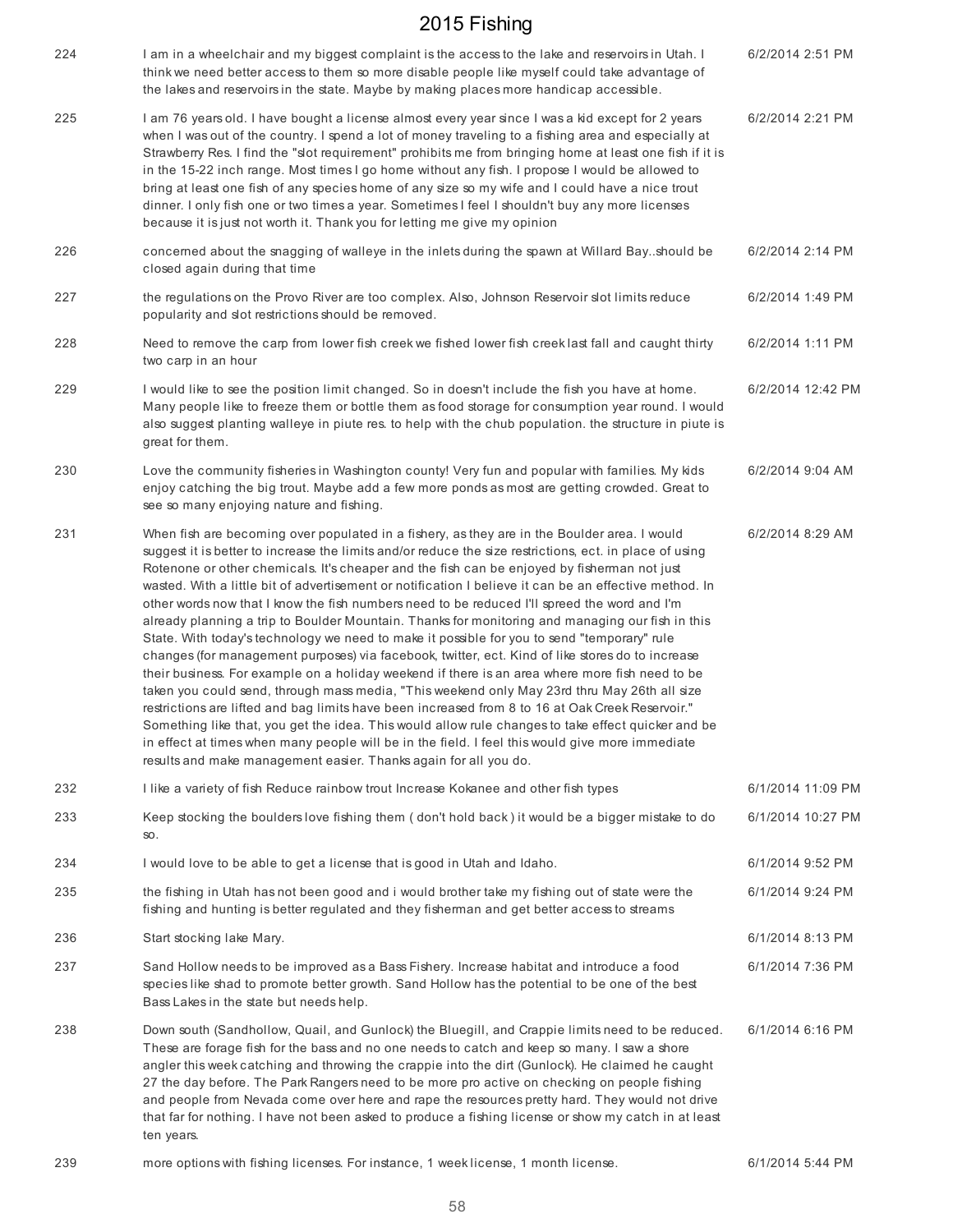| 240 | Change Kolob Res back to a trophy lake with lure and fly only. We need at least one in southern<br>Utah.                                                                                                                                                                                                                                                                                                                                                                                                                                                                                                                                                                                                                                                                                                                                                                                                                                                                                                                                                                                                                                                                               | 6/1/2014 5:01 PM   |
|-----|----------------------------------------------------------------------------------------------------------------------------------------------------------------------------------------------------------------------------------------------------------------------------------------------------------------------------------------------------------------------------------------------------------------------------------------------------------------------------------------------------------------------------------------------------------------------------------------------------------------------------------------------------------------------------------------------------------------------------------------------------------------------------------------------------------------------------------------------------------------------------------------------------------------------------------------------------------------------------------------------------------------------------------------------------------------------------------------------------------------------------------------------------------------------------------------|--------------------|
| 241 | as well as the lakes in souther as well as the lakes in southern Utah                                                                                                                                                                                                                                                                                                                                                                                                                                                                                                                                                                                                                                                                                                                                                                                                                                                                                                                                                                                                                                                                                                                  | 6/1/2014 4:54 PM   |
| 242 | I think there should be a reduced fee for fishing at State Parks. For example, if I want to go fishing<br>from the shore at Sand Hollow, paying \$10 for a couple hours is a bit steep. Have some sort of<br>"fishing only" option                                                                                                                                                                                                                                                                                                                                                                                                                                                                                                                                                                                                                                                                                                                                                                                                                                                                                                                                                     | 6/1/2014 4:14 PM   |
| 243 | two pole permit (have not heard results), enforce no wake areas in lost creek, increase surveys on<br>boat safety items (pfds), review thinking on no motor areas to possibly allow electric motors at some<br>lake(Mirror lake ect) Great idea to ask public input thanks                                                                                                                                                                                                                                                                                                                                                                                                                                                                                                                                                                                                                                                                                                                                                                                                                                                                                                             | 6/1/2014 3:28 PM   |
| 244 | size restrictions on smallmouth & largemouth bass at lake powell, over all size is terrible! minnows<br>more like it!                                                                                                                                                                                                                                                                                                                                                                                                                                                                                                                                                                                                                                                                                                                                                                                                                                                                                                                                                                                                                                                                  | 6/1/2014 3:06 PM   |
| 245 | I would like to see tiger trout stocked into strawberry res.                                                                                                                                                                                                                                                                                                                                                                                                                                                                                                                                                                                                                                                                                                                                                                                                                                                                                                                                                                                                                                                                                                                           | 6/1/2014 3:03 PM   |
| 246 | Allow ice-fisherman at Strawberry to keep all trout (no size restrictions). Fish die when reeled up<br>from deeper waters. Let fishermen keep them in the winter.                                                                                                                                                                                                                                                                                                                                                                                                                                                                                                                                                                                                                                                                                                                                                                                                                                                                                                                                                                                                                      | 6/1/2014 2:41 PM   |
| 247 | I dont particularly like the idea of introduced hybrid fish species. I would like to see more effort<br>toward protecting native trout habitat.                                                                                                                                                                                                                                                                                                                                                                                                                                                                                                                                                                                                                                                                                                                                                                                                                                                                                                                                                                                                                                        | 6/1/2014 12:35 PM  |
| 248 | I enjoy fishing for fish other than trout. It seems like every lake in Utah is a trout fishery. Take Red<br>Fleet for example. I hear that DWR wants to remove the walleye from this lake. WHY? I would love<br>to be able to have a good predator fishery near my home. If you don't want to stock the lake with<br>trout to feed the predators, I understand, but why not stock it with feeder fish such as shad or<br>shiners?                                                                                                                                                                                                                                                                                                                                                                                                                                                                                                                                                                                                                                                                                                                                                      | 6/1/2014 11:37 AM  |
| 249 | Keep adding more rainbows in the berry for people to catch and eat. These rainbows keep the fish<br>eaters and families going there. Like me! Also implement an anglers ethics course. There is far too<br>much crowding at many waters. Some anglers just have no courtesy for others and this really ruins<br>the fun for the others.                                                                                                                                                                                                                                                                                                                                                                                                                                                                                                                                                                                                                                                                                                                                                                                                                                                | 6/1/2014 6:53 AM   |
| 250 | Pineview needs to let you keep tiger muskies again. Community ponds need to have the general<br>state limit for trout and bass and maybe put in a regulation for 5 or 6 blue gill, crappie, and perch                                                                                                                                                                                                                                                                                                                                                                                                                                                                                                                                                                                                                                                                                                                                                                                                                                                                                                                                                                                  | 6/1/2014 12:37 AM  |
| 251 | All during the 1970's I fished Porcupine reservoir, limit was 8 fish/day, with my whole family, kids<br>too, could catch Kokanee salmon in a small boat trolling all day every weekend, never fail. Made<br>my kids love fishing. Then you increased the limit to 21 kokanee/day and also opened it up for ice<br>fishing. People took their families and literally took thousands out every winter for a few years. After<br>that the fishing went totally downhill to what it is now, fairly lousy and slow fishing. Yeah, for a<br>couple of years we found a few 18" kokanee, but just a few. They used to cycle in size from 9-10"<br>up to 15-16" depending on the year. Great fishing and great eating. Fun for all. Oh yeah, caught<br>lots of brown and cutthroat trout, some really good size, at this same time, and so did people on the<br>bank. Look, when something remains the same year after year for over 10 years and then suddenly<br>the rules change and almost as suddenly the fishing deteriorates, well I think you get my point! So<br>please fix what you messed up at Porcupine and get it back to a great place to fish for a family in a<br>small boat? | 5/31/2014 11:20 PM |
| 252 | I would like to thank the DWR fisheries team. I believe that fishing in the state of Utah is better<br>managed and more successful that at any other time in my 46 years that I have been fishing in<br>Utah. I am a spear fishermen and I am very excited about all of the new opportunities that we have<br>here in Utah. Speaking from my personal experience as a spear fisherman 90% of the fish I harvest<br>each year are carp or other rough fish. I would like to see all of the waters in Utah where the harvest<br>of sport fish is allowed that the same opportunities are available to the spear fishermen. I don't<br>understand the reason for not allowing the harvest of bass by spear fishermen during the months of<br>May and June if a angler is allowed to keep the legal limit of bass why would it be different for any<br>method if it still follows the same harvest limit? I hope that you will please consider this in your<br>future plans. Thanks for all that you do.                                                                                                                                                                                   | 5/31/2014 9:44 PM  |
| 253 | State wide crappie limit to 20 or 25                                                                                                                                                                                                                                                                                                                                                                                                                                                                                                                                                                                                                                                                                                                                                                                                                                                                                                                                                                                                                                                                                                                                                   | 5/31/2014 7:49 PM  |
| 254 | The current method of measuring fish for size limit regulations by having to pinch the tail seems<br>unnecessarily cumbersome, time consuming and unsafe for the fish, especially if the fish has to be<br>returned after the handling. It's like measuring a person by having them step on their tippy toes. A<br>simple measurement to the tips should be sufficient. If the tail or snout is obviously deformed for<br>whatever reason so be it. How about more free fishing days. (One Saturday per month? Per                                                                                                                                                                                                                                                                                                                                                                                                                                                                                                                                                                                                                                                                     | 5/31/2014 6:33 PM  |

quarter?) My wife enjoys fishing once in a while, but not enough to buy a yearly license.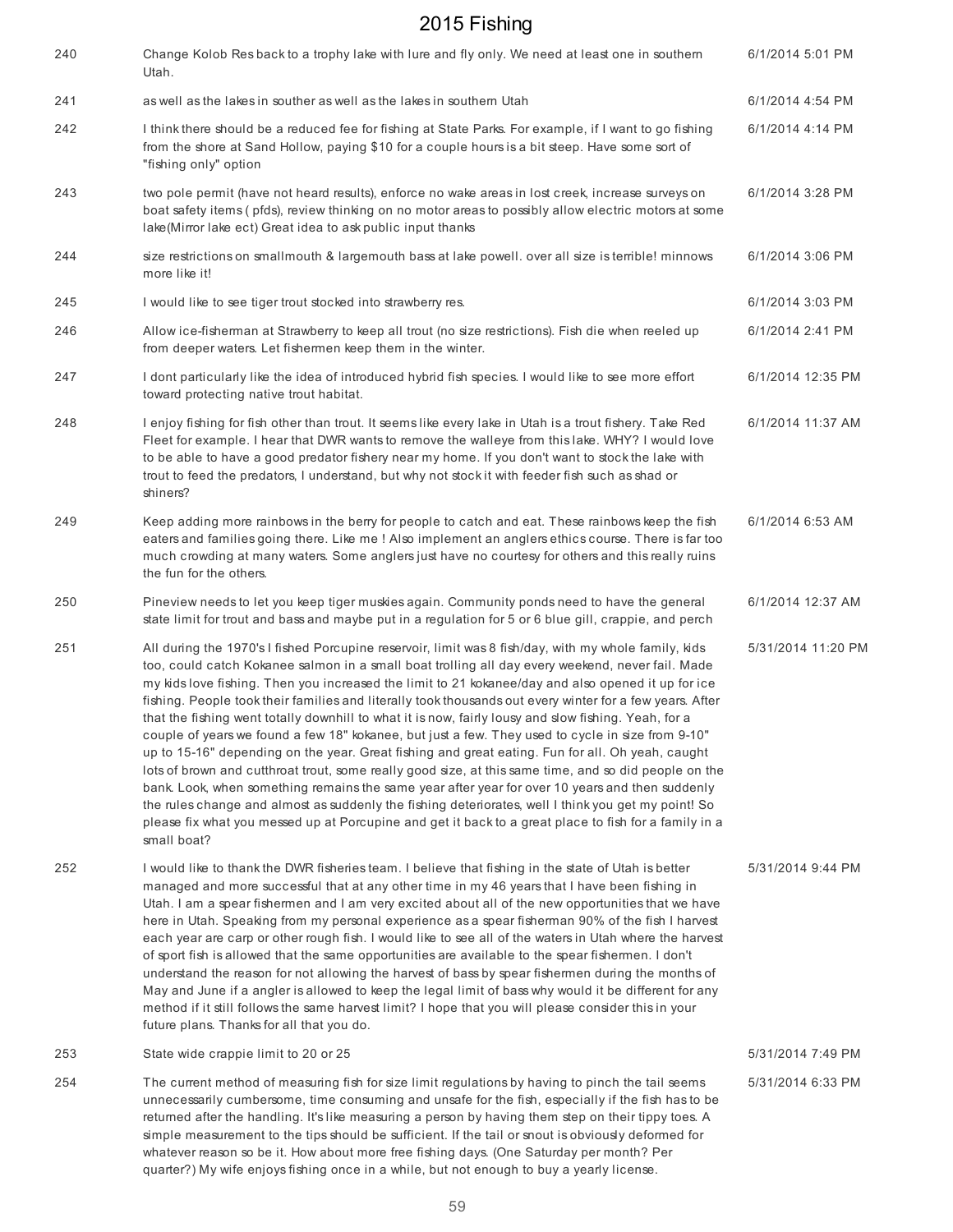| 255 | Catch and release on cutthroats statewide. More liberal limits on small brown trout between 8 and<br>13 inches on the Ogden river, Blacksmith Fork, Logan and middle Provo Rivers, catch and release<br>only for 16 inches and larger on these waters. No fishing on redds for spawning trout. Limiting size<br>of anglers groups on the middle Provo and Weber rivers to 4 anglers. Large groups, classes and<br>combat fishing is detracting from experience. Maybe use the last digit of fishing license to<br>determine if you can fish on these waters. If it ends in an odd number you can only fish the middle<br>Provo on odd days.                                                                                                                                                                                                                                             | 5/31/2014 4:56 PM  |
|-----|-----------------------------------------------------------------------------------------------------------------------------------------------------------------------------------------------------------------------------------------------------------------------------------------------------------------------------------------------------------------------------------------------------------------------------------------------------------------------------------------------------------------------------------------------------------------------------------------------------------------------------------------------------------------------------------------------------------------------------------------------------------------------------------------------------------------------------------------------------------------------------------------|--------------------|
| 256 | 1. Too few wipers in Willard Bay. Propose closed season for adults, one fish for under 12. 2. Hyrum<br>has too many small fish, too many people keeping limits. Close season for 2 years for adults and<br>have a 3 fish limit on children. Thanks,                                                                                                                                                                                                                                                                                                                                                                                                                                                                                                                                                                                                                                     | 5/31/2014 4:22 PM  |
| 257 | As in all cases, the DWR or appropriate regulator should look/review the increase in allowable<br>possession of fish on Oak Creek on an annual basis, thus allowing for future adjustments to the total<br>limit based upon the population and growth of the remaining brooks. Thanks for your efforts<br>throughout the state. Stocking small community reservoirs allows for kids (including my grandkids)<br>to experience the joy of fishing and spending time with family members. Being able to catch a<br>variety of fish and the opportunity to catch large ones as well is greatly appreciated by us old folks.<br>It also allows me to teach scouts the proper values in fishing and invite out-of-state guests to enjoy<br>the Utah outdoors as well.                                                                                                                        | 5/31/2014 11:23 AM |
| 258 | Better fishing website with more updated, accurate information about reservoirs and fishing action.<br>Of course fishing from a boat is better in any water, but the common person fishes from shore. More<br>emphasis should be on how shore fishing is. Also, alot of information about the stature of reservoirs<br>seem to be outdated. Example: Bullock Reservoir is made out to be some sort of really special<br>place, but it is a joke. No decent camping, hardly anywhere to fish from shore, no cover, and<br>without any real decent fish. Instead of always just focusing on the positives about a certain water,<br>the descriptions should warn anglers about any negative aspects as well, so we can make an<br>informed decision. Again, the common angler can get quite frustrated to drive hours and hours<br>away to a water that is not like what it is described. | 5/31/2014 10:41 AM |
| 259 | The streams in utah have losts off little fish. What about increasing the limit of fish from 8" down                                                                                                                                                                                                                                                                                                                                                                                                                                                                                                                                                                                                                                                                                                                                                                                    | 5/31/2014 8:55 AM  |
| 260 | More fish stocking of Central Utah lakes. These lakes seem to be either over fished or under stocked.                                                                                                                                                                                                                                                                                                                                                                                                                                                                                                                                                                                                                                                                                                                                                                                   | 5/30/2014 11:53 PM |
| 261 | The community ponds need better Control as to people fishing illegally or littering. and bird<br>control at these ponds would be a benefit to everyone in the fishing community                                                                                                                                                                                                                                                                                                                                                                                                                                                                                                                                                                                                                                                                                                         | 5/30/2014 11:35 PM |
| 262 | Lower the fishing license fee. The current cost of an annual license is too high.                                                                                                                                                                                                                                                                                                                                                                                                                                                                                                                                                                                                                                                                                                                                                                                                       | 5/30/2014 10:46 PM |
| 263 | Utah laws are the most stupid one I have ever heard I will pay to fish out of state                                                                                                                                                                                                                                                                                                                                                                                                                                                                                                                                                                                                                                                                                                                                                                                                     | 5/30/2014 9:43 PM  |
| 264 | i moved to ogden utah in 2005 from the western slope of colorado and the reason was a good job<br>and all the fisheries. i am an avid and knowledgable angler who has caught and released many<br>large fish since then, i am proud of the fisheries managment here in utah and am an advocate of<br>selective harvest good job, i cant say the same for big game management being from colorado.<br><b>THANKS</b>                                                                                                                                                                                                                                                                                                                                                                                                                                                                      | 5/30/2014 8:56 PM  |
| 265 | stop the bait fishing on kolob lake. keep the lake flies and lures only.                                                                                                                                                                                                                                                                                                                                                                                                                                                                                                                                                                                                                                                                                                                                                                                                                | 5/30/2014 8:40 PM  |
| 266 | I would like to be able to keep 1 cut throat trout between 15" and 22" from strawberry. I love to fish<br>the lake but I mainly catch fish in this size range.                                                                                                                                                                                                                                                                                                                                                                                                                                                                                                                                                                                                                                                                                                                          | 5/30/2014 7:12 PM  |
| 267 | Cheaper 3-4, or 7 day out of state permits. More revenue would be coming in from our tourists                                                                                                                                                                                                                                                                                                                                                                                                                                                                                                                                                                                                                                                                                                                                                                                           | 5/30/2014 7:10 PM  |
| 268 | Not at this time                                                                                                                                                                                                                                                                                                                                                                                                                                                                                                                                                                                                                                                                                                                                                                                                                                                                        | 5/30/2014 6:52 PM  |
| 269 | Would a program to acquire more stream/river areas & combine this with more stream<br>enhancement work. Would also support more lakes managed with limited harvest to increase trophy<br>populations.                                                                                                                                                                                                                                                                                                                                                                                                                                                                                                                                                                                                                                                                                   | 5/30/2014 6:35 PM  |
| 270 | The crappie fishing in Willard Bay should be closed to keeping of Crappie in the month of May,<br>this would allow a good spawn and increase the Crappie population in the lake making is easier to<br>catch them year round. The fresh hatch of Crappie would also help feed the Walleye and Wiper. Or<br>maybe just close the marinas to fishing in the month of May and maybe just to boaters, tubers, etc.<br>This would allow for the bank fishermen to still catch fish a little easier but still not catch so many<br>as to ruin the spawn.                                                                                                                                                                                                                                                                                                                                      | 5/30/2014 5:19 PM  |
| 271 | Two things, one, too many fishing regulations, two, why can't the division let seniors 65 and over<br>fish free like our neighboring state Colorado?                                                                                                                                                                                                                                                                                                                                                                                                                                                                                                                                                                                                                                                                                                                                    | 5/30/2014 5:14 PM  |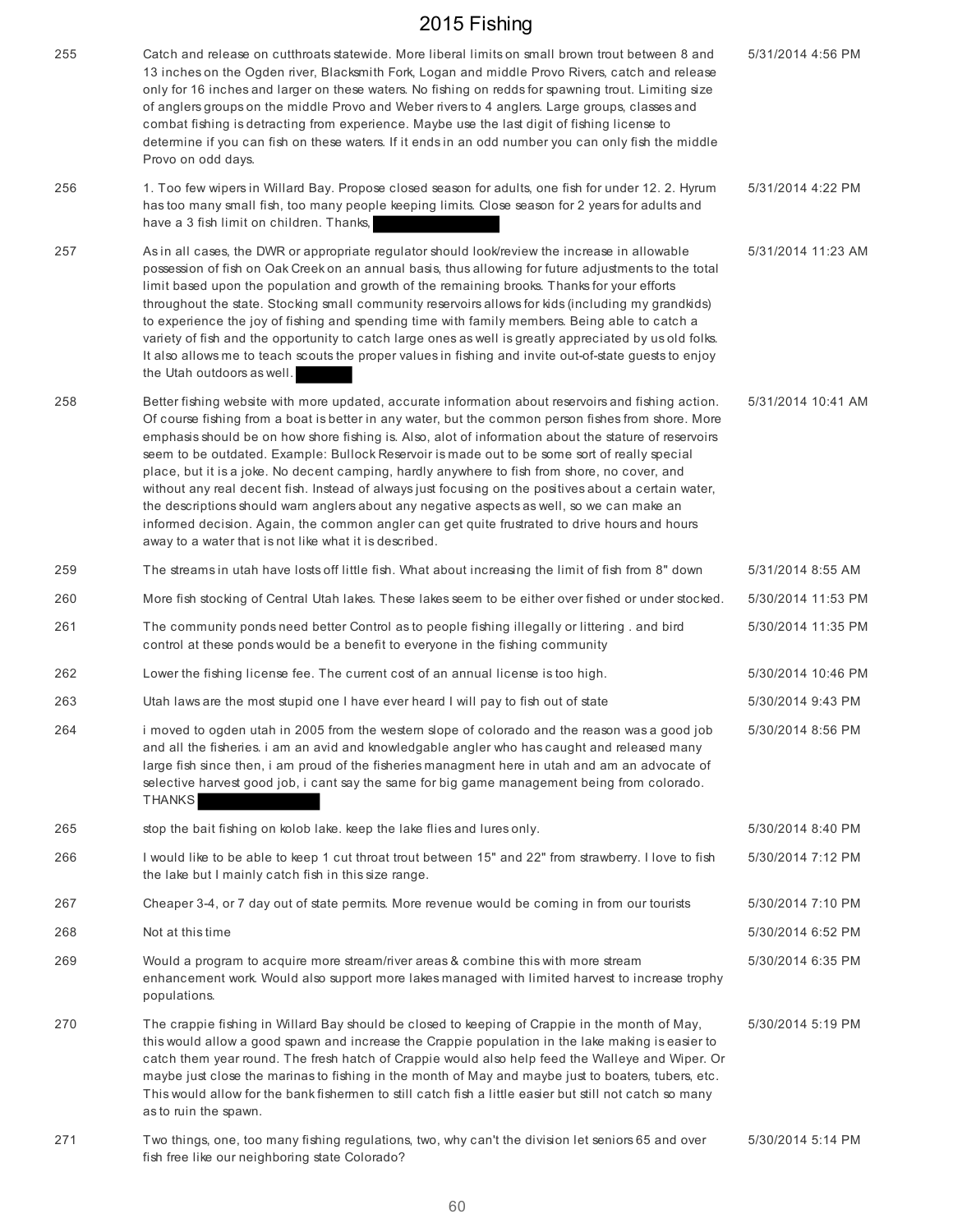| 272 | Is there already or could there be fishing maps and information more available for senior citizens,<br>especially for those of us who have permanent fishing permits? And could someone please email<br>be a response to<br>Thanks,                                                                                                                                                                                                                                                                                                                                                                                                                                                                                                                                                                                                                                                                                                                                                                                                                                                                                                                                                                                                                                                                                                                                                                                                                                                                                                                                                                                                                                                                                                                                                                                                                                                                                                                                                                                                                                                                               | 5/30/2014 5:08 PM  |
|-----|-------------------------------------------------------------------------------------------------------------------------------------------------------------------------------------------------------------------------------------------------------------------------------------------------------------------------------------------------------------------------------------------------------------------------------------------------------------------------------------------------------------------------------------------------------------------------------------------------------------------------------------------------------------------------------------------------------------------------------------------------------------------------------------------------------------------------------------------------------------------------------------------------------------------------------------------------------------------------------------------------------------------------------------------------------------------------------------------------------------------------------------------------------------------------------------------------------------------------------------------------------------------------------------------------------------------------------------------------------------------------------------------------------------------------------------------------------------------------------------------------------------------------------------------------------------------------------------------------------------------------------------------------------------------------------------------------------------------------------------------------------------------------------------------------------------------------------------------------------------------------------------------------------------------------------------------------------------------------------------------------------------------------------------------------------------------------------------------------------------------|--------------------|
| 273 | I would like to see the same size limits on rainbow trout at Strawberry as for the cutthroat.                                                                                                                                                                                                                                                                                                                                                                                                                                                                                                                                                                                                                                                                                                                                                                                                                                                                                                                                                                                                                                                                                                                                                                                                                                                                                                                                                                                                                                                                                                                                                                                                                                                                                                                                                                                                                                                                                                                                                                                                                     | 5/30/2014 4:29 PM  |
| 274 | Starvation is a concern of mine. The perch population is struggling. I understand that low water<br>years plays a huge part in the "cycle" of perch. However, in my opinion a limit of 50 perch a day<br>per angler is ridiculous. No way a family (even a Utah family) could consume 50 perch a day, let<br>alone one angler. I have been fishing starvation for over 25 years and yes my desired fish to target<br>is walleye. However I feel that this lake can sustain good walleye, small mouth bass, and trout as<br>long as there is a good feed source. I have been told by the "experts" that the rainbows being<br>planted in the reservoir will not compete with the walleye for food because they don't eat bait fish.<br>Well those "experts" are wrong. I have caught numerous trout with juvenile perch in them. I propose<br>that state puts a catch and release only regulation on perch for three years (or until perch<br>populations increase which ever comes first), increase walleye limits from 10 fish to 12 with one<br>over 24 inches per angler, increase bass limits by two fish per day per angler, and increase trout<br>limits by two fish per day per angler. Without a healthy perch population this body of water will<br>struggle and every game fish including trout will not grow at the rates we have seen the past five<br>years. I understand that the perch was introduced illegally, but since being introduced the fishery<br>has become a top notch fishery for walleye, bass, and trout. Lets do what we can to as anglers and<br>managers to help this fishery through this hard time ahead. If we cannot add more perch to the<br>system through planting, then we need to reduce the amount of fish that prey on them. The state<br>can reduce the number of trout by limiting the number of trout being planted, and anglers need to<br>be encouraged to take more walleye and bass out with higher limits. Thank you to the state for<br>putting this survey together for anglers like me to voice our concerns and opinions. Sincerely a<br>concerned angler. | 5/30/2014 3:20 PM  |
| 275 | I think you need a biger limit for joes valley reservoir, scofield reservoir stop winter fishing these<br>lakes. It is not worth the money or time to haul your boat to a lake where you can only keep four<br>fish. And the<br>laws that apply for these waters. When you only plant fish that you have to put<br>back.                                                                                                                                                                                                                                                                                                                                                                                                                                                                                                                                                                                                                                                                                                                                                                                                                                                                                                                                                                                                                                                                                                                                                                                                                                                                                                                                                                                                                                                                                                                                                                                                                                                                                                                                                                                          | 5/30/2014 2:51 PM  |
| 276 | I notice that up until 30-MAY-2014 only rainbow trout are being stocked in Utah County waters. I<br>struggle to travel and would like the chance to catch Brook, cutthroat and Tiger trout locally. If<br>these species are not a problem in these waters, would the DWR consider stocking some?                                                                                                                                                                                                                                                                                                                                                                                                                                                                                                                                                                                                                                                                                                                                                                                                                                                                                                                                                                                                                                                                                                                                                                                                                                                                                                                                                                                                                                                                                                                                                                                                                                                                                                                                                                                                                  | 5/30/2014 2:41 PM  |
| 277 | The pleasure boaters with their ski and jet boats create wakes in the small reservoirs that make it<br>unsafe for fishing in the smaller boats. There is no enforcement of rules, stringers usually contain<br>more fish than allowed, and I would assume the majority of people are fishing without licenses.<br>The fines you can generate from tickets should more than offset the cost of additional<br>enforcement.                                                                                                                                                                                                                                                                                                                                                                                                                                                                                                                                                                                                                                                                                                                                                                                                                                                                                                                                                                                                                                                                                                                                                                                                                                                                                                                                                                                                                                                                                                                                                                                                                                                                                          | 5/30/2014 2:28 PM  |
| 278 | stock the community ponds with bigger than 12" trout, these 7 to 9" trout are a waste of money                                                                                                                                                                                                                                                                                                                                                                                                                                                                                                                                                                                                                                                                                                                                                                                                                                                                                                                                                                                                                                                                                                                                                                                                                                                                                                                                                                                                                                                                                                                                                                                                                                                                                                                                                                                                                                                                                                                                                                                                                    | 5/30/2014 2:25 PM  |
| 279 | Regulations regarding ranges for fish size are too confusing.                                                                                                                                                                                                                                                                                                                                                                                                                                                                                                                                                                                                                                                                                                                                                                                                                                                                                                                                                                                                                                                                                                                                                                                                                                                                                                                                                                                                                                                                                                                                                                                                                                                                                                                                                                                                                                                                                                                                                                                                                                                     | 5/30/2014 1:35 PM  |
| 280 | We need more rainbows at Strawberry. Increase the wipers at Willard and create a fish hatching<br>station for warm water fish such as bass, crappie, sunfish, etc                                                                                                                                                                                                                                                                                                                                                                                                                                                                                                                                                                                                                                                                                                                                                                                                                                                                                                                                                                                                                                                                                                                                                                                                                                                                                                                                                                                                                                                                                                                                                                                                                                                                                                                                                                                                                                                                                                                                                 | 5/30/2014 1:27 PM  |
| 281 | 2 free fish days a year would be awesome (another in the fall) to get my wife more interested.                                                                                                                                                                                                                                                                                                                                                                                                                                                                                                                                                                                                                                                                                                                                                                                                                                                                                                                                                                                                                                                                                                                                                                                                                                                                                                                                                                                                                                                                                                                                                                                                                                                                                                                                                                                                                                                                                                                                                                                                                    | 5/30/2014 12:39 PM |
| 282 | Are the 2 pole restrictions going to be dropped and allowed to be used in 2015 without additional<br>fees charged?                                                                                                                                                                                                                                                                                                                                                                                                                                                                                                                                                                                                                                                                                                                                                                                                                                                                                                                                                                                                                                                                                                                                                                                                                                                                                                                                                                                                                                                                                                                                                                                                                                                                                                                                                                                                                                                                                                                                                                                                | 5/30/2014 12:10 PM |
| 283 | I would like to see the state do more to increase angler access along streams that run through<br>private property. I am still very unhappy that the legislature gave back to the land owners full<br>control over the use of the riverways even though the water is a public resource with due respect for<br>water rights. Many growing angler businesses as well as anglers were overruled by the power of the<br>land holders in the legislature as well as the Herbert relatives who own lands locking up prime<br>waterways.                                                                                                                                                                                                                                                                                                                                                                                                                                                                                                                                                                                                                                                                                                                                                                                                                                                                                                                                                                                                                                                                                                                                                                                                                                                                                                                                                                                                                                                                                                                                                                                | 5/30/2014 12:00 PM |
| 284 | I totally understand the need and want for rules Life is all about rules, but what gets me, is the<br>DWR always wanting to implement rules they cannot enforce. Also, my thoughts on spear fishing<br>This is not fishing, it is hunting PERIOD !!! This so called sport in my mind, has been detrimental<br>to some fisheries#1 reason, DWR can't police what takes place under the water. Spear fisherman<br>are killing fish for the sake of target practice and leave them on the bottom for crawdads to eat.<br>They should keep it focused on carp only, make them purchase a hunting tag and only open the                                                                                                                                                                                                                                                                                                                                                                                                                                                                                                                                                                                                                                                                                                                                                                                                                                                                                                                                                                                                                                                                                                                                                                                                                                                                                                                                                                                                                                                                                                | 5/30/2014 11:48 AM |

hunt for week... Just like other hunts.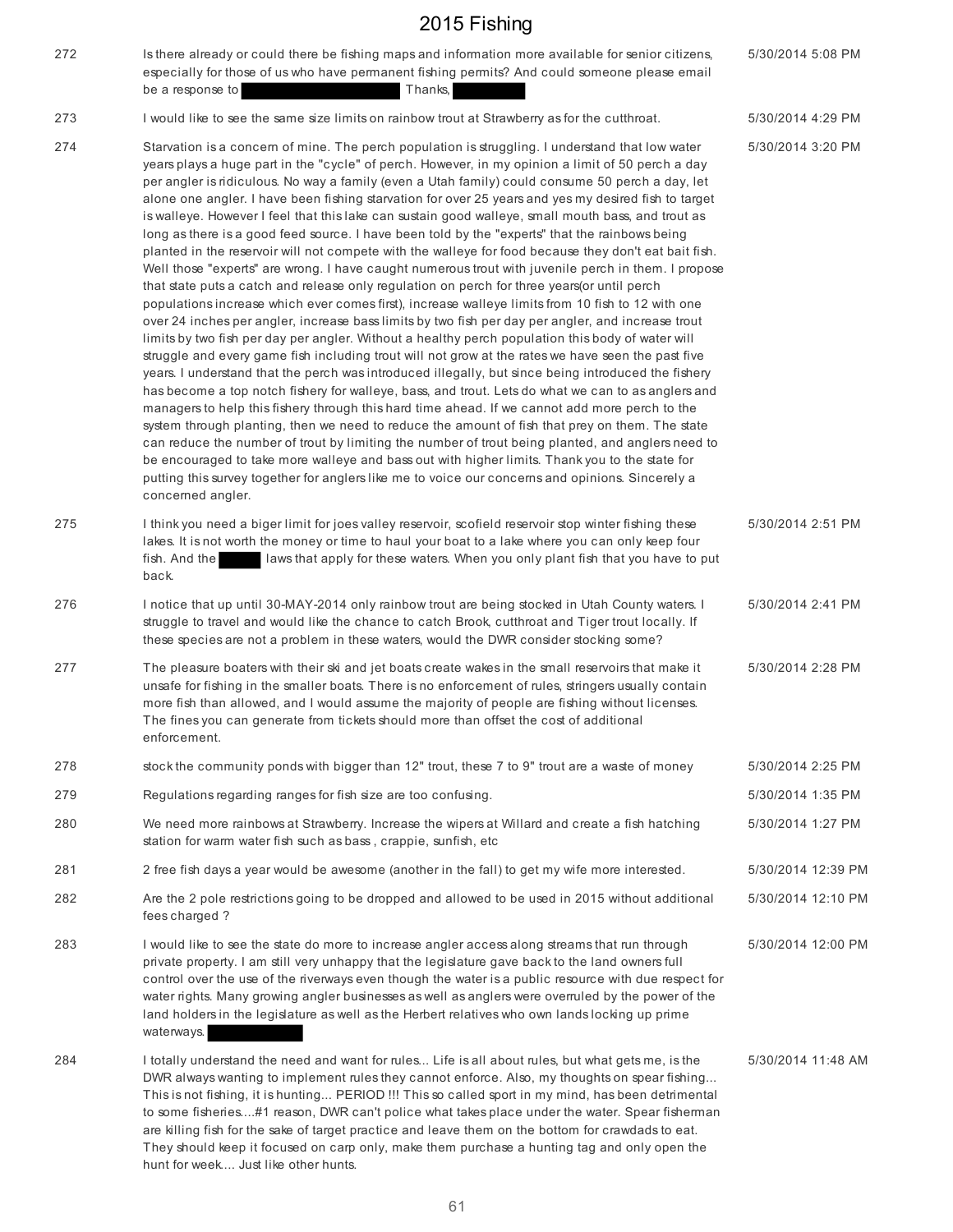| 285 | I think regular anglers, who renew their licenses before expiration each year, should receive a<br>discount. This would encourage renewals and increase revenue enough to pay for the discounts.                                                                                                                                                                                                                                                                                                                                                                                                                                                                                                                                                                                                                                                                                                                                                                                                                                                                                                                                                                                                                                                                                                                                                                                                                                                                                                                                                                                                                                                                                                                                                                                                                                                                                                                                                                  | 5/30/2014 11:30 AM |
|-----|-------------------------------------------------------------------------------------------------------------------------------------------------------------------------------------------------------------------------------------------------------------------------------------------------------------------------------------------------------------------------------------------------------------------------------------------------------------------------------------------------------------------------------------------------------------------------------------------------------------------------------------------------------------------------------------------------------------------------------------------------------------------------------------------------------------------------------------------------------------------------------------------------------------------------------------------------------------------------------------------------------------------------------------------------------------------------------------------------------------------------------------------------------------------------------------------------------------------------------------------------------------------------------------------------------------------------------------------------------------------------------------------------------------------------------------------------------------------------------------------------------------------------------------------------------------------------------------------------------------------------------------------------------------------------------------------------------------------------------------------------------------------------------------------------------------------------------------------------------------------------------------------------------------------------------------------------------------------|--------------------|
| 286 | Thank you for your dedication in all matters concerning fishing in the state of Utah, I appreciate<br>the opportunity to take this survey and contribute my opinion.                                                                                                                                                                                                                                                                                                                                                                                                                                                                                                                                                                                                                                                                                                                                                                                                                                                                                                                                                                                                                                                                                                                                                                                                                                                                                                                                                                                                                                                                                                                                                                                                                                                                                                                                                                                              | 5/30/2014 11:20 AM |
| 287 | Need help with access. So many areas that previously were ones we could fish (primarily rivers) are<br>being closed off by signs and fences. The rivers and water ways are usually public, but access is<br>restricted. I believe DWR should form a commission of citizens that would help launch lobbying<br>efforts and legal action against land owners. The commission could solicit donations to pay the<br>legal fees.                                                                                                                                                                                                                                                                                                                                                                                                                                                                                                                                                                                                                                                                                                                                                                                                                                                                                                                                                                                                                                                                                                                                                                                                                                                                                                                                                                                                                                                                                                                                      | 5/30/2014 11:04 AM |
| 288 | Get rid of the pelicans at Strawberry reservoir !                                                                                                                                                                                                                                                                                                                                                                                                                                                                                                                                                                                                                                                                                                                                                                                                                                                                                                                                                                                                                                                                                                                                                                                                                                                                                                                                                                                                                                                                                                                                                                                                                                                                                                                                                                                                                                                                                                                 | 5/30/2014 11:01 AM |
| 289 | Last I knew, it was illegal to use live minnows as bait. Surely the concerns around minnows could<br>be addressed in a way that still allows us to use them and have positive impact i.e. catching and<br>using minnows of catch-and-kill species. This is the only state I've ever fished in where it is illegal.<br>Shore accessible habitat and piers would be great for us boatless anglers fishing some of the<br>reservoirs.                                                                                                                                                                                                                                                                                                                                                                                                                                                                                                                                                                                                                                                                                                                                                                                                                                                                                                                                                                                                                                                                                                                                                                                                                                                                                                                                                                                                                                                                                                                                | 5/30/2014 10:19 AM |
| 290 | I think that poisoning the Brook Trout on the Boulder Mountain is a total joke. It is so unethical!<br>They grow and reproduce better than any cutthroat I have ever caught. It is so much more fun to<br>catch big Brookies then to catch cutthroat. If you ask me, and everyone else that is a true<br>fisherman, then they would say that if you poison the upper bowns reservoir, then there will be a<br>negative feedback. Another thing is I think that there should be a higher limit on catching small<br>brook trout on the Boulder Mountain so that the big ones can thrive. If you implement this, then the<br>population of the big brook trout will get bigger everywhere on the mountain. But still have a 4-fish<br>limit on big ones by 2015. Thanks for listening.                                                                                                                                                                                                                                                                                                                                                                                                                                                                                                                                                                                                                                                                                                                                                                                                                                                                                                                                                                                                                                                                                                                                                                              | 5/30/2014 10:15 AM |
| 291 | is there a way that you can put in another type or types of fish into Johnson other than tigermusky to<br>help the fishery for people to be able to fish from the shore and to catch fish and enjoy the area<br>that we did back many years ago                                                                                                                                                                                                                                                                                                                                                                                                                                                                                                                                                                                                                                                                                                                                                                                                                                                                                                                                                                                                                                                                                                                                                                                                                                                                                                                                                                                                                                                                                                                                                                                                                                                                                                                   | 5/30/2014 9:47 AM  |
| 292 | Please consider a 2 fish limit on streams, the streams can not produce the amount of fish as lakes.<br>Two fish, not slot limit, and all of the following regulations apply. I would also ask that you look at<br>the slot limit regulations, Strawberry, and others, the more complicated you make it, the less<br>people want to take the chance. I was almost wrote a ticket because the fish was 1/4 inch under the<br>slot limit, it is easyler to measure a dead fish than a live one.                                                                                                                                                                                                                                                                                                                                                                                                                                                                                                                                                                                                                                                                                                                                                                                                                                                                                                                                                                                                                                                                                                                                                                                                                                                                                                                                                                                                                                                                      | 5/30/2014 9:35 AM  |
| 293 | There are a lot of people that are very concerned with starvation obviously the dwr is trying to turn<br>it into a trout fishery it's a money game I understand people love trout too. and that is a battle the<br>anglers are not going to win. The perch are crashing due to a number of reasons including over<br>stocking the lake with trout. there is no reason there can't be trout walleye and bass in the lake but if<br>the dwr doesn't do something with the perch the whole lake is going to crash. Lower limits on<br>perch, quit planting 10,000,000 trout a year every one can win but please do something!!<br>starvation is by far the best walleye fishery in the state and there are a lot of anglers that dedicate<br>there lives to the walleye in starvation including me. Please listen to what the anglers have to say<br>its becoming a major concern. And it's no joke thanks for your time.                                                                                                                                                                                                                                                                                                                                                                                                                                                                                                                                                                                                                                                                                                                                                                                                                                                                                                                                                                                                                                            | 5/30/2014 9:01 AM  |
| 294 | My concern with the Boulders is the fact that anglers like to keep the bigger fish. The down side to<br>that is those fish don't get to pass on their genes. Protecting the larger fish needs to continue,<br>otherwise those genes will be lost. It is probably too confusing for people these days, but maybe<br>something like, using Oak Creek Res as an example, could work: 16 Fish 18" or larger- 0 14"-17"-2<br>13" or smaller-14 That way the largest fish are protected, anglers get to keep some big ones, and<br>the small ones are being addressed. Unfortunately the intelligence level of this world probably<br>can't comprehend how to measure a fish, but hey, if this were to be passed, just think of all the<br>citations officers can issue and the revenue to be had. The last one is the Left Hand Fork<br>Blacksmith Fork. My dream is to see the DWR use this river as a chance to keep the cutthroats off<br>the endangered species list, hence the reason I bring this up every year on the survey. I've been<br>keeping track of catch rates on this stream for four years and the cutthroat population is dwindling.<br>Four years ago I averaged about 5-6 cuts per trip out of 20 fish (it was 5.5 cuts per trip). Three years<br>ago the average was 5 cuts per trip out of 20. A slight decrease, but nothing serious. Last year was<br>a 3 out of 20 fish rate. This year, so far it has been 2 of 20. My tactics for fishing the river haven't<br>changed and I have seen far less cutts in the system as well. This stream use to be a very well<br>balanced location, but the browns have taken over and the only remaining cutts left are hefty<br>yellowstones. Ideally, I would love to see a no limit on brown trout in the stream, but that is only<br>because I have a love towards the river and cutts, bias negatives for the browns. Realistically, it<br>would have to mirror the main fork and be 8 brown trout. | 5/30/2014 8:34 AM  |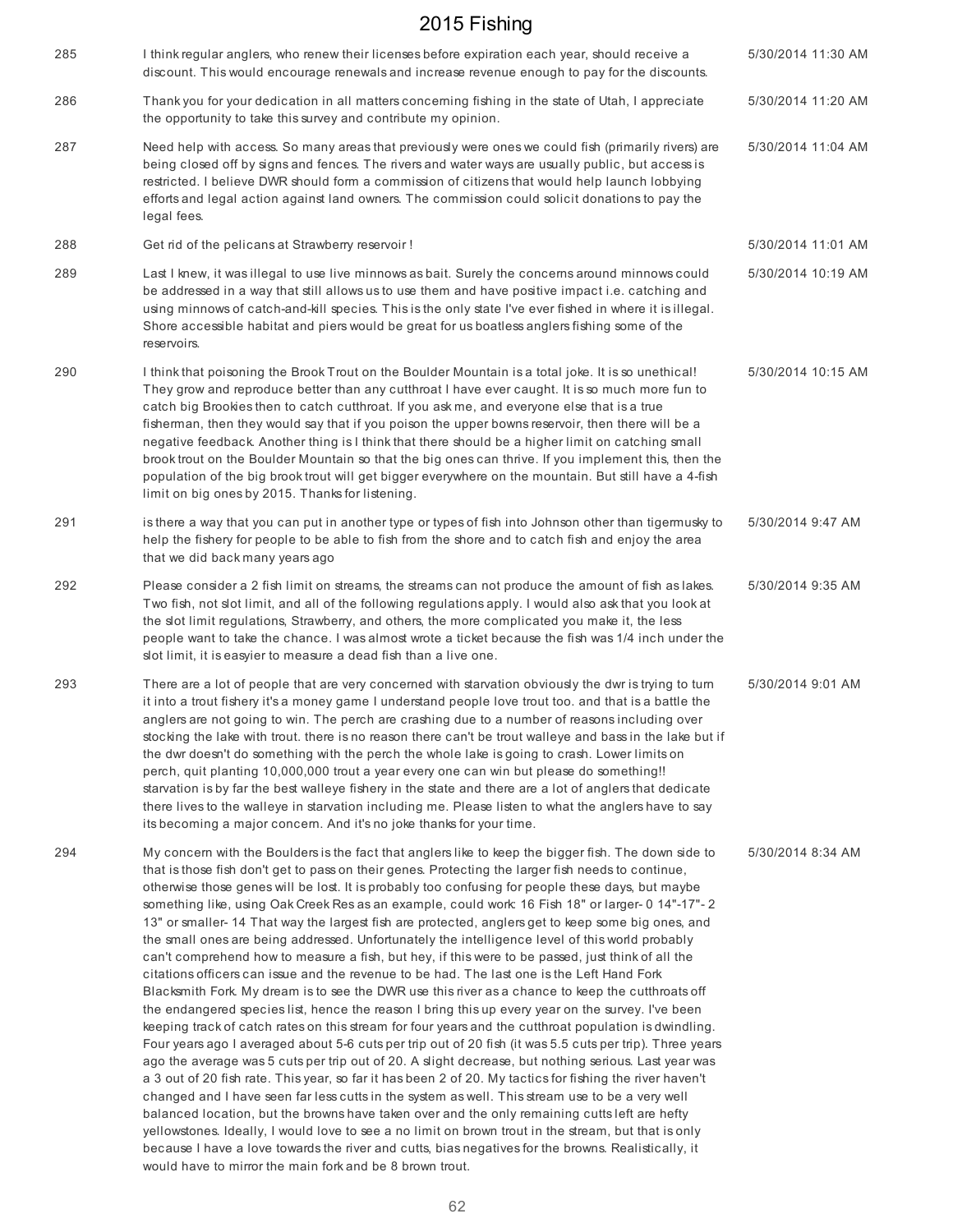| 295 | a day where you can keep any size cutthroat trout at strawberry bay.                                                                                                                                                                                                                                                                                                                                                                                                                                                                                                                                                                                                                                                                                                                                                                                                                                          | 5/30/2014 8:16 AM  |
|-----|---------------------------------------------------------------------------------------------------------------------------------------------------------------------------------------------------------------------------------------------------------------------------------------------------------------------------------------------------------------------------------------------------------------------------------------------------------------------------------------------------------------------------------------------------------------------------------------------------------------------------------------------------------------------------------------------------------------------------------------------------------------------------------------------------------------------------------------------------------------------------------------------------------------|--------------------|
| 296 | spear hunters have dont catch and release, due to that practice deer creek trophies have declined                                                                                                                                                                                                                                                                                                                                                                                                                                                                                                                                                                                                                                                                                                                                                                                                             | 5/30/2014 8:07 AM  |
| 297 | I believe it is a mistake to allow fishing with 2 poles where there is no charge for the 2nd pole                                                                                                                                                                                                                                                                                                                                                                                                                                                                                                                                                                                                                                                                                                                                                                                                             | 5/30/2014 7:15 AM  |
| 298 | Allow/acquire more access to rivers in Northern Utan. Make more artificial only areas on rivers.                                                                                                                                                                                                                                                                                                                                                                                                                                                                                                                                                                                                                                                                                                                                                                                                              | 5/30/2014 7:06 AM  |
| 299 | None at this time                                                                                                                                                                                                                                                                                                                                                                                                                                                                                                                                                                                                                                                                                                                                                                                                                                                                                             | 5/30/2014 12:26 AM |
| 300 | I really want the fishing reports page updated more frequently. I don't want to know what fishing was<br>like there 10 days ago! Especially the Northeastern                                                                                                                                                                                                                                                                                                                                                                                                                                                                                                                                                                                                                                                                                                                                                  | 5/29/2014 11:39 PM |
| 301 | Look you want to improve fishing in utah you have to educate the public. Poising a res or lake or<br>stream is always a bad choice. You need to put in more predators fish than any thing. I very few<br>time will I kill a fish. Unless I see A big head and real skinny body then I know there is not enough<br>food for them. It seems poising is always your guys answer which is                                                                                                                                                                                                                                                                                                                                                                                                                                                                                                                         | 5/29/2014 11:25 PM |
| 302 | I feel that we should go back to the 8 fish bag limit for trout                                                                                                                                                                                                                                                                                                                                                                                                                                                                                                                                                                                                                                                                                                                                                                                                                                               | 5/29/2014 10:54 PM |
| 303 | None                                                                                                                                                                                                                                                                                                                                                                                                                                                                                                                                                                                                                                                                                                                                                                                                                                                                                                          | 5/29/2014 10:53 PM |
| 304 | I would like to see upper fish creek above Scofield opened back up Seems like the creek fisherman<br>are not catered to like the Ice fisherman even if it was catch and release or barbless hooks just to<br>close it is not much of a management tactic in my view. We always went up and back packed in<br>and stayed over night with the family always released the fish any way but miss the outing because<br>we cant fish until the fish are all moved out. I love to fish on boulder Mountain several trips a year<br>seems like when you try to manage oak creek it gets worse we use to catch beautiful cutthroat trout<br>and monster brookies until they took all the cutthroats out. thanks for listening and giving me a<br>chance to have input. I have caught fish over 5lbs in oak creek in the last couple of years I really<br>hate to see any thing radical happen to this great fishery!! | 5/29/2014 10:14 PM |
| 305 | If you have an overpopulation of fish, which you admit to, why not let us keep more fish? And don't<br>make it so complicated! Eight fish in possession, period.                                                                                                                                                                                                                                                                                                                                                                                                                                                                                                                                                                                                                                                                                                                                              | 5/29/2014 8:29 PM  |
| 306 | Strawberry should have more species of fish. Way too many cutthroat and not enough rainbows.<br>Also it would be nice to have tiger trout, splake or brook trout in there. Why so much emphasis on<br>cutthroat? Hard to even catch kokes because the cutts are so thick you can't keep<br>the<br>them off your line for 5 minutes. Get rid of the slot limit and stop trying to make it a fly fishing<br>paradise where all we catch are cutts. Some of us non fly fishermen don't give a<br>about your<br>precious cutthroat! Also, scofield is basically ruined with all the chub. Reminds me of Joes Valley a<br>few years back. Poison it and start over with the tigers and rainbows                                                                                                                                                                                                                    | 5/29/2014 8:02 PM  |
| 307 | bring better fishing to and management to Tooele county!                                                                                                                                                                                                                                                                                                                                                                                                                                                                                                                                                                                                                                                                                                                                                                                                                                                      | 5/29/2014 7:27 PM  |
| 308 | none                                                                                                                                                                                                                                                                                                                                                                                                                                                                                                                                                                                                                                                                                                                                                                                                                                                                                                          | 5/29/2014 7:02 PM  |
| 309 | up limit on fish                                                                                                                                                                                                                                                                                                                                                                                                                                                                                                                                                                                                                                                                                                                                                                                                                                                                                              | 5/29/2014 6:58 PM  |
| 310 | I really enjoy the fishing opportunities we have in the state right now. I feel we have a good variety<br>of fish that are of good quality. I would like to see more seminars for catching the different types of<br>fish the state offers.                                                                                                                                                                                                                                                                                                                                                                                                                                                                                                                                                                                                                                                                   | 5/29/2014 6:34 PM  |
| 311 | Please just make the daily limit of trout 8 fish. The 4 and 4 regulation is cumbersome to follow and<br>almost impossible to enforce. You planting more trout not than you did when we had an 8 fish limit<br>and people are practicing more catch and release now than they ever have Let's harvest some<br>fish instead of losing them to winter kill or letting them stunt in the ponds.                                                                                                                                                                                                                                                                                                                                                                                                                                                                                                                   | 5/29/2014 6:09 PM  |
| 312 | Should not allow spearfishing for any game fish in Utah. Other states only allow for trash fish why<br>does Utah allow for game fish. Its more like hunting than fishing and there is no way to regulate<br>what they are or are not shooting. Watch any of the videos on YouTube and you see them<br>wounding a lot of fish. That's my two cents on the matter.                                                                                                                                                                                                                                                                                                                                                                                                                                                                                                                                              | 5/29/2014 5:31 PM  |
| 313 | The reluctance of fly anglers to keep fish on the middle Provo River has resulted in smaller fish.<br>Why not remove the small browns by electroshocking (they could be planted elsewhere). This<br>would just cull them out rather than rotenone. And any big fish could remain. The Middle Provo<br>needs less but bigger fish. Also, increase the planting of Tiger trout where it is appropriate.                                                                                                                                                                                                                                                                                                                                                                                                                                                                                                         | 5/29/2014 5:12 PM  |
| 314 | The water level at Scofield reservoir has been held to a very low level. Drought has been a<br>contributor but it is not the only reason the lake level is so low. I have notice a huge decrease in<br>size of fish in Scofield and I attribute it to the low water levels. Please raise the water back to full<br>level to help increase overcrowding of fish                                                                                                                                                                                                                                                                                                                                                                                                                                                                                                                                                | 5/29/2014 5:09 PM  |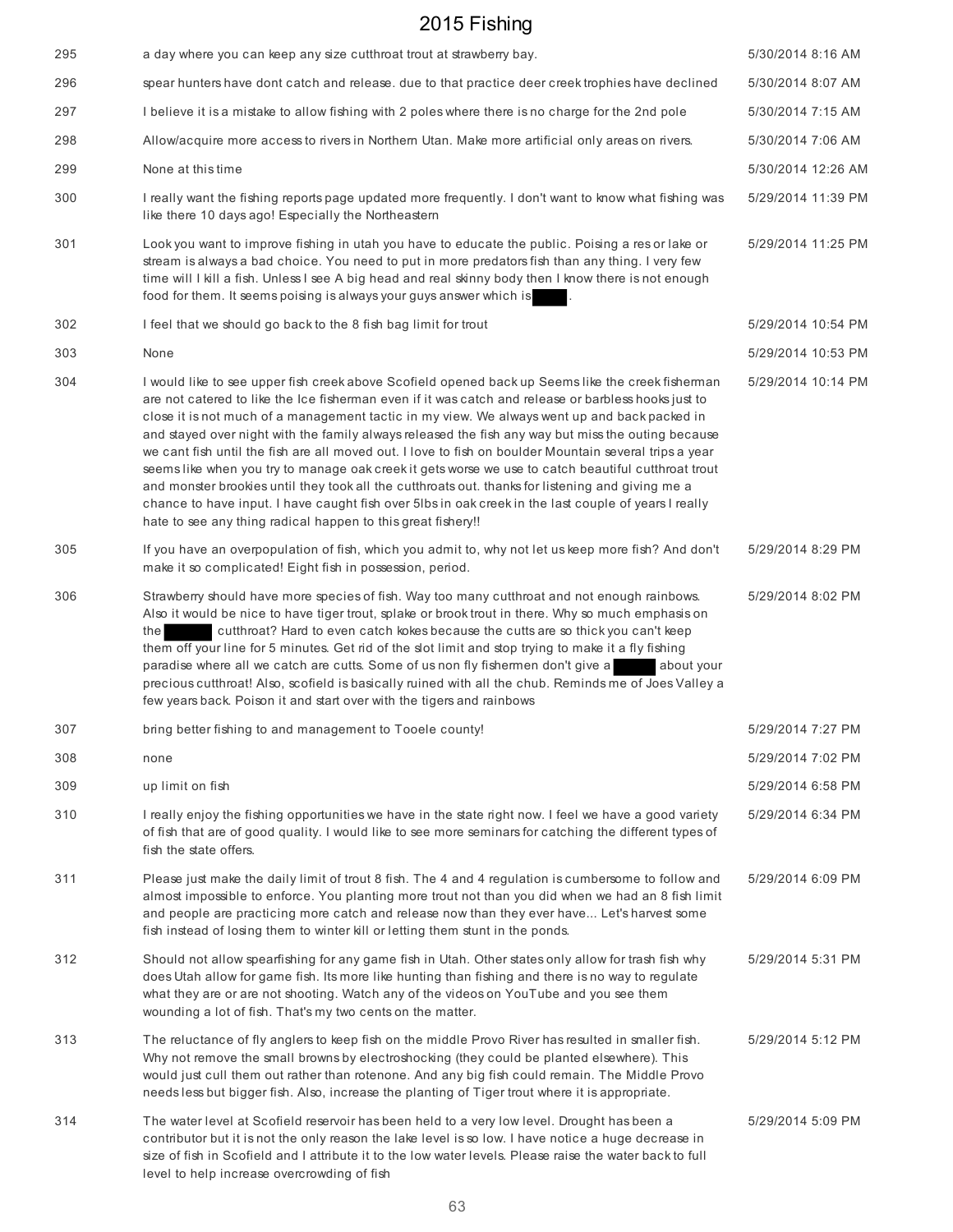| 315 | I do not believe Northem Pike are illegally introduced into Utah Lake. Many anglers have been<br>catching pike in Utah Lake since the 60's and 70's. I have pictures of a big Pike taken near<br>Saratoga Amusment park around 1973. Why is it catch and kill                                                                                                                                                                                                                                                                                                                                                                                                                                                                                                                                                                                                                                                                                                                                                                                                                                                                                                                              | 5/29/2014 5:04 PM  |
|-----|--------------------------------------------------------------------------------------------------------------------------------------------------------------------------------------------------------------------------------------------------------------------------------------------------------------------------------------------------------------------------------------------------------------------------------------------------------------------------------------------------------------------------------------------------------------------------------------------------------------------------------------------------------------------------------------------------------------------------------------------------------------------------------------------------------------------------------------------------------------------------------------------------------------------------------------------------------------------------------------------------------------------------------------------------------------------------------------------------------------------------------------------------------------------------------------------|--------------------|
| 316 | Remove the restrictions on the Provo (particularly above Woodland) and Weber Rivers with regard<br>to private property. Allow Anglers to walk the banks and rivers. There needs to be better<br>enforcement on those same rivers with regard to the use of artificial flies and lures. There are to<br>many anglers using illegal bait and either not releasing their catches or releasing dying fish<br>because of swallowed hooks.                                                                                                                                                                                                                                                                                                                                                                                                                                                                                                                                                                                                                                                                                                                                                       | 5/29/2014 5:01 PM  |
| 317 | Stock Largemouth Bass in several of the lakes where we they already have a presence.                                                                                                                                                                                                                                                                                                                                                                                                                                                                                                                                                                                                                                                                                                                                                                                                                                                                                                                                                                                                                                                                                                       | 5/29/2014 3:55 PM  |
| 318 | Love the tag competitions. Really excited more people are enjoying the outdoors and this sport.<br>Maybe increase?                                                                                                                                                                                                                                                                                                                                                                                                                                                                                                                                                                                                                                                                                                                                                                                                                                                                                                                                                                                                                                                                         | 5/29/2014 3:19 PM  |
| 319 | Stop spearfishing for largemouth and smallmouth bass. Bass angling is a huge sport throughout<br>Utah and I see videos of people Spearfishing big bass all the time. This angers me and many bass<br>anglers that I know. Especially when I see a 4 Ib or 5 Ib bass get speared.                                                                                                                                                                                                                                                                                                                                                                                                                                                                                                                                                                                                                                                                                                                                                                                                                                                                                                           | 5/29/2014 2:36 PM  |
| 320 | The state has contracted commercial fisherman to remove Carp from Utah Lake, make a<br>requirement to kill all carp caught, and not allow carp to be released when they are caught.                                                                                                                                                                                                                                                                                                                                                                                                                                                                                                                                                                                                                                                                                                                                                                                                                                                                                                                                                                                                        | 5/29/2014 2:35 PM  |
| 321 | No spear fishing bass in utah!                                                                                                                                                                                                                                                                                                                                                                                                                                                                                                                                                                                                                                                                                                                                                                                                                                                                                                                                                                                                                                                                                                                                                             | 5/29/2014 2:17 PM  |
| 322 | you should be able to keep at least 1 cut at the waters where you fish no matter the size. you can<br>fish strawberry all day and only catch cuts and never be able to harvest a single fish. they all seem<br>to be between 15 to 22 inches long. this gets frustrating. there are very few rainbows in the lake to<br>take home.                                                                                                                                                                                                                                                                                                                                                                                                                                                                                                                                                                                                                                                                                                                                                                                                                                                         | 5/29/2014 2:15 PM  |
| 323 | We need more focused effort on our Southern Utah lakes (Gunlock, Quail, Sand Hollow) these lakes<br>provide good revenue from anglers yet there is no effort in trying to improve the fisheries by adding<br>structure and increasing forage (baitfish). There are many clubs and volunteers that would put forth<br>time and effort to help these lakes if the division would give permission. The structure in these lakes<br>has deteriorated to the point where artificial structure MUST be added or the population will<br>continue to suffer. These fisheries have the possibility to be world class blue ribbon large mouth<br>bass fisheries!                                                                                                                                                                                                                                                                                                                                                                                                                                                                                                                                     | 5/29/2014 1:57 PM  |
| 324 | I live in Duchesne utah and fish alot at starvation. I feel we need to stop or minimize the amount of<br>rainbow trout that you put into the lake and maybe think about Releasing/Stocking bluegill or<br>maybe some perch in instead. I have noticed that the walleye are "crashing" they need more bait<br>fish not 2lb/5lb rainbows. A 2lb/5lb rainbow is a apex predator in the lake it would have to be a big<br>fish to eat these rainbows. I have trolled starvation alot you cannot keep rainbows off your line. If<br>people want to catch trout they can go t at o strawberry or scofield or lake canyon. I feel that if<br>there was bluegill and more perch that we would have alot more people fishing at starvation year<br>round. I see alot of Walleye touranments bringing money to the lake and town not trout. I am not<br>the only person that feels this way either. I dont know if you planned to kill off the "Walleye" but<br>your doing a great job! I under stand that they cycle but come on. Help the Walleye out and make<br>a world class walleye lake. Utah has enough trout Ponds, Lakes & Streams. Thanks hopefully i didnt<br>waste my time typing this. | 5/29/2014 12:51 PM |
| 325 | at strawberry there is a road between the ladders and solider creek, this is a great spot for shore<br>fishing and it has been closed for many years. it would nice if this road was reopened to give shore<br>fisherman access. many of the good shore access at strawberry get fished hard and it get hard to<br>find a good spot at certain times of the year.                                                                                                                                                                                                                                                                                                                                                                                                                                                                                                                                                                                                                                                                                                                                                                                                                          | 5/29/2014 11:55 AM |
| 326 | Kolob Reservoir should be changed to a regular 4 fish bag limit year round with no size restrictions.<br>This is a family lake. Before the strict regulations on this lake you would see heavy family use and<br>camping and kids fishing alongside their parents. Since the trophy fish regulations have been put<br>in place there has been a huge reduction in use of this lake. We used to love to bring the whole<br>family to this lake and make a weekend out of it. Just look at how few people use this lake<br>compared to 15 years ago. I know our family buys fewer fishing licenses because this lake was taken<br>away from us and given to the fly fisherman. The new bait regulations help, but not enough to re-<br>attract families back to Kolob.                                                                                                                                                                                                                                                                                                                                                                                                                       | 5/29/2014 10:54 AM |
| 327 | Posining Piute resivore to get all of the chubs out and stalk with pike and predatory fish and<br>rainbows to decrease chub and sucker population. And also make kolob resivore have different<br>regulations like only one trout can be over 21in and the remanding 3have to be smaller. And stock<br>the sevier river in marysvale. And in the moutain country by marysvale and every where stalk all of<br>the creeks                                                                                                                                                                                                                                                                                                                                                                                                                                                                                                                                                                                                                                                                                                                                                                   | 5/29/2014 10:52 AM |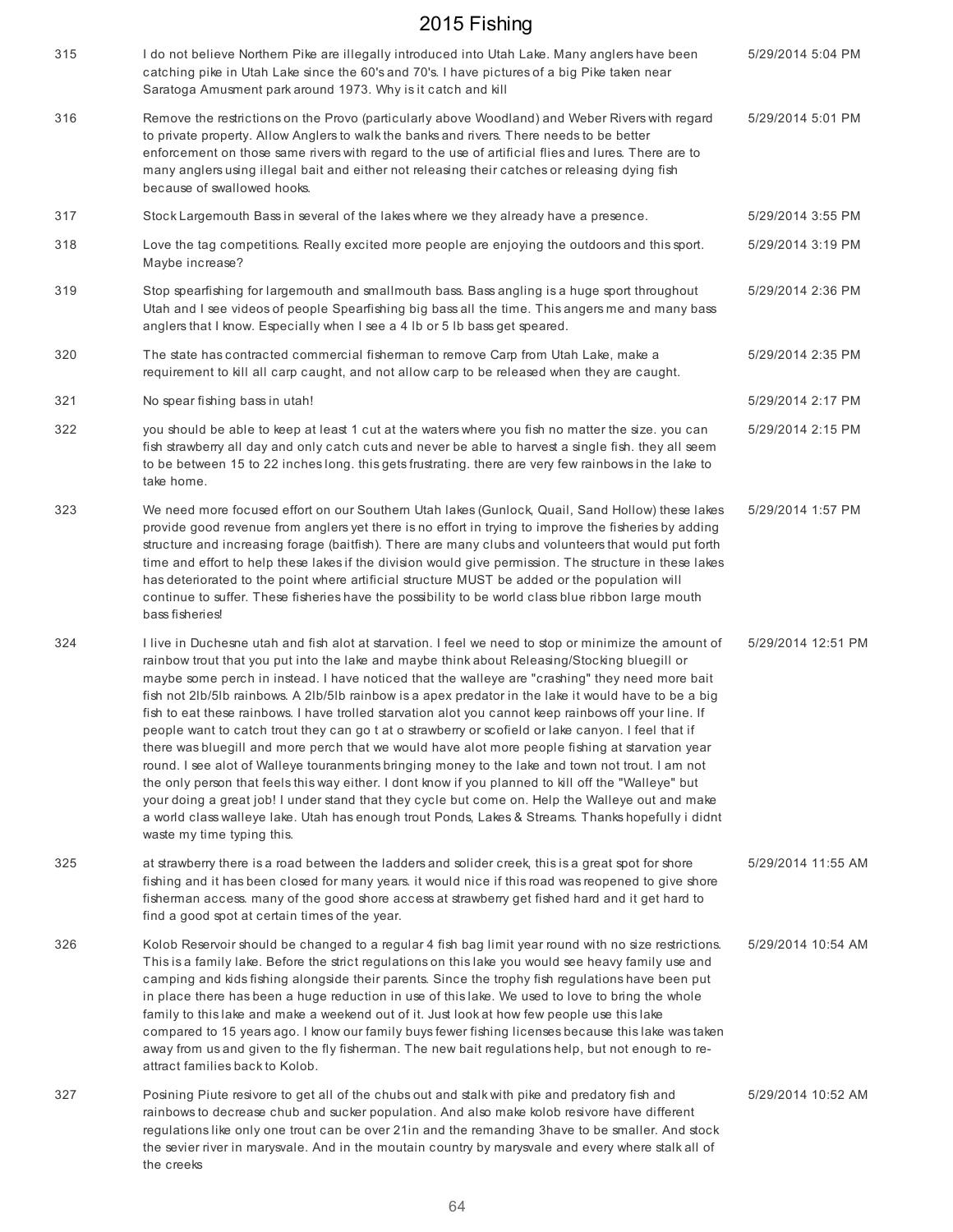| 328 | I rarely go out of Salt Lake County. I would like to fish the Jordan River but it stinks and the fish just<br>aren't there. Is there any kind of plan to help clean up that river, ever? Commercial harvesting of<br>carp on Utah Lake I think is a great idea. And also, everyone that disagrees with the plan to save<br>the June Sucker fish needs to back off. I think you should put that plan up for a vote on a ballot<br>soon. I would rather change the Provo River to allow the June Sucker to do better than to see them<br>disappear forever.                                                                                                                                                                                                                                                                                                                                             | 5/29/2014 9:07 AM  |
|-----|-------------------------------------------------------------------------------------------------------------------------------------------------------------------------------------------------------------------------------------------------------------------------------------------------------------------------------------------------------------------------------------------------------------------------------------------------------------------------------------------------------------------------------------------------------------------------------------------------------------------------------------------------------------------------------------------------------------------------------------------------------------------------------------------------------------------------------------------------------------------------------------------------------|--------------------|
| 329 | Too many cutthroat trout are stocked in high mountain lakes. Anglers enjoy catching Brook trout,<br>Tiger trout, and Splake much more than the inferior cutthroats in these high mountain lakes. This<br>would apply to the Boulder Mountain, Monroe Mountain, and the Manti. Larger, lower elevation<br>lakes such as the Koosharem reservoir, and Strawberry do great, producing very large healthy<br>Cutthroat trout that help to reduce the chub population.                                                                                                                                                                                                                                                                                                                                                                                                                                     | 5/29/2014 2:49 AM  |
| 330 | Loving the sterile brookies already, THANKS! With access to golden trout eggs, it would be nice to<br>see them stocked in a select 2 or 3 lakes south of the Uintas; lakes without a significant in or<br>outflow. Snow Lake - Wasatch Plateau, Crater on the Fish Lake Plateau (the little round one just<br>south of Salina Res), and possibly Aberdunk (Louise) if it's determined that the outflow is<br>completely subterranean for a sufficient distance before its confluence with Tasha Creek. I would<br>also like to see more public access available along the White River in Wasatch and Carbon<br>Counties. It has been stocked and most of it is off limits, aside from small patches in the higher<br>reaches. I believe there are state trust lands along its path as well, so perhaps something is<br>possible. Your work (DWR) is really appreciated. We're a lucky public. Thanks. | 5/29/2014 12:07 AM |
| 331 | Just wanted to say thanks to all of you at the agency for the fish management programs you<br>conduct.                                                                                                                                                                                                                                                                                                                                                                                                                                                                                                                                                                                                                                                                                                                                                                                                | 5/28/2014 9:05 PM  |
| 332 | I would like to see updated data on fisheries through out the state that provide information on fish<br>in the water. For example, if I was planning a trip to the uinta basin to cottonwood reservoir. I would<br>want to know the current condition of the reservoir, the species of fish that are being managed in<br>the lake. And what to expect as far as quality and quantity. Having never been there. I don't know<br>the current data on that fishery!                                                                                                                                                                                                                                                                                                                                                                                                                                      | 5/28/2014 8:43 PM  |
| 333 | I would support a stamp or fee for Strawberry Reservoir so that we might be able to stock more<br>bigger rainbows. I would also like to see the slot limits on bass in Jordanelle Reservoir and<br>Sandhollow Reservoir changed to a 14" slot and no bass over 14".                                                                                                                                                                                                                                                                                                                                                                                                                                                                                                                                                                                                                                   | 5/28/2014 5:53 PM  |
| 334 | Adjust senior fishing license costs to be affordable.                                                                                                                                                                                                                                                                                                                                                                                                                                                                                                                                                                                                                                                                                                                                                                                                                                                 | 5/28/2014 5:48 PM  |
| 335 | artificial fly and lure only below starvation to confluence w/ duchesne. no dewatering of headwater<br>streams out of uinta mtn range                                                                                                                                                                                                                                                                                                                                                                                                                                                                                                                                                                                                                                                                                                                                                                 | 5/28/2014 4:59 PM  |
| 336 | More law enforcement at Bear Lake during the lake trout spawn. Anglers continue to snag fish<br>under the lights at the marina. More law enforcement at Newton Reservoir.                                                                                                                                                                                                                                                                                                                                                                                                                                                                                                                                                                                                                                                                                                                             | 5/28/2014 2:48 PM  |
| 337 | I would like to see tiger musky in yuba I think that would be a good place for them                                                                                                                                                                                                                                                                                                                                                                                                                                                                                                                                                                                                                                                                                                                                                                                                                   | 5/28/2014 2:26 PM  |
| 338 | I wonder about the stocking of Tiger trout and what it's impact is on cutthroat trout. Specifically<br>Huntington reservoir, right now all fish with cutthroat markings have to be released but the predatory<br>tiger trout are being planted. What gives? Another concern is Electric Lake. When the lake was<br>being the sportsmen were told (promised?) that the lake would be a cutthroat trout fishery only. This<br>was borne out by the fact that the inlet streams had a later opening to protect spawning fish. The<br>last few years the later opening was scrapped and now I hear that the lake is being stocked with<br>tigers, rainbow and kokanee. What happened to the original agreement made to the sportsman? No<br>money in it?                                                                                                                                                  | 5/28/2014 1:58 PM  |
| 339 | Provide some sort of basic guidance to new fisherman about how to fish here in Utah  i.e. some<br>Utah-specific basics (i.e. tackle, techniques, etc.) of fishing for trout, bass, crappie, pike/muskie,<br>kokanee, etc. to aid in the introduction of new fisherman to the sport. Could be offered on the<br>website as articles/blog entries highlighting various fishing opportunities in the state (what, where,<br>when, how), or maybe even in the annual fishing proclamation, or in a separate publication. There<br>can be a steep learning curve to fishing, and providing some guidance on what works here in Utah<br>would be helpful.                                                                                                                                                                                                                                                   | 5/28/2014 11:21 AM |
| 340 | fishing reports on the web are outdated and of little use. Need an efficient, up-to-date report. I<br>would expect a report be no older than 2 weeks, ideally no older than one week.                                                                                                                                                                                                                                                                                                                                                                                                                                                                                                                                                                                                                                                                                                                 | 5/28/2014 11:04 AM |
| 341 | How about reduced license fees for senior citizens and military veterans                                                                                                                                                                                                                                                                                                                                                                                                                                                                                                                                                                                                                                                                                                                                                                                                                              | 5/28/2014 10:36 AM |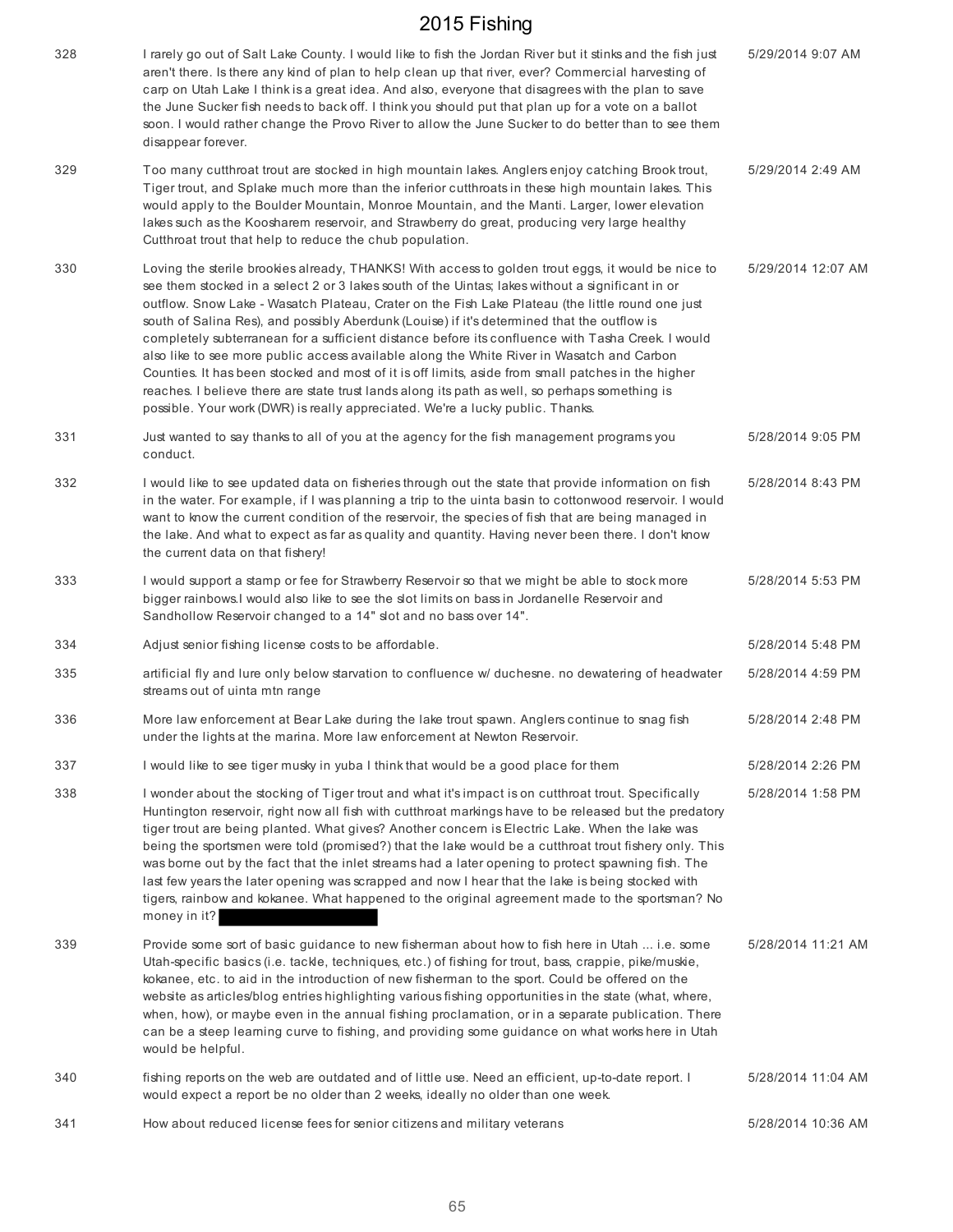| 342 | Increased limits wherever possible makes for greater fishing. Also, I've noticed that the fishing report<br>isn't always being updated weekly. It helps a lot when it is. Current information helps when deciding<br>where to fish. Thanks.                                                                                                                                                                                                                                                                                                                                                                                                                                                                                                                                                                                                                                                                                                                                                                                                                                                                                                                                                                                                                                | 5/28/2014 9:36 AM |
|-----|----------------------------------------------------------------------------------------------------------------------------------------------------------------------------------------------------------------------------------------------------------------------------------------------------------------------------------------------------------------------------------------------------------------------------------------------------------------------------------------------------------------------------------------------------------------------------------------------------------------------------------------------------------------------------------------------------------------------------------------------------------------------------------------------------------------------------------------------------------------------------------------------------------------------------------------------------------------------------------------------------------------------------------------------------------------------------------------------------------------------------------------------------------------------------------------------------------------------------------------------------------------------------|-------------------|
| 343 | Make an app that allows you to store your fishing license on your phone. Or, confirm that a photo of<br>your license stored on your phone will substitute having the hard copy on hand. Thanks for doing<br>what you can to make fishing great in Utah!                                                                                                                                                                                                                                                                                                                                                                                                                                                                                                                                                                                                                                                                                                                                                                                                                                                                                                                                                                                                                    | 5/28/2014 8:54 AM |
| 344 | Get rid of the one day possession limit on all waters in UT. There's no reason to have special<br>exceptions on Strawberry, Flaming Gorge, Etc. It just confuses anglers and makes it easy to break<br>the law without knowing.                                                                                                                                                                                                                                                                                                                                                                                                                                                                                                                                                                                                                                                                                                                                                                                                                                                                                                                                                                                                                                            | 5/28/2014 8:08 AM |
| 345 | on boulder mnt i would support a larger limit on smaller brook trout and more fish like artic grayling.<br>fish lake should be managed for trophy lake trout and brown trout. a state wide catch and kill carp<br>and all invasive fish. In small community ponds planting fish like white bass would help get more<br>people and kids fishing due to the fast action white bass provide.                                                                                                                                                                                                                                                                                                                                                                                                                                                                                                                                                                                                                                                                                                                                                                                                                                                                                  | 5/28/2014 3:04 AM |
| 346 | Please, please, please do something about the Nevadans and Californians on panguitch lake.<br>They take home stingers of cutts and tigers within the slot. I love that lake and the slaughter makes<br>me sick. Anytime I speak with an out of stater they have killed or intend to kill any and all fish they<br>catch on panguitch lake.                                                                                                                                                                                                                                                                                                                                                                                                                                                                                                                                                                                                                                                                                                                                                                                                                                                                                                                                 | 5/27/2014 9:57 PM |
| 347 | I haved fished strawberry for the past 5 years or so and the problem is that most of the fish i caught<br>was cut throat trout that in the 15 to 22 range and i was unable to bring any fish home for my<br>family, i think that the size limit should be changed 4fish under 22 inches and one over 22 inches,<br>this would help a lot more familys bring food home after you pay for license, bait, tackle, it just is<br>not worth the money spent for the way the rules are now, also the guys in the boats should stay with<br>the currant rules, and the changes should be for shore fisherman only, this give us more of a<br>chance to take some good food home for are familys, thank you.                                                                                                                                                                                                                                                                                                                                                                                                                                                                                                                                                                       | 5/27/2014 8:49 PM |
| 348 | There are to many rivers and streams that are cut off due to private property easements, I would like<br>to see a state law that gives the DWR the authority create easements. There are to few areas to fish<br>in northern Utah and I would like to be able to fish with out restrictions. Also I would like to see a<br>additional stocking in lower Weber and lower Ogden rivers. Burch Creek should not be emptied<br>again it destroyed the fishery.                                                                                                                                                                                                                                                                                                                                                                                                                                                                                                                                                                                                                                                                                                                                                                                                                 | 5/27/2014 8:03 PM |
| 349 | I'm never checked for having my license and I'm passed by dwr personnel often. Snagging at<br>Calder in the spring needs to stop. Spear fishing big lakers makes me sick Right as they're getting<br>their freak on. Karma has it's way. More native fish please. Less frankenfish. Self sustaining<br>lakes/reservoirs/rivers would be [15] . Where bait chuckers have ruined a fishery with illegal<br>introduction of trash fish they should no longer be able to fish with bait in said reservoir. It's a<br>shame that people are careless. I get sick every time I hear that another res needs to be killed off<br>and I turn around to see hilljack Magee tossing chubs"bait" right back in. I don't bait fish and my<br>license dollars are spent cleaning up their . I was sickened to see hundreds of suckers being<br>pushed out of Johnson into the Fremont right after mill meadow was killed off. All that money spent<br>to kill mill meadow for a few potential good years of fishing? You have also done some amazing<br>things with a number of lakes/streams. I salute you. I could keep going all day but I'm no expert, I'm<br>likely highly ignorant. You guys and gals do a<br>of a job trying to make the most people possible<br>happy. Party on. | 5/27/2014 7:14 PM |
| 350 | Stop killing all the browns in the rivers, I like catching them.                                                                                                                                                                                                                                                                                                                                                                                                                                                                                                                                                                                                                                                                                                                                                                                                                                                                                                                                                                                                                                                                                                                                                                                                           | 5/27/2014 6:34 PM |
| 351 | Strawberry should have a one cutthroat in the slot limit in addition to current regulations                                                                                                                                                                                                                                                                                                                                                                                                                                                                                                                                                                                                                                                                                                                                                                                                                                                                                                                                                                                                                                                                                                                                                                                | 5/27/2014 6:06 PM |
| 352 | Remove the brook trout limit in the Uintas and make cutthroat catch & release only in river/streams<br>there.                                                                                                                                                                                                                                                                                                                                                                                                                                                                                                                                                                                                                                                                                                                                                                                                                                                                                                                                                                                                                                                                                                                                                              | 5/27/2014 5:42 PM |
| 353 | Return Electric Lake back to Artificial Flies and Lures only! Used to be a blue ribbon fishery for<br>cutthroat. Is complete garbage now, literally, the lake has been destroyed.                                                                                                                                                                                                                                                                                                                                                                                                                                                                                                                                                                                                                                                                                                                                                                                                                                                                                                                                                                                                                                                                                          | 5/27/2014 4:30 PM |
| 354 | All of these proposals must be followed-up with additional and timely research. If things are not<br>producing desired results make informed changes. Who decides what the desired results should be?                                                                                                                                                                                                                                                                                                                                                                                                                                                                                                                                                                                                                                                                                                                                                                                                                                                                                                                                                                                                                                                                      | 5/27/2014 3:33 PM |
| 355 | Manage for quality and not quantity. All streams should be public access below high water level.<br>Continue encouragement of anglers to keep small fish. The boulder Mountains should allow<br>people to keep many brookies under 15 inches.                                                                                                                                                                                                                                                                                                                                                                                                                                                                                                                                                                                                                                                                                                                                                                                                                                                                                                                                                                                                                              | 5/27/2014 2:43 PM |
| 356 | Please stock more fish in Porcupine reservoir. It is a nice quiet lake for family's to enjoy but it is very<br>difficult fishing. Maybe some rainbow????                                                                                                                                                                                                                                                                                                                                                                                                                                                                                                                                                                                                                                                                                                                                                                                                                                                                                                                                                                                                                                                                                                                   | 5/27/2014 1:59 PM |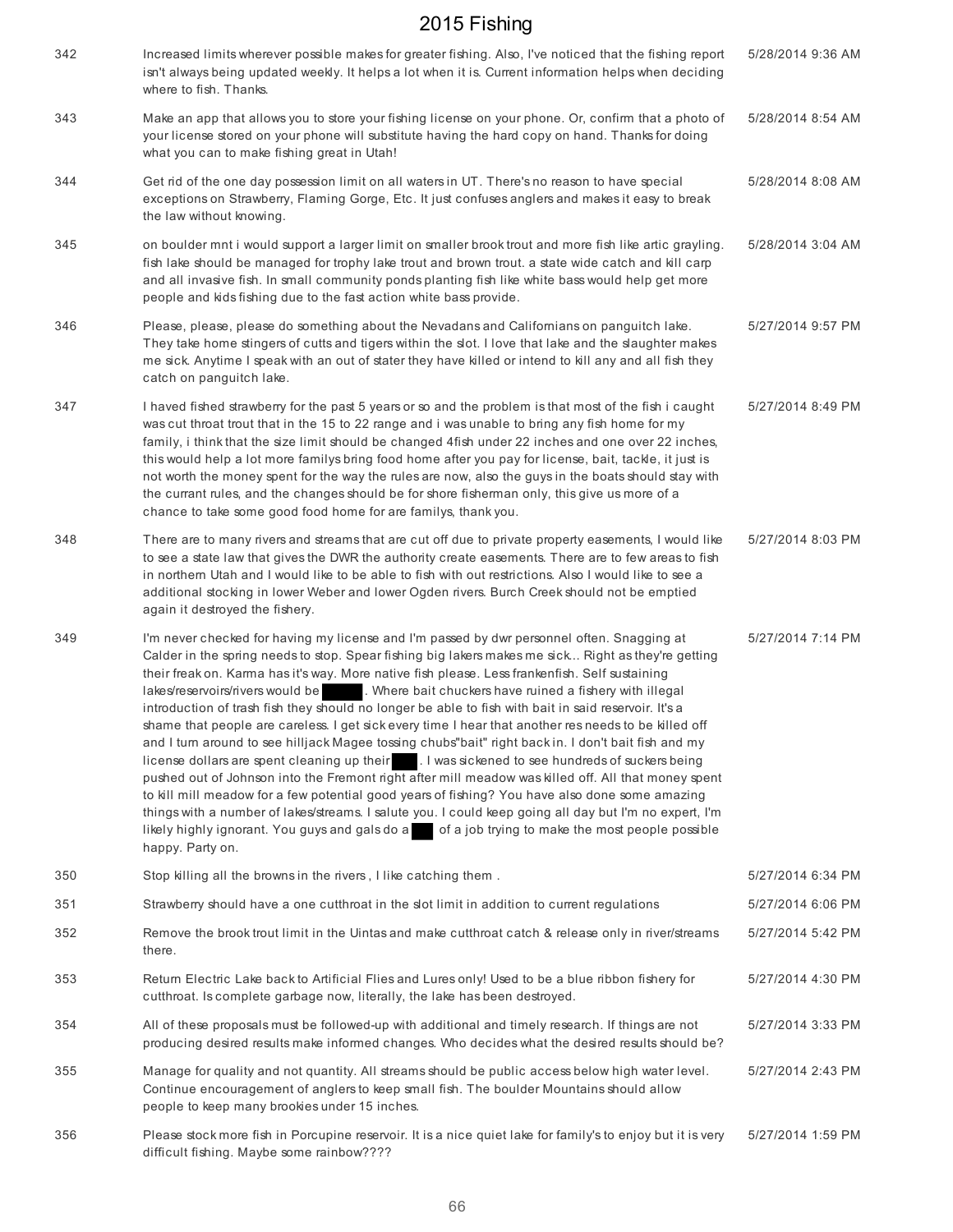| 357 | In smaller impounds that are stocked for family fisheries i.e. Boulger Reservoir, Benches Pond etc. I<br>would like to see a few larger trout stocked in those impounds. I love to fish specifically at those 2<br>impounds but I would like to see some larger fish.                                                                                                                                                                                                        | 5/27/2014 12:17 PM |
|-----|------------------------------------------------------------------------------------------------------------------------------------------------------------------------------------------------------------------------------------------------------------------------------------------------------------------------------------------------------------------------------------------------------------------------------------------------------------------------------|--------------------|
| 358 | I like the walk in access program. Will there be more properties added?                                                                                                                                                                                                                                                                                                                                                                                                      | 5/27/2014 10:31 AM |
| 359 | A intown pond with northern pike would be nice to have                                                                                                                                                                                                                                                                                                                                                                                                                       | 5/27/2014 10:05 AM |
| 360 | I fished Yuba Reservoir regularly in high school, and used to love the amount of catch and release<br>yellow perch that we would find out there, and some big fat rainbows. In the last 7 years since I<br>have been out of school I have noticed a huge decline in trout population, and a big jump in carp<br>activity. I would personally like to see larger brood stock rainbows planted in Yuba regularly, and to<br>see the perch population increase.                 | 5/27/2014 10:02 AM |
| 361 | I believe the DWR is doing a great job. It looks like you are listening to the biologist as well as the<br>public. I feel strongly that the biologists should always win. Of course manage so there are hunting<br>and fishing opportunities but do what the science says. Good Job!                                                                                                                                                                                         | 5/27/2014 9:40 AM  |
| 362 | I enjoy fishing with my family. But, it is distressing to me that people will not clean up after<br>themselves. The amount of fishing line, bait containers, and trash left at fishing sites in Utah is<br>horrible. I usually take a couple of trash bags with me and try to clean things up and my family has<br>been good to help. I wish I had a solution other or the means to run a campeign to clean up the<br>waterways. Thanks for all you do and Have a Great Day! | 5/27/2014 7:11 AM  |
| 363 | Can't think of anything at this time.                                                                                                                                                                                                                                                                                                                                                                                                                                        | 5/27/2014 6:57 AM  |
| 364 | More "slot limits" and "artificial only" waters.                                                                                                                                                                                                                                                                                                                                                                                                                             | 5/27/2014 6:20 AM  |
| 365 | I wish that the dnr would plant kokanee in deer creek it would give anglers much more<br>oppurituneity to experience the thrill of catching them also give the older generation that can not<br>travel far a great enjoyment. From some research there was kokanee in deer creek in the 80s.                                                                                                                                                                                 | 5/27/2014 5:44 AM  |
| 366 | more oppertunity, less regulations, allow spear fishing/ underwater spearfishing open in all res. in<br>utah                                                                                                                                                                                                                                                                                                                                                                 | 5/26/2014 9:29 PM  |
| 367 | It seems like the Jordanelle reservoir fishing has never really reached an acceptable level of<br>production. I think more attention should be given to building up this facility.                                                                                                                                                                                                                                                                                           | 5/26/2014 9:23 PM  |
| 368 | MAKE THE PIUTE RESERVIOR A WARM WATER FISHERY                                                                                                                                                                                                                                                                                                                                                                                                                                | 5/26/2014 9:10 PM  |
| 369 | Spearfishing for invasive species is sound - just be certain you have a really stiff penalty for anyone<br>taking non-target native fish or game fish with a spear gun or hand-held spear. Carp are great<br>fighters and a pain in the b___ for fisheries managers. The single best bait for them is canned com<br>- any chance of legalizing com for carp bait? A lot more carp would be caught!                                                                           | 5/26/2014 8:57 PM  |
| 370 | The opportunity to keep one fish between 15-22 inches at strawberry and scofield would be great.<br>Especially when fishing with little kids who don't quite understand why they can't keep one. A map<br>with back country/hike able lakes and streams with catchable fish would be great. It seems like<br>everyone tries to keep these top secret, including some of the division employees.                                                                              | 5/26/2014 8:54 PM  |
| 371 | Make more lakes with size and possession limits for trophy waters                                                                                                                                                                                                                                                                                                                                                                                                            | 5/26/2014 6:50 PM  |
| 372 | more rainbows at strawberry, put more tigers in more lakes                                                                                                                                                                                                                                                                                                                                                                                                                   | 5/26/2014 6:49 PM  |
| 373 | Get rid of artificial only at grate family camping spots like brough, you talk about the future of<br>fishing but my kids can't catch fish with a spinner they're too small if they don't chetch fish today<br>they aren't going to fish tomorrow                                                                                                                                                                                                                            | 5/26/2014 4:38 PM  |
| 374 | better community pond management. better access to rivers such as the weber river.                                                                                                                                                                                                                                                                                                                                                                                           | 5/26/2014 2:47 PM  |
| 375 | 1) I wonder if the slot limit at Kolob is necessary. The limit of 2 fish is pretty slight. I know a lot of<br>15"+ fish are mortally wounded and released to die. 2) I'd like to see a strong Brookie fishery on<br>Boulder Mountain again (particularly Lower Barker).                                                                                                                                                                                                      | 5/26/2014 2:30 PM  |
| 376 | raise the daily limit to 6 fish state wide.                                                                                                                                                                                                                                                                                                                                                                                                                                  | 5/26/2014 12:34 PM |
| 377 | State wide bass limit should be 6 with only one over 12 inches. And needs to be enforced on small<br>bodies of water that have good breeding populations.                                                                                                                                                                                                                                                                                                                    | 5/26/2014 10:38 AM |
| 378 | A section on the Green River is busy enough without spear fisherman. Allowing spearfishing would<br>be nonsense                                                                                                                                                                                                                                                                                                                                                              | 5/26/2014 10:10 AM |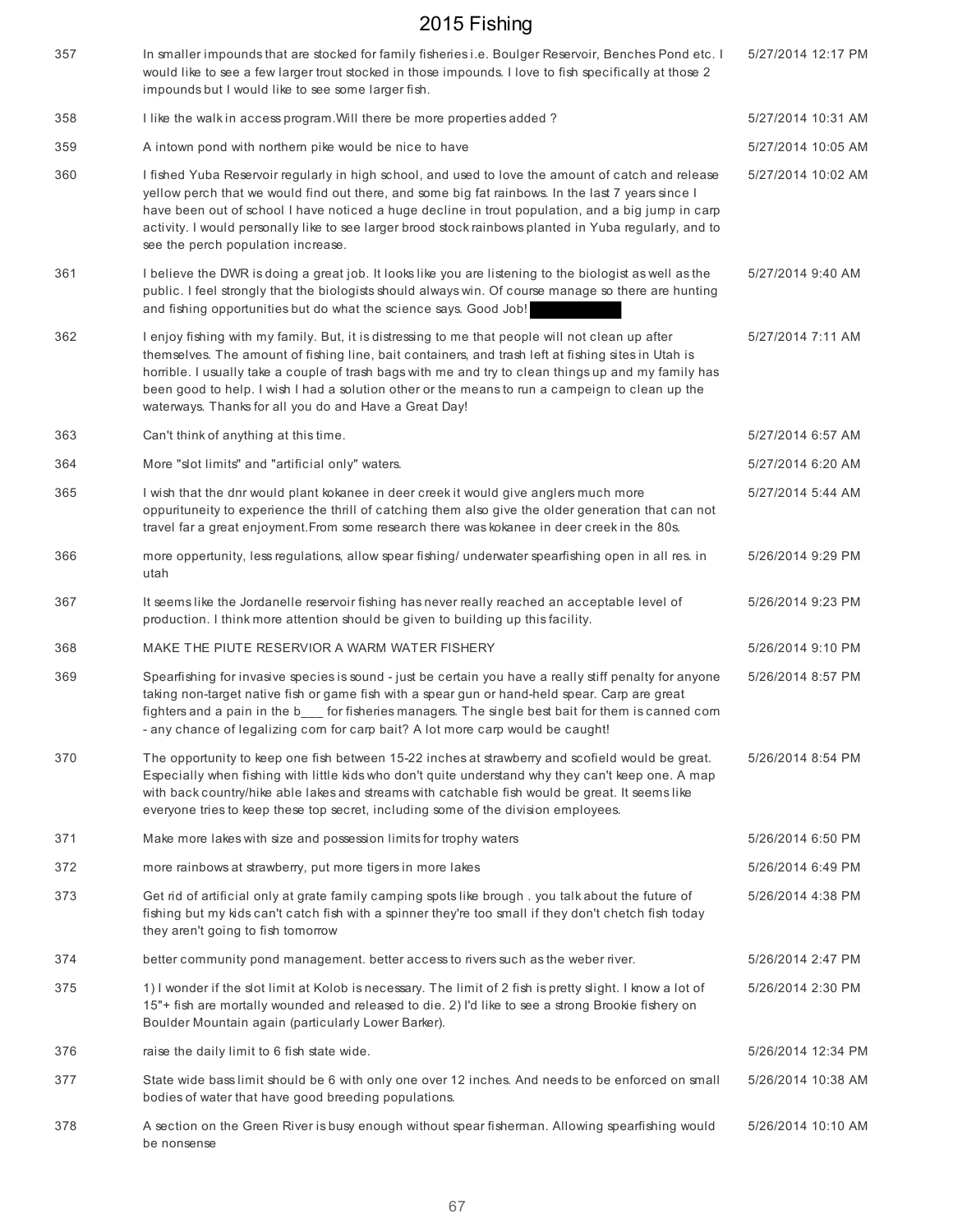| 379 | The rainbow trout fishery at Strawberry is very good now because the fish that have been planted<br>there are larger to start off with. I love to fish Scofield and have heard that there isn't going to be<br>any rainbow trout planted for the next couple of years because there is no return. They say it is<br>because the smaller rainbows cannot compete with the chubs. Wouldn't planting larger fish like at<br>Strawberry help their survival rate? I would much rather catch rainbows than tigers or cutthroats. If<br>you doing one thing at one place that is working it makes sense to try it at Scofield as well.                                                                                                      | 5/26/2014 9:45 AM  |
|-----|---------------------------------------------------------------------------------------------------------------------------------------------------------------------------------------------------------------------------------------------------------------------------------------------------------------------------------------------------------------------------------------------------------------------------------------------------------------------------------------------------------------------------------------------------------------------------------------------------------------------------------------------------------------------------------------------------------------------------------------|--------------------|
| 380 | Community Fisheries project. I love the community fisheries project, however in a drought year,<br>some local lakes will suffer. Also is there any real discussions on making the Jordan river a real<br>community fishery? Why or why not? Is there problems with pollution? why or why not?                                                                                                                                                                                                                                                                                                                                                                                                                                         | 5/26/2014 4:19 AM  |
| 381 | I would like to see more trophy fisheries, "artificial lure and fly only" in Northern Utah. I would also<br>like to see more educational information released to fisherman regarding keeping some fish<br>compared to catch and release. Informing anglers about the benefits of keeping some fish and how<br>that will improve the quality of fish available throughout the state would be beneficial.                                                                                                                                                                                                                                                                                                                               | 5/25/2014 11:04 PM |
| 382 | Make fly fishing with weight below the flies illegal                                                                                                                                                                                                                                                                                                                                                                                                                                                                                                                                                                                                                                                                                  | 5/25/2014 10:40 PM |
| 383 | I really don't have an opinion on any body of water except Flaming Gorge and the Green River. I<br>support the DWR and their crew in making sound decisions for each question. I do have a concern<br>about spear fishing on the Green River and folks shooting spears at what they think are invasive<br>species. There is no calling back the shot once you pull the trigger. The Green River resource has<br>a lot of anglers that would not understand if they saw a spear fisherman at the river!!!!                                                                                                                                                                                                                             | 5/25/2014 10:07 PM |
| 384 | Would perch up above fairview be okmy daughter loves to eat them                                                                                                                                                                                                                                                                                                                                                                                                                                                                                                                                                                                                                                                                      | 5/25/2014 9:58 PM  |
| 385 | Put a higher limit on wallaye at Utah Lake because I believe they are also reducing and have<br>reduced populations of June Suckers in the lake. I also thing you should reduce the slot limit on<br>Cuthroat Trout at strawberry because there is a large population of them and they may be being<br>stutt eð by not enough chub sin the lake to eat. you should also put sló til its on trout at Rockport<br>Deer Creek reservior and East Canyon Reservior. They are so close to the valley that there is lots of<br>fishing on them and i have seen over the years the quality of the fish have gonethey down but not<br>the quantity there are still lots of fish in these places. Thank you for this listening to my thoughts. | 5/25/2014 9:54 PM  |
| 386 | rather than changing the total possession limit to just fish in possession in the field or in transit,<br>increase the all inclusive bag limit (including those in your freezer)                                                                                                                                                                                                                                                                                                                                                                                                                                                                                                                                                      | 5/25/2014 5:30 PM  |
| 387 | Quit planting trash fish like rainbows. Don't kill off brook trout for cutthroat's sake. Brookies taste<br>better.                                                                                                                                                                                                                                                                                                                                                                                                                                                                                                                                                                                                                    | 5/25/2014 4:26 PM  |
| 388 | Only fishermen with a license should be allowed to possess fish (kids not old enough to need a<br>license should not be allowed to possess fish unless their parents buy them a license). This would<br>slow down the removal of fish from popular fishing holes where you stock 20,000+ fish a year. I do<br>not fish Boulder Mountain area, so my answers should not carry that much weight. I am a catch<br>and release fly fisherman. A good day of fishing is the "Rule of 15"---15 fish that are 15 inches long.<br>The more places you can make that happen would be great.                                                                                                                                                    | 5/25/2014 3:31 PM  |
| 389 | I would like to see different species other than trout in the northeaster region like bass, walleye,<br>pike, and catfish. We have way too many trout lakes in the northeastern region the other fish taste<br>better and are easier to clean and when i go to a lake it's nice to have a variety of fish to catch not<br>knowing what you might catch or if one species isn't biting I can go and try a different species.                                                                                                                                                                                                                                                                                                           | 5/25/2014 2:11 PM  |
| 390 | if i catch a fish that is mandatory to throw back and the fish was hurt real bad why is it still<br>mandatory i throw it back when i know it will die?                                                                                                                                                                                                                                                                                                                                                                                                                                                                                                                                                                                | 5/25/2014 12:14 PM |
| 391 | keep a upper size slot on the boulders                                                                                                                                                                                                                                                                                                                                                                                                                                                                                                                                                                                                                                                                                                | 5/25/2014 12:09 PM |
| 392 | Tiger trout are AMAZING! Continue to expand these fishing opportunity.                                                                                                                                                                                                                                                                                                                                                                                                                                                                                                                                                                                                                                                                | 5/25/2014 12:02 PM |
| 393 | Change the pike limit to 8 per day one over 36 inches in yuba res. Make it a mandatory kill for all<br>carp cought at yuba res the carp are over populating the res not pike as much and I would prefer<br>catching monster pike and walleye then any other species I think killing the carp would help the<br>perch also couse the perch wouldn't have to compete for food so much and there should be a<br>smaller limit of walleye that u can catch and they should be a certain size just thought I would<br>state how I feel I love all the great things we can do in this wonderful state of Utah                                                                                                                               | 5/25/2014 11:40 AM |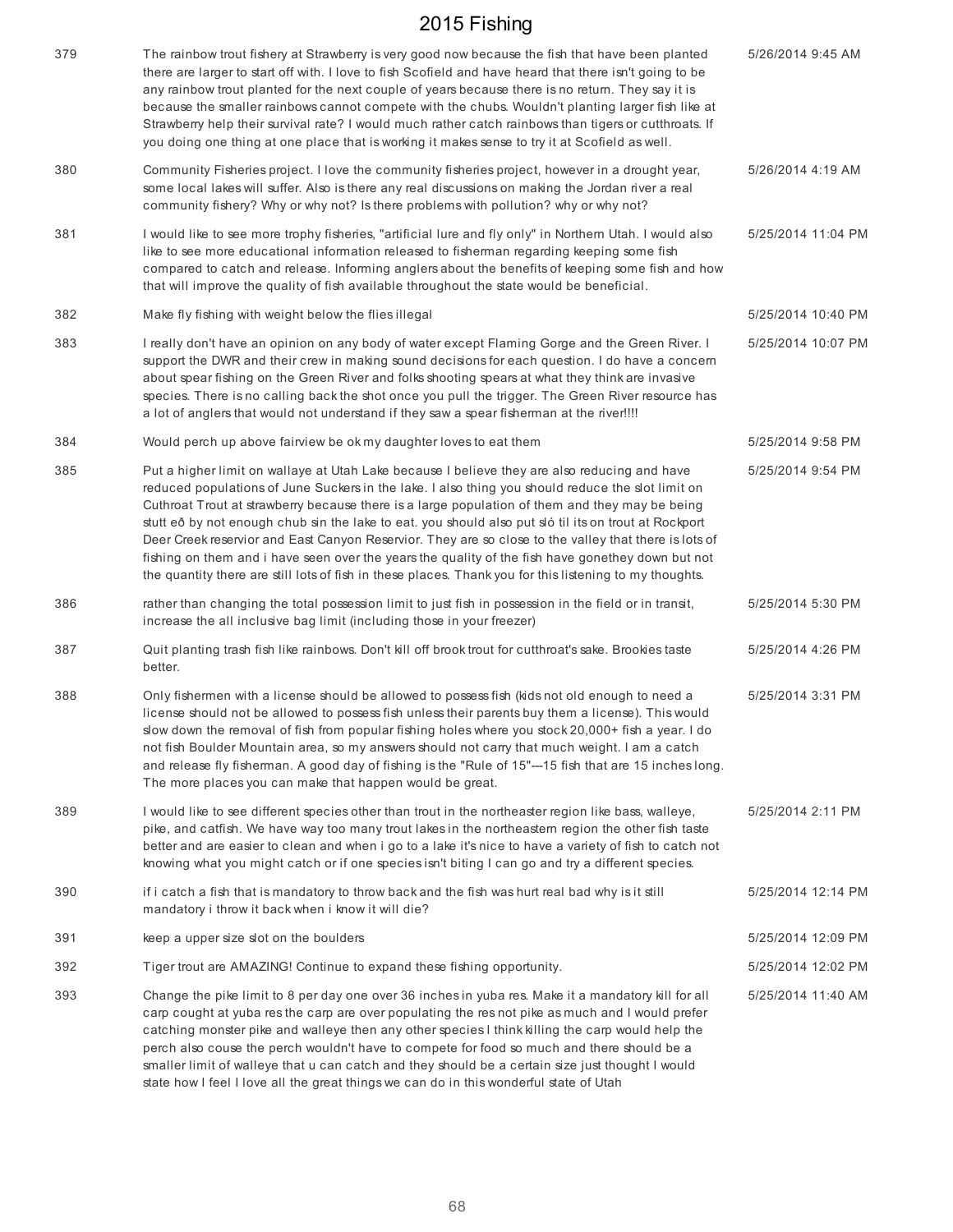| 394 | CLOSE LINWOOD BAY AT FLAMING GORGE DURING THE SPAWNING SEASON OF LAKE<br>TROUT. HAVE YOU SEEN THE AMOUNT OF" SNAGFISHING" THAT GOES ON DURING THIS<br>TIME? DO YOU EVEN CARE? AND WHATS UP WITH STRAWBERRY AND THE SIZE<br>RESTRICTIONS? THESE HAVE BEEN IN PLACE HOW MANY YEARS NOW? AND I STILL KEEP<br>CATCHING THE SAME SIZE FISH YEAR AFTER YEAR AFTER YEARSHOULDNT THESE FISH<br>BE SUPER HUGE BY NOW? MY EMAIL IS:<br>IF YOU WOULD LIKE TO<br>COMMENT BACK THANKS                                                                                                                                                                                                                                                                                                                                                                                                                                                                                                                                                                 | 5/25/2014 10:13 AM |
|-----|------------------------------------------------------------------------------------------------------------------------------------------------------------------------------------------------------------------------------------------------------------------------------------------------------------------------------------------------------------------------------------------------------------------------------------------------------------------------------------------------------------------------------------------------------------------------------------------------------------------------------------------------------------------------------------------------------------------------------------------------------------------------------------------------------------------------------------------------------------------------------------------------------------------------------------------------------------------------------------------------------------------------------------------|--------------------|
| 395 | We need bigger fish                                                                                                                                                                                                                                                                                                                                                                                                                                                                                                                                                                                                                                                                                                                                                                                                                                                                                                                                                                                                                      | 5/25/2014 9:50 AM  |
| 396 | Stock tiger trout in addition to sterile brook trout in oak creek res.                                                                                                                                                                                                                                                                                                                                                                                                                                                                                                                                                                                                                                                                                                                                                                                                                                                                                                                                                                   | 5/25/2014 9:50 AM  |
| 397 | This looks to be a very good year for kokanee fishing at Strawberry. I notice on various fishing<br>forums that more kokes were caught through the ice this past winter than ever before. I have been<br>fishing at Strawberry 3 times since ice out and have had extremely good fishing for kokanee. This<br>has never been the case in the past. Whatever changes you made in the past couple of years has<br>paid off. Good Job! Where else in the west can an angler go fishing and constantly catch 25 to 50<br>fish in a day. The fishery management at Strawberry is a great success. Keep up the good work.<br>Comments made 5/25/2014                                                                                                                                                                                                                                                                                                                                                                                           | 5/25/2014 9:05 AM  |
| 398 | thanks for all you do                                                                                                                                                                                                                                                                                                                                                                                                                                                                                                                                                                                                                                                                                                                                                                                                                                                                                                                                                                                                                    | 5/25/2014 7:37 AM  |
| 399 | I fished Last August in UT for the first time . Fish Lake and Otter Creek. Great fishing . We will be<br>back next year, and try other waters also.                                                                                                                                                                                                                                                                                                                                                                                                                                                                                                                                                                                                                                                                                                                                                                                                                                                                                      | 5/24/2014 10:36 PM |
| 400 | Increase the number of sterile lake trout stocked into Bear Lake annually, as well as increase in<br>stocking numbers of cut throat trout in Bear Lake, keep the same regulations as Idaho, ice<br>fishermen can have up to 6 poles in Idaho, or create a stamp required of Idaho fishermen to fish on<br>the Utah portion of Bear Lake. Provide more launching access to Bear Lake. Remove or fire the<br>park manger.                                                                                                                                                                                                                                                                                                                                                                                                                                                                                                                                                                                                                  | 5/24/2014 8:52 PM  |
| 401 | Thanks for a very well managed fishing opportunity throughout the state!                                                                                                                                                                                                                                                                                                                                                                                                                                                                                                                                                                                                                                                                                                                                                                                                                                                                                                                                                                 | 5/24/2014 8:01 PM  |
| 402 | Please consider discounted or free fishing licenses for members of our armed forces. Members of<br>our armed forces can be divided into three main categories: active duty utah residents stationed<br>outside of Utah, active duty non-residents stationed inside Utah and Reserve and national guard<br>members in the state. Utah residents stationed outside of the state are only able to fish for a few<br>days that they are able to be back in the state. Non-residents who are stationed in Utah should not<br>have to purchase a non-resident license. Reserve and National Guard members have to perform<br>military duty at a minimum of one weekend a month and two weeks during the summer, and<br>therefore miss many good opportunities to fish due to their military service. Providing discounted or<br>free licenses to these members would not greatly impact the revenue that the state receives, and<br>may actually increase it, as these members may encourage their friends to purchase full price<br>licenses. | 5/24/2014 7:42 PM  |
| 403 | stock more crawdads in east canyon and echo and also put more tiger trout there too.                                                                                                                                                                                                                                                                                                                                                                                                                                                                                                                                                                                                                                                                                                                                                                                                                                                                                                                                                     | 5/24/2014 5:56 PM  |
| 404 | Allow com for the use of bait.                                                                                                                                                                                                                                                                                                                                                                                                                                                                                                                                                                                                                                                                                                                                                                                                                                                                                                                                                                                                           | 5/24/2014 5:16 PM  |
| 405 | There are nowhere near enough Kokanee lakes in the State. Flaming Gorge and Strawberry are the<br>only 2 that are worth fishing. The Gorge limit of 3 Kokes is crazy for people that drive long<br>distances to fish that great fishery. Add more Kokanee lakes and increase Gorge limits either by<br>daily or in possession limits.                                                                                                                                                                                                                                                                                                                                                                                                                                                                                                                                                                                                                                                                                                    | 5/24/2014 1:20 PM  |
| 406 | Would like to make bowfish legal to take legal limits of game fish such a catfish. Especially I'm<br>lakes such as deer creek where there not wanted. Also maybe open wma like Farmington bay to<br>bow fishing durning the none hunting months                                                                                                                                                                                                                                                                                                                                                                                                                                                                                                                                                                                                                                                                                                                                                                                          | 5/24/2014 10:41 AM |
| 407 | no comment                                                                                                                                                                                                                                                                                                                                                                                                                                                                                                                                                                                                                                                                                                                                                                                                                                                                                                                                                                                                                               | 5/24/2014 6:32 AM  |
| 408 | Fishing has been great this year. I have fished many different places and have found a lot quality<br>fish of all varieties. Thanks for making that possible. Thank you for your hard work. I would like to<br>see more selective harvest practices being pushed where needed. It would be nice to have more<br>places to fish for colorado river cutthroat and brook trout.                                                                                                                                                                                                                                                                                                                                                                                                                                                                                                                                                                                                                                                             | 5/24/2014 2:46 AM  |
| 409 | open the tributary's to Utah lake in the spring. allow two walleye limit and 24 hour fishing. It did not<br>increase the walleye population closing it.                                                                                                                                                                                                                                                                                                                                                                                                                                                                                                                                                                                                                                                                                                                                                                                                                                                                                  | 5/24/2014 12:53 AM |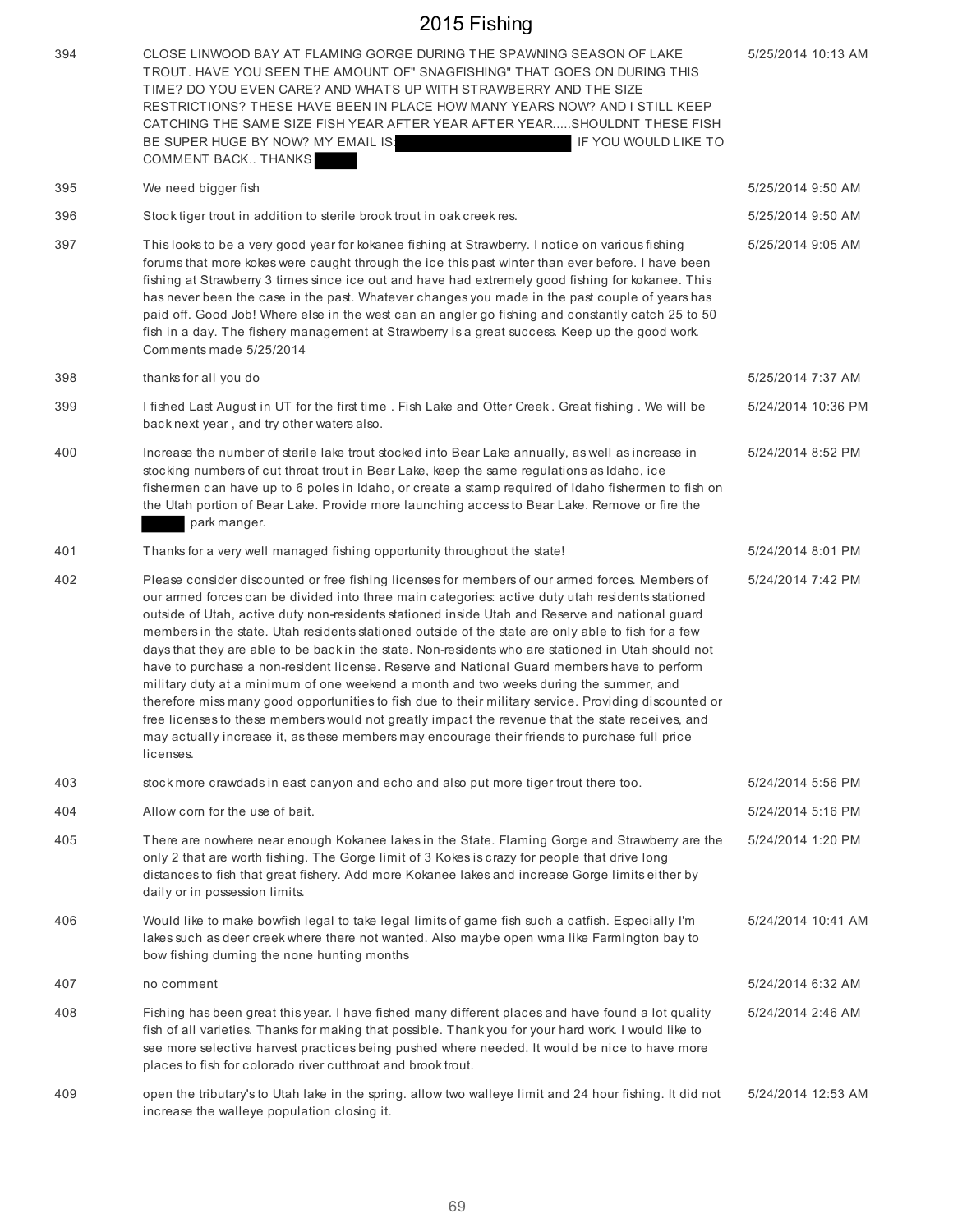| 410 | Strawberry used to be one of the best fisheries in Utah when there was more rainbows and less cutt<br>throats in my oppinion the interduction of bear lake cutt throat had ruined this lake I still go there a<br>lot but it will never be the same and I know alot of people that have the same oppionion and went<br>even go there any more stop putting most of the attention on the cutts and focus on the rainbows                                                                                                                                                                                                                                                                           | 5/23/2014 10:56 PM |
|-----|---------------------------------------------------------------------------------------------------------------------------------------------------------------------------------------------------------------------------------------------------------------------------------------------------------------------------------------------------------------------------------------------------------------------------------------------------------------------------------------------------------------------------------------------------------------------------------------------------------------------------------------------------------------------------------------------------|--------------------|
| 411 | Weber county, Fort Benautura have to pay a buck a person to fish at the pond I paid to stock.                                                                                                                                                                                                                                                                                                                                                                                                                                                                                                                                                                                                     | 5/23/2014 10:43 PM |
| 412 | There are currently very few lakes in Utah that contain lake trout. I would like to see lake trout<br>stocked in more of the state's deeper reservoirs, such as Deer Creek, Jordanelle, Electric Lake, and<br>others.                                                                                                                                                                                                                                                                                                                                                                                                                                                                             | 5/23/2014 10:08 PM |
| 413 | Fishing is fun and exciting. In                                                                                                                                                                                                                                                                                                                                                                                                                                                                                                                                                                                                                                                                   | 5/23/2014 7:33 PM  |
| 414 | slots make me not fish that particular water, piute was good until you killed it off for chub which<br>come in by river daily                                                                                                                                                                                                                                                                                                                                                                                                                                                                                                                                                                     | 5/23/2014 7:16 PM  |
| 415 | I have a complaint about the number of fish stocked in Skutumpa Res. in Sevier. It is very heavy<br>fished during the summer and you are only stocking a total of 750 fish a year. Some years it winter<br>kills but has not for the last two years. I would appreciate it if this was looked into. The 750 is a very<br>low number for the pressure it receives. Thanks for you time. Overall I feel your doing a good job<br>and I like your new regulations.                                                                                                                                                                                                                                   | 5/23/2014 6:56 PM  |
| 416 | I consume what I catch. Increase overcrowded streams to 8 fish limit to increase size and allow<br>those of us who eat fish to catch enough to cook for a meal. Increase limits overall from 4 to 6.<br>Regulations at Panguitch lake are so complex I don't fish there any more. Simplify. Laws should be<br>simple and easy to understand by all without having to have a rule book in my hand to thwart<br>zealous game wardens and statistic mongering.                                                                                                                                                                                                                                       | 5/23/2014 6:52 PM  |
| 417 | Overall I think Utah had some of the best fishing in the country. I would however like to see better<br>enforcement of the rules at the community ponds. Also every year Santaquin resivour is stocked<br>with thousands of fish and many die because they drain all the water for the orchards. This seems<br>like a waste of money. Anyway thank you for providing such great fishing opportunities.                                                                                                                                                                                                                                                                                            | 5/23/2014 5:15 PM  |
| 418 | I would like to see more largemouth bass opportunities in northern Utah                                                                                                                                                                                                                                                                                                                                                                                                                                                                                                                                                                                                                           | 5/23/2014 5:15 PM  |
| 419 | You guys are doing a nice job!                                                                                                                                                                                                                                                                                                                                                                                                                                                                                                                                                                                                                                                                    | 5/23/2014 4:50 PM  |
| 420 | I am retired with health issue. My Wife doesn't like it when I fish alone. Why not sell a companion<br>pole permit, like second pole permit. This would allow me to go fishing with anyone who is<br>available for day of fishing.                                                                                                                                                                                                                                                                                                                                                                                                                                                                | 5/23/2014 4:45 PM  |
| 421 | I see the same thing starting to happen at kolob resivor. That is happening in the boulder area the<br>fish are to crowded and don't have a chance to get big. Take the slot limit off at the lake for 2 yrs<br>and don't allow bait fishing at the lake for those 2 yrs just flys and lures only like it is 80 percent of<br>the yr.                                                                                                                                                                                                                                                                                                                                                             | 5/23/2014 4:45 PM  |
| 422 | Quit raising prices on everything.                                                                                                                                                                                                                                                                                                                                                                                                                                                                                                                                                                                                                                                                | 5/23/2014 4:35 PM  |
| 423 | great to give a license option for older youth but very disappointed in the major increase in tag<br>fees for adults for fishing, hunting, and combo tags. This is making it hard for the average family to<br>afford to go fishing and/or hunting. The multi-year is a good idea but needs to be a much bigger<br>cost break to make it worthwhile. The solution is the state legislators need to increase funding to<br>DWR and not cause an additional tax but making DWR raise fees such as allowing non-residents to<br>apply for all species of big game and also making them have to buy hunting license for the draw-<br>these changes should have reduced the fee increase on residence. | 5/23/2014 4:19 PM  |
| 424 | I think you are doing a good job on the Cutthroat Trout Plan in the Uintas. That should help it stay<br>off the Federal Endangered Species List. There are some lakes there which you could kill out and<br>re-stock with more cutthroats if needed to keep the management in State hands.                                                                                                                                                                                                                                                                                                                                                                                                        | 5/23/2014 4:14 PM  |
| 425 | I love the fishing options we have in Utah. I think it is very well managed. I fish 2 to 4 days a month<br>all year long and almost always manage to find fish. The community fishing projects have added a<br>lot to having a good fishing experience without a lot of time invested. The bigger lakes, reservoirs,<br>and streams are managed well with good access. The website is fairly current with lots of great<br>hints, suggestions, and information. I wish my hunting experiences could be a good as my fishing.                                                                                                                                                                      | 5/23/2014 3:29 PM  |
| 426 | TAKE A LOOK AT YOUR SLOT LIMITSAS FISH GET BIGGER UP THE SLOT SIZE SO FISH<br>DONT OVER POPULATE TO ONE SIZE                                                                                                                                                                                                                                                                                                                                                                                                                                                                                                                                                                                      | 5/23/2014 3:23 PM  |
| 427 | you are doing a great job                                                                                                                                                                                                                                                                                                                                                                                                                                                                                                                                                                                                                                                                         | 5/23/2014 3:18 PM  |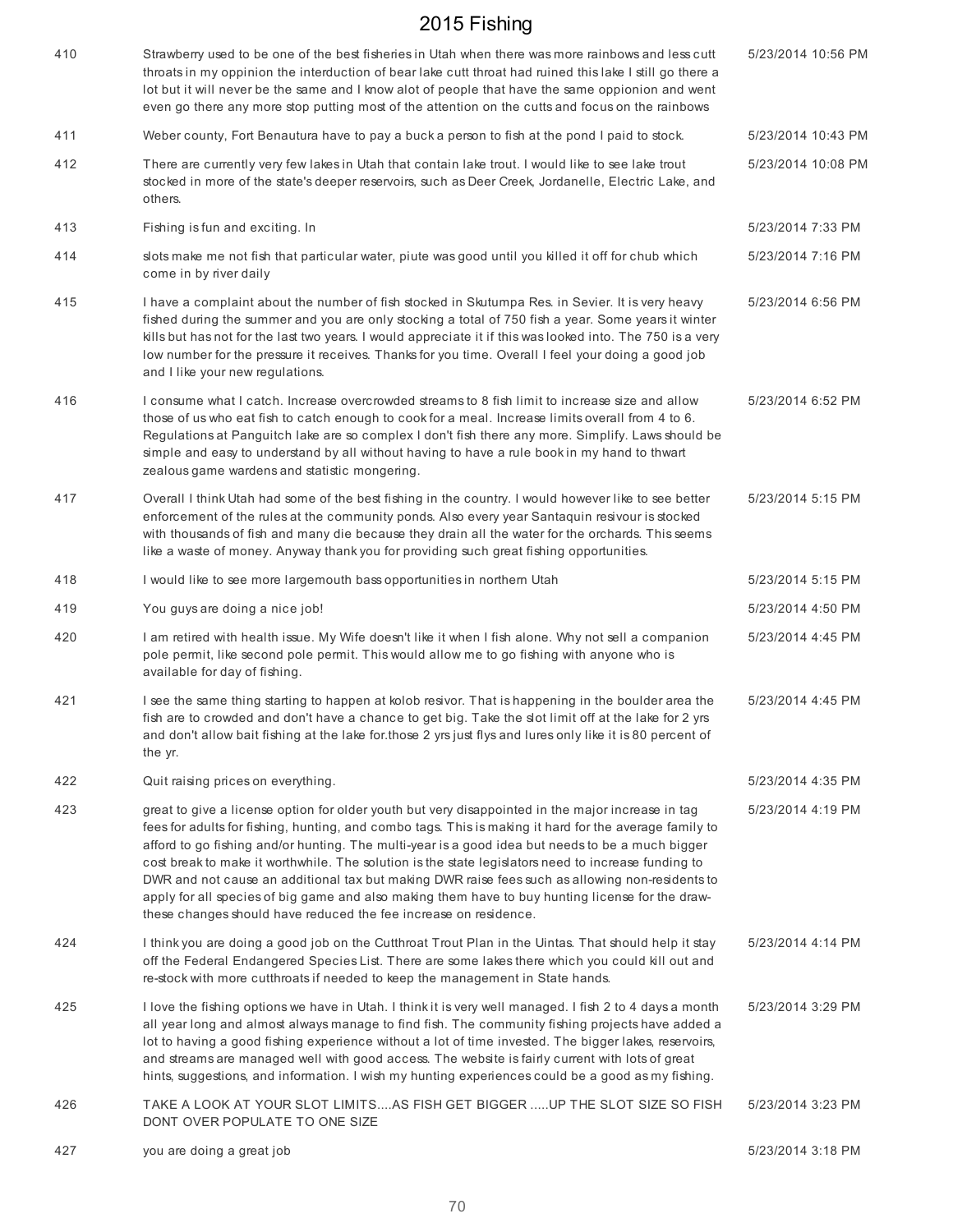| 428 | Please allow fishing in Duck Creek and Aspen Mirror Lake all year. The current restrictions are due<br>to a percieved issues with parking and UDOT, not fish biology and management. Also, I would love<br>to clean up Duck Creek and would like to see a committee put together to make it a better fishery<br>and somehow deal with all the crowds that go there during the summer.                                                                                                                                                                                                                                                                                                                                                                                                                                                                                                                                                                                                                                                                                                                                                                                                                                                                                                                                                                                                                                                                                                                                                                                                                                                                                                                                                                                                                                                     | 5/23/2014 2:55 PM  |
|-----|-------------------------------------------------------------------------------------------------------------------------------------------------------------------------------------------------------------------------------------------------------------------------------------------------------------------------------------------------------------------------------------------------------------------------------------------------------------------------------------------------------------------------------------------------------------------------------------------------------------------------------------------------------------------------------------------------------------------------------------------------------------------------------------------------------------------------------------------------------------------------------------------------------------------------------------------------------------------------------------------------------------------------------------------------------------------------------------------------------------------------------------------------------------------------------------------------------------------------------------------------------------------------------------------------------------------------------------------------------------------------------------------------------------------------------------------------------------------------------------------------------------------------------------------------------------------------------------------------------------------------------------------------------------------------------------------------------------------------------------------------------------------------------------------------------------------------------------------|--------------------|
| 429 | I would like to see more lakes and or Reservoirs stocked with Kokanee Salmon, Kokanee fishing in<br>Utah is very limited compared to most western states. Has there been any thought about this?                                                                                                                                                                                                                                                                                                                                                                                                                                                                                                                                                                                                                                                                                                                                                                                                                                                                                                                                                                                                                                                                                                                                                                                                                                                                                                                                                                                                                                                                                                                                                                                                                                          | 5/23/2014 2:30 PM  |
| 430 | I would like to see the East Fork of the Sevier in Kingston and Black Canyons designated artificial<br>fly and lure only and catch and release only along with Mammoth and Panguitch Creeks. I fully<br>support put and take in the reservoirs but see fish populations declineing in our local streams.                                                                                                                                                                                                                                                                                                                                                                                                                                                                                                                                                                                                                                                                                                                                                                                                                                                                                                                                                                                                                                                                                                                                                                                                                                                                                                                                                                                                                                                                                                                                  | 5/23/2014 2:25 PM  |
| 431 | need to plant bigger fish 3-4 inch fish don't cut it.                                                                                                                                                                                                                                                                                                                                                                                                                                                                                                                                                                                                                                                                                                                                                                                                                                                                                                                                                                                                                                                                                                                                                                                                                                                                                                                                                                                                                                                                                                                                                                                                                                                                                                                                                                                     | 5/23/2014 2:21 PM  |
| 432 | Utah Lake is becoming a better and better Largemouth Bass fishery. The issue being big fish after<br>big fish are being caught and kept during the spawning months. Regulations are not being<br>enforced and the public is not being educated to the extent they should be. (I have witnessed this<br>time and time again) I would like to see signs stating the largemouth regulations posted in harbors<br>during the spawning months. Better yet, I would like to see a new law that largemouth cannot be<br>kept between the months of April and June. The big spawning females are being kept preventing<br>the spawning of new fish. It takes 10+ years in the state of Utah before the Bass become mature to<br>spawn (as you all know). The population isn't great enough to support this type of harvest in the<br>Lake (yet). Myself, the UVU Bass team, Salt City Anglers, and fellow anglers are all frustrated and<br>concerned with the Largemouth Bass' future in Utah Lake. I hope you take this as not a complaint,<br>but a concern from a fellow angler and conservationist.                                                                                                                                                                                                                                                                                                                                                                                                                                                                                                                                                                                                                                                                                                                                          | 5/23/2014 2:19 PM  |
| 433 | I oppose retenone treatment for all waters.                                                                                                                                                                                                                                                                                                                                                                                                                                                                                                                                                                                                                                                                                                                                                                                                                                                                                                                                                                                                                                                                                                                                                                                                                                                                                                                                                                                                                                                                                                                                                                                                                                                                                                                                                                                               | 5/23/2014 1:38 PM  |
| 434 | Quit turning a cold water fisheries state into a warm water fisheries state. We can't have everything<br>and make everyone happy without sacrificing something. Try reading "Tragedy of the Commons"<br>for some insight.                                                                                                                                                                                                                                                                                                                                                                                                                                                                                                                                                                                                                                                                                                                                                                                                                                                                                                                                                                                                                                                                                                                                                                                                                                                                                                                                                                                                                                                                                                                                                                                                                 | 5/23/2014 12:43 PM |
| 435 | two pole permits will they be included on regular fishing like arizona will they offer life time<br>licence ever again                                                                                                                                                                                                                                                                                                                                                                                                                                                                                                                                                                                                                                                                                                                                                                                                                                                                                                                                                                                                                                                                                                                                                                                                                                                                                                                                                                                                                                                                                                                                                                                                                                                                                                                    | 5/23/2014 12:05 PM |
| 436 | I think useing live bait for catfish and pike                                                                                                                                                                                                                                                                                                                                                                                                                                                                                                                                                                                                                                                                                                                                                                                                                                                                                                                                                                                                                                                                                                                                                                                                                                                                                                                                                                                                                                                                                                                                                                                                                                                                                                                                                                                             | 5/23/2014 10:27 AM |
| 437 | Utah Lake is not clear enough to safely spearfish even on it's best days, allow bow fishing for the<br>pike not spearfishing. Willard and Yuba may fall into this same category. Figure that whatever<br>visibility you can see from above is cut in half once you stick your head in the water. When a water<br>is slated for rotenone treatment or any other similar project were the divisision lifts all limits and<br>harvest restrictions please consider opening that water to all legal methods including spearfishing.<br>Consider a youth(12 and under) spearfishing water at Blue Lake for the harvest of one bass or one<br>blue gill per day, not to exceed five in a year. This is a warm water lake making it comfortable and<br>not gear restrictive for newbies (ie wetsuits) Also largemouth bass and bluegill are a perfect<br>beginnner fish and should only be shot by those 12 and under in most circumstances(unless they<br>are over populated and stunting in a waterbody). Tilapia are super hard for youngsters to see, let<br>alone shoot. One fish could make their trip and invite them to be life long license buyers. The<br>bluegill gets them hooked, the tilapia keeps them hooked. Thanks for opening up a grayling lake<br>(Smith and Moorehouse) to spearfishing. I went there today, a little muddy with the runoff but I will<br>try again when it gets warmer. Largemouth bass are easier to spearfish than most other types of fish,<br>including smallmouth bass. Please consider limiting the spearfishing of largemouth by cutting the<br>daily spearfish limit in half in any water that populations are not stunting due to an over abundance<br>of fish. Thanks for all you do and have done to include all types of fisherman. Feel free to contact<br>me for clarification of my ideas. | 5/22/2014 4:47 PM  |
| 438 | I think that Utah DWR should mange more waters specifically for trophy trout fishing. (Fish over 24<br>inches) We have plenty of fisheries where people can a lot of catch smaller easier to catch fish, but<br>not many real trophy Fisheries. Even if we have more restrictive harvest regulations on some waters.                                                                                                                                                                                                                                                                                                                                                                                                                                                                                                                                                                                                                                                                                                                                                                                                                                                                                                                                                                                                                                                                                                                                                                                                                                                                                                                                                                                                                                                                                                                      | 5/22/2014 2:43 PM  |
| 439 | I would pay more for my license, to have more DWR on patrol at popular fisheries to check for valid<br>licenses and bag limits. I fish 30-40 days a year and have been checked only twice in my lifetime<br>(40yrs) I see many people that are well beyond their bag limits, with no one there to check.                                                                                                                                                                                                                                                                                                                                                                                                                                                                                                                                                                                                                                                                                                                                                                                                                                                                                                                                                                                                                                                                                                                                                                                                                                                                                                                                                                                                                                                                                                                                  | 5/22/2014 2:15 PM  |
| 440 | Stock more catfish. I moved here 2 years ago and still have not caught one.                                                                                                                                                                                                                                                                                                                                                                                                                                                                                                                                                                                                                                                                                                                                                                                                                                                                                                                                                                                                                                                                                                                                                                                                                                                                                                                                                                                                                                                                                                                                                                                                                                                                                                                                                               | 5/22/2014 1:48 PM  |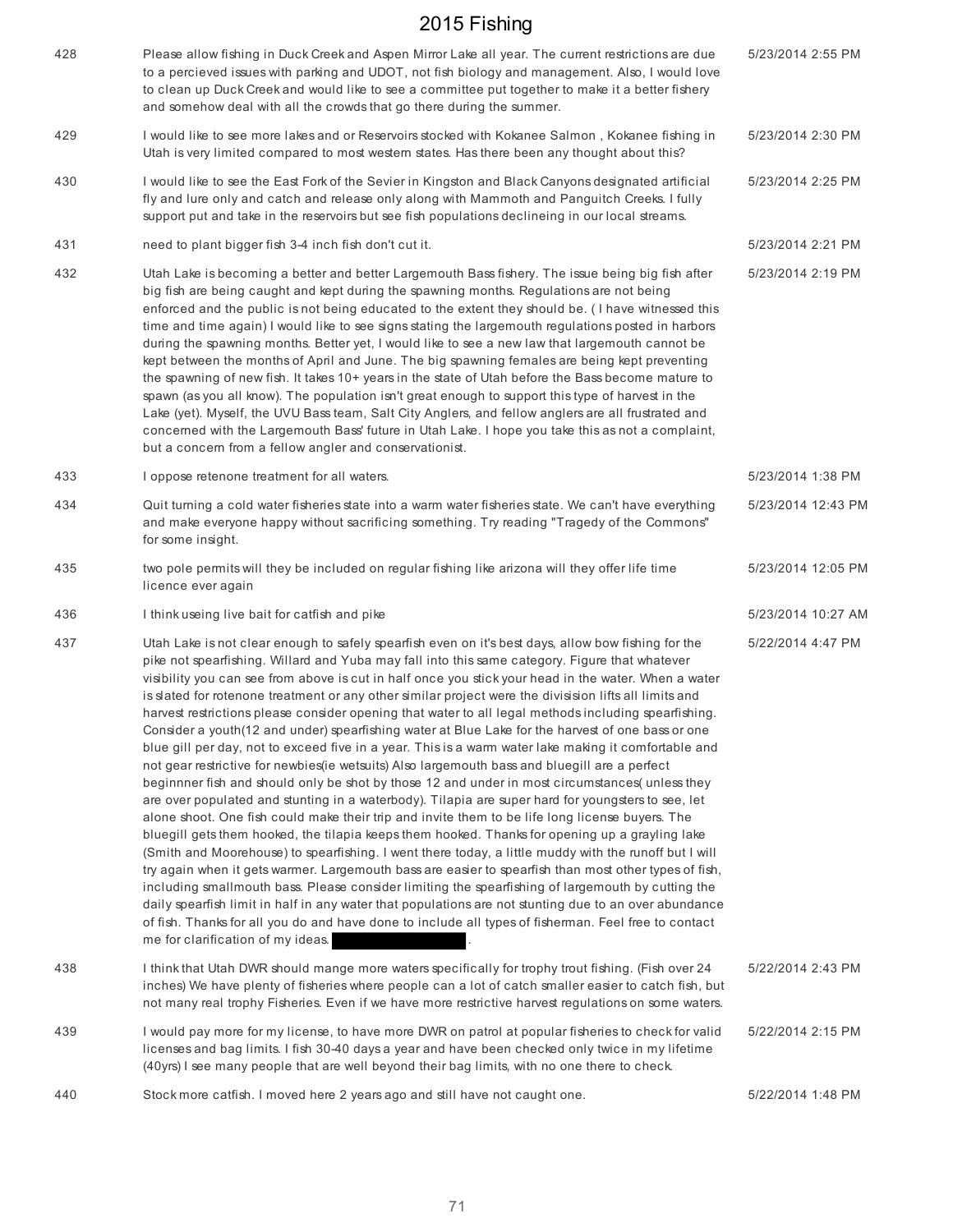| 441 | I think fishing in Utah is generally very good I exclusively fly fish other than Ice fishing season<br>Duck Fork is awesome, only complaint is allowing stinky nasty sheep onto a blue ribbon fishery<br>appauled that a lake that awesome has sheep all over it (the sheep can go on the other 99% of the<br>mountain lets' preserve our pristine areas) Panguitch has been great (a little disappointed this<br>spring with lack of cuttys and the excessive amounts of small rainbows) Otter has been fantastic<br>this spring why was it allowed to run 9-Mile (by Sterling, UT) basically empty last year? it killed<br>some fantastic fish at least leave enough water so they can survive? Minersville has been very<br>good the last few years, but this spring seemed very slow compared to the last few years Boulder<br>is generally really good Scofield Chubs really need to be addressed and chubs in lower fish creek<br>as well Overall I feel the DWR does a very good job managing most waters in Utah I fish about<br>40 weekends per year and am happy with the opportunities in Utah I would like to see more<br>artificial only waters, but that's mosty a selfish request I guess or even 18yrs and older anglers<br>must use artificial? I appreciate the efforts you all make to ensure great fishing in Utah Your<br>staff in the field have always been professional and friendly, I never have a problem producing a<br>lisence for them and chatting with your officers | 5/22/2014 1:40 PM  |
|-----|------------------------------------------------------------------------------------------------------------------------------------------------------------------------------------------------------------------------------------------------------------------------------------------------------------------------------------------------------------------------------------------------------------------------------------------------------------------------------------------------------------------------------------------------------------------------------------------------------------------------------------------------------------------------------------------------------------------------------------------------------------------------------------------------------------------------------------------------------------------------------------------------------------------------------------------------------------------------------------------------------------------------------------------------------------------------------------------------------------------------------------------------------------------------------------------------------------------------------------------------------------------------------------------------------------------------------------------------------------------------------------------------------------------------------------------------------------------------------------------------------|--------------------|
| 442 | With the Boulder reservoir problem. Perhaps raise the possession limit, while leaving the size<br>limitations in place.                                                                                                                                                                                                                                                                                                                                                                                                                                                                                                                                                                                                                                                                                                                                                                                                                                                                                                                                                                                                                                                                                                                                                                                                                                                                                                                                                                              | 5/22/2014 1:36 PM  |
| 443 | I would love to see more lakes managed for trophy fish. Browns, specifically. Brown trout are very<br>hardy and can grow to large sizes, I would like to see them utilized more and protected in the lakes<br>that they reside in. Starvation and Jordanelle come to mind as my favorite places to catch trophy<br>size browns. Is there any way we can protect these larger fish. I do like the way you are beginning to<br>manage chub problems by introducing predator fish. Why cant brown trout be utilized in these<br>circumstances? Seems like joes valley, electric lake, scofield, etc. would be great places to<br>introduce browns to help control the chubs. Why not give anglers more chances to hook into a big<br>brown??? I would love to hear your opinions on this, my email is<br>. Thanks                                                                                                                                                                                                                                                                                                                                                                                                                                                                                                                                                                                                                                                                                       | 5/22/2014 1:18 PM  |
| 444 | Open spearfishing year around. Open Fish Lake year around, 1 trout any size. Continue to open a<br>few more lakes for spearfishing every year. This enables us to help you with problem lakes and also<br>reduces impacts from many spearfishers only accessing certain lakes. Allow 2 salmon spearfished<br>per day in Flaming Gorge.                                                                                                                                                                                                                                                                                                                                                                                                                                                                                                                                                                                                                                                                                                                                                                                                                                                                                                                                                                                                                                                                                                                                                               | 5/22/2014 9:31 AM  |
| 445 | Open spearfishing year around. Open Fish Lake year around, 1 trout any size. Continue to open a<br>few more lakes for spearfishing every year. Allow 2 salmon spearfished per day in Flaming Gorge.                                                                                                                                                                                                                                                                                                                                                                                                                                                                                                                                                                                                                                                                                                                                                                                                                                                                                                                                                                                                                                                                                                                                                                                                                                                                                                  | 5/22/2014 9:20 AM  |
| 446 | Please allow more fish to be taken from Utah waters, especially in smaller sizes, but please restrict<br>the taking of larger, trophy fish. Keep them in our waters. Also, please put temporary closures on<br>sensitive trout spawning areas to allow more wild trout fisheries and less stocked put and take<br>fisheries. Stocked fish aren't that cool. Wild and native trout are awesome, especially when they get<br>big.                                                                                                                                                                                                                                                                                                                                                                                                                                                                                                                                                                                                                                                                                                                                                                                                                                                                                                                                                                                                                                                                      | 5/22/2014 9:10 AM  |
| 447 | What a great thing to lift the limit once you get home. Idaho has been doing it for years.                                                                                                                                                                                                                                                                                                                                                                                                                                                                                                                                                                                                                                                                                                                                                                                                                                                                                                                                                                                                                                                                                                                                                                                                                                                                                                                                                                                                           | 5/22/2014 8:30 AM  |
| 448 | Thankyou for the survey. I like the idea of the limit being lifted once you are home.                                                                                                                                                                                                                                                                                                                                                                                                                                                                                                                                                                                                                                                                                                                                                                                                                                                                                                                                                                                                                                                                                                                                                                                                                                                                                                                                                                                                                | 5/22/2014 8:24 AM  |
| 449 | All I heard about is trophy fish and trout! spend 10% of my DWR fishing license on Pan fish.<br>Develop a reservoir where panfish can be caught and concentrate on making it the primary fishery.<br>You ruined the panfishing at Pineview and I don't even go there anymore. By planting more tiger<br>muskie, you will make it worse. I can care less about catching tiger muskies. Create a reservoir like<br>CJ Strike in Idaho where people can catch lots of fish. Utah lake is not an option since I will not eat<br>any fish from that lake. Stock crappie into willard bay, East Canyon, Pineview or some other local<br>lake. There are lots and lots of crappie fisherman that you neglect each year. DWRs practice has<br>ignored the wants of many fisherman in utah. Listen up DWR, the population of utah has changed!<br>change with the times and give people what they want!                                                                                                                                                                                                                                                                                                                                                                                                                                                                                                                                                                                                       | 5/22/2014 8:21 AM  |
| 450 | I think that the possession limit being lifted once the fish are home is a great change. It will allow<br>people to keep a few more fish.                                                                                                                                                                                                                                                                                                                                                                                                                                                                                                                                                                                                                                                                                                                                                                                                                                                                                                                                                                                                                                                                                                                                                                                                                                                                                                                                                            | 5/22/2014 8:18 AM  |
| 451 | Wish anglers could walk on private stream beds to access certain portions of rivers! We're a<br>responsible, environmentally responsible crowd that just wants access to public waters.                                                                                                                                                                                                                                                                                                                                                                                                                                                                                                                                                                                                                                                                                                                                                                                                                                                                                                                                                                                                                                                                                                                                                                                                                                                                                                              | 5/22/2014 7:18 AM  |
| 452 | The fishing here is pretty good. We shouldn't change things becaues then the librals would come<br>get our fish.                                                                                                                                                                                                                                                                                                                                                                                                                                                                                                                                                                                                                                                                                                                                                                                                                                                                                                                                                                                                                                                                                                                                                                                                                                                                                                                                                                                     | 5/22/2014 7:15 AM  |
| 453 | There should be no.charge to the state parks for.disabled persons and veterans we are on a fixed<br>income and it makes it almost impossible for us to enjoy the facility's                                                                                                                                                                                                                                                                                                                                                                                                                                                                                                                                                                                                                                                                                                                                                                                                                                                                                                                                                                                                                                                                                                                                                                                                                                                                                                                          | 5/21/2014 11:21 PM |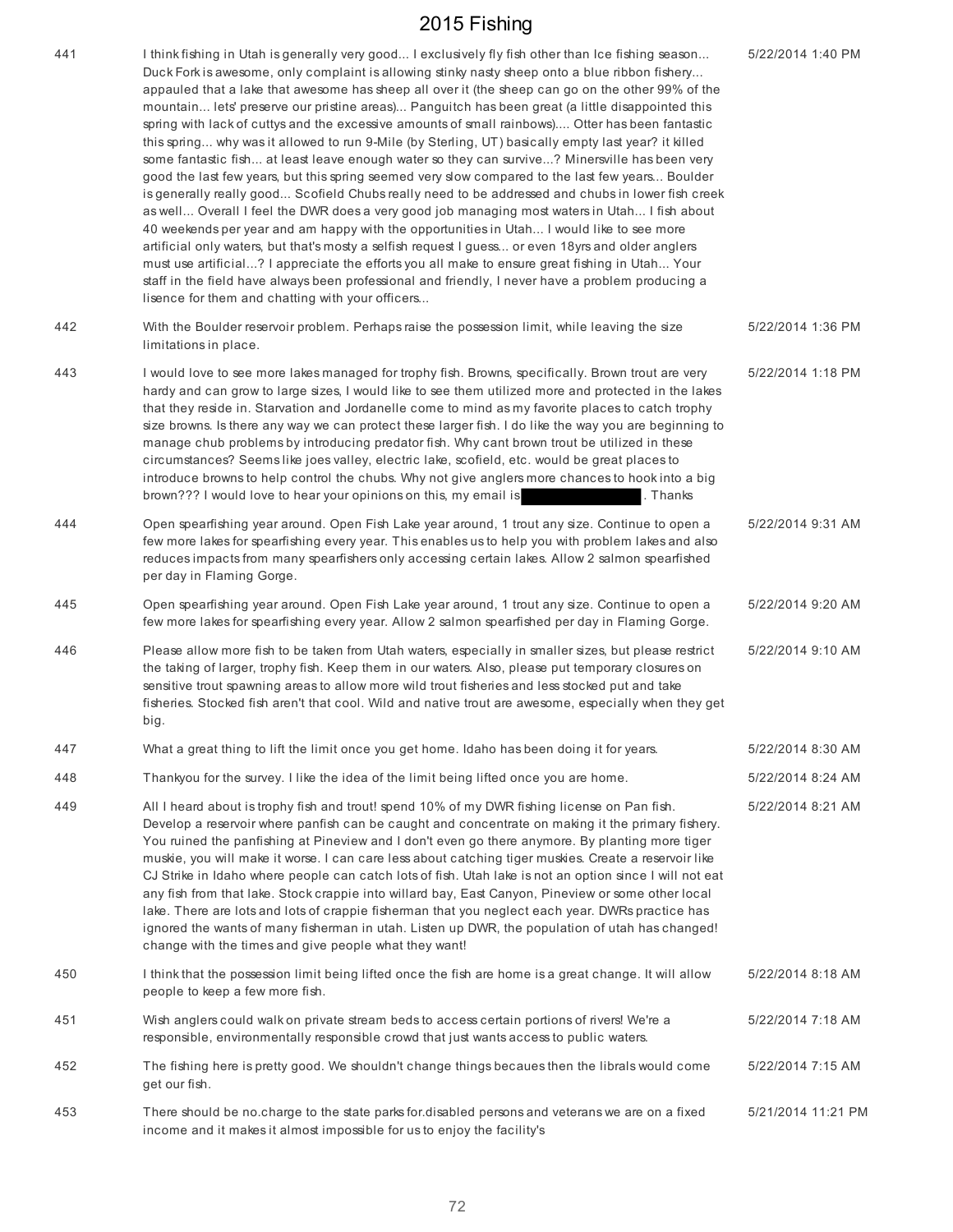| 454 | The question for how many people I've invited to go fishing doesn't have a time limit. I invite about<br>10 new people every year and have for about the last 5 or so years. Also, Pelican Lake is having a<br>carp fishing day to remove carp from the lake. Why not allow spearfishermen to go shoot some carp<br>in Pelican? You don't have to open spearfishing to all species but I think spearfishing should be<br>allowed for non-game fish everywhere in the state. I also think spearfishing should be open for all<br>fish everywhere in the state unless there is a specific reason not to open it - tiger muskie at<br>Pineview for example (because they are underpopulated right now). It's not as easy as everyone<br>thinks it is. And, so what if you spear your limit? I would have caught it with a rod and line anyway. | 5/21/2014 10:40 PM |
|-----|---------------------------------------------------------------------------------------------------------------------------------------------------------------------------------------------------------------------------------------------------------------------------------------------------------------------------------------------------------------------------------------------------------------------------------------------------------------------------------------------------------------------------------------------------------------------------------------------------------------------------------------------------------------------------------------------------------------------------------------------------------------------------------------------------------------------------------------------|--------------------|
| 455 | Do not do the sparefishing cuz people is not gonna follow the rule they gonna kill any fish that<br>swim by and please we need to help largemouth population alot of people just dont respect<br>the bass limit                                                                                                                                                                                                                                                                                                                                                                                                                                                                                                                                                                                                                             | 5/21/2014 10:28 PM |
| 456 | Had a great year ice fishing at Otter Creek this year!                                                                                                                                                                                                                                                                                                                                                                                                                                                                                                                                                                                                                                                                                                                                                                                      | 5/21/2014 10:04 PM |
| 457 | Tiger Trout are becoming very popular so I would just suggest planting them in more lakes!                                                                                                                                                                                                                                                                                                                                                                                                                                                                                                                                                                                                                                                                                                                                                  | 5/21/2014 9:25 PM  |
| 458 | I appreciate being as to assist in removing unwanted species as a spear fisherman. I also like<br>having the opportunity to harvest lake trout, salmon, and other edible species                                                                                                                                                                                                                                                                                                                                                                                                                                                                                                                                                                                                                                                            | 5/21/2014 6:28 PM  |
| 459 | I disagree with poisoning reservoirs for any reason. I think it is incredibly damaging to the<br>environment and should be avoided at all cost.                                                                                                                                                                                                                                                                                                                                                                                                                                                                                                                                                                                                                                                                                             | 5/21/2014 4:50 PM  |
| 460 | Stock Hobble creek the actual river with brown trout, Stock Cleveland reservoir with 5,000 fish per<br>year not 4,000. Put a slot limit on fish in Cleveland reservoir. Stock Utah Lake with channel catfish.<br>MAKE PEOPLE BUY A STAMP TO PUT ON THEIR LICENSE TO FISH STRAWBERRY TO HELP<br>RAISE MONEY TO HELP STOCK MORE STERILE RAINBOWS AND CLEAR UP SOME OF THE<br>TRAFFIC UP THERE !!!                                                                                                                                                                                                                                                                                                                                                                                                                                             | 5/21/2014 4:19 PM  |
| 461 | Less spear fishing everywhere! The spear fisherman have put a dent of the smallmouth bass in Deer<br>Creek. Let them spear trout, but leave the bass alone! If they spear all the big fish, there isn't much<br>left to catch.                                                                                                                                                                                                                                                                                                                                                                                                                                                                                                                                                                                                              | 5/21/2014 1:15 PM  |
| 462 | I support all the Spearfishing regulation changes, Spearfishing is the most humane and ethical way<br>of fishing in my opinion. Also most speros never meet there bag limit, they have the options of what<br>fish they would like. Also Utah has some of the greatest spearfishing lakes that are closed to Speros,<br>could help raise money for the Park service to allow tomements in some of those lakes.                                                                                                                                                                                                                                                                                                                                                                                                                              | 5/21/2014 11:52 AM |
| 463 | If you could promote way to get cellular data to fishing spots across Utah there would be more<br>fishing taking place. If my cell phone worked on certain lakes I would spend 4 times the amount of<br>time fishing them as I currently do. I understand this probably isn't part of the DWR's core<br>management, but maybe it is something to think about.                                                                                                                                                                                                                                                                                                                                                                                                                                                                               | 5/21/2014 11:19 AM |
| 464 | Open spearfishing year around. Open Fish Lake year around, 1 trout any size. Continue to open a<br>few more lakes for spearfishing every year. Allow 2 salmon spearfished per day in Flaming Gorge.                                                                                                                                                                                                                                                                                                                                                                                                                                                                                                                                                                                                                                         | 5/21/2014 10:59 AM |
| 465 | No comment                                                                                                                                                                                                                                                                                                                                                                                                                                                                                                                                                                                                                                                                                                                                                                                                                                  | 5/21/2014 10:16 AM |
| 466 | I believe that spearfishing is an excellent way to cull invasive species from waterways.                                                                                                                                                                                                                                                                                                                                                                                                                                                                                                                                                                                                                                                                                                                                                    | 5/21/2014 9:00 AM  |
| 467 | Open spearfishing year around. Open fish lake year around, 1 trout any size. Continue to open a<br>few more lakes for spearfishing. Allow 2 salmon spearfished per day for Flaming Gorge.                                                                                                                                                                                                                                                                                                                                                                                                                                                                                                                                                                                                                                                   | 5/21/2014 6:43 AM  |
| 468 | Remove the law that prohibits fishers from stepping in private property that has a river through it. A<br>man cannot own a river or the land under the water.                                                                                                                                                                                                                                                                                                                                                                                                                                                                                                                                                                                                                                                                               | 5/20/2014 10:51 PM |
| 469 | More pike/ muskie in more waters.                                                                                                                                                                                                                                                                                                                                                                                                                                                                                                                                                                                                                                                                                                                                                                                                           | 5/20/2014 6:38 PM  |
| 470 | I think things are running pretty good. Thanks DWR !!!                                                                                                                                                                                                                                                                                                                                                                                                                                                                                                                                                                                                                                                                                                                                                                                      | 5/20/2014 5:14 PM  |
| 471 | Medicine lake/reservoir in the Lasal mountains along with Dons lake need to be larger. twenty years<br>ago they were deeper lakes with more room to fish. they have since been swallowed by vegetation<br>and sediment in the bottom of the lakes, . If at all possible maintain these lakes along with others<br>and muck them out if you will every ten years. thank you for the thought.                                                                                                                                                                                                                                                                                                                                                                                                                                                 | 5/20/2014 4:04 PM  |
| 472 | Instead of having to pay extra for a two pole license, the standard one pole license should be<br>changed to include a two pole, so there is no need to pay the extra amount.                                                                                                                                                                                                                                                                                                                                                                                                                                                                                                                                                                                                                                                               | 5/20/2014 3:03 PM  |
| 473 | Who cares about brook trout on the boulders. Put tigers in da berry.                                                                                                                                                                                                                                                                                                                                                                                                                                                                                                                                                                                                                                                                                                                                                                        | 5/20/2014 2:16 PM  |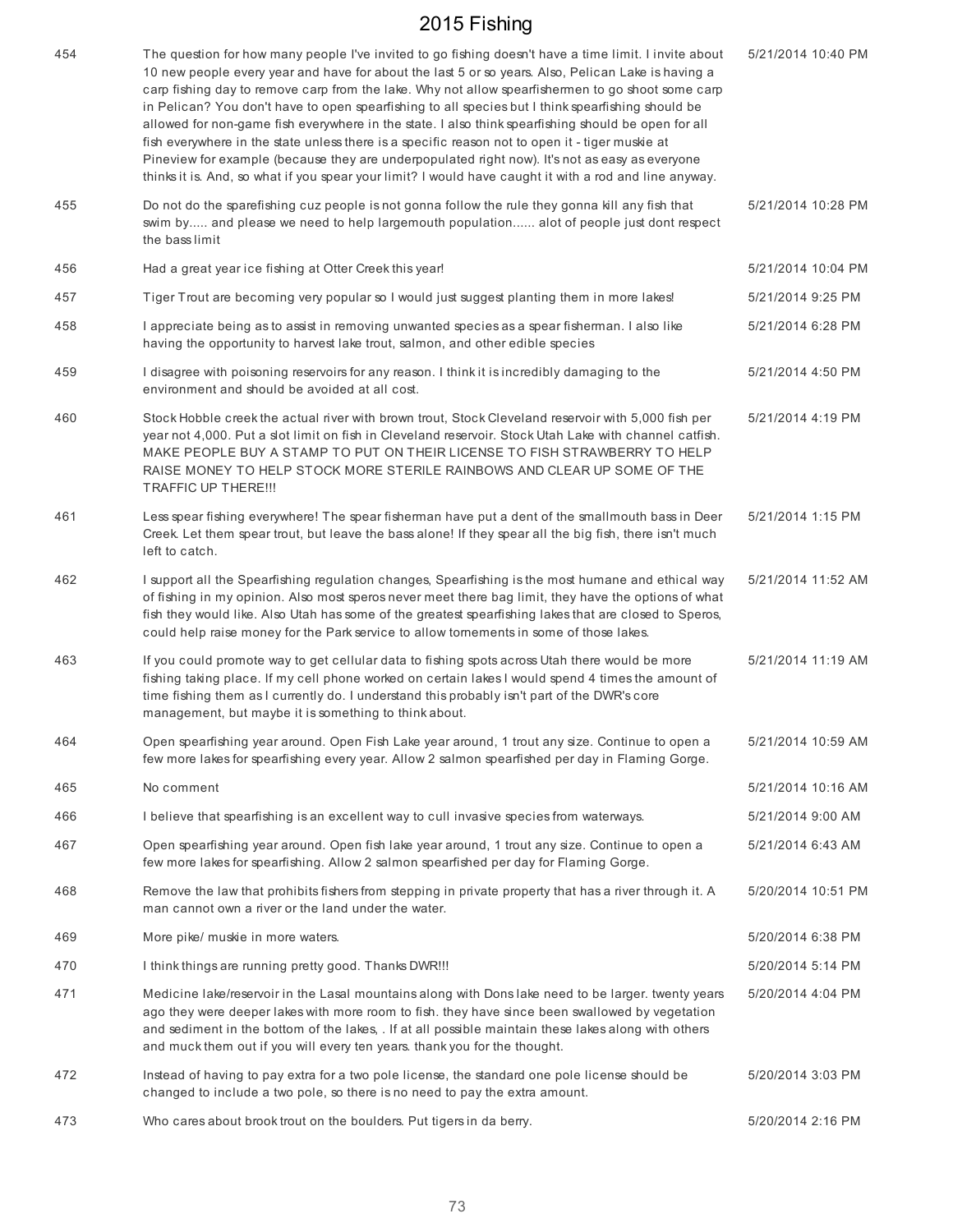| 474 | I think underwater spearfishing should be disallowed on any water that currently is managed with<br>some sort of special regulation (i.e., length or slot limits). It's 'hard' to live-release a speared fish in<br>the slot and there is no method other than an 'honor system' to keep the regulations from being<br>violated. Fish look to be a completely different size under water.                                                                                                                                                                                                                                 | 5/20/2014 12:10 PM |
|-----|---------------------------------------------------------------------------------------------------------------------------------------------------------------------------------------------------------------------------------------------------------------------------------------------------------------------------------------------------------------------------------------------------------------------------------------------------------------------------------------------------------------------------------------------------------------------------------------------------------------------------|--------------------|
| 475 | I am glad to see the focus on increasing the access to spearfishing. This is such a great way to<br>spend time in the lakes and see the fish in a new way. You guys are doing great. The Utah fish and<br>game professionals are so good and listen so well and are lead by science rather than fad. Great<br>job!                                                                                                                                                                                                                                                                                                        | 5/20/2014 11:37 AM |
| 476 | Other than Willard Bay, are there any other waters that would support a "Wyper" population close to<br>the Wasatch front? (Deer Creek, Echo)                                                                                                                                                                                                                                                                                                                                                                                                                                                                              | 5/20/2014 11:01 AM |
| 477 | I would like to see Drew and Paul just hug-it-out!                                                                                                                                                                                                                                                                                                                                                                                                                                                                                                                                                                        | 5/20/2014 8:41 AM  |
| 478 | I really enjoy natural fisheries with warm water species. I don't want more lake's like that, but would<br>love to see the ones we have managed better. Also I believe cache valley needs one lake<br>managed fortrophy sized fish In numbers. I can fish several in Idaho within 2 hours of my house,<br>that I can consistently catch large fish from. The same is true for Utah but northern Utah. But in<br>Utah the trophy opportunities are very seasonal and take a large amount of skill and knowledge.<br>Stawberry is more than 2 hours from my house.                                                          | 5/20/2014 7:23 AM  |
| 479 | I would love a similar restriction on Rainbows at Strawberry. It doesn't have to be 22 inches, but<br>maybe 14 to 19 or something. Thanks                                                                                                                                                                                                                                                                                                                                                                                                                                                                                 | 5/20/2014 7:18 AM  |
| 480 | Please Stock Kokanee in Jordanelle Reservoir !!!!!!!!!!!                                                                                                                                                                                                                                                                                                                                                                                                                                                                                                                                                                  | 5/20/2014 7:04 AM  |
| 481 | Pineview Reservoir- drop the one inch bait rule as well. - How would walleye do in Pineview, would<br>they help with the perch population or would it hurt more than benefit? Willard- if you are going to<br>keep the inlets open during the walleye spawn, you need to have law enforcement there constantly<br>to keep the illigal activity down. My recommendation is to re-close it. Utah Lake- monitor the Pike<br>population and see if it benefits against the carp overpopulation                                                                                                                                | 5/20/2014 6:39 AM  |
| 482 | -- that guy is a total tool bag. Love you guys, thanks for all<br>No complaints here Except<br>you do. Love Always,                                                                                                                                                                                                                                                                                                                                                                                                                                                                                                       | 5/19/2014 11:58 PM |
| 483 | Very frustrated at the lack of access to rivers and streams in general. Why should fisherman dollars<br>go to stocking private waters we have no access to. I generally take my money and family to Idaho<br>where access isn't an issue. There just isn't enough water to spread out the fishing population on<br>rivers and streams. Private property owners do have a right to protect there property but stocking<br>rivers and streams from public funds very much frustrates me as a sportsman. I do not support<br>providing stocked fish to any water the public is locked out of by private land owners period!! | 5/19/2014 9:45 PM  |
| 484 | I support the Fish Lake/Yuba project. I hope it has the desired effect. I have heard the rumor about<br>saugeye in Mill Meadow, among others. Hope to see this soon as well. Thanks for all you do!                                                                                                                                                                                                                                                                                                                                                                                                                       | 5/19/2014 9:01 PM  |
| 485 | Anglers pay for a season long park pass but when fall-winter comes they lock it up! example Willard<br>South marina ! We pay to use it and the bathrooms are closed garbage cans over flowing fish<br>cleaning stations unavailable its a joke                                                                                                                                                                                                                                                                                                                                                                            | 5/19/2014 5:51 PM  |
| 486 | put a 24 slot on rainbows at strawberry and artificial flys and lures only                                                                                                                                                                                                                                                                                                                                                                                                                                                                                                                                                | 5/19/2014 5:34 PM  |
| 487 | You're doing a bang up job on the "warm water" species. Keep up the good work. I might also<br>suggest allowing a slightly bigger harvest of largemouth bass from Utah Lake.                                                                                                                                                                                                                                                                                                                                                                                                                                              | 5/19/2014 5:27 PM  |
| 488 | from keeping coolers full of fish<br>stop the                                                                                                                                                                                                                                                                                                                                                                                                                                                                                                                                                                             | 5/19/2014 3:41 PM  |
| 489 | If spearfishing is not allowed during the bass spawn to "protect spawning fish" why is retention<br>allowed for hook and line during this time? It is easier to catch these fish than spear them during<br>the spawn. Is this regulation the best for management of bass? Especially in Powell where a 20 fish<br>limit exists even during the spawn? Or is this to appease the masses?                                                                                                                                                                                                                                   | 5/19/2014 3:40 PM  |
| 490 | double the number of cutts stocked into bear lake. also continue to stock rainbows, when stocking<br>cutts possibly use some sort of barge to get the fish away from the marina or 1st point and spread<br>the new fish out better which could possibly increase the survival rate. It seems like once stocking<br>begins all the lakers and big cutts fill their bellies full of baby cutts. this is my favorite lake to fish in<br>the state, it is a tremendous fishery. I hope the state will continue to treat it as such.                                                                                           | 5/19/2014 2:52 PM  |
| 491 | If you allow spear fishing why not bow fishing for game fish ? On the same waters                                                                                                                                                                                                                                                                                                                                                                                                                                                                                                                                         | 5/19/2014 1:42 PM  |
| 492 | propose to allow scent enhanced plastic lures as artificial on all waters of the state.                                                                                                                                                                                                                                                                                                                                                                                                                                                                                                                                   | 5/19/2014 1:16 PM  |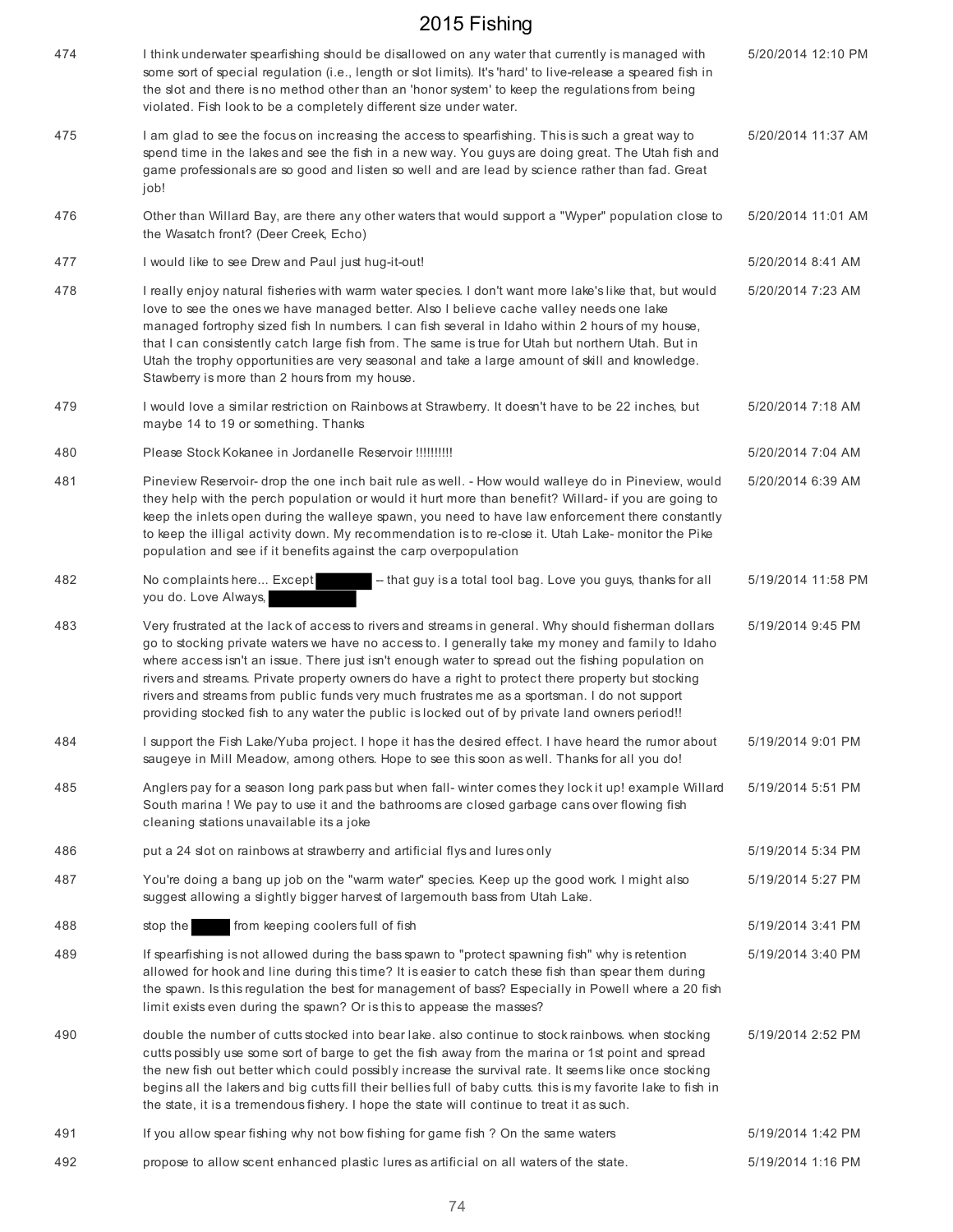| 493 | Willard Bay is getting overfished this year. Some are taken from the channel which I strongly<br>disagree with. Do not allow fishing in that channel from Arpril until June. Others fish are taken out<br>by criminals who take out mor than a linit multiple times. I dio not have a good answer with that<br>exceept make sure that the violaters are prosoccuted to the highest level of the law and make sure<br>it is every one know about it.                                                                                                                                                                                                                                                                                                                                                                                                   | 5/19/2014 1:00 PM  |
|-----|-------------------------------------------------------------------------------------------------------------------------------------------------------------------------------------------------------------------------------------------------------------------------------------------------------------------------------------------------------------------------------------------------------------------------------------------------------------------------------------------------------------------------------------------------------------------------------------------------------------------------------------------------------------------------------------------------------------------------------------------------------------------------------------------------------------------------------------------------------|--------------------|
| 494 | Please Please Please find a way to increase numbers and size of largemouth bass in the northern<br>lakes in utah                                                                                                                                                                                                                                                                                                                                                                                                                                                                                                                                                                                                                                                                                                                                      | 5/19/2014 12:16 PM |
| 495 | I love to fish for kokanne can the be planted in bear lake it seems to me to be a good place for<br>them, we need more large lakes to fish for them could this happen                                                                                                                                                                                                                                                                                                                                                                                                                                                                                                                                                                                                                                                                                 | 5/19/2014 10:20 AM |
| 496 | I would like to commend the UDWR on the walleye fry stocking. Also I support the efforts to acquire<br>saugeye for selective planting. The expansion of fishing opportunities in Utah is wonderful.                                                                                                                                                                                                                                                                                                                                                                                                                                                                                                                                                                                                                                                   | 5/19/2014 9:46 AM  |
| 497 | Please stock Deer Creek with a bunch of walleye.                                                                                                                                                                                                                                                                                                                                                                                                                                                                                                                                                                                                                                                                                                                                                                                                      | 5/19/2014 9:29 AM  |
| 498 | The fishing at Bear Lake and Willard Bay has been spectacular this year! Large cutthroat trout and<br>good numbers at Bear Lake and decent walleye numbers and great wiper numbers at Willard. Way<br>to go!                                                                                                                                                                                                                                                                                                                                                                                                                                                                                                                                                                                                                                          | 5/19/2014 9:20 AM  |
| 499 | More bait fish should be raised to support the food supply. It is hard to to keep planting predator fish<br>and expect them to grow fast. Look how the intro of shad helped lake powell recover.                                                                                                                                                                                                                                                                                                                                                                                                                                                                                                                                                                                                                                                      | 5/19/2014 8:53 AM  |
| 500 | Encourage/inform/instruct people to Not play "catch and release" with the kokanee salmon on the<br>Flaming Gorge. this kills to many fish!!!!!! Post flyers at all the fish cleaning stations informing<br>people that "catching & releasing" kill most of the kokanee salmon released. Tell them to catch<br>their three (3) kokanee then target another species of fish.                                                                                                                                                                                                                                                                                                                                                                                                                                                                            | 5/19/2014 8:43 AM  |
| 501 | Please consider banning spear fishing. It is not fishing it is hunting.                                                                                                                                                                                                                                                                                                                                                                                                                                                                                                                                                                                                                                                                                                                                                                               | 5/18/2014 10:18 PM |
| 502 | I think that you should keep the limit on brook trout the same in Boulder Mountain.                                                                                                                                                                                                                                                                                                                                                                                                                                                                                                                                                                                                                                                                                                                                                                   | 5/18/2014 6:58 PM  |
| 503 | Underwater Spearfishing has greatly decreased the amount of invasive species. For example the<br>thousands of pounds of carp speared out of Deer Creek, the hundreds of tilapia speared out of Blue<br>Lake and massive amounts of carp speared throughout the state. I really enjoy angling but I love<br>spearfishing more than any and other sport and I feel that Underwater Spear Fisherman should<br>have the same rights as anglers, allowing us to spear fish in all the locations that anglers are<br>allowed to. We are fisherman, we pay for our licensees and we even help with the invasive species,<br>where anglers aren't able to. I really appreciate the privileges we have now but I believe the<br>regulations for either an angler or a underwater spearman should be the same, for we are all<br>fisherman and we love to fish. | 5/18/2014 6:39 PM  |
| 504 | Two things actually, 1) Educate the bass fisherman as to why they should harvest bigger fish. 2)<br>Hold two informative lectures/informative meetings annually to include people with warmwater<br>influence, to promote harvest and downplay the stigma behind catch and release.                                                                                                                                                                                                                                                                                                                                                                                                                                                                                                                                                                   | 5/18/2014 6:25 PM  |
| 505 | Up stocking in Utah walleye lakes and introduce habitat for them in low structure lakes ie. Willard<br>Bay                                                                                                                                                                                                                                                                                                                                                                                                                                                                                                                                                                                                                                                                                                                                            | 5/18/2014 6:20 PM  |
| 506 | Are you planning to restock Newton after that devastating drawdown?                                                                                                                                                                                                                                                                                                                                                                                                                                                                                                                                                                                                                                                                                                                                                                                   | 5/18/2014 4:58 PM  |
| 507 | For boulder mountain there needs to be a size limit like all brook trout over 15 inches must be<br>released and all fish under that size must be kept just try that for a year and I think the population<br>would be back to normal. Also I think there should be fewer restrictions on bow fishing or special<br>permission to bow fish on WMA's like Ogden bay. Set lining should be legal at WMA's also.                                                                                                                                                                                                                                                                                                                                                                                                                                          | 5/18/2014 4:57 PM  |
| 508 | why isn't there no community fisheries in Sanpete? Wells res., Gunnison, or mount pleasant pond<br>would be great or dig a new one the san pitch river runs everywhere or theres pleasant creek.                                                                                                                                                                                                                                                                                                                                                                                                                                                                                                                                                                                                                                                      | 5/18/2014 4:12 PM  |
| 509 | I'm for fewer tiger trout in the Uintas.                                                                                                                                                                                                                                                                                                                                                                                                                                                                                                                                                                                                                                                                                                                                                                                                              | 5/18/2014 10:48 AM |
| 510 | I think you should look at the rules regarding artificial only waters I use jigs 90% of the time but<br>almost all of them have some kind of attractant I think you should be able to use these jigs. I agree<br>with artificial only waters but think scented jigs should be allowed maybe make it barbless hooks<br>that would be easier on the fish anyway                                                                                                                                                                                                                                                                                                                                                                                                                                                                                         | 5/18/2014 10:45 AM |
| 511 | Having fished Utah waters for the past half-century, I want to thank all involved DWR personnel and<br>especially Drew Cushing. Fishing in Utah has never been better! More species, more opportunities<br>and better quality fishing for all. Well done!                                                                                                                                                                                                                                                                                                                                                                                                                                                                                                                                                                                             | 5/18/2014 10:22 AM |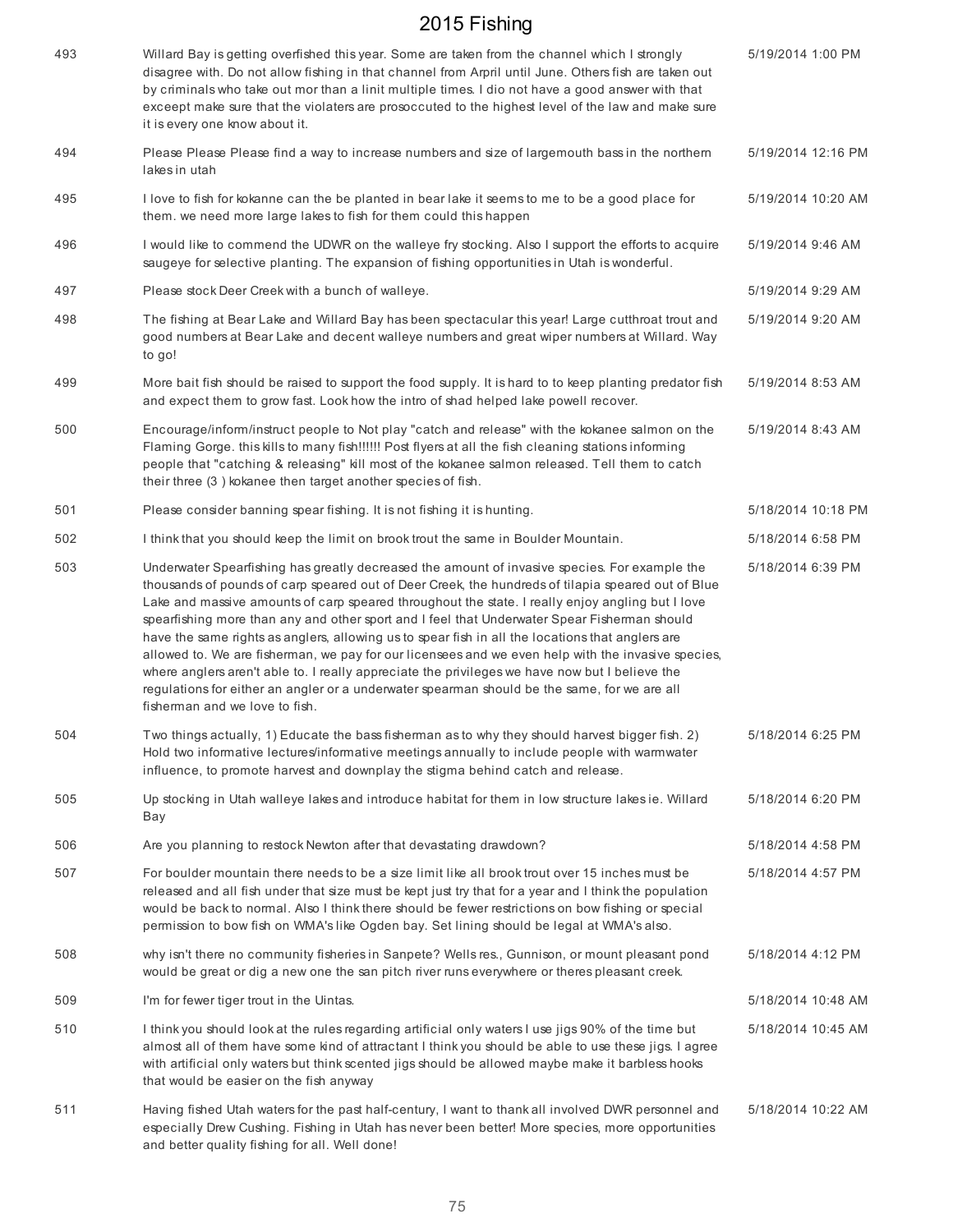| 512 | I take my grandson fishing up by my cabin and we fish Palisades State Park a lot. Well we are done<br>with doing that. I can not take a young kid fishing and catch no fish. I have wrote you every year<br>about how many of the kids staying in the park try and fish by themselves off shore and can not<br>catch a fish. This park is in the top 10 parks in Utah and is packed all summer. I can not believe<br>you can not make a better fishery out of this lake. You would hook many more kids on fishing. The<br>small lakes up the canyonssix mile ponds, town res. Deep Lake, shingle mill have steadly<br>regressed and is a disappointment to me that the kids in these areas are having trouble catching a<br>fish. We throw everything back in hopes of catching them again but I just do not see these areas<br>ever improving without more attention from you. And soon as my grandson says he does not want to<br>fish anymore I will not be buying a license anymore. These are the only areas we really fish. Real<br>Sad | 5/18/2014 10:16 AM |
|-----|-----------------------------------------------------------------------------------------------------------------------------------------------------------------------------------------------------------------------------------------------------------------------------------------------------------------------------------------------------------------------------------------------------------------------------------------------------------------------------------------------------------------------------------------------------------------------------------------------------------------------------------------------------------------------------------------------------------------------------------------------------------------------------------------------------------------------------------------------------------------------------------------------------------------------------------------------------------------------------------------------------------------------------------------------|--------------------|
| 513 | the the people of Utah should have access to their water as it was before 2010 when we had access<br>to our streams.                                                                                                                                                                                                                                                                                                                                                                                                                                                                                                                                                                                                                                                                                                                                                                                                                                                                                                                          | 5/18/2014 9:52 AM  |
| 514 | I believe the possession limits should be raised across the board for ALL species in Utah. The<br>amount of \$\$ we pay for catching small - medium sized trout and the occasional sport fish is<br>absolutely ridiculous! Florida for instance,, only charges 17 dollars a year to catch saltwater game<br>fish! Utah charges 26! See something wrong here? asinine!                                                                                                                                                                                                                                                                                                                                                                                                                                                                                                                                                                                                                                                                         | 5/18/2014 9:42 AM  |
| 515 | I want river access back.                                                                                                                                                                                                                                                                                                                                                                                                                                                                                                                                                                                                                                                                                                                                                                                                                                                                                                                                                                                                                     | 5/18/2014 9:25 AM  |
| 516 | I thought donkey was going to get a treatment, also I believe that there needs to be a size<br>restrictions on some of the lakes like 1 or 2 over 18 but still can keep 4 under 18 on the boulder.                                                                                                                                                                                                                                                                                                                                                                                                                                                                                                                                                                                                                                                                                                                                                                                                                                            | 5/18/2014 9:10 AM  |
| 517 | I would like to see a minimum length on the wipers in Willard bay.                                                                                                                                                                                                                                                                                                                                                                                                                                                                                                                                                                                                                                                                                                                                                                                                                                                                                                                                                                            | 5/18/2014 2:22 AM  |
| 518 | Insurance cards can now be digital, downloaded via an app. Could DWR do the same thing for<br>fishing licenses, walk in access permits, and mussel free certifications so that they are all available<br>on an anglers device - tied together by the customer ID number? The app could also have alerts<br>when your license is about to expire, an option for auto-renewal, geo-fencing for hunt unit<br>boundaries, links to regulations, etc. could be helpful.                                                                                                                                                                                                                                                                                                                                                                                                                                                                                                                                                                            | 5/17/2014 9:47 PM  |
| 519 | LOWER NON RESIDENT LICENSE FEES AND KEEP RESIDENT FEES THE SAME.                                                                                                                                                                                                                                                                                                                                                                                                                                                                                                                                                                                                                                                                                                                                                                                                                                                                                                                                                                              | 5/17/2014 9:35 PM  |
| 520 | I suggest electro shocking pelican and removing a lot of the smaller sick looking bass. I was told by<br>one of ny friends who is a biologist for the dnr that the ratio for bass to blue gill was close to 5 bass<br>to one blue gill. I also believe it would be a good Idea to stock utah lake with more bass the<br>population is decent right now but I believe with 5 to 10 thousand would help the lake out a lot                                                                                                                                                                                                                                                                                                                                                                                                                                                                                                                                                                                                                      | 5/17/2014 9:29 PM  |
| 521 | I think the DWR does an excellent job, I know you can't please everyone, being a catch and eat<br>type of guy, I appreciate the great stocking by the division                                                                                                                                                                                                                                                                                                                                                                                                                                                                                                                                                                                                                                                                                                                                                                                                                                                                                | 5/17/2014 8:39 PM  |
| 522 | More handicapped fishing spots                                                                                                                                                                                                                                                                                                                                                                                                                                                                                                                                                                                                                                                                                                                                                                                                                                                                                                                                                                                                                | 5/17/2014 7:25 PM  |
| 523 | Would like to see better education on hooking mortality, especially with baits and how it effects<br>fisheries.                                                                                                                                                                                                                                                                                                                                                                                                                                                                                                                                                                                                                                                                                                                                                                                                                                                                                                                               | 5/17/2014 7:24 PM  |
| 524 | Look at what Idaho is doing and duplicate it. 2 pole permit needs to be allowed for free at least<br>through the ice, or increase the license price a bit and allow 2 pole permits. Regulate limits on<br>trophy fisheries similar to strawberry. I love what you guys are doing with walk in access areas.                                                                                                                                                                                                                                                                                                                                                                                                                                                                                                                                                                                                                                                                                                                                   | 5/17/2014 5:06 PM  |
| 525 | You need more enforcement of the<br>at WILLARD. They constantly are over harvesting. ICE<br>should make a ID check for illegals. Tickets should be written for litter also. Cooler full of fish are<br>being hidden and taken right out behind your backs.MANDATORY Tickets should be written for<br>over limits, no matter what color of skin. FISHING REGS. should come with every lisence<br>purchase.SIGNS need to be posted in different languages.Thier is more laws being broken than<br>you know.THEIR IS NO FEAR.Get up with the TIMES and out of your TRUCK.My TAXES pays your<br>wages Thanks for your time. NOW GO GET THEM !!!!!                                                                                                                                                                                                                                                                                                                                                                                                 | 5/17/2014 2:56 PM  |
| 526 | Allow spearfishing everywhere, stock catfish, and crappie in all bodies of water, do not stock sterile<br>fish.                                                                                                                                                                                                                                                                                                                                                                                                                                                                                                                                                                                                                                                                                                                                                                                                                                                                                                                               | 5/17/2014 2:29 PM  |
| 527 | Up the number of poles u can have ice fishing I can drive an hour to idaho and have 5 poles with<br>no extra licnes thanjs for everything                                                                                                                                                                                                                                                                                                                                                                                                                                                                                                                                                                                                                                                                                                                                                                                                                                                                                                     | 5/17/2014 2:25 PM  |
| 528 | The stream access laws are complete B.S.!!!!!!!                                                                                                                                                                                                                                                                                                                                                                                                                                                                                                                                                                                                                                                                                                                                                                                                                                                                                                                                                                                               | 5/17/2014 2:04 PM  |
| 529 | Stock tooele valley more                                                                                                                                                                                                                                                                                                                                                                                                                                                                                                                                                                                                                                                                                                                                                                                                                                                                                                                                                                                                                      | 5/17/2014 1:01 PM  |
| 530 | Allow spearfishing to follow the same regulations as line fishing.                                                                                                                                                                                                                                                                                                                                                                                                                                                                                                                                                                                                                                                                                                                                                                                                                                                                                                                                                                            | 5/17/2014 12:36 PM |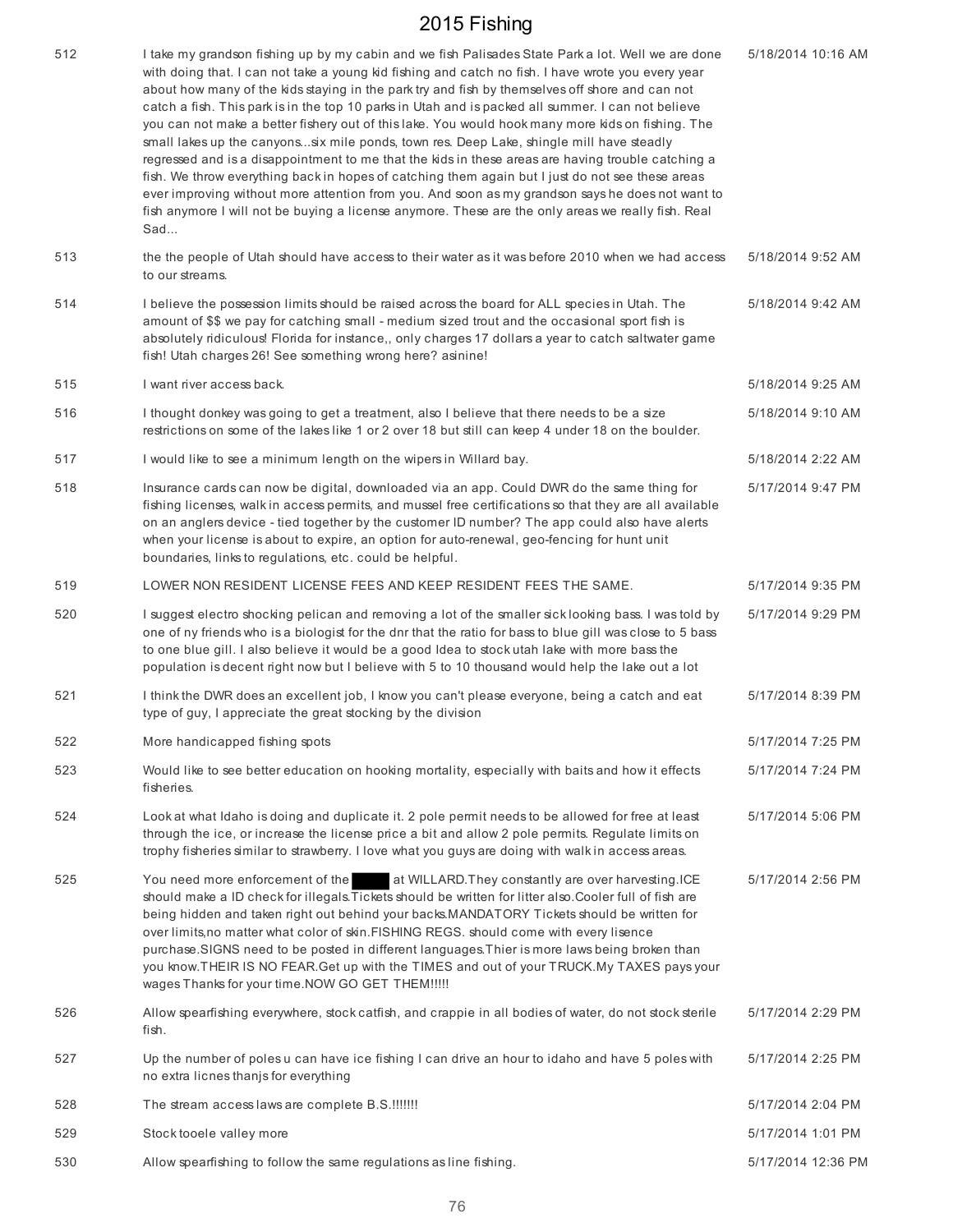| 531 | Spearfishing takes serious skill in order to harvest fish for the freezer. In no way does it harm the<br>population of game fish. It is awesome that Utah is taking the initiative to allow spearfishing on its<br>waterbodies. Great Job guys. Keep up the good work!                                                                                                                                                                                                                                                                                                                                                                                                                                                                                                                                                                                                                                                                                                                                                                                                                                                                                                                                                                                                                                                                                                                                                                                                                                                                                                                                                                                                                                                                                                                                                                                                                                                                                                                                                                                                                                                                                  | 5/17/2014 12:29 PM |
|-----|---------------------------------------------------------------------------------------------------------------------------------------------------------------------------------------------------------------------------------------------------------------------------------------------------------------------------------------------------------------------------------------------------------------------------------------------------------------------------------------------------------------------------------------------------------------------------------------------------------------------------------------------------------------------------------------------------------------------------------------------------------------------------------------------------------------------------------------------------------------------------------------------------------------------------------------------------------------------------------------------------------------------------------------------------------------------------------------------------------------------------------------------------------------------------------------------------------------------------------------------------------------------------------------------------------------------------------------------------------------------------------------------------------------------------------------------------------------------------------------------------------------------------------------------------------------------------------------------------------------------------------------------------------------------------------------------------------------------------------------------------------------------------------------------------------------------------------------------------------------------------------------------------------------------------------------------------------------------------------------------------------------------------------------------------------------------------------------------------------------------------------------------------------|--------------------|
| 532 | I would like to see increased spearfishing opportunities in Utah. Those who participate in<br>underwater spearfishing pay for a fishing license the same as all anglers and should be entitled to<br>the same opportunities to take fish as all anglers. Utah spear-fishermen highly value healthy fish<br>populations and we support regulations such as not shooting fish during the spawn. That being said<br>we would ask that it be considered that more of Utah's lakes, rivers, and reservoirs be opened to<br>underwater spearfishing to increase the spearfishing opportunities in the state.                                                                                                                                                                                                                                                                                                                                                                                                                                                                                                                                                                                                                                                                                                                                                                                                                                                                                                                                                                                                                                                                                                                                                                                                                                                                                                                                                                                                                                                                                                                                                  | 5/17/2014 11:24 AM |
| 533 | Lower Fish Creek. The fish population is very, very small the 1st two miles down river from Scofield.<br>The area just above the 2nd RR bridge was the winter holding area for the fish. Now that area has<br>very few fish. This is a beautiful area that has had a major decline in fish population since the<br>2008 fish kill. Every year the water is turned off from Scofield and somehow the fish survived and<br>thrived. I fished 1 1/2 miles down on 5/16. In years past I could catch 20 fish in 3 hours. On 5/16 I<br>caught 1 fish in that area. --- What can be done? Provide some bigger holes for the fish to survive<br>during the winter. Finally, you can determine the popularity of a fishing area by the number of<br>people on the river. On Friday-5/16, I was the only one on the river. Years past on a Friday - Anglers<br>were numerous. Thanks-                                                                                                                                                                                                                                                                                                                                                                                                                                                                                                                                                                                                                                                                                                                                                                                                                                                                                                                                                                                                                                                                                                                                                                                                                                                                            | 5/17/2014 11:18 AM |
| 534 | lower prices on fishing licenses for residents. It is very costly for families to get licenses for<br>everyone.                                                                                                                                                                                                                                                                                                                                                                                                                                                                                                                                                                                                                                                                                                                                                                                                                                                                                                                                                                                                                                                                                                                                                                                                                                                                                                                                                                                                                                                                                                                                                                                                                                                                                                                                                                                                                                                                                                                                                                                                                                         | 5/17/2014 10:52 AM |
| 535 | You should really be more flexible in allowing live release bass tournaments. The current<br>regulations are overbearing, difficult and expensive. It's really a shame that a small tournament is<br>treated the same as a major event, requiring permits, insurance, and so on.                                                                                                                                                                                                                                                                                                                                                                                                                                                                                                                                                                                                                                                                                                                                                                                                                                                                                                                                                                                                                                                                                                                                                                                                                                                                                                                                                                                                                                                                                                                                                                                                                                                                                                                                                                                                                                                                        | 5/17/2014 10:48 AM |
| 536 | I would like to see more brown trout stocked in still waters. I believe a trophy regulated lake with<br>brown trout would be amazing.                                                                                                                                                                                                                                                                                                                                                                                                                                                                                                                                                                                                                                                                                                                                                                                                                                                                                                                                                                                                                                                                                                                                                                                                                                                                                                                                                                                                                                                                                                                                                                                                                                                                                                                                                                                                                                                                                                                                                                                                                   | 5/17/2014 10:28 AM |
| 537 | There are certain still-waters in Utah that I love to fish because of the quality of fish! I love how well<br>you have managed some of these blue ribbon fisheries and feel that there are other waters that<br>could become as good as some of theses limited blue ribbon fisheries with the right regulations! I<br>love fishing for trout! The lakes that you have managed for trophy trout have done very well and I<br>know that means you have to cut back on stocking and enforce slot limits and such. I know that "hot<br>spotting" can be a problem with all the forums and blogs out there. I noticed that you had a post on<br>Calder reservoir about how good the fishing is and how people need to get up there(on facebook). I<br>know that you want to show us that you are managing a lake very well because the fish are big and<br>you want to share that, but a small body of water like this can't take a ton of pressure. The problem<br>now is that these certain waters that were once not very well known, have become more popular!<br>That hurts the guys that do our research to find these little gems. I guess there wouldn't be as much<br>of a problem if there were more of these "gems" around the state to fish. I would love to see more<br>law enforcement on some of these waters. I was reading in your dwr magazine and noticed that you<br>prosecuted someone for keeping too many fish at Calder reservoir. Good job! We need this to stop!<br>Too many people use bait at artificial flies and lures only waters, or keep fish under slots and we<br>start to see the effect it has. I have been checked for a license in Idaho almost every time I go<br>there to fish and I seldom get checked in Utah. Use your spotting scope to bust people if you have<br>to. Plus a lot of fisherman are drinking and then drive home! In conclusion, I would love to see<br>more waters where a slot is introduced; maybe even raised to 24". I think you guys are doing a good<br>job! It is not an easy task to please everyone I am sure! Just some of my rants! Thanks for all you do!<br>Keep up the good work! | 5/17/2014 10:21 AM |
| 538 | I would like some largemouth bass and bluegill ponds along the Wasatch front.                                                                                                                                                                                                                                                                                                                                                                                                                                                                                                                                                                                                                                                                                                                                                                                                                                                                                                                                                                                                                                                                                                                                                                                                                                                                                                                                                                                                                                                                                                                                                                                                                                                                                                                                                                                                                                                                                                                                                                                                                                                                           | 5/17/2014 10:18 AM |
| 539 | Stock shad, shiners and other bait fish in all reservoirs so we don't see so much crash and boom it<br>will also take pressure off of native species that are being preyed upon by the nonnative fish we<br>now call game fish. If pushed and it's coming the Feds May require the removal of all nonnative<br>species and we can all fish for chubs I've heard rumblings of this from environmentalist groups<br>already watch out                                                                                                                                                                                                                                                                                                                                                                                                                                                                                                                                                                                                                                                                                                                                                                                                                                                                                                                                                                                                                                                                                                                                                                                                                                                                                                                                                                                                                                                                                                                                                                                                                                                                                                                     | 5/17/2014 9:55 AM  |
| 540 | Increase stocking of sterile brook trout for the Boulder Mountain and Thousand Lakes Mountain.<br>Specifically Pleasant, Raft, Big, Horseshoe, Chuck and Surveyors Lakes. Stock tiger trout in Matt<br>Warner Reservoir if not already completed. Do not hot spot places like Calder Reservoir on your<br>website or facebook page. These smaller trophy trout waters cannot handle the increase of angling<br>pressure and mortality rates will increase.                                                                                                                                                                                                                                                                                                                                                                                                                                                                                                                                                                                                                                                                                                                                                                                                                                                                                                                                                                                                                                                                                                                                                                                                                                                                                                                                                                                                                                                                                                                                                                                                                                                                                              | 5/17/2014 9:02 AM  |
| 541 | Remove the size restrictions from Strawberry Res.                                                                                                                                                                                                                                                                                                                                                                                                                                                                                                                                                                                                                                                                                                                                                                                                                                                                                                                                                                                                                                                                                                                                                                                                                                                                                                                                                                                                                                                                                                                                                                                                                                                                                                                                                                                                                                                                                                                                                                                                                                                                                                       | 5/17/2014 8:05 AM  |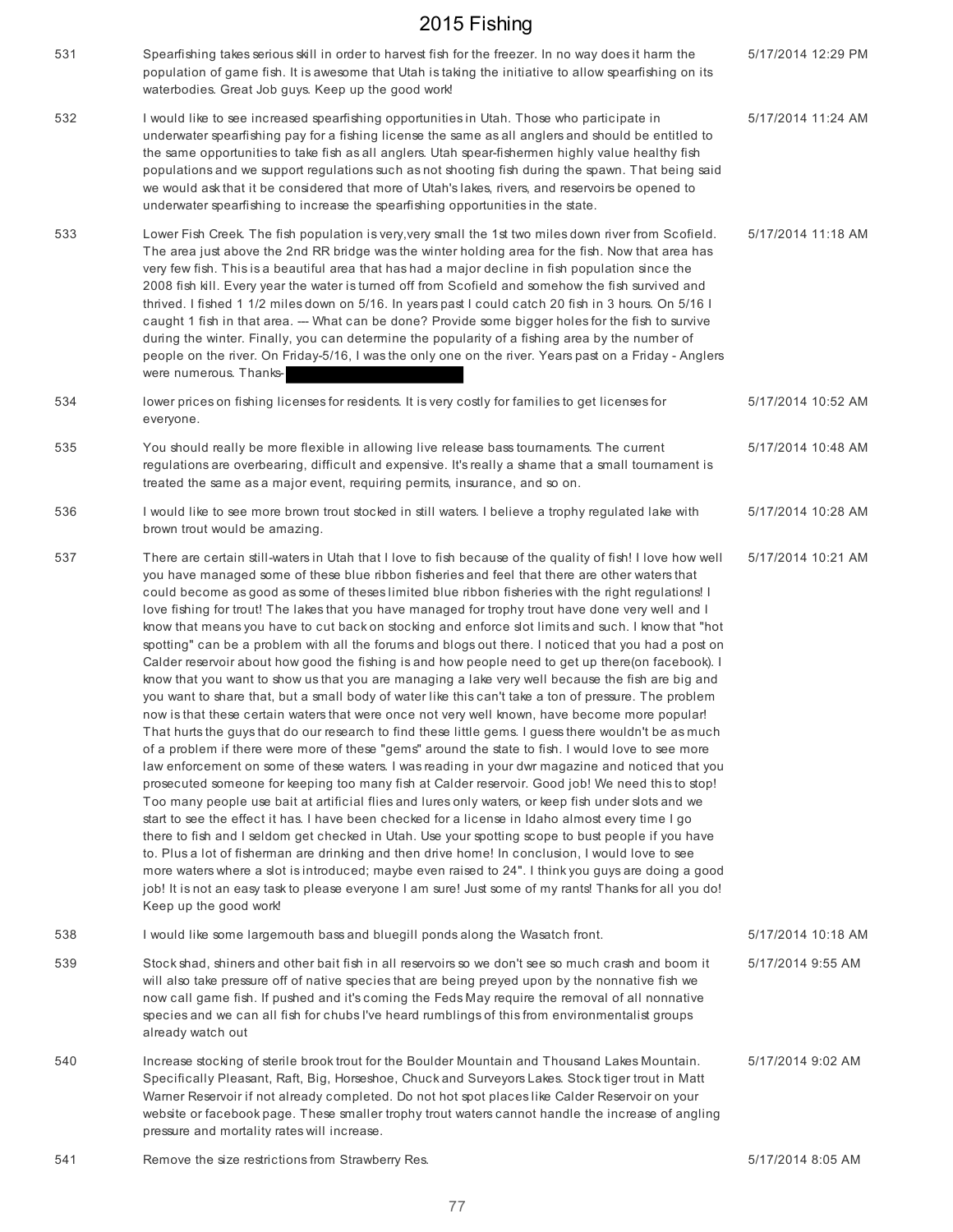| 542 | You guys should begin stocking more bass in the fisheries in Davis county and cache county so that<br>they are more abundant. (Holmes creek reservoir, newton and all of the local city fisheries.)                                                                                                                                                                                                                                                                                                                                                                                                                                                                                                                                                                                                                                                                                                                                                                                                                                                                                                                                                                                                                                                                                                                                                                                                                                                                                                                                                                                                                                                                                                                                                                                                                                                                                                                                                                                                                                                                                                                                                                                                                                                                                                                                                                                                                                                                                                                                                                                                                                                                                                                                                                                                                                                                                                                                                                                                                                                                                                                                                                                                                                                                                                                                                                                                                                                                                                                                                                                                                                                                                                                                                                                                                                                                                                                                                                                                                             | 5/17/2014 7:50 AM |
|-----|---------------------------------------------------------------------------------------------------------------------------------------------------------------------------------------------------------------------------------------------------------------------------------------------------------------------------------------------------------------------------------------------------------------------------------------------------------------------------------------------------------------------------------------------------------------------------------------------------------------------------------------------------------------------------------------------------------------------------------------------------------------------------------------------------------------------------------------------------------------------------------------------------------------------------------------------------------------------------------------------------------------------------------------------------------------------------------------------------------------------------------------------------------------------------------------------------------------------------------------------------------------------------------------------------------------------------------------------------------------------------------------------------------------------------------------------------------------------------------------------------------------------------------------------------------------------------------------------------------------------------------------------------------------------------------------------------------------------------------------------------------------------------------------------------------------------------------------------------------------------------------------------------------------------------------------------------------------------------------------------------------------------------------------------------------------------------------------------------------------------------------------------------------------------------------------------------------------------------------------------------------------------------------------------------------------------------------------------------------------------------------------------------------------------------------------------------------------------------------------------------------------------------------------------------------------------------------------------------------------------------------------------------------------------------------------------------------------------------------------------------------------------------------------------------------------------------------------------------------------------------------------------------------------------------------------------------------------------------------------------------------------------------------------------------------------------------------------------------------------------------------------------------------------------------------------------------------------------------------------------------------------------------------------------------------------------------------------------------------------------------------------------------------------------------------------------------------------------------------------------------------------------------------------------------------------------------------------------------------------------------------------------------------------------------------------------------------------------------------------------------------------------------------------------------------------------------------------------------------------------------------------------------------------------------------------------------------------------------------------------------------------------------------|-------------------|
| 543 | I don't like the increase in fees and the reduction in bag limits. this has become more about how<br>much revenue can be obtained at the expense of the anglers instead of managing what you have.                                                                                                                                                                                                                                                                                                                                                                                                                                                                                                                                                                                                                                                                                                                                                                                                                                                                                                                                                                                                                                                                                                                                                                                                                                                                                                                                                                                                                                                                                                                                                                                                                                                                                                                                                                                                                                                                                                                                                                                                                                                                                                                                                                                                                                                                                                                                                                                                                                                                                                                                                                                                                                                                                                                                                                                                                                                                                                                                                                                                                                                                                                                                                                                                                                                                                                                                                                                                                                                                                                                                                                                                                                                                                                                                                                                                                              | 5/17/2014 7:32 AM |
| 544 | Define "party fishing" in the guidebook.                                                                                                                                                                                                                                                                                                                                                                                                                                                                                                                                                                                                                                                                                                                                                                                                                                                                                                                                                                                                                                                                                                                                                                                                                                                                                                                                                                                                                                                                                                                                                                                                                                                                                                                                                                                                                                                                                                                                                                                                                                                                                                                                                                                                                                                                                                                                                                                                                                                                                                                                                                                                                                                                                                                                                                                                                                                                                                                                                                                                                                                                                                                                                                                                                                                                                                                                                                                                                                                                                                                                                                                                                                                                                                                                                                                                                                                                                                                                                                                        | 5/17/2014 7:20 AM |
| 545 | Tiger Muskies in Mantua to thin out bluegill population for larger size bluegill.                                                                                                                                                                                                                                                                                                                                                                                                                                                                                                                                                                                                                                                                                                                                                                                                                                                                                                                                                                                                                                                                                                                                                                                                                                                                                                                                                                                                                                                                                                                                                                                                                                                                                                                                                                                                                                                                                                                                                                                                                                                                                                                                                                                                                                                                                                                                                                                                                                                                                                                                                                                                                                                                                                                                                                                                                                                                                                                                                                                                                                                                                                                                                                                                                                                                                                                                                                                                                                                                                                                                                                                                                                                                                                                                                                                                                                                                                                                                               | 5/17/2014 6:27 AM |
| 546 | Size restrictions on keeping smallmouth bass, they are a much better fish to catch than silly trout.                                                                                                                                                                                                                                                                                                                                                                                                                                                                                                                                                                                                                                                                                                                                                                                                                                                                                                                                                                                                                                                                                                                                                                                                                                                                                                                                                                                                                                                                                                                                                                                                                                                                                                                                                                                                                                                                                                                                                                                                                                                                                                                                                                                                                                                                                                                                                                                                                                                                                                                                                                                                                                                                                                                                                                                                                                                                                                                                                                                                                                                                                                                                                                                                                                                                                                                                                                                                                                                                                                                                                                                                                                                                                                                                                                                                                                                                                                                            | 5/17/2014 6:10 AM |
| 547 | Higher penalties and stiffer enforcement of littering                                                                                                                                                                                                                                                                                                                                                                                                                                                                                                                                                                                                                                                                                                                                                                                                                                                                                                                                                                                                                                                                                                                                                                                                                                                                                                                                                                                                                                                                                                                                                                                                                                                                                                                                                                                                                                                                                                                                                                                                                                                                                                                                                                                                                                                                                                                                                                                                                                                                                                                                                                                                                                                                                                                                                                                                                                                                                                                                                                                                                                                                                                                                                                                                                                                                                                                                                                                                                                                                                                                                                                                                                                                                                                                                                                                                                                                                                                                                                                           | 5/17/2014 4:56 AM |
| 548 | Glad to see some renovation being done on the lower beaver below minersville reservoir. I love<br>fishing that stream and I hope the renovation improves the fishery even more.                                                                                                                                                                                                                                                                                                                                                                                                                                                                                                                                                                                                                                                                                                                                                                                                                                                                                                                                                                                                                                                                                                                                                                                                                                                                                                                                                                                                                                                                                                                                                                                                                                                                                                                                                                                                                                                                                                                                                                                                                                                                                                                                                                                                                                                                                                                                                                                                                                                                                                                                                                                                                                                                                                                                                                                                                                                                                                                                                                                                                                                                                                                                                                                                                                                                                                                                                                                                                                                                                                                                                                                                                                                                                                                                                                                                                                                 | 5/17/2014 2:27 AM |
| 549 | I disagreed with allowing spearfishing on the southern utah bass waters due to the fact that I doubt<br>spearfishers will be able to differentiate between largemouth and smallmouth bass. Or rather, they<br>simply won't care. As a wildlife officer will be there almost never (due to enforcing regulations on<br>countless lakes), the best way is to simply not allow spearfishing. If not allowed, they won't dare<br>spearfish for anything. Otherwise, they will spearfish for everything large enough (including the<br>largest of largemouths) ***as the chances of being caught are next to nothing. It will ruin the great<br>trophy largemouth fisheries of Sand Hollow and Quail.*** The only place I would consider it would<br>be in the swimmers/divers-only area of sand hollow around the rock island with the submerged<br>airplane and car. I was in favor of spearfishing on the Green, as it is very easy to differentiate the<br>other fish from trout, and with trout being relatively small, they would be less of a target to spear<br>fisherman. I also feel that trout are overpopulated on the green in the A section. I wouldn't be<br>against them spearfishing for trout there as well. However, spearfishers would be in the way of boats.<br>(dangerous). This is the same problem with any lake. With Sand Hollow and Quail being small lakes<br>with lots of boating activity (water skiing, waverunners, boating fishermen, fishing tournaments), I<br>believe it would be unsafe (why I recommended only allowing it within the diving area of Sand<br>Hollow.). Removing pike from Utah lake could be important as Pike are voracious predators with no<br>natural predators of their own. However, if they could make a large dent in the carp population<br>(which is almost entirely unregulated in population as well), it may be worth keeping them in there.<br>Ya, I feel it is important to take care of other species such as the June Sucker, but wouldn't the carp<br>have a far larger impact than the pike? Couldn't the pike help with the carp problem? Possibly not<br>compounding the problem by spearfishing for pike is positive. My first complaint with current<br>regulations is in regard to catch and release on many waters after your limit is reached, or as I feel<br>it truly should be called, catch and kill. If you are fishing with bait and have caught your limit, you<br>should not be allowed to fish further with bait. Fish caught on bait are usually deep hooked and<br>anglers usually rip out their guts for a 50 cent hook. For the few that don't, how many fish truly<br>survive after cutting the line? I see no problem with continued fishing with flies or lures with no bait<br>attached. Along this vein, if you are on a lake with a slot limit, you should not be allowed to fish<br>with bait. How can you save a fish in the slot that has been deep hooked? My other complaint is<br>that I am disappointed with the current size of fish at Panguitch Lake, due to the current<br>regulations. The regulations should return to a slot limit for all trout. The average size of all fish are<br>now 12 - 14 inches. The large majority of anglers can't tell the difference between a rainbow and a<br>cutt. I would love for the DWR to do an in-person survey using a few pages of multiple pictures of<br>bows and bear lake cutts from Panguitch, and ask people to identify all of the rainbows (like a<br>modified line-up). The failure rate would be telling. DWR biologisst had once stated in a Panguitch<br>lake report that around 30% of all fish from Panguitch were taken illegally (slot, identification,<br>blatant poaching?). The inability to correctly identify species is a major reason. Bait fishing when<br>there is a slot also contributes to taking fish in the slot. Besides this, I think the DWR has done a very<br>good job in managing our fisheries. Thank you for all of your great work! | 5/17/2014 1:59 AM |
| 550 | I personally would like to see slot limits enforced on more reservoirs in northern Utah. As a mainly<br>catch and release angler I don't care to keep many fish but would like more opportunities to catch<br>larger trout. I'd also like to see Echo Reservoir in northern Utah brought back to life, seems as<br>though, in recent years the fishing has steadily gotten slower and slower every year. I'm not sure<br>what the issue is but maybe it could be looked into. I really don't have any complaints, mainly<br>opinions and recommendations. I absolutely llove fishing in utah and like every other angler, I'd                                                                                                                                                                                                                                                                                                                                                                                                                                                                                                                                                                                                                                                                                                                                                                                                                                                                                                                                                                                                                                                                                                                                                                                                                                                                                                                                                                                                                                                                                                                                                                                                                                                                                                                                                                                                                                                                                                                                                                                                                                                                                                                                                                                                                                                                                                                                                                                                                                                                                                                                                                                                                                                                                                                                                                                                                                                                                                                                                                                                                                                                                                                                                                                                                                                                                                                                                                                                   | 5/17/2014 1:24 AM |

551 Stop spear fishing for anything but carp Stop Stop Stop Stop Search 5/17/2014 1:13 AM

the future anglers as well.

like to see the quality fishing maintain as well as increase not only for present day anglers but for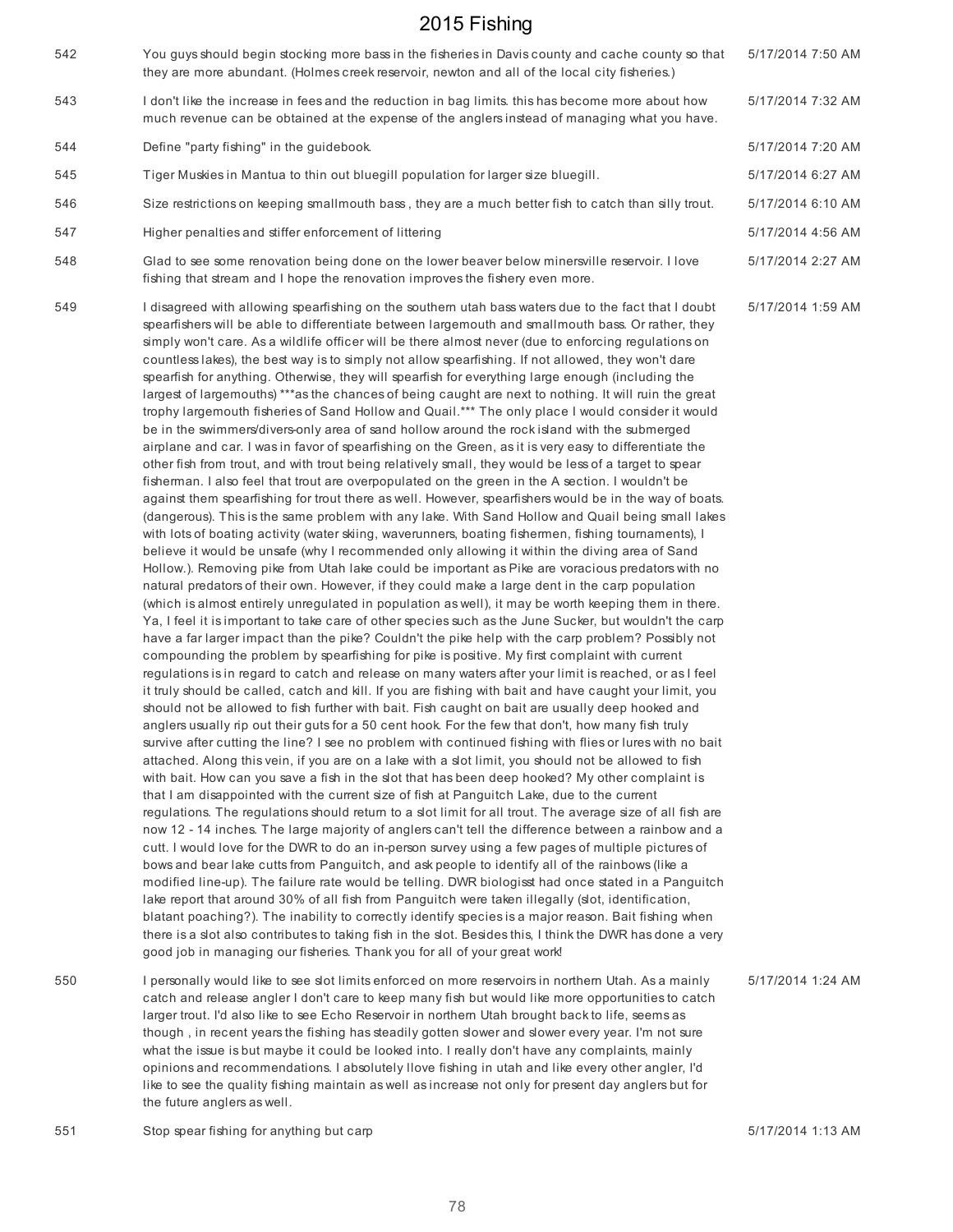| 552 | Get rid of special regulations on schofield and go back to stocking it with rainbow trout so it can be<br>a great place to take kids to catch nice fish from the shore without all the regulations, they are<br>killing the recruitment of young fishermen/women                                                                                                                                                                                                                                                                                                                                                                                                                                                                                                                                                                                                                                                                                                                                                                                           | 5/17/2014 12:30 AM |
|-----|------------------------------------------------------------------------------------------------------------------------------------------------------------------------------------------------------------------------------------------------------------------------------------------------------------------------------------------------------------------------------------------------------------------------------------------------------------------------------------------------------------------------------------------------------------------------------------------------------------------------------------------------------------------------------------------------------------------------------------------------------------------------------------------------------------------------------------------------------------------------------------------------------------------------------------------------------------------------------------------------------------------------------------------------------------|--------------------|
| 553 | Live bait should be legal in some lakes and rivers with healthy fish populations                                                                                                                                                                                                                                                                                                                                                                                                                                                                                                                                                                                                                                                                                                                                                                                                                                                                                                                                                                           | 5/17/2014 12:17 AM |
| 554 | Outlaw lure fishing with treble hooks in the green river and othe special trout areas. Catch and<br>realease only                                                                                                                                                                                                                                                                                                                                                                                                                                                                                                                                                                                                                                                                                                                                                                                                                                                                                                                                          | 5/17/2014 12:16 AM |
| 555 | I want access to my fish! Waters that flow over private land have fish in them that I pay for with my<br>taxes. Bring back fisherman rights to wade rivers!                                                                                                                                                                                                                                                                                                                                                                                                                                                                                                                                                                                                                                                                                                                                                                                                                                                                                                | 5/16/2014 11:53 PM |
| 556 | Birch creek slot limit Two fish limit only one over twenty inches. Is it a trophy lake or what is your<br>plan? Bow fishing should be able to keep sport fish in lakes or reservoir. The rules should be more<br>inline with spearfishing? Have killed several catfish on accident and can't keep them. (Willard bay)<br>Get the Willard bay officers bikes because they are to lazy to walk. Have witnessed four times they<br>walk up the dike and check about a fifty yards and back to the truck. What about the other twenty<br>people in the area. FINE FOR LITTER or if caught pass out a huge garbage bag and tell them fill it<br>or a ticket. In Idaho I get check 1 time for 25 trips and Utah the check me 1 in 200 trips. What<br>happen to patroling the berry in the winter. 12 trips and not even a truck in the parking lot let alone<br>an officer. Please start purchasing water right for low pool levels to protect our investment!                                                                                                   | 5/16/2014 11:50 PM |
| 557 | This year is the first year in 5 I've been able to fish, and the first year with my 5 year old son and 2<br>year old daughter. We've truly enjoyed Cove Pond in Herriman and have figured out a lot on how<br>to fish it, the people we encounter for the most part are very friendly and it is fun to swap tips. I do<br>think people who are releasing fish need to realize they need to gently release them, otherwise you<br>see fish floating. I try and flip them over before they die and are wasted, I don't always get the<br>chance and I don't think it's most people's intention. But I think some form of education or tips<br>would help. I'm teaching my son to be a good steward of the land. I don't know what the stocking<br>schedule is but please keep Cove pond goin because I've had a lot of fun with my son and<br>memories made and so has he. I have 5 years to make up. Thank you as well for the community<br>ponds so I can teach my son how to fish and the joys of it. He says he's ready to go to Strawberry.<br>Awesome! | 5/16/2014 11:49 PM |
| 558 | I personally would love to see Brook trout in more water in Utah. I'm not a trophy fisher or hunter I<br>use the meat from both and in my opinion along with several of the people I go fishing with brook<br>trout are one of the best eating trout in Utah's waters. I you want to call them trout.                                                                                                                                                                                                                                                                                                                                                                                                                                                                                                                                                                                                                                                                                                                                                      | 5/16/2014 11:36 PM |
| 559 | i think the license fee is a bit high. its almost too costly so i do not fish as much as i would like<br>anymore. i get why the fees are needed. i just wish it did not cost as much. i also see the quality of<br>fishing being down so that also makes it hard to justify the cost of going fishing                                                                                                                                                                                                                                                                                                                                                                                                                                                                                                                                                                                                                                                                                                                                                      | 5/16/2014 11:34 PM |
| 560 | If we are trying to eradicate the carp in utah lake, why is there a catch and kill order on the pike?                                                                                                                                                                                                                                                                                                                                                                                                                                                                                                                                                                                                                                                                                                                                                                                                                                                                                                                                                      | 5/16/2014 11:26 PM |
| 561 | Tiger muskie should be allowed to be kept. The old requirements were good I know obtaining a<br>supply of them is harder just raise size requirements because they have killed off bass and other fish<br>at newton. some lakes need special requirements. I use to catch many bass there now Im lucky to<br>catch one and it has a huge bite in it.                                                                                                                                                                                                                                                                                                                                                                                                                                                                                                                                                                                                                                                                                                       | 5/16/2014 11:21 PM |
| 562 | The use of live bait in Utah would allow for a different tactic in fishing. Along with providing<br>another strategy for fishing, it would provide a great way to have the younger generation be<br>involved by catching baitfish.                                                                                                                                                                                                                                                                                                                                                                                                                                                                                                                                                                                                                                                                                                                                                                                                                         | 5/16/2014 10:54 PM |
| 563 | I would love to see bow fishing open up for game fish. Carp are fun but being able to take other<br>species would be great. We are allowed to spear fish so I don't see much of a difference.                                                                                                                                                                                                                                                                                                                                                                                                                                                                                                                                                                                                                                                                                                                                                                                                                                                              | 5/16/2014 10:43 PM |
| 564 | Would love to see more management for warm water species particularly pan fish and walleye. It<br>seems crappie have a huge following and are not in many waters.                                                                                                                                                                                                                                                                                                                                                                                                                                                                                                                                                                                                                                                                                                                                                                                                                                                                                          | 5/16/2014 10:39 PM |
| 565 | If you allow spear fishing for game species of fish why not allow bow fishing? Why not allow<br>Bowfishing for species like wiper, striped bass?                                                                                                                                                                                                                                                                                                                                                                                                                                                                                                                                                                                                                                                                                                                                                                                                                                                                                                           | 5/16/2014 10:37 PM |
| 566 | Stop spear fishing in deer creek. No big bass left.                                                                                                                                                                                                                                                                                                                                                                                                                                                                                                                                                                                                                                                                                                                                                                                                                                                                                                                                                                                                        | 5/16/2014 9:54 PM  |
| 567 | I like the fact that the DWR is stocking different fish species around the state. Wipers, tiger muskie,<br>kokanee. It makes fishing more interesting when you have other species to learn how to catch that<br>are close to your home. I think the DWR does a great job with their available funds. Thank you!!                                                                                                                                                                                                                                                                                                                                                                                                                                                                                                                                                                                                                                                                                                                                           | 5/16/2014 9:52 PM  |
| 568 | In the St George Community Ponds, increase the limit in April-May in order to stop the kill-off that<br>occurs as the waters warm up.                                                                                                                                                                                                                                                                                                                                                                                                                                                                                                                                                                                                                                                                                                                                                                                                                                                                                                                      | 5/16/2014 9:45 PM  |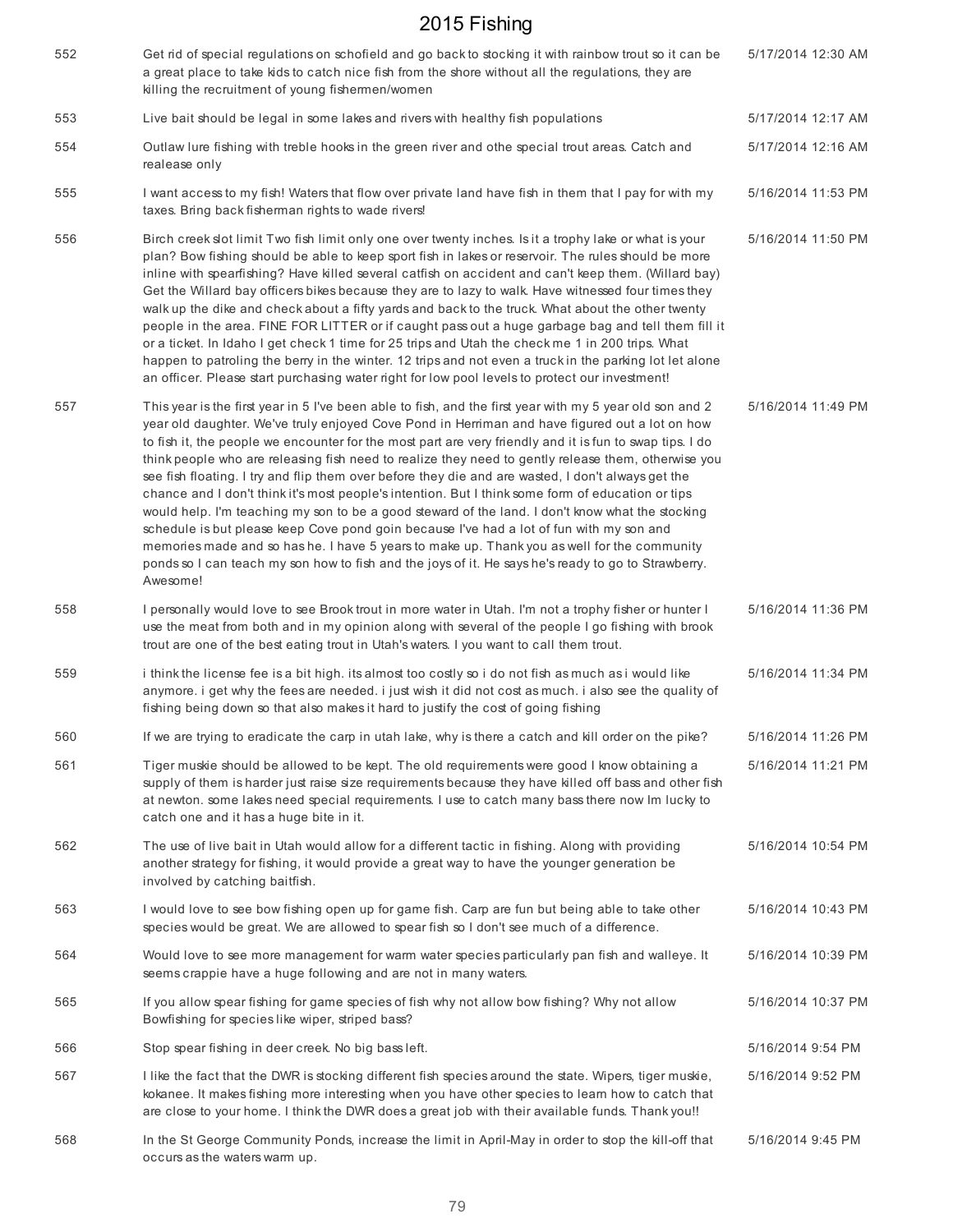| 569 | Please be mindful of which community waters you stock channel catfish into. I am from cache<br>valley and love fishing Wellsville reservoir year round now that it is a community water. I am<br>excited and appreciative that you have began stocking large mouth bass and bluegill and can't<br>wait to see what their potential becomes in this water way. I am concerned however that by adding<br>channel cats as has been prior practice into this water way that it will decline the pristineness of<br>this fishery and limit the growth potential of the newly stocked bass and gills. Thanks for your time<br>and keep up the great work.                                                                                                                                                                                                                                                                                                                                | 5/16/2014 9:44 PM |
|-----|------------------------------------------------------------------------------------------------------------------------------------------------------------------------------------------------------------------------------------------------------------------------------------------------------------------------------------------------------------------------------------------------------------------------------------------------------------------------------------------------------------------------------------------------------------------------------------------------------------------------------------------------------------------------------------------------------------------------------------------------------------------------------------------------------------------------------------------------------------------------------------------------------------------------------------------------------------------------------------|-------------------|
| 570 | While I don't mind paying for a license I believe our active duty military shouldn't have to pay for<br>one. Most other states offer low or no fee licenses. Why doesn't Utah?                                                                                                                                                                                                                                                                                                                                                                                                                                                                                                                                                                                                                                                                                                                                                                                                     | 5/16/2014 9:43 PM |
| 571 | To many illegal aliens fishing utah lake without a license and transporting white bass to deer creek                                                                                                                                                                                                                                                                                                                                                                                                                                                                                                                                                                                                                                                                                                                                                                                                                                                                               | 5/16/2014 9:40 PM |
| 572 | I think trash is taking over shorelines at many of Utah reservoirs. What can we do to keep the<br>garbage cleaned up? Increase permit fee's to pay someone's cleaning company and have it all<br>picked up. Post signs and raise fines for litter.                                                                                                                                                                                                                                                                                                                                                                                                                                                                                                                                                                                                                                                                                                                                 | 5/16/2014 9:32 PM |
| 573 | I would like more attention given to over harvest, Many times this year there has been posts on BFT<br>of people seeing people taking 5X limits and have called the poaching line to have no one show<br>up. If your want everyone to follow the rules of harvesting then you paying attention to the forums is<br>one way to set up stings and catch these people in the act. plain clothed officials can catch these<br>people in the act pretty easy and get these people fined and to teach them they are being<br>watched and to follow the rules like the rest of us. I understand your under staffed but to see this<br>happen over and over at the same location ever year is ridiculous and shows these poachers your<br>not going to do anything about it. There is allot of revenue to be made right in the north marina at<br>Willard Bay                                                                                                                              | 5/16/2014 9:29 PM |
| 574 | First of all, Thank You for letting us have a voice in these matters! One big question I have is why<br>can Strawberry Reservoir only be stocked with Cutthroat, Rainbows and Kokanee? I know there is a<br>potential chub problem so why not Tiger trout, Splake, Browns or even sterile Brook trout be put<br>into the reservoir to help resolve it? They are all predators? To myself and many others, these other<br>species are more exciting to catch than several 17 inch cutthroat! One of the best things about<br>fishing is never knowing what you might catch or being able to target certain species WITHOUT<br>going to 5 different lakes to do it. I think that's why Flaming Gorge is so appealing to fisherman!<br>Could we continue to introduce more hybrid and sterile species of fish into Utah's waters? Not just<br>continue the routine stockings to boost existing populations in certain lakes but create NEW<br>populations in NEW lakes?!? - Thank You | 5/16/2014 9:26 PM |
| 575 | It would be nice to have more options for bass and walleye in utah county and surrounding areas.<br>The Diversity we have is nice but it is still very heavily biased towards trout.                                                                                                                                                                                                                                                                                                                                                                                                                                                                                                                                                                                                                                                                                                                                                                                               | 5/16/2014 9:25 PM |
| 576 | If the two pole permit combined with a regular fishing or combination license is still an option I<br>would love to see this happen still. Also I think pike in Utah lake would be a great option if possible.                                                                                                                                                                                                                                                                                                                                                                                                                                                                                                                                                                                                                                                                                                                                                                     | 5/16/2014 9:24 PM |
| 577 | Patrol the dike at Willard bay make sure of license and correct limit                                                                                                                                                                                                                                                                                                                                                                                                                                                                                                                                                                                                                                                                                                                                                                                                                                                                                                              | 5/16/2014 8:55 PM |
| 578 | I've put this suggestion on this survey for 4 years, and have yet to see a reply. The crappie at<br>Willard Bay are being overly harvested during the spawn. My proposal is to shut down the<br>possession of crappie during their spawn. People would like to catch this fish all thru the year, not<br>just during the spawn. There are reports of anglers keeping more than the limit because of the<br>limited time crappies will bite. Please take this suggestion under consideration. Thanks                                                                                                                                                                                                                                                                                                                                                                                                                                                                                | 5/16/2014 8:51 PM |
| 579 | keep community ponds in st george area stocked stock warm water species in st george area<br>community ponds make community ponds catch & release                                                                                                                                                                                                                                                                                                                                                                                                                                                                                                                                                                                                                                                                                                                                                                                                                                  | 5/16/2014 8:44 PM |
| 580 | Get rid of spear fishing for game fish                                                                                                                                                                                                                                                                                                                                                                                                                                                                                                                                                                                                                                                                                                                                                                                                                                                                                                                                             | 5/16/2014 8:19 PM |
| 581 | you should put a catch and release on the bass at coummity ponds here in Washington county<br>Utah and change the smallmouth reg at gunlock to 5 so we canhave a smallmouth and a good<br>largemouth lake here in Washington county utah                                                                                                                                                                                                                                                                                                                                                                                                                                                                                                                                                                                                                                                                                                                                           | 5/16/2014 8:13 PM |
| 582 | Don't have any ideas right now                                                                                                                                                                                                                                                                                                                                                                                                                                                                                                                                                                                                                                                                                                                                                                                                                                                                                                                                                     | 5/16/2014 8:04 PM |
| 583 | I would like to see more catch and release lakes with artificial lures only. I would rather catch less<br>fish but better quality.                                                                                                                                                                                                                                                                                                                                                                                                                                                                                                                                                                                                                                                                                                                                                                                                                                                 | 5/16/2014 8:00 PM |
| 584 | Protect fly fishing I am tired of the fisherman who have no ethics and trash our waters.                                                                                                                                                                                                                                                                                                                                                                                                                                                                                                                                                                                                                                                                                                                                                                                                                                                                                           | 5/16/2014 7:52 PM |
| 585 | More attention paid to warm water species in so.utah enforce existing regulations. Suggest moving<br>bass & crappie from sand hollow to quail creek. Enhance available structure in sand hollow with<br>non polluting PVC structures stop worrying about smallmouth in lakes where they currently exist.                                                                                                                                                                                                                                                                                                                                                                                                                                                                                                                                                                                                                                                                           | 5/16/2014 7:46 PM |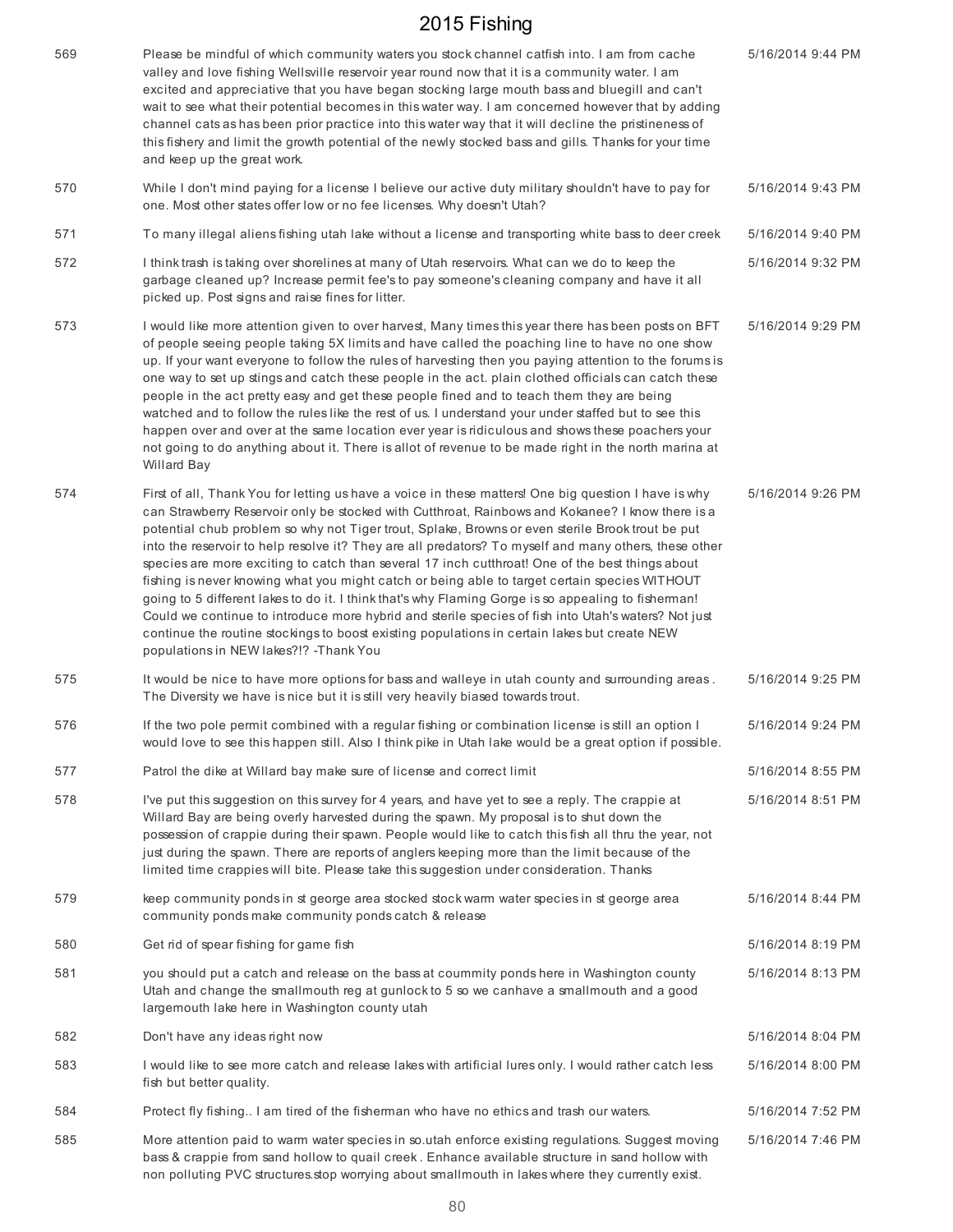| 586 | Why do we have a limit on the number of poles we can use. We keep a limit and no more, what<br>difference does it make how many poles we use to do so?                                                                                                                                                                                                                                                                                                                                                                                                                                                                                                                                                                                                                   | 5/16/2014 7:40 PM |
|-----|--------------------------------------------------------------------------------------------------------------------------------------------------------------------------------------------------------------------------------------------------------------------------------------------------------------------------------------------------------------------------------------------------------------------------------------------------------------------------------------------------------------------------------------------------------------------------------------------------------------------------------------------------------------------------------------------------------------------------------------------------------------------------|-------------------|
| 587 | I suggest working on Holmes Creek to create walk-in access areas.                                                                                                                                                                                                                                                                                                                                                                                                                                                                                                                                                                                                                                                                                                        | 5/16/2014 7:39 PM |
| 588 | Increase limit of rainbow trout on Logan And blacksmith fork river systems.                                                                                                                                                                                                                                                                                                                                                                                                                                                                                                                                                                                                                                                                                              | 5/16/2014 7:38 PM |
| 589 | I like the idea of saugers or sterile saugeyes. What your trying with Willard for the walleyes is great<br>too!! I'm glad the dwr is trying to make all types of fisherman happy.                                                                                                                                                                                                                                                                                                                                                                                                                                                                                                                                                                                        | 5/16/2014 7:26 PM |
| 590 | I'd like to be able to keep a Pineview musky.                                                                                                                                                                                                                                                                                                                                                                                                                                                                                                                                                                                                                                                                                                                            | 5/16/2014 7:26 PM |
| 591 | Are we able to fish rivers running through private land yet? Some of us anglers are respectful and<br>should not be punished for the few who do not respect the lands.                                                                                                                                                                                                                                                                                                                                                                                                                                                                                                                                                                                                   | 5/16/2014 7:18 PM |
| 592 | Get rid of the no corn for bait and the no live bait regulations.                                                                                                                                                                                                                                                                                                                                                                                                                                                                                                                                                                                                                                                                                                        | 5/16/2014 7:16 PM |
| 593 | I think more water's with slot limit's & more checking of fisherman's limit'sby the DWR. Keep up the<br>good work! My girlfriend & I think your doing a great job! I LOVE GETTING CHECKED!                                                                                                                                                                                                                                                                                                                                                                                                                                                                                                                                                                               | 5/16/2014 6:57 PM |
| 594 | None                                                                                                                                                                                                                                                                                                                                                                                                                                                                                                                                                                                                                                                                                                                                                                     | 5/16/2014 6:54 PM |
| 595 | No spear fishing for bass in any lake. Close the inlet at willard bay during the spawn. Make the state<br>park pass a little cheaper. More access on rivers.                                                                                                                                                                                                                                                                                                                                                                                                                                                                                                                                                                                                             | 5/16/2014 6:43 PM |
| 596 | Lower the limit on wipers and set up more check points on the back of Willard bay. Stock newton<br>better.                                                                                                                                                                                                                                                                                                                                                                                                                                                                                                                                                                                                                                                               | 5/16/2014 6:38 PM |
| 597 | Paying a slightly higher price for a fishing license which would include a second pole permit.<br>Having a second free fishing day later in the year so I can get more people to be interested in<br>getting out to fish.                                                                                                                                                                                                                                                                                                                                                                                                                                                                                                                                                | 5/16/2014 6:34 PM |
| 598 | I would like to see some bigger bass being pulled out of deer creek. I've caught a lot of smaller<br>ones maybe there's too many little bass? I'm not sure.                                                                                                                                                                                                                                                                                                                                                                                                                                                                                                                                                                                                              | 5/16/2014 6:20 PM |
| 599 | Please stock Largemouth Bass at Buristains Ponds, Yuba Reservior, please stock smallmouth bass at<br>Yuba reservoir and please stock more Channel Catfish at Yuba reservoir and Stock                                                                                                                                                                                                                                                                                                                                                                                                                                                                                                                                                                                    | 5/16/2014 5:54 PM |
| 600 | MORE C CATS IN CITY PONDS                                                                                                                                                                                                                                                                                                                                                                                                                                                                                                                                                                                                                                                                                                                                                | 5/16/2014 5:46 PM |
| 601 | Utah has the worst support towards catering large mouth bass fishing, being the president of<br>southern utah bass anglers,<br>I can say you make impossible to help.in any forms as far as<br>allowing support to help create proper habitats for bass and not allowing bait fish for a source of<br>food, your poor management has resulted in a major decline in fish weighs in all bass fishing<br>event, to the point of having a four fish tourney with a sack weight of twenty plus pounds two years<br>ago to now having maybe 12 pounds. Your stipulation on allowing event is a joke also. the lady in<br>salt lake does not nor is supportive I have filed several complaints but with no reply. This might<br>sound like a rant but you asked for our input. | 5/16/2014 5:45 PM |
| 602 | Change the regs on Kolob back to a quality fishing experience. Artificial flies and lures with a slot<br>limit of one under 14 and one over 22. This reservoir was such an excellent fishery when it was<br>managed better.                                                                                                                                                                                                                                                                                                                                                                                                                                                                                                                                              | 5/16/2014 5:45 PM |
| 603 | Need to plant more bass and trout and less tiger muskies                                                                                                                                                                                                                                                                                                                                                                                                                                                                                                                                                                                                                                                                                                                 | 5/16/2014 5:45 PM |
| 604 | Make it legal to fish with live baits, but limit the types of species you would use                                                                                                                                                                                                                                                                                                                                                                                                                                                                                                                                                                                                                                                                                      | 5/16/2014 5:37 PM |
| 605 | Not a thing                                                                                                                                                                                                                                                                                                                                                                                                                                                                                                                                                                                                                                                                                                                                                              | 5/16/2014 5:30 PM |
| 606 | DWR needs to allow 2X possession limits on the Gorge and Strawberry Res. like the rest of the state.<br>These are destination reservoirs for many people and a 1X possession limit is a disincentive to<br>travel that far, creates inconsistency in regulations, and I would bet encourages fishermen who<br>travel there to break the possession regulation. I would be interested to know if the change to 2x<br>possession limits on other Utah waters has significantly increased the estimated harvest.                                                                                                                                                                                                                                                            | 5/16/2014 5:24 PM |
| 607 | I would love to be able to purchase more than just a second pole permit. Idaho allows up to 4<br>poles to be purchased. I am willing to pay the extra, and this could generate a good amount of<br>revenue for the states fisheries.                                                                                                                                                                                                                                                                                                                                                                                                                                                                                                                                     | 5/16/2014 5:21 PM |
| 608 | Allow a 2-day possession limit on kokanee from Flaming Gorge.                                                                                                                                                                                                                                                                                                                                                                                                                                                                                                                                                                                                                                                                                                            | 5/16/2014 4:56 PM |
| 609 | Stronger enforcement of slot at Strawberry and Scofield. I see far too many "premier sportsmen"<br>keeping fish within the slot. Stick it to them and make sure they never try that again.                                                                                                                                                                                                                                                                                                                                                                                                                                                                                                                                                                               | 5/16/2014 4:55 PM |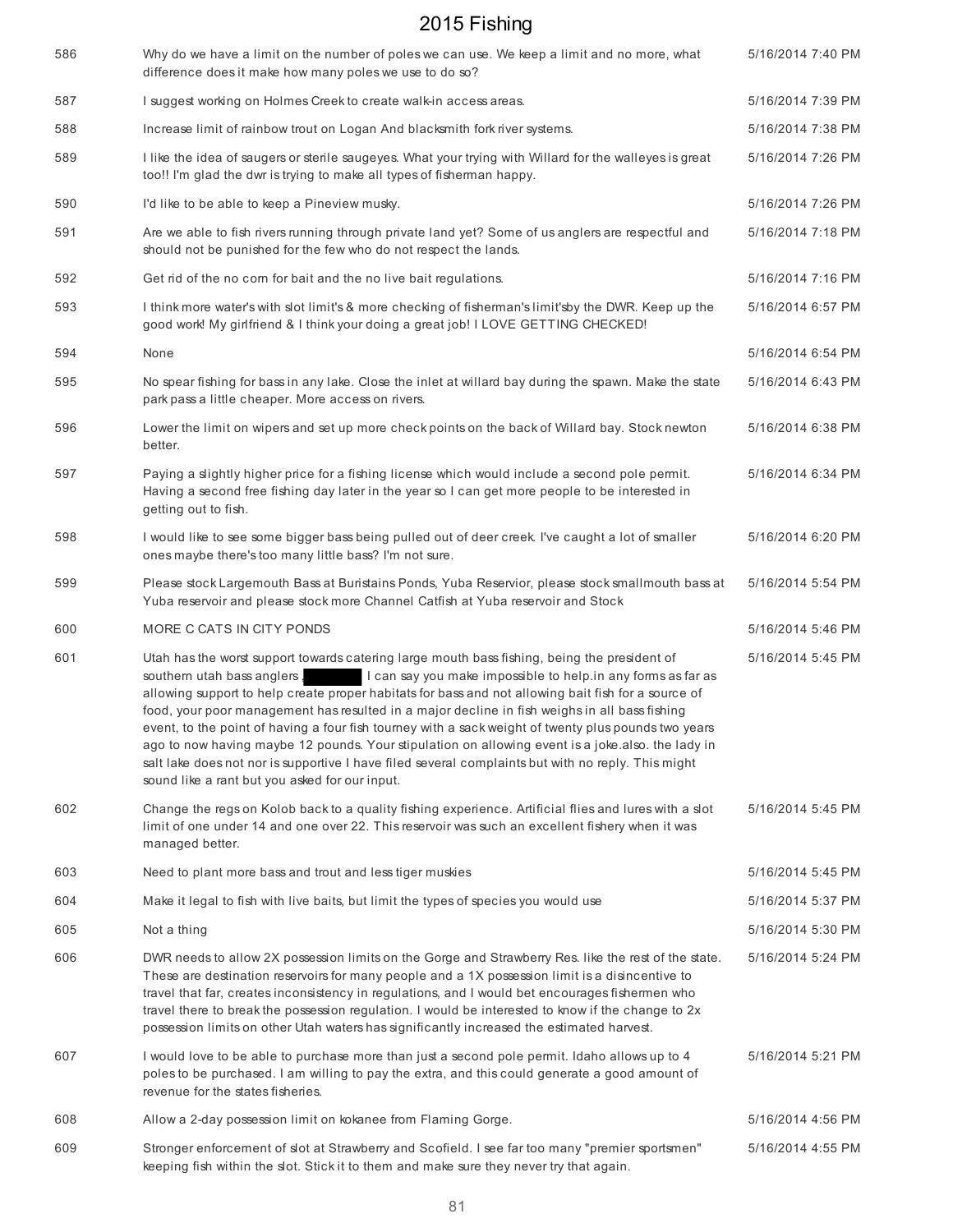| 610 | Otter Creek Res-Lower fish limits, and slot limits. Especially in winter months. Boulder Mtn-More<br>stocking of Tiger trout to help keep brook trout numbers lower.                                                                                                                                                                                                                                                                                                                                                                                                                                                                                                                                                                                                                                                                                                                                                                                                                                                                                                                                                                                                                                                                                                                                                                                                                                        | 5/16/2014 4:54 PM |
|-----|-------------------------------------------------------------------------------------------------------------------------------------------------------------------------------------------------------------------------------------------------------------------------------------------------------------------------------------------------------------------------------------------------------------------------------------------------------------------------------------------------------------------------------------------------------------------------------------------------------------------------------------------------------------------------------------------------------------------------------------------------------------------------------------------------------------------------------------------------------------------------------------------------------------------------------------------------------------------------------------------------------------------------------------------------------------------------------------------------------------------------------------------------------------------------------------------------------------------------------------------------------------------------------------------------------------------------------------------------------------------------------------------------------------|-------------------|
| 611 | more walleye                                                                                                                                                                                                                                                                                                                                                                                                                                                                                                                                                                                                                                                                                                                                                                                                                                                                                                                                                                                                                                                                                                                                                                                                                                                                                                                                                                                                | 5/16/2014 4:50 PM |
| 612 | Add perch and walleye to flaming gorge                                                                                                                                                                                                                                                                                                                                                                                                                                                                                                                                                                                                                                                                                                                                                                                                                                                                                                                                                                                                                                                                                                                                                                                                                                                                                                                                                                      | 5/16/2014 4:47 PM |
| 613 | I fish boulder mountain lakes a lot and am in favor of raising limits on brooks under 14 inches but<br>leave strict restrictions on harvest of brook over 14-16 inches. Trophy brooks will remain if the 6-8<br>inch pops are heavily reduced. I also admit that I catch and release and do not help the<br>elimination on a reg basis.                                                                                                                                                                                                                                                                                                                                                                                                                                                                                                                                                                                                                                                                                                                                                                                                                                                                                                                                                                                                                                                                     | 5/16/2014 4:39 PM |
| 614 | More fines for littering. Too much garbage on our shorelines of our lakes                                                                                                                                                                                                                                                                                                                                                                                                                                                                                                                                                                                                                                                                                                                                                                                                                                                                                                                                                                                                                                                                                                                                                                                                                                                                                                                                   | 5/16/2014 4:39 PM |
| 615 | SOMETIMES I THINK THE DWR TRIES SO HARD TO REINTRODUCE FISH THAT ARE NATIVE<br>THAT HAVE LONG SINCE VANISHED, POINT IS CUTTHROAT TROUT IN THE GREEN RIVER<br>LOOK AT THE BROWN TROUT AND RAINBOWS . SOMETIMES THE HARM OF THE FOUR FISH<br>LIMIT ON THE BOULDER AND ELSEWHERE SHOULD BE EXAMINED CASE BY CASE. OR CARP<br>OUT OF YUBA AND THE SUCKERS / CHUBS COMING BACK AFTER TREATMENTS                                                                                                                                                                                                                                                                                                                                                                                                                                                                                                                                                                                                                                                                                                                                                                                                                                                                                                                                                                                                                  | 5/16/2014 4:37 PM |
| 616 | Fishing license renewal reminder. Bring back the lifetime license! I forget exactly when my license<br>expires and I would rather pay the money and not worry about it. I would of had a state record but I<br>guess my stupid license expired. Yearly renewal for fishing licenses is ridiculous. Please consider<br>another option. Thanks                                                                                                                                                                                                                                                                                                                                                                                                                                                                                                                                                                                                                                                                                                                                                                                                                                                                                                                                                                                                                                                                | 5/16/2014 4:27 PM |
| 617 | On the Tiger musky I would like the one inch bait to be lifted on all waters but a restriction on<br>hooks. The hooks can not be treble hooks only one barbed hook. This would allow our young kids<br>have a better chance of having a fish of a life time if they can use a whole chub per say. For the<br>Boulder problem I think that the Rotenone should be the last thing on your mind. Make people<br>want to come there to lower the population such as tournaments or youth fishing day something.                                                                                                                                                                                                                                                                                                                                                                                                                                                                                                                                                                                                                                                                                                                                                                                                                                                                                                 | 5/16/2014 4:23 PM |
| 618 | 1) Opening spear fishing to Small Mouth Bass in Southern Utah Reservoirs (Sand Hollow, Quail,<br>and Gunlock) is a bad idea! People would be out there with the spear guns and see a Largemouth<br>on a bed and shoot it. No spearfishing period in these fisheries is a practice to maintain. There are<br>not enough people to monitor this kind of activity. I don't think it is possible to open this activity to<br>one species without impacting other species. And despite what "you" people the smallmouth bass<br>are not a bad thing. They are not going to escape the barriers and invade the Virgin and eat all the<br>chubs. 2) Put some more structure in Southern Utah Reservoirs! Increase the size of the<br>Largemouth! We could have a world class fishery for Largemouth if "you" guys would focus on<br>building it. Instead we are trying to be a trout state, which if fine, but not in Southern Utah!<br>Capitalize on the climate here and make the reservoirs what they could be, WORLD CLASS!! 3) Do<br>a 2nd free fishing day a year. Get people out and hooked. Show them what our state has to offer. 4)<br>Do more of these surveys and LISTEN to what fishermen have to say. The people that are out there<br>everyday can give you a lot of valuable input, more then net surveys can sometimes tell. I can't<br>stress this enough, listen to our feedback and our input. | 5/16/2014 4:15 PM |
| 619 | The size restriction on joes valley is 40". I think it should be raised to 48". That will allow more<br>chubs to be eaten and more trophy tigers to catch.                                                                                                                                                                                                                                                                                                                                                                                                                                                                                                                                                                                                                                                                                                                                                                                                                                                                                                                                                                                                                                                                                                                                                                                                                                                  | 5/16/2014 4:14 PM |
| 620 | I would love to see more rainbow trout in creeks, streams, and rivers. Too many browns. Cutts are<br>nice but not good fighters. Rainbows are much better fighters than the other trout. I guess it would<br>require planting with size and possession limits. I travel to other states just to get good rainbow<br>fishing in their rivers. I know I'm dreaming but it would be nice.                                                                                                                                                                                                                                                                                                                                                                                                                                                                                                                                                                                                                                                                                                                                                                                                                                                                                                                                                                                                                      | 5/16/2014 4:04 PM |
| 621 | Thank you for changing Spearfishing laws in Utah and also considering the newest changes in this<br>survey. We appreciate the fairness and look forward to working with Utah and supporting sustainable<br>fishing.                                                                                                                                                                                                                                                                                                                                                                                                                                                                                                                                                                                                                                                                                                                                                                                                                                                                                                                                                                                                                                                                                                                                                                                         | 5/16/2014 4:02 PM |
| 622 | Thanks on the stocking of Walleye in Willard and also Tiger Muskies in Pineview. Would like to see<br>more areas buoyed off wake less at Pineview. It is getting more dangerous there every year. Can<br>this be proposed by the DWR to the Feds?                                                                                                                                                                                                                                                                                                                                                                                                                                                                                                                                                                                                                                                                                                                                                                                                                                                                                                                                                                                                                                                                                                                                                           | 5/16/2014 3:58 PM |
| 623 | Catch and release all tiger muskies. No spear fishing for tiger muskie.                                                                                                                                                                                                                                                                                                                                                                                                                                                                                                                                                                                                                                                                                                                                                                                                                                                                                                                                                                                                                                                                                                                                                                                                                                                                                                                                     | 5/16/2014 3:56 PM |
| 624 | Tiger trout in Piute res to help with the rough fish. Or poison it off and lets move on with life. Bass<br>and bluegill in the new lake in Kanab.                                                                                                                                                                                                                                                                                                                                                                                                                                                                                                                                                                                                                                                                                                                                                                                                                                                                                                                                                                                                                                                                                                                                                                                                                                                           | 5/16/2014 3:54 PM |
| 625 | Please consider closing the Willard inlet during the walleye spawn.                                                                                                                                                                                                                                                                                                                                                                                                                                                                                                                                                                                                                                                                                                                                                                                                                                                                                                                                                                                                                                                                                                                                                                                                                                                                                                                                         | 5/16/2014 3:54 PM |
| 626 | Close Linwood Bat at Flaming Gorge during the lake trout spawn.                                                                                                                                                                                                                                                                                                                                                                                                                                                                                                                                                                                                                                                                                                                                                                                                                                                                                                                                                                                                                                                                                                                                                                                                                                                                                                                                             | 5/16/2014 3:50 PM |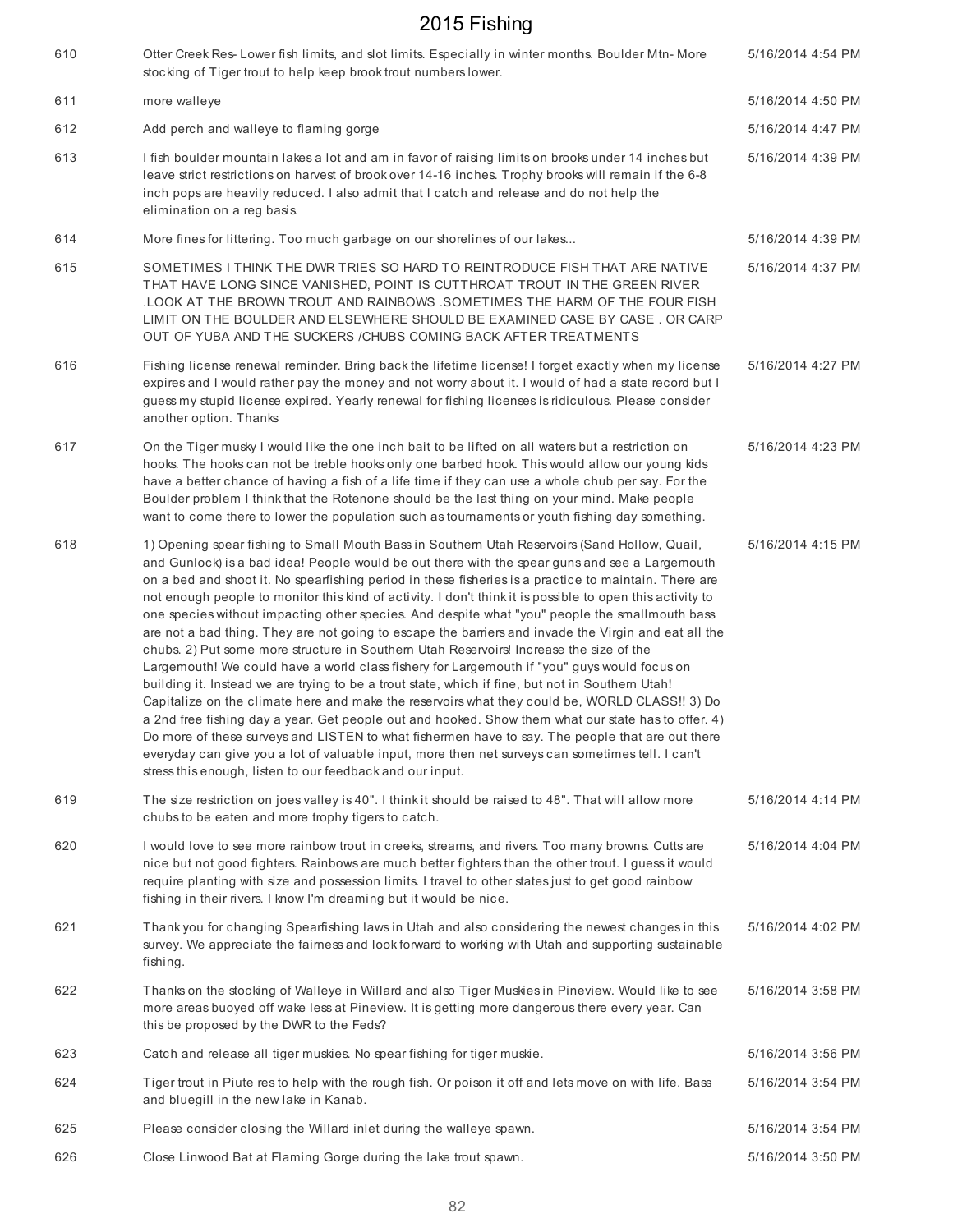| 627 | I would like to see a catch and release restriction on bass during the spawn.                                                                                                                                                                                                                                                                            | 5/16/2014 3:49 PM |
|-----|----------------------------------------------------------------------------------------------------------------------------------------------------------------------------------------------------------------------------------------------------------------------------------------------------------------------------------------------------------|-------------------|
| 628 | I want to see a increase of my possession limit to 6 fish instead of 4 fish it would make me fillbetter<br>about utah fishing at the cost of going anywhere to fish im sure I can achieve success at the<br>grocery store cheaper than wasting my time and money in the great outdoors!                                                                  | 5/16/2014 3:46 PM |
| 629 | I think Kolob should be turned back to a trophy reservoir                                                                                                                                                                                                                                                                                                | 5/16/2014 3:35 PM |
| 630 | Low price on fishing license. From the age 12-16.                                                                                                                                                                                                                                                                                                        | 5/16/2014 3:35 PM |
| 631 | Hb 137                                                                                                                                                                                                                                                                                                                                                   | 5/16/2014 3:30 PM |
| 632 | Make the trout limit more then 4                                                                                                                                                                                                                                                                                                                         | 5/16/2014 3:21 PM |
| 633 | I choose to double the limit on oak creek to keep the fish in the reservoir but treating the lake would<br>be the most effective. I believe limits are only for people that follow the regulations the lakes that<br>are over crowded usually have lots of small fish allow people to catch 4 under 13 inches and only<br>1 over that Mark               | 5/16/2014 3:20 PM |
| 634 | Some comunity ponds out west around west valley keams and magna. We have to drive<br>longbdistances just to get to a pond. Also lower the lower the 12-13 year old license to 8-13 at ten<br>bucks to help with the cost of fishing ponds stocking and otherthings. I would pay more for my kids<br>licenses if we had a comunity pond near western slc. | 5/16/2014 3:19 PM |
| 635 | Make the rules simpler around strawberry area there are to many rules and regulations through out<br>the state. Dredge utah lake increase depth                                                                                                                                                                                                          | 5/16/2014 3:17 PM |
| 636 | I would support a two day limit for all fish species at Flaming Gorge. The water would get much<br>more attention in my opinion if a guy could bring home six kokanee instead of three.                                                                                                                                                                  | 5/16/2014 3:13 PM |
| 637 | Keep up the good work                                                                                                                                                                                                                                                                                                                                    | 5/16/2014 3:11 PM |
| 638 | I have recently fished for white bass in Utah lake what about putting them elsewhere. They are easy<br>to reproduce and great fighters.                                                                                                                                                                                                                  | 5/16/2014 3:11 PM |
| 639 | A bad day fishing is still better than a good day at work                                                                                                                                                                                                                                                                                                | 5/16/2014 3:06 PM |
| 640 | increase Flaming gorge to 4 koke daily limit instead of 3 as many anglers travel from very far away<br>to fish FG                                                                                                                                                                                                                                        | 5/16/2014 3:06 PM |
| 641 | I think you should plant koan and tiger trout in Fish Lake. Also Tiger trout in Otter Creek and Piute                                                                                                                                                                                                                                                    | 5/16/2014 3:04 PM |
| 642 | I'd like to see more largemouth bass across the state                                                                                                                                                                                                                                                                                                    | 5/16/2014 2:59 PM |
| 643 | Plant more perch and walleye in starvation                                                                                                                                                                                                                                                                                                               | 5/16/2014 2:58 PM |
| 644 | Re: Pineview Tiger musky there are many muskys that end up dying from being caught most<br>anglers I see are using jointed double treble hook lures. why not make it a single hook(I use ONLY<br>singles, ) mandatory only, OR, at the least, barbless hooks pls consider thanks                                                                         | 5/16/2014 2:52 PM |
| 645 | Restrictions on strawberry                                                                                                                                                                                                                                                                                                                               | 5/16/2014 2:52 PM |
| 646 | I would like to see Kolob reservoir as an artificial flies and lures only lake. And more enforcement of<br>the regualtions                                                                                                                                                                                                                               | 5/16/2014 2:51 PM |
| 647 | Your harvesting rules at lost creek are totally stupid!                                                                                                                                                                                                                                                                                                  | 5/16/2014 2:51 PM |
| 648 | I would like to see a strict catch and release law on all largemouth bass on utah lake and all it's<br>tributaries                                                                                                                                                                                                                                       | 5/16/2014 2:50 PM |
| 649 | More walleye lakes!. Most of the fisherman i talk to don't like trout. Some quit fishing because of all<br>the trout lakes.                                                                                                                                                                                                                              | 5/16/2014 2:42 PM |
| 650 | Spear fishing is killing our bass lakes. As a tax payer and avid bass fisherman, I feel this state is so<br>trout minded that they allow bass lakes (by neglecting the resource) to be ruined. For example,<br>Jordanelle, used to be one of the best smallmouth lakes in the US, period. What has happened to<br>it. Im not the expert.                 | 5/16/2014 2:42 PM |
| 651 | More focus on warm water species. I think some lakes would do well with warm water species such<br>as bass but are managed for trout instead. For example Grantsville Res or Settelment Canyon<br>would be great for bass but they are only managed for put and take trout.                                                                              | 5/16/2014 2:38 PM |
| 652 | I caught 33 chubs and no trout at Scofield Reservoir yesterday. I sure hope the management<br>techniques of controlling chubs with tiger and cutthroat trout starts to work soon.                                                                                                                                                                        | 5/16/2014 2:36 PM |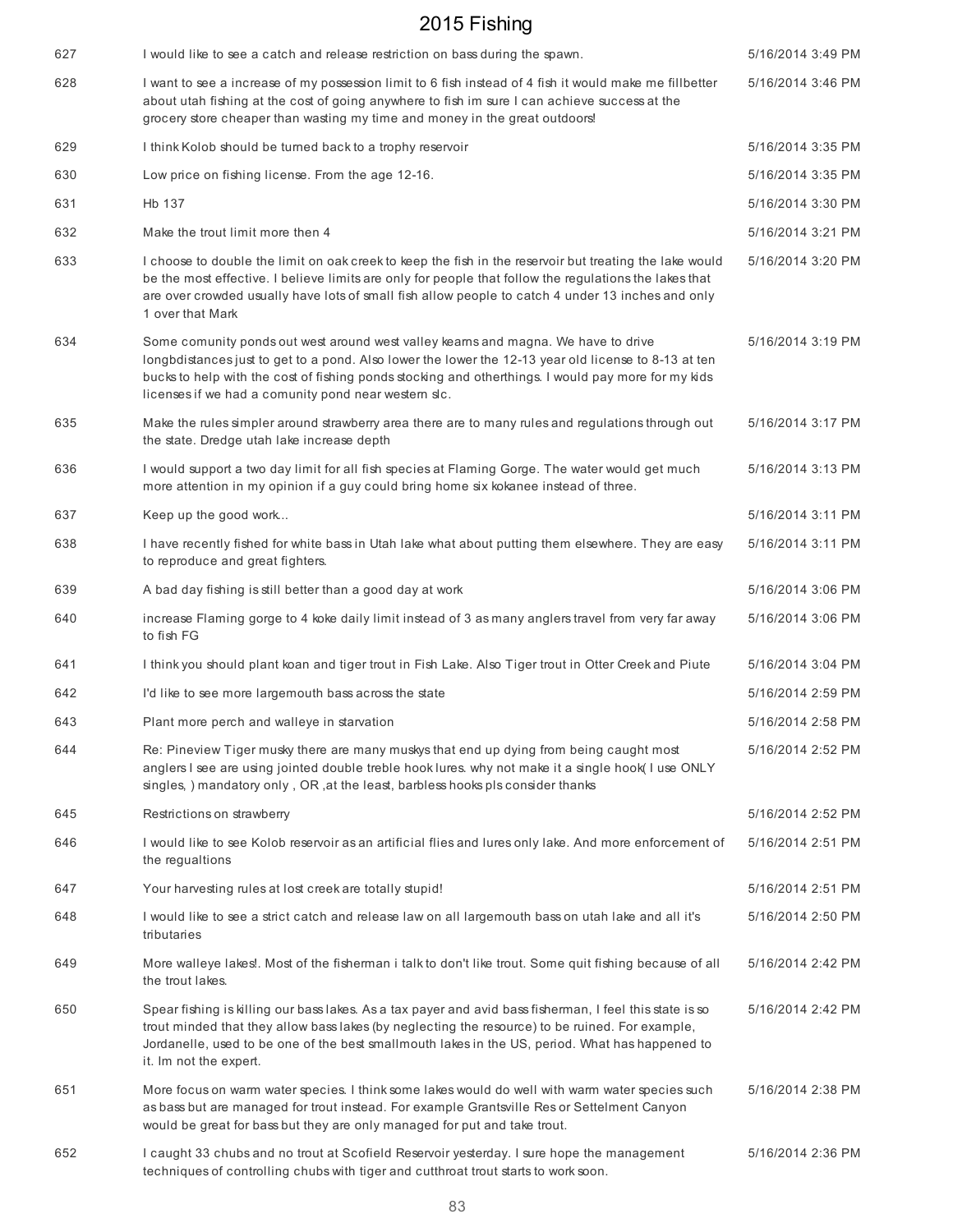| 653 | I, along with everyone I fish with or around do not agree with opening of the Willard Bay channel<br>during the walleye spawn. Too many large females are being taken illegally. It is not enforceable,<br>and does nothing to help the fishery, it only hurts it. I have friends from Idaho that have stopped<br>buying their out of state fishing license due to this change. The current system for public input is<br>broken, I will not attend any future RAC meetings or Wildlife Board meetings after what was done<br>last year in regards to overturning the Northern RAC recommendation to keep the Willard Channel<br>closed. In addition, we need more enforcement during the Crappie spawn to keep groups of people<br>from taking over the limit of crappie. Some people believe that since they have a 2 pole permit<br>that they can take 2 limits of fish. I have no problem with increasing the cost of a fishing license. I<br>do have a big problem with not conserving the fish we have that reproduce themselves just to sell<br>more fishing licenses.                                                                                                                                                                                                                                                                                                                                                                                                                                                                                                                                                                                                | 5/16/2014 2:31 PM |
|-----|------------------------------------------------------------------------------------------------------------------------------------------------------------------------------------------------------------------------------------------------------------------------------------------------------------------------------------------------------------------------------------------------------------------------------------------------------------------------------------------------------------------------------------------------------------------------------------------------------------------------------------------------------------------------------------------------------------------------------------------------------------------------------------------------------------------------------------------------------------------------------------------------------------------------------------------------------------------------------------------------------------------------------------------------------------------------------------------------------------------------------------------------------------------------------------------------------------------------------------------------------------------------------------------------------------------------------------------------------------------------------------------------------------------------------------------------------------------------------------------------------------------------------------------------------------------------------------------------------------------------------------------------------------------------------|-------------------|
| 654 | don't kill off any trout, just increase the limits and do a few free fishing days where there is NO limit<br>on the amount you can catch. I know I will travel to fish if there is a NO limit day or weekend. This<br>would increase revenue in the parks where we are paying to camp, provide us with a memorable<br>trip, and take care of the over population of fish in the targeted reservoir.                                                                                                                                                                                                                                                                                                                                                                                                                                                                                                                                                                                                                                                                                                                                                                                                                                                                                                                                                                                                                                                                                                                                                                                                                                                                          | 5/16/2014 2:27 PM |
| 655 | I still believe the South Inlet to Willard Bay should be closed during the Walleye spawn. These fish<br>have little to no nature defenses during this phase for their life. The definition of fare chase is not<br>being recognized. I understand the biology and the lack of recurrent do to "silt over", this is a moral<br>issue. PROTECT SPAWNING FISH PLEASE.                                                                                                                                                                                                                                                                                                                                                                                                                                                                                                                                                                                                                                                                                                                                                                                                                                                                                                                                                                                                                                                                                                                                                                                                                                                                                                           | 5/16/2014 2:24 PM |
| 656 | Have enjoyed the fishing seminars and chance to learn about fishing for different species. Keep<br>doing them.                                                                                                                                                                                                                                                                                                                                                                                                                                                                                                                                                                                                                                                                                                                                                                                                                                                                                                                                                                                                                                                                                                                                                                                                                                                                                                                                                                                                                                                                                                                                                               | 5/16/2014 2:12 PM |
| 657 | None                                                                                                                                                                                                                                                                                                                                                                                                                                                                                                                                                                                                                                                                                                                                                                                                                                                                                                                                                                                                                                                                                                                                                                                                                                                                                                                                                                                                                                                                                                                                                                                                                                                                         | 5/16/2014 2:11 PM |
| 658 | Allow the harvest of tiger muskie in newton and reduce the amount planted.                                                                                                                                                                                                                                                                                                                                                                                                                                                                                                                                                                                                                                                                                                                                                                                                                                                                                                                                                                                                                                                                                                                                                                                                                                                                                                                                                                                                                                                                                                                                                                                                   | 5/16/2014 2:10 PM |
| 659 | Plant more wipers in Willard and Make it catch and release                                                                                                                                                                                                                                                                                                                                                                                                                                                                                                                                                                                                                                                                                                                                                                                                                                                                                                                                                                                                                                                                                                                                                                                                                                                                                                                                                                                                                                                                                                                                                                                                                   | 5/16/2014 2:06 PM |
| 660 | I'm pretty okay with the current fishing. Get Piute back to a good fishing res.                                                                                                                                                                                                                                                                                                                                                                                                                                                                                                                                                                                                                                                                                                                                                                                                                                                                                                                                                                                                                                                                                                                                                                                                                                                                                                                                                                                                                                                                                                                                                                                              | 5/16/2014 2:05 PM |
| 661 | I'd love to see some bodies of water start to be managed for trophy large mouth bass similar to what<br>Idaho does at Condie, Glendale or even Weston. I drive past Mantua, Hyrum, and Newton reservoirs<br>on a regular basis to go fish Idaho where it isn't uncommon to regularly catch a higher quality of<br>bass. I am by no means a biologist and don't claim to know how to manage fisheries, but it seems<br>like the bass harvest at Mantua, Hyrum, and Newton (I only use these examples because I fish them<br>regularly and see how many fish are harvested) is so large that very few fish make it to a large scale.<br>Implementing regulations requiring the release of all bass under 20 inches would give the bass a<br>chance to reach a larger size. I'd love a few bodies of water where quality of fish is better than<br>quantity.                                                                                                                                                                                                                                                                                                                                                                                                                                                                                                                                                                                                                                                                                                                                                                                                                    | 5/16/2014 1:59 PM |
| 662 | I fish often and enjoy eating fish but I generally catch so many I release most of my catch. I would<br>like to know more about the biological status of the lakes I fish to target those species that may<br>need harvesting. For example, I fish Deer Creek often and my opinion based on recent experience<br>is the Small Mouth Bass and Carp are running amok; so any I catch (up to legal limits) I keep. I<br>have no idea if the science backs up my opinion, but I'd like to guidance on what to target to help<br>the state fisheries where I go.                                                                                                                                                                                                                                                                                                                                                                                                                                                                                                                                                                                                                                                                                                                                                                                                                                                                                                                                                                                                                                                                                                                  | 5/16/2014 1:55 PM |
| 663 | I realize that low water years of the past two to three years have had a dramatic effect on white bass<br>populations in Utah Lake. The white bass numbers in Utah Lake are down significantly this year.<br>However, during the last several years I have taken my kids fishing for white bass on Utah Lake<br>multiple times and have personally witnessed the same individuals (usually members of the<br>communities, and I only say this because it is true, not because I am a racist)<br>and<br>taking hundreds and hundreds of white bass out of the lake in five gallon buckets each time I've<br>been there. I think it's about time that a daily limit was placed on Utah Lake's white bass. I know<br>they are a prolific fish, but they are a beloved species, and when certain individuals take hundreds<br>of fish per day and thousands per week of a certain species of fish from one body of water, I think<br>everyone else who wants to fish for the species suffers. And on another topic, I think Pelican Lake in<br>the Uinta Basin should be protected from carp. I have heard recently that the carp population is on<br>the rise in Pelican, and I and so many other anglers would hate to see that wonderful fishery lost to<br>carp like Utah Lake has. I recently fished Pelican Lake and the bluegill were basically not to be<br>found. Bass were also in short supply. I believe carp are destroying that lake. Reed beds were gone<br>in many parts of the lake. Bass wouldn't bite. And we couldn't find the bluegill. I have fished this<br>lake for over a decade. I've never seen Pelican Lake like this. Please save it from the carp. | 5/16/2014 1:53 PM |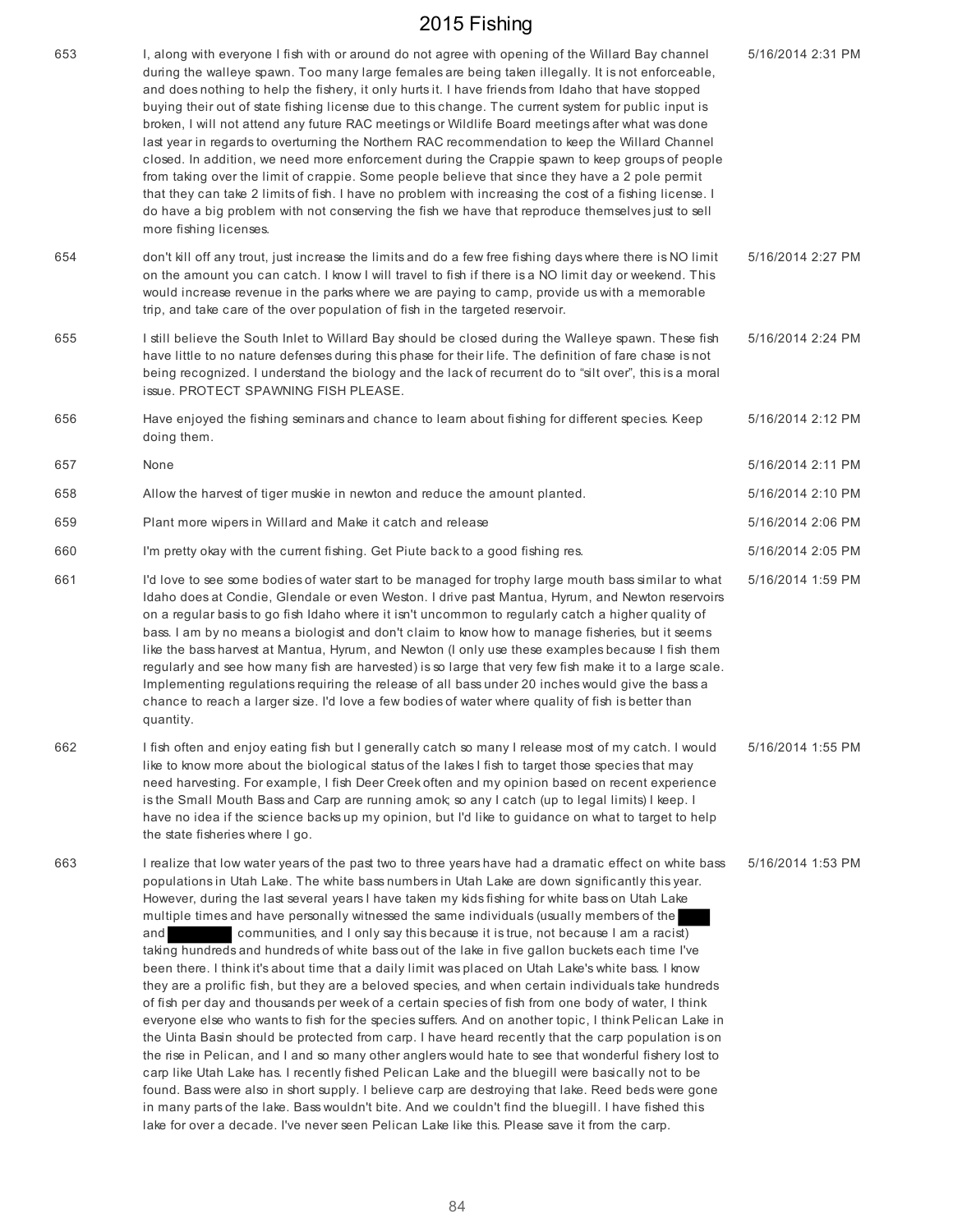| 664 | I would like to see the limit laws be upheld during the spring time at lakes like Willard Bay and<br>Pineview. I've seen too many times, people with over limit quantities leave and then show back up<br>minutes later and resume fishing again.                                                                                                                                                                                                                                                                                                                                                                                                                                                                                                                                                                                                                                                                                                                                                                                                                                                                                                                                                                                                                                                                                                                                                                                                                                                                                                                                                                                                                                                                                                                                                                                                                                                                                                                                                                                                                                               | 5/16/2014 1:49 PM  |
|-----|-------------------------------------------------------------------------------------------------------------------------------------------------------------------------------------------------------------------------------------------------------------------------------------------------------------------------------------------------------------------------------------------------------------------------------------------------------------------------------------------------------------------------------------------------------------------------------------------------------------------------------------------------------------------------------------------------------------------------------------------------------------------------------------------------------------------------------------------------------------------------------------------------------------------------------------------------------------------------------------------------------------------------------------------------------------------------------------------------------------------------------------------------------------------------------------------------------------------------------------------------------------------------------------------------------------------------------------------------------------------------------------------------------------------------------------------------------------------------------------------------------------------------------------------------------------------------------------------------------------------------------------------------------------------------------------------------------------------------------------------------------------------------------------------------------------------------------------------------------------------------------------------------------------------------------------------------------------------------------------------------------------------------------------------------------------------------------------------------|--------------------|
| 665 | I would like to see better regulations and rules for Largemouth and Smallmouth bass in the entire<br>state. Largemouth and Smallmouth are one of the most sought after game fish in the united states.<br>we have many bass federations and clubs in the state and our laws and regulations for the bass they<br>are catching is a joke. the Bass fishing industry is a million dollar industry and utah has the<br>potential to bring that industry here along with its money and support. but if we allow people to just<br>keep and kill all the bass that cant happen.                                                                                                                                                                                                                                                                                                                                                                                                                                                                                                                                                                                                                                                                                                                                                                                                                                                                                                                                                                                                                                                                                                                                                                                                                                                                                                                                                                                                                                                                                                                      | 5/16/2014 1:36 PM  |
| 666 | We need more personal watercraft launch ramps at various lakes.                                                                                                                                                                                                                                                                                                                                                                                                                                                                                                                                                                                                                                                                                                                                                                                                                                                                                                                                                                                                                                                                                                                                                                                                                                                                                                                                                                                                                                                                                                                                                                                                                                                                                                                                                                                                                                                                                                                                                                                                                                 | 5/16/2014 1:33 PM  |
| 667 | DWR is doing amazing at managing our fisheries. The only complaint I have is in regard to the<br>urban ponds. For the few days after a stocking has occurred, the fishing is red hot and the<br>atmosphere is 'combat fishing'. Unfortunately, many of these individuals do not have licences and<br>keep many times over the limit. If we could support fish and game officials to be at the pond full-<br>time during the normal hours of the park or facility, I feel that we could greatly improve the fishing<br>opportunities in our urban communities. If this is not an option, it would also be beneficial to<br>establish a 'civilian patrol' type classification where DWR volunteers could help to enforce these<br>regulations (after appropriate training, of course). There is much demand for this type of action, as I<br>have spoken with many fishermen who agree with the concepts above.                                                                                                                                                                                                                                                                                                                                                                                                                                                                                                                                                                                                                                                                                                                                                                                                                                                                                                                                                                                                                                                                                                                                                                                   | 5/16/2014 1:26 PM  |
| 668 | Not a fan of Tiger musky. Would like to be able to catch more pan fish!                                                                                                                                                                                                                                                                                                                                                                                                                                                                                                                                                                                                                                                                                                                                                                                                                                                                                                                                                                                                                                                                                                                                                                                                                                                                                                                                                                                                                                                                                                                                                                                                                                                                                                                                                                                                                                                                                                                                                                                                                         | 5/16/2014 1:26 PM  |
| 669 | I think you should change the size restrictions on strawberry to allow 1 fish over 20 instead of the<br>current.                                                                                                                                                                                                                                                                                                                                                                                                                                                                                                                                                                                                                                                                                                                                                                                                                                                                                                                                                                                                                                                                                                                                                                                                                                                                                                                                                                                                                                                                                                                                                                                                                                                                                                                                                                                                                                                                                                                                                                                | 5/16/2014 1:19 PM  |
| 670 | I have watched the changes to the regulations over the past few years, and feel that for the most<br>part you have made changes where changes were necessary, but have also held firm in areas<br>where a vocal minority has pushed for changes that were unwarranted. Keep up the good work                                                                                                                                                                                                                                                                                                                                                                                                                                                                                                                                                                                                                                                                                                                                                                                                                                                                                                                                                                                                                                                                                                                                                                                                                                                                                                                                                                                                                                                                                                                                                                                                                                                                                                                                                                                                    | 5/16/2014 1:19 PM  |
| 671 | Keep up the good work                                                                                                                                                                                                                                                                                                                                                                                                                                                                                                                                                                                                                                                                                                                                                                                                                                                                                                                                                                                                                                                                                                                                                                                                                                                                                                                                                                                                                                                                                                                                                                                                                                                                                                                                                                                                                                                                                                                                                                                                                                                                           | 5/16/2014 1:15 PM  |
| 672 | Allow spearfishing on all waters open to angling, so long as species-specific regulations are<br>followed, as well as principles of safety (no spearfishing withing X-amount of feet of boats,<br>swimmers, etc.).                                                                                                                                                                                                                                                                                                                                                                                                                                                                                                                                                                                                                                                                                                                                                                                                                                                                                                                                                                                                                                                                                                                                                                                                                                                                                                                                                                                                                                                                                                                                                                                                                                                                                                                                                                                                                                                                              | 5/16/2014 1:13 PM  |
| 673 | When you poison a body of water, why do you feel you need to kill all of the fish there? Why not<br>spot poison where the problem exists, particularly with chubs and carp?                                                                                                                                                                                                                                                                                                                                                                                                                                                                                                                                                                                                                                                                                                                                                                                                                                                                                                                                                                                                                                                                                                                                                                                                                                                                                                                                                                                                                                                                                                                                                                                                                                                                                                                                                                                                                                                                                                                     | 5/16/2014 1:11 PM  |
| 674 | Tiger Muskies should be c&r only. No spear fishing for Muskie.                                                                                                                                                                                                                                                                                                                                                                                                                                                                                                                                                                                                                                                                                                                                                                                                                                                                                                                                                                                                                                                                                                                                                                                                                                                                                                                                                                                                                                                                                                                                                                                                                                                                                                                                                                                                                                                                                                                                                                                                                                  | 5/16/2014 1:07 PM  |
| 675 | I support any action or regulation that reduces the number and diversity of non-native fishes in<br>Utah, and promotes and sustains native fishes.                                                                                                                                                                                                                                                                                                                                                                                                                                                                                                                                                                                                                                                                                                                                                                                                                                                                                                                                                                                                                                                                                                                                                                                                                                                                                                                                                                                                                                                                                                                                                                                                                                                                                                                                                                                                                                                                                                                                              | 5/16/2014 1:04 PM  |
| 676 | Id like to see more big fish in cache valley                                                                                                                                                                                                                                                                                                                                                                                                                                                                                                                                                                                                                                                                                                                                                                                                                                                                                                                                                                                                                                                                                                                                                                                                                                                                                                                                                                                                                                                                                                                                                                                                                                                                                                                                                                                                                                                                                                                                                                                                                                                    | 5/16/2014 12:59 PM |
| 677 | In regards to Oak Creek Reservoir (Upper Bowns Reservoir) on the Boulder Mountain, the Boulder<br>Mountain fisheries and other fisheries that seem to be overpopulated, I think it would be beneficial<br>for the UDWR to post in the yearly regulations book and also signage at lakes that encouraged<br>anglers to keep their daily bag limit. Many anglers who want to preserve the resources of fish have<br>developed an often one-sided view and promote an out-of balance culture of catch and release. T<br>his can lead to harmfully high populations of fish in a particular water drainage. Catch and release<br>is a great practice for places that are easily accessible and help maintain a healthy population,<br>but in remote areas like Boulder mountain, anglers need to be educated what will help promote a<br>healthier population of fish. I think this is what has happened in systems like Boulder Mountain and<br>other areas with stunted growth in fish populations. Another thing I would like to see is yearly reports<br>on the current Fish Consumption Advisory for Utah Lake, Yuba and any others. I think the key here is<br>educating the public and printing something in the yearly regulations. As a boat owner, I really<br>appreciated the ease of getting my aquatic boat certification. I would like to see more done to<br>promote and develop bass and pan fishing in Utah Lake, by promoting natural habitat grown and<br>implementing artificial habitat. Bass and other pan fishing is becoming more and more popular<br>and more people are becoming aware of the fishery. Another thing to consider is licence options<br>for families. A lot of people who would be occasional anglers never get out and fish due to the cost<br>of a licence. If you get out and go fishing once or twice a year, why by a licence when you don't<br>catch anything. More public access points to rivers and lakes without an entrance fee would be<br>important. People don't like being "taxed" every time they want to launch a little boat or access a | 5/16/2014 12:50 PM |

lake to fish for a while. I think education is the key to a successful Utah Fishery. Thank you.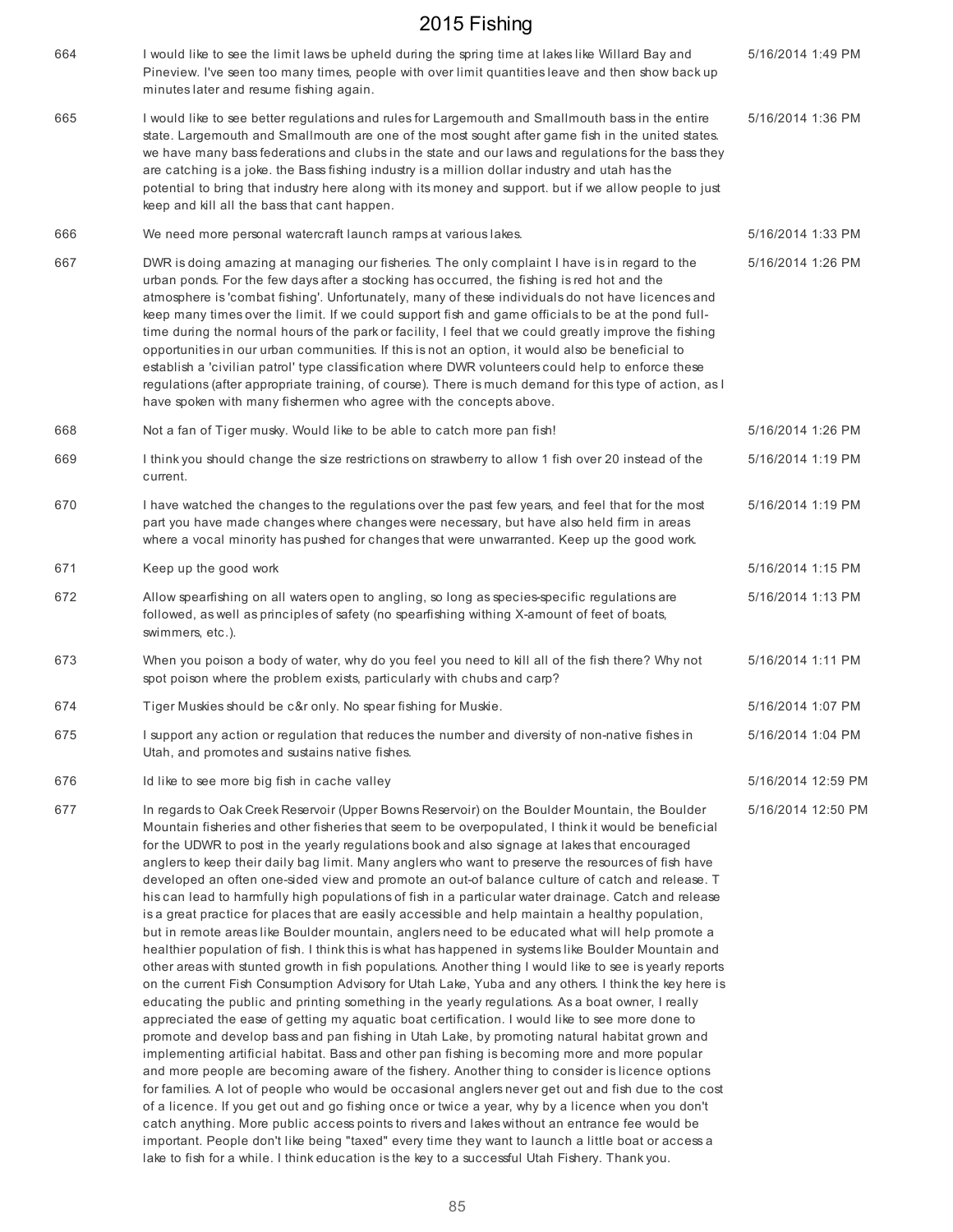| 678 | I like that Utah has regulations that are state wide, makes it easier to learn the regulations. I have<br>also found kindle versions of the proclamation to be very useful. For example I went ice fishing on<br>Mantua and started catching bass, I don't target bass and I didn't expect to catch them through the<br>ice, because I had the proclamation on my phone I knew when I had a limit and it was time to<br>stop, otherwise it would have been a guess.                                                                                                                                                                                                                                                                                            | 5/16/2014 12:45 PM |
|-----|----------------------------------------------------------------------------------------------------------------------------------------------------------------------------------------------------------------------------------------------------------------------------------------------------------------------------------------------------------------------------------------------------------------------------------------------------------------------------------------------------------------------------------------------------------------------------------------------------------------------------------------------------------------------------------------------------------------------------------------------------------------|--------------------|
| 679 | Stock Colorado River Cutts in Forsyth. They are already above in UM. Stock channel cats in the<br>Weber below 1900 W.                                                                                                                                                                                                                                                                                                                                                                                                                                                                                                                                                                                                                                          | 5/16/2014 12:18 PM |
| 680 | Increase public access to rivers, streams and creeks.                                                                                                                                                                                                                                                                                                                                                                                                                                                                                                                                                                                                                                                                                                          | 5/16/2014 12:06 PM |
| 681 | More opportunities for Bass, Walleye and catfish. Thanks for your work in our behalf. Keep up the<br>good work.                                                                                                                                                                                                                                                                                                                                                                                                                                                                                                                                                                                                                                                | 5/16/2014 12:04 PM |
| 682 | Would it be possible to share the release of water for the June Sucker program between Deer Creek<br>and Jordanelle reservoirs instead of just Deer Creek? Just as the fishing is turning on there is the big<br>draw down that throws off the fishing off and leaves any structure for the juvenile fish high and dry.                                                                                                                                                                                                                                                                                                                                                                                                                                        | 5/16/2014 11:45 AM |
| 683 | Due away with power bait on lakes that have size restrictions. This would reduce the amount of fish<br>that are killed due to irresponsible anglers. With the size restictions, people rip out the gutts of slot<br>limit fish in these lakes to save a 5 cent hook. I say down with the power bait and up with the fish in<br>those lakes.                                                                                                                                                                                                                                                                                                                                                                                                                    | 5/16/2014 11:44 AM |
| 684 | Please keep up and expand you tiger muskie walleye and bass planting. So much time and money<br>is spent on rainbow trout? Keep that in your urban ponds for the kids and expand the big fish lakes.<br>Look at Yuba and the pike there are so many anglers now on there and loving every bit of it. More<br>lakes for Tiger muskie walleye and SM LM bass. Put the rainbows in the urban ponds for the kids<br>and bud light riff-raff!!! You guys are doing great and the expansion of fishing opportunities in the<br>state are a welcome site! Keep up the good work!!!                                                                                                                                                                                    | 5/16/2014 11:32 AM |
| 685 | My family loves to fish for Kokanee salmon. I know the dwr has increased the stocking of Kokanee in<br>strawberry and F.G. Resiviour, Which we hope continues. My question is have you looked into the<br>possibility of stocking the land locked version of the silver or the king salmon? If it works in the great<br>lakes would in work in F.G. And strawberry? Thank you for the work you do to provide us all with<br>world class fishing, in the second driest state.                                                                                                                                                                                                                                                                                   | 5/16/2014 11:25 AM |
| 686 | Hyrum Dam needs to not get so heavily stocked with Trout, try supplementing the bass and panfish<br>populations. And possibily try to stock smallmouth bass or some other type of warmwater game fish<br>to supplement the few largemouth that live in the lake. Also why has there been such a change in<br>the perch numbers at hyrum, it used to be full of perch and now there seems to be very few of<br>them, also there seems to be even less bluegill in there (almost none, I have fished it for the last 6<br>seasons 3-5 days a week and have not seen a single bluegill) Maybe crappie would do better?<br>Hyrum should be a trophy bass lake, it has the potential if you limit it to not being able to keep the<br>breeding stock 5+ pound fish. | 5/16/2014 11:25 AM |
| 687 | Spearfishing will not be supported by me without slot size limit. Paper copy fishing licenses are<br>dated. Let's allow use for digital copy. Everyone has smart devices. I wish Utah would start tagging<br>boats with seal locks on trailers to prevent mussel spread. It would be sad to see something happen<br>to Bear Lake. Add fishing structures, especially on reservoirs with fluctuating levels. Allow for live<br>bait use on lakes with same existing bait fish. Thanks for all you do.                                                                                                                                                                                                                                                           | 5/16/2014 11:19 AM |
| 688 | More access along the weber river                                                                                                                                                                                                                                                                                                                                                                                                                                                                                                                                                                                                                                                                                                                              | 5/16/2014 11:06 AM |
| 689 | Newton Dam Tiger Muskie planting seems unwarranted after a dewatering in the previous year.                                                                                                                                                                                                                                                                                                                                                                                                                                                                                                                                                                                                                                                                    | 5/16/2014 11:03 AM |
| 690 | enforce regs better at strawberry especialy at the cleaning stations I see a lot of cuts being kept in<br>slot limit                                                                                                                                                                                                                                                                                                                                                                                                                                                                                                                                                                                                                                           | 5/16/2014 10:59 AM |
| 691 | keep up the good work.                                                                                                                                                                                                                                                                                                                                                                                                                                                                                                                                                                                                                                                                                                                                         | 5/16/2014 10:57 AM |
| 692 | More tiger Muskie!                                                                                                                                                                                                                                                                                                                                                                                                                                                                                                                                                                                                                                                                                                                                             | 5/16/2014 10:52 AM |
| 693 | Stock crawdads in more locations closer to urban sic-like Little Dell reservoir                                                                                                                                                                                                                                                                                                                                                                                                                                                                                                                                                                                                                                                                                | 5/16/2014 10:46 AM |
| 694 | Thank's for asking, for opinions what's with the rotinone? Do the suppliers have a lobbyist? Please<br>don't spend any of my license \$ on poison. Thank's,                                                                                                                                                                                                                                                                                                                                                                                                                                                                                                                                                                                                    | 5/16/2014 10:41 AM |
| 695 | Utah needs more officers checking on the number of fish taken out of reservoirs. I see all the time<br>people taking buckets of crappie out of reservoirs where there is a limit. Even if they had public<br>safety volunteers like the Police Dept. does.                                                                                                                                                                                                                                                                                                                                                                                                                                                                                                     | 5/16/2014 10:18 AM |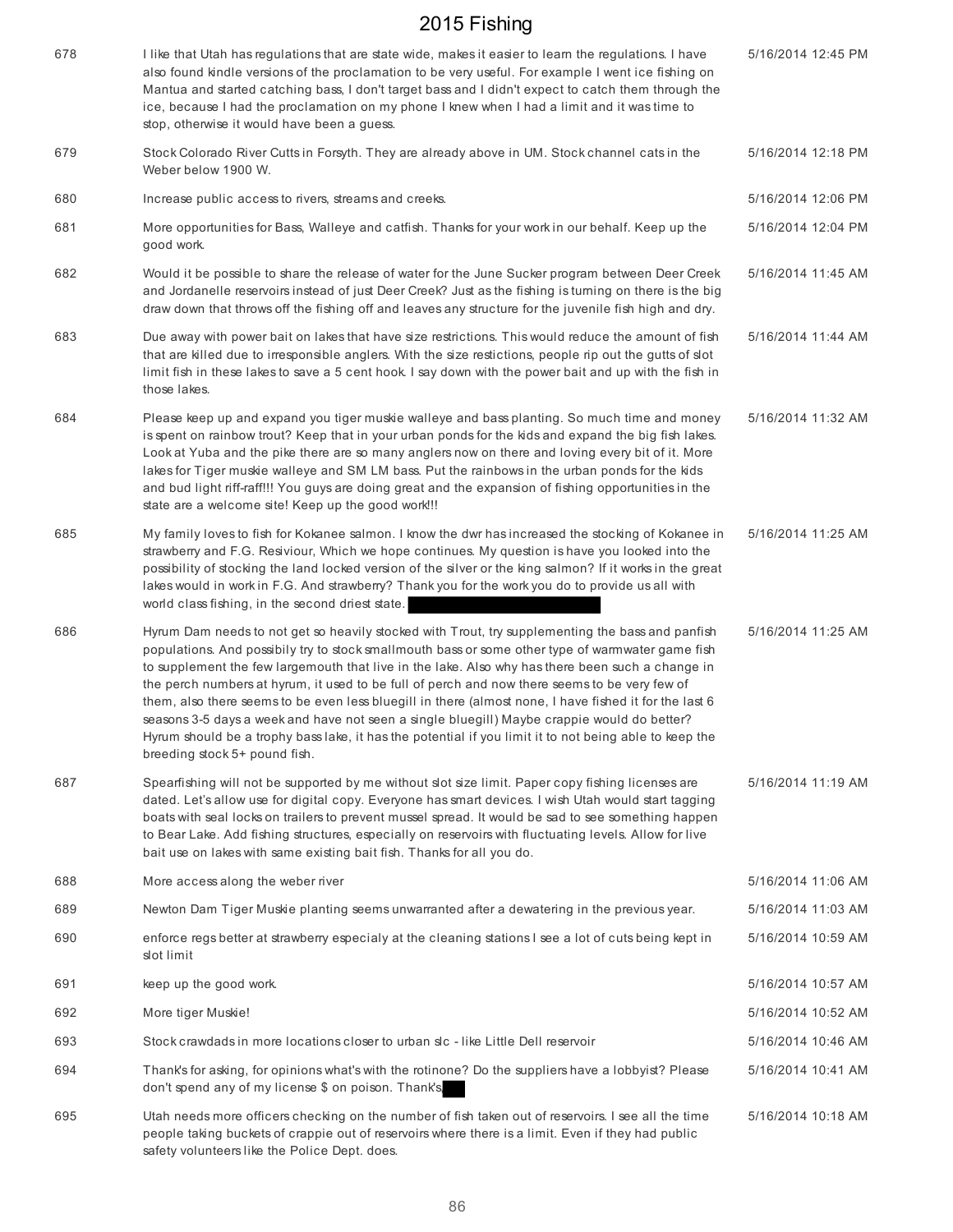| 696 | Would like to see more aggressive limits enforcement at Willard Bay, and the return to the closure<br>of the inlet channel at the baffels during the Walleye spawn.                                                                                                                                                                                                                                                                                                                                                                                                                                                                                                                                                                                                                                                                                                                                                                                                       | 5/16/2014 10:12 AM |
|-----|---------------------------------------------------------------------------------------------------------------------------------------------------------------------------------------------------------------------------------------------------------------------------------------------------------------------------------------------------------------------------------------------------------------------------------------------------------------------------------------------------------------------------------------------------------------------------------------------------------------------------------------------------------------------------------------------------------------------------------------------------------------------------------------------------------------------------------------------------------------------------------------------------------------------------------------------------------------------------|--------------------|
| 697 | In Waters where smallmouth are stunted (Deer Creek, Rockport) Increase the limit to 20 fish under<br>12 inches.                                                                                                                                                                                                                                                                                                                                                                                                                                                                                                                                                                                                                                                                                                                                                                                                                                                           | 5/16/2014 10:10 AM |
| 698 | Put the rainbow trout in Panguitch Lake back in the slot limit.                                                                                                                                                                                                                                                                                                                                                                                                                                                                                                                                                                                                                                                                                                                                                                                                                                                                                                           | 5/16/2014 9:59 AM  |
| 699 | No bait regulation at Strawberry, the slot limit mandates the release of many fish that have no<br>chance of survival because they were hooked deep with baited hook. When trolling bait could still<br>be used.                                                                                                                                                                                                                                                                                                                                                                                                                                                                                                                                                                                                                                                                                                                                                          | 5/16/2014 9:52 AM  |
| 700 | More policing of spring angler harvest from shore at Willard Bay                                                                                                                                                                                                                                                                                                                                                                                                                                                                                                                                                                                                                                                                                                                                                                                                                                                                                                          | 5/16/2014 9:45 AM  |
| 701 | Rotenone Scofield. You may never have another year will water levels that are so conducive to<br>getting a complete kill. Allowing two daily limits in possession was a mistake, please do NOT allow<br>the possession of more than that.                                                                                                                                                                                                                                                                                                                                                                                                                                                                                                                                                                                                                                                                                                                                 | 5/16/2014 9:28 AM  |
| 702 | I really feel like the DWR is doing a better job than people give them credit for. I'm very excited of<br>the talk of a warm water hatchery and also the recent supplemental walleye stocking in Willard<br>Bay. My only recent concern is that we really need to be able to get our boats washed before<br>leaving Lake Powell.                                                                                                                                                                                                                                                                                                                                                                                                                                                                                                                                                                                                                                          | 5/16/2014 9:27 AM  |
| 703 | I love to catch tiger trout, but I mainly fish creeks and rivers. I would like to see more stocking of<br>tiger trout in the creeks and rivers close to Salt Lake City. For example, it would be really fun to see<br>tiger trout being planted in Mill Creek while the Bonneville Cutthroat are being established. Tigers<br>are sterile and would not reproduce to compete with the cutts.                                                                                                                                                                                                                                                                                                                                                                                                                                                                                                                                                                              | 5/16/2014 9:24 AM  |
| 704 | Let's put some structure in our lakes. Trees, brush, etc would give young fry a place to hide.                                                                                                                                                                                                                                                                                                                                                                                                                                                                                                                                                                                                                                                                                                                                                                                                                                                                            | 5/16/2014 9:17 AM  |
| 705 | I'd really like the chance for more public input on fishing regulations, especially in places like<br>Boulder mountain and Thousand Lake. Usually, it seems the DWR and public are on relatively the<br>same page, but allowing more back and forth and more discussion to happen would really help<br>improve the fishing in the state, I think. And as far as fixing brook trout populations on Boulder, I<br>think the best thing to be done would be what's happened with Abes reservoir - sterile brookies. The<br>Brookies in there are triploid, so 95% sterile. There's some natural reproduction, but the numbers<br>are more controlled. Imposing strict limits, though, would be necessary. Limit the harvest to 2 brook<br>trout, so that the population of mostly sterile fish isn't hurt.                                                                                                                                                                   | 5/16/2014 9:16 AM  |
| 706 | more on the carp problem in Utah Lake set a bounty on every carp caught and brought in, I feel<br>this would be a beneficial addition to what is currently being done to help the June Sucker and the<br>Carp population.                                                                                                                                                                                                                                                                                                                                                                                                                                                                                                                                                                                                                                                                                                                                                 | 5/16/2014 9:12 AM  |
| 707 | Quit or reduce stocking tiger trout in cutthroat waters, except in situations where rough fish control<br>is needed. Would be nice to see management plans including sampling data for specific bodies of<br>water published on your website.                                                                                                                                                                                                                                                                                                                                                                                                                                                                                                                                                                                                                                                                                                                             | 5/16/2014 9:10 AM  |
| 708 | I know your short handed, but when fish are spawning, or catching is really easy (Willard Bay<br>walleye in the channel, Crappie at Pineview etc.) more law enforcement should be concentrated,<br>out catching the scum that is grossly over-limiting, and ticketing the<br>out of them.                                                                                                                                                                                                                                                                                                                                                                                                                                                                                                                                                                                                                                                                                 | 5/16/2014 8:56 AM  |
| 709 | My only concern with the spearfishing of smallmouth bass, asked about on this survey, is the<br>potential that LMB may be unwittingly shot as well. It seems a very large number of anglers struggle<br>with identifying the difference between the two species. There has been a lot of discussion about<br>stunted smallmouth bass populations. I would like to see the smb limit increased to 8 or 10 fish<br>under 12 inches long in affected waters. With respect to Fish Lake, it seems that the splake<br>population seems to be on decline for those ice fishing. They are a popular fish to target, yet have<br>become harder to find in the past couple of years. The quota may need to be bumped up a bit. (It<br>is realized that the quota was lowered a few years ago and some growth increases noted, but it may<br>have gone too far,) Thank you for getting the warmwater hatchery planned and I look forward to<br>what will be produced in the future. | 5/16/2014 8:50 AM  |
| 710 | limit shoreline to anglers, not personal watercraft                                                                                                                                                                                                                                                                                                                                                                                                                                                                                                                                                                                                                                                                                                                                                                                                                                                                                                                       | 5/16/2014 8:50 AM  |
| 711 | The boulder mountain regulations should be keep one fish over 18 but still keep 4 under. This way<br>the trophies would still be protected. So that one groups doesn't just keep all the trophies                                                                                                                                                                                                                                                                                                                                                                                                                                                                                                                                                                                                                                                                                                                                                                         | 5/16/2014 8:49 AM  |
| 712 | better enforcement on those who trash our waters.slot limits, and more artificial/fly only areas on<br>streams, lakes, and rivers. I think by making more artificial/fly only areas it will help with the trash.<br>And can we please have full access to rivers and streamsplease?                                                                                                                                                                                                                                                                                                                                                                                                                                                                                                                                                                                                                                                                                       | 5/16/2014 8:45 AM  |